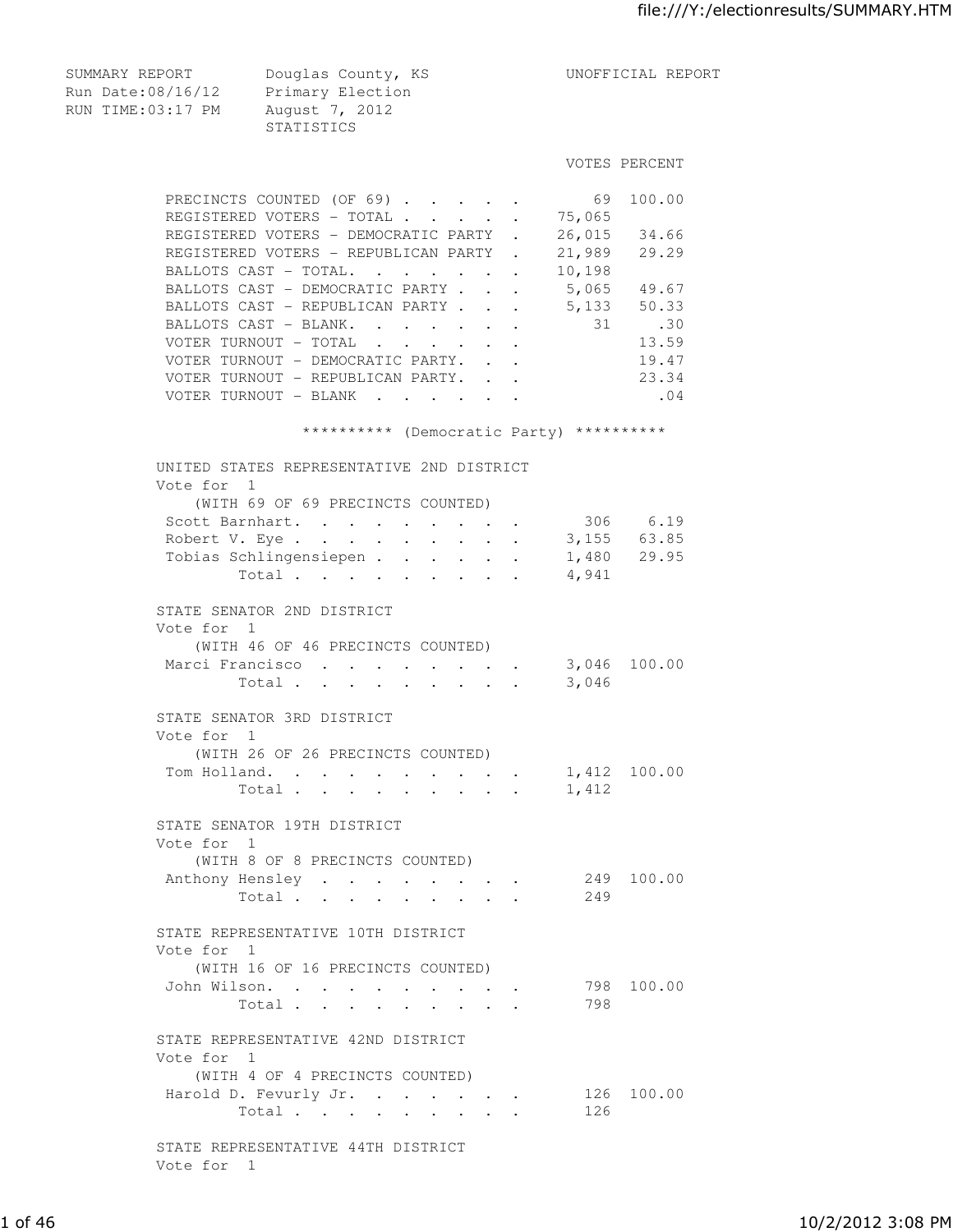| (WITH 16 OF 16 PRECINCTS COUNTED)                            |              |              |
|--------------------------------------------------------------|--------------|--------------|
| Barbara W. Ballard<br>Total                                  | 1,303        | 1,303 100.00 |
|                                                              |              |              |
| STATE REPRESENTATIVE 46TH DISTRICT                           |              |              |
| Vote for 1                                                   |              |              |
| (WITH 23 OF 23 PRECINCTS COUNTED)<br>Paul Davis 1,208 100.00 |              |              |
| Total                                                        | 1,208        |              |
| STATE REPRESENTATIVE 54TH DISTRICT                           |              |              |
| Vote for 1                                                   |              |              |
| (WITH 2 OF 2 PRECINCTS COUNTED)                              |              |              |
| Ann E. Mah                                                   | 28           | 28 100.00    |
| Total                                                        |              |              |
| STATE REPRESENTATIVE 45TH DISTRICT                           |              |              |
| Vote for 1<br>(WITH 21 OF 21 PRECINCTS COUNTED)              |              |              |
| WRITE-IN.                                                    |              | 78 100.00    |
| Total                                                        | 78           |              |
| DISTRICT ATTORNEY                                            |              |              |
| Vote for 1                                                   |              |              |
| (WITH 69 OF 69 PRECINCTS COUNTED)                            |              |              |
| Charles E. Branson 4,475 100.00<br>Total                     | 4,475        |              |
|                                                              |              |              |
| STATE BOARD OF EDUCATION MEMBER 4TH DISTRICT                 |              |              |
| Vote for 1<br>(WITH 52 OF 52 PRECINCTS COUNTED)              |              |              |
| Carolyn L. Campbell                                          | 2,791 100.00 |              |
| Total                                                        | 2,791        |              |
| COUNTY COMMISSIONER 3RD DISTRICT                             |              |              |
| Vote for 1                                                   |              |              |
| (WITH 24 OF 24 PRECINCTS COUNTED)                            |              |              |
| WRITE-IN.<br>Total                                           | 115          | 115 100.00   |
|                                                              |              |              |
| COUNTY COMMISSIONER 2ND DISTRICT                             |              |              |
| Vote for 1<br>(WITH 23 OF 23 PRECINCTS COUNTED)              |              |              |
| Nancy Thellman.                                              |              | 1,489 100.00 |
| Total                                                        | 1,489        |              |
| COUNTY CLERK                                                 |              |              |
| Vote for 1                                                   |              |              |
| (WITH 69 OF 69 PRECINCTS COUNTED)                            |              |              |
| Jameson (Jamie) Shew.<br>Total                               | 4,417        | 4,417 100.00 |
|                                                              |              |              |
| COUNTY TREASURER                                             |              |              |
| Vote for 1<br>(WITH 69 OF 69 PRECINCTS COUNTED)              |              |              |
| Paula Gilchrist                                              | 4,373 100.00 |              |
| Total                                                        | 4,373        |              |
| REGISTER OF DEEDS                                            |              |              |
| Vote for 1                                                   |              |              |
| (WITH 69 OF 69 PRECINCTS COUNTED)                            |              |              |
| Kay Pesnell. 4,134 100.00                                    |              |              |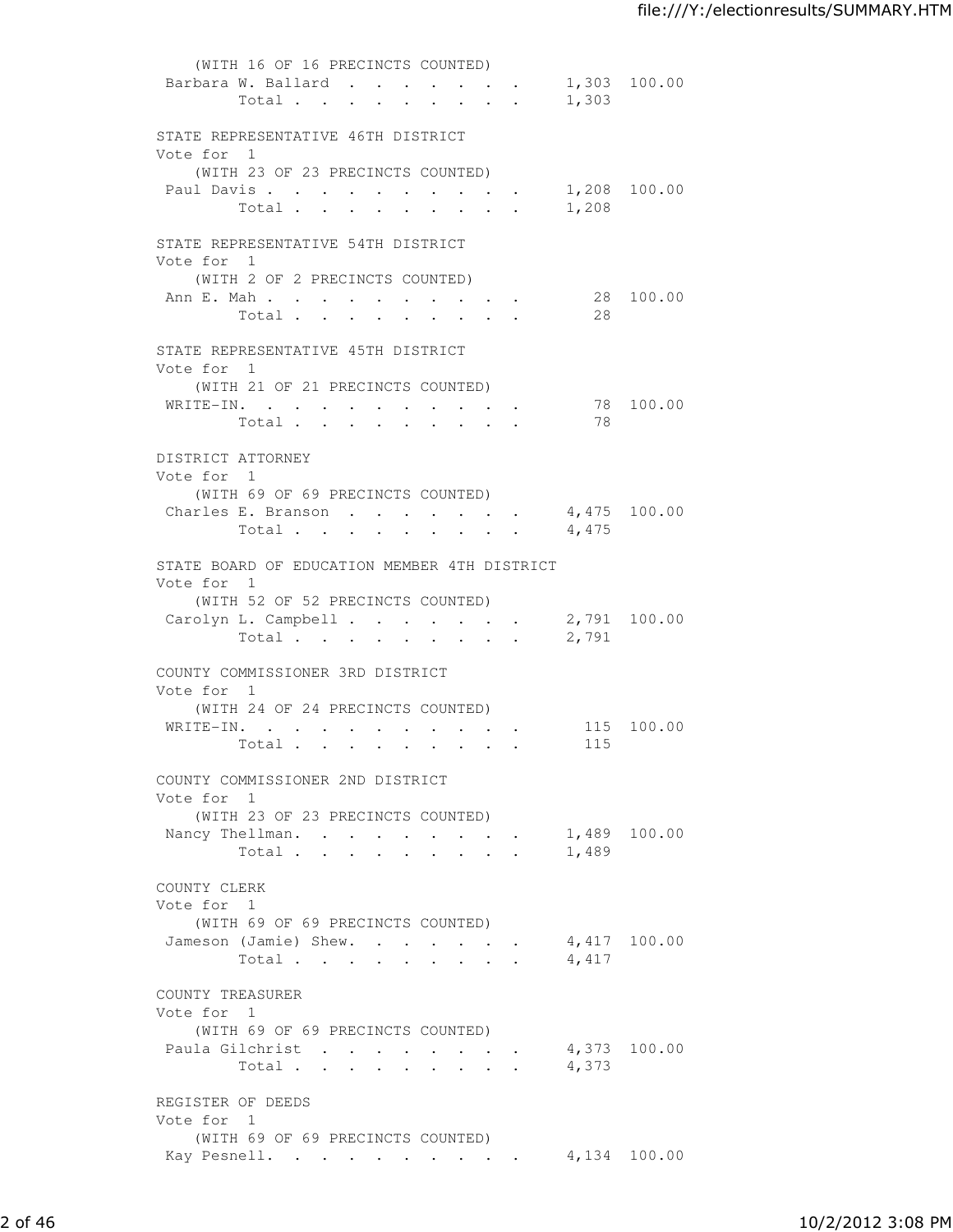| SHERIFF                          |                                   | Total |                                                                                             |                      |                      |                      |                                                             | 4,134                |           |
|----------------------------------|-----------------------------------|-------|---------------------------------------------------------------------------------------------|----------------------|----------------------|----------------------|-------------------------------------------------------------|----------------------|-----------|
|                                  |                                   |       |                                                                                             |                      |                      |                      |                                                             |                      |           |
| Vote for 1                       |                                   |       |                                                                                             |                      |                      |                      |                                                             |                      |           |
|                                  |                                   |       |                                                                                             |                      |                      |                      |                                                             |                      |           |
|                                  | (WITH 69 OF 69 PRECINCTS COUNTED) |       |                                                                                             |                      |                      |                      |                                                             |                      |           |
|                                  |                                   |       |                                                                                             |                      |                      |                      |                                                             | WRITE-IN. 417 100.00 |           |
|                                  |                                   |       |                                                                                             |                      |                      |                      |                                                             | Total 417            |           |
|                                  |                                   |       |                                                                                             |                      |                      |                      |                                                             |                      |           |
| PRECINCT COMMITTEEMAN PRECINCT 1 |                                   |       |                                                                                             |                      |                      |                      |                                                             |                      |           |
| Vote for 1                       |                                   |       |                                                                                             |                      |                      |                      |                                                             |                      |           |
|                                  | (WITH 1 OF 1 PRECINCTS COUNTED)   |       |                                                                                             |                      |                      |                      |                                                             |                      |           |
| Paul Jefferson.                  |                                   |       | $\ddot{\phantom{0}}$                                                                        |                      |                      |                      |                                                             |                      | 63 96.92  |
| WRITE-IN.                        |                                   |       |                                                                                             |                      |                      |                      |                                                             |                      | 2 3.08    |
|                                  | Total                             |       | $\ddot{\phantom{a}}$<br>$\ddot{\phantom{a}}$                                                | $\ddot{\phantom{a}}$ | $\ddot{\phantom{a}}$ | $\ddot{\phantom{a}}$ |                                                             | 65                   |           |
|                                  |                                   |       |                                                                                             |                      |                      |                      |                                                             |                      |           |
| PRECINCT COMMITTEEMAN PRECINCT 2 |                                   |       |                                                                                             |                      |                      |                      |                                                             |                      |           |
| Vote for 1                       |                                   |       |                                                                                             |                      |                      |                      |                                                             |                      |           |
|                                  | (WITH 1 OF 1 PRECINCTS COUNTED)   |       |                                                                                             |                      |                      |                      |                                                             |                      |           |
| Stephen M. Ruttinger.            |                                   |       |                                                                                             |                      |                      |                      |                                                             |                      | 77 97.47  |
| WRITE-IN.                        |                                   |       |                                                                                             |                      |                      | $\sim$ 100 $\pm$     |                                                             |                      | 2 2.53    |
|                                  | Total                             |       |                                                                                             |                      |                      |                      |                                                             | 79                   |           |
|                                  |                                   |       |                                                                                             |                      |                      |                      |                                                             |                      |           |
| PRECINCT COMMITTEEMAN PRECINCT 3 |                                   |       |                                                                                             |                      |                      |                      |                                                             |                      |           |
| Vote for 1                       |                                   |       |                                                                                             |                      |                      |                      |                                                             |                      |           |
|                                  | (WITH 1 OF 1 PRECINCTS COUNTED)   |       |                                                                                             |                      |                      |                      |                                                             |                      |           |
| John Naughtin                    |                                   |       |                                                                                             |                      |                      |                      |                                                             |                      | 77 98.72  |
| WRITE-IN.                        |                                   |       |                                                                                             | $\ddot{\phantom{a}}$ | $\ddot{\phantom{0}}$ | $\sim$               |                                                             |                      | 1 1.28    |
|                                  | Total.                            |       |                                                                                             |                      |                      |                      |                                                             | 78                   |           |
|                                  |                                   |       |                                                                                             |                      |                      |                      |                                                             |                      |           |
| PRECINCT COMMITTEEMAN PRECINCT 4 |                                   |       |                                                                                             |                      |                      |                      |                                                             |                      |           |
| Vote for 1                       |                                   |       |                                                                                             |                      |                      |                      |                                                             |                      |           |
|                                  |                                   |       |                                                                                             |                      |                      |                      |                                                             |                      |           |
|                                  | (WITH 1 OF 1 PRECINCTS COUNTED)   |       |                                                                                             |                      |                      |                      |                                                             |                      |           |
| WRITE-IN.                        |                                   |       |                                                                                             |                      | <b>All Cards</b>     |                      | $\mathbf{r} = \mathbf{r} + \mathbf{r} + \mathbf{r}$ .       |                      | 1 100.00  |
|                                  | Total                             |       | $\mathcal{A}^{\mathcal{A}}$ and $\mathcal{A}^{\mathcal{A}}$ and $\mathcal{A}^{\mathcal{A}}$ | $\sim 100$           |                      |                      |                                                             | $\mathbf{1}$         |           |
|                                  |                                   |       |                                                                                             |                      |                      |                      |                                                             |                      |           |
| PRECINCT COMMITTEEMAN PRECINCT 5 |                                   |       |                                                                                             |                      |                      |                      |                                                             |                      |           |
| Vote for 1                       |                                   |       |                                                                                             |                      |                      |                      |                                                             |                      |           |
|                                  | (WITH 1 OF 1 PRECINCTS COUNTED)   |       |                                                                                             |                      |                      |                      |                                                             |                      |           |
| WRITE-IN.                        |                                   |       |                                                                                             | $\sim 100$           |                      |                      | $\bullet$ .<br><br><br><br><br><br><br><br><br><br><br><br> |                      | 8 100.00  |
|                                  | Total                             |       |                                                                                             |                      |                      |                      |                                                             | 8                    |           |
|                                  |                                   |       |                                                                                             |                      |                      |                      |                                                             |                      |           |
| PRECINCT COMMITTEEMAN PRECINCT 6 |                                   |       |                                                                                             |                      |                      |                      |                                                             |                      |           |
| Vote for 1                       |                                   |       |                                                                                             |                      |                      |                      |                                                             |                      |           |
|                                  | (WITH 1 OF 1 PRECINCTS COUNTED)   |       |                                                                                             |                      |                      |                      |                                                             |                      |           |
| WRITE-IN.                        |                                   |       |                                                                                             |                      |                      |                      |                                                             |                      | 5 100.00  |
|                                  | Total                             |       |                                                                                             |                      |                      |                      |                                                             | 5                    |           |
|                                  |                                   |       |                                                                                             |                      |                      |                      |                                                             |                      |           |
| PRECINCT COMMITTEEMAN PRECINCT 7 |                                   |       |                                                                                             |                      |                      |                      |                                                             |                      |           |
| Vote for 1                       |                                   |       |                                                                                             |                      |                      |                      |                                                             |                      |           |
|                                  | (WITH 1 OF 1 PRECINCTS COUNTED)   |       |                                                                                             |                      |                      |                      |                                                             |                      |           |
|                                  |                                   |       |                                                                                             |                      |                      |                      |                                                             |                      | 2 100.00  |
| WRITE-IN.                        | Total                             |       |                                                                                             |                      |                      |                      |                                                             | 2                    |           |
|                                  |                                   |       |                                                                                             |                      |                      |                      |                                                             |                      |           |
|                                  |                                   |       |                                                                                             |                      |                      |                      |                                                             |                      |           |
| PRECINCT COMMITTEEMAN PRECINCT 8 |                                   |       |                                                                                             |                      |                      |                      |                                                             |                      |           |
| Vote for 1                       |                                   |       |                                                                                             |                      |                      |                      |                                                             |                      |           |
|                                  | (WITH 1 OF 1 PRECINCTS COUNTED)   |       |                                                                                             |                      |                      |                      |                                                             |                      |           |
|                                  |                                   |       |                                                                                             |                      |                      |                      |                                                             |                      |           |
| Joe R. Bickford                  |                                   |       |                                                                                             |                      |                      |                      |                                                             |                      |           |
| WRITE-IN.                        | Total                             |       |                                                                                             |                      |                      |                      |                                                             | $\overline{0}$<br>28 | 28 100.00 |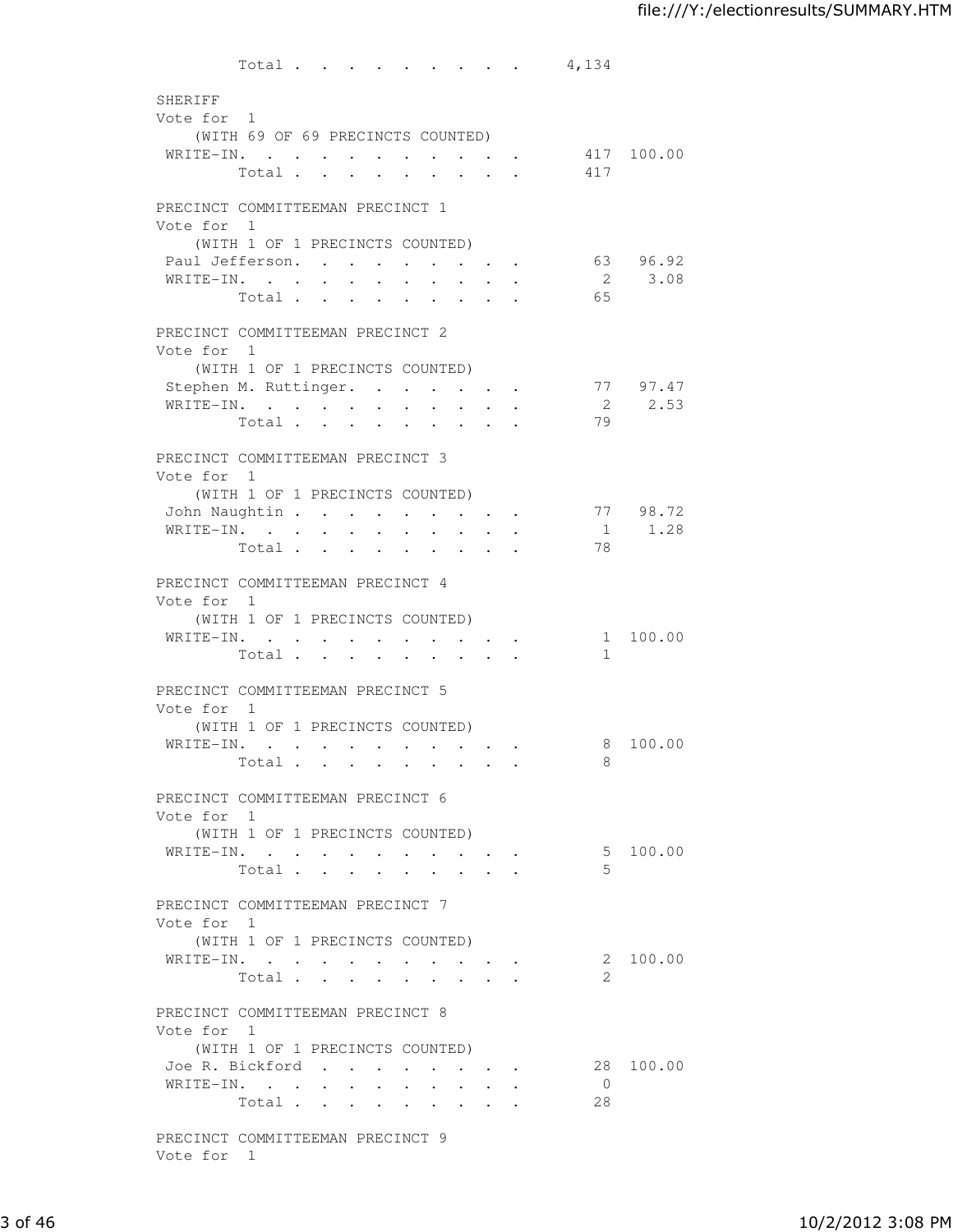| (WITH 1 OF 1 PRECINCTS COUNTED)               |                |                      |                      |                      |                      |                      |        |                                  |                                                 |                           |           |
|-----------------------------------------------|----------------|----------------------|----------------------|----------------------|----------------------|----------------------|--------|----------------------------------|-------------------------------------------------|---------------------------|-----------|
| WRITE-IN.                                     |                |                      |                      |                      |                      |                      |        |                                  |                                                 |                           | 2 100.00  |
|                                               | Total          |                      |                      |                      |                      |                      |        |                                  |                                                 | - 2                       |           |
|                                               |                |                      |                      |                      |                      |                      |        |                                  |                                                 |                           |           |
| PRECINCT COMMITTEEMAN PRECINCT 10             |                |                      |                      |                      |                      |                      |        |                                  |                                                 |                           |           |
| Vote for 1<br>(WITH 1 OF 1 PRECINCTS COUNTED) |                |                      |                      |                      |                      |                      |        |                                  |                                                 |                           |           |
| WRITE-IN.                                     |                |                      |                      |                      |                      |                      |        |                                  |                                                 | $\Omega$                  |           |
|                                               |                |                      |                      |                      |                      |                      |        |                                  |                                                 |                           |           |
| PRECINCT COMMITTEEMAN PRECINCT 11             |                |                      |                      |                      |                      |                      |        |                                  |                                                 |                           |           |
| Vote for 1                                    |                |                      |                      |                      |                      |                      |        |                                  |                                                 |                           |           |
| (WITH 1 OF 1 PRECINCTS COUNTED)               |                |                      |                      |                      |                      |                      |        |                                  |                                                 |                           |           |
| Garth Burns.                                  |                |                      |                      |                      | $\sim$ $-$           |                      |        | $\bullet$ . The set of $\bullet$ | $\sim$                                          |                           | 58 100.00 |
| WRITE-IN.                                     |                |                      |                      |                      |                      |                      |        | $\cdot$ $\cdot$ $\cdot$ $\cdot$  |                                                 | $\overline{0}$            |           |
|                                               | Total.         |                      |                      |                      |                      |                      |        |                                  |                                                 | 58                        |           |
|                                               |                |                      |                      |                      |                      |                      |        |                                  |                                                 |                           |           |
| PRECINCT COMMITTEEMAN PRECINCT 12             |                |                      |                      |                      |                      |                      |        |                                  |                                                 |                           |           |
| Vote for 1                                    |                |                      |                      |                      |                      |                      |        |                                  |                                                 |                           |           |
| (WITH 1 OF 1 PRECINCTS COUNTED)               |                |                      |                      |                      |                      |                      |        |                                  |                                                 |                           |           |
| WRITE-IN.                                     |                |                      |                      |                      |                      |                      |        |                                  |                                                 | 7                         | 7 100.00  |
|                                               | Total          |                      |                      |                      |                      |                      |        |                                  |                                                 |                           |           |
| PRECINCT COMMITTEEMAN PRECINCT 13             |                |                      |                      |                      |                      |                      |        |                                  |                                                 |                           |           |
| Vote for 1                                    |                |                      |                      |                      |                      |                      |        |                                  |                                                 |                           |           |
| (WITH 1 OF 1 PRECINCTS COUNTED)               |                |                      |                      |                      |                      |                      |        |                                  |                                                 |                           |           |
| Ed Quick.                                     |                |                      |                      |                      |                      |                      |        |                                  |                                                 |                           | 90 97.83  |
| WRITE-IN.                                     |                |                      |                      |                      |                      |                      |        |                                  | $\cdot$ $\cdot$ $\cdot$ $\cdot$ $\cdot$         |                           | 2 2.17    |
|                                               | Total.         |                      |                      |                      |                      |                      |        |                                  |                                                 | 92                        |           |
|                                               |                |                      |                      |                      |                      |                      |        |                                  |                                                 |                           |           |
| PRECINCT COMMITTEEMAN PRECINCT 14             |                |                      |                      |                      |                      |                      |        |                                  |                                                 |                           |           |
| Vote for 1<br>(WITH 1 OF 1 PRECINCTS COUNTED) |                |                      |                      |                      |                      |                      |        |                                  |                                                 |                           |           |
| WRITE-IN.                                     |                |                      |                      |                      |                      |                      |        |                                  |                                                 |                           | 5 100.00  |
|                                               | Total          |                      |                      |                      |                      |                      |        |                                  | the contract of the contract of the contract of | - 5                       |           |
|                                               |                |                      |                      |                      |                      |                      |        |                                  |                                                 |                           |           |
| PRECINCT COMMITTEEMAN PRECINCT 15             |                |                      |                      |                      |                      |                      |        |                                  |                                                 |                           |           |
| Vote for 1                                    |                |                      |                      |                      |                      |                      |        |                                  |                                                 |                           |           |
| (WITH 1 OF 1 PRECINCTS COUNTED)               |                |                      |                      |                      |                      |                      |        |                                  |                                                 |                           |           |
|                                               |                |                      |                      |                      |                      |                      |        |                                  |                                                 | David Berkowitz 116 97.48 |           |
| WRITE-IN.                                     |                |                      |                      |                      |                      |                      |        |                                  |                                                 | $\mathcal{S}$             | 2.52      |
|                                               | Total $\cdots$ |                      |                      |                      |                      |                      | $\sim$ |                                  | and a strategic state                           | 119                       |           |
| PRECINCT COMMITTEEMAN PRECINCT 16             |                |                      |                      |                      |                      |                      |        |                                  |                                                 |                           |           |
| Vote for 1                                    |                |                      |                      |                      |                      |                      |        |                                  |                                                 |                           |           |
| (WITH 1 OF 1 PRECINCTS COUNTED)               |                |                      |                      |                      |                      |                      |        |                                  |                                                 |                           |           |
| Dennis Saleebey                               |                |                      |                      |                      |                      |                      |        |                                  |                                                 |                           | 72 100.00 |
| WRITE-IN.                                     |                |                      | $\sim$               | $\ddot{\phantom{0}}$ | $\sim$ 100 $\pm$     | $\ddot{\phantom{a}}$ |        |                                  |                                                 | $\overline{0}$            |           |
|                                               | Total .        |                      | $\sim$               |                      | $\ddot{\phantom{a}}$ |                      |        |                                  |                                                 | 72                        |           |
|                                               |                |                      |                      |                      |                      |                      |        |                                  |                                                 |                           |           |
| PRECINCT COMMITTEEMAN PRECINCT 17             |                |                      |                      |                      |                      |                      |        |                                  |                                                 |                           |           |
| Vote for 1                                    |                |                      |                      |                      |                      |                      |        |                                  |                                                 |                           |           |
| (WITH 1 OF 1 PRECINCTS COUNTED)               |                |                      |                      |                      |                      |                      |        |                                  |                                                 |                           |           |
| Richard Sengpiehl.                            |                |                      |                      |                      |                      |                      |        |                                  |                                                 |                           | 81 98.78  |
| WRITE-IN.                                     |                |                      |                      |                      |                      |                      |        |                                  |                                                 |                           | 1.22      |
|                                               | Total          |                      |                      |                      |                      |                      |        |                                  |                                                 | 82                        |           |
| PRECINCT COMMITTEEMAN PRECINCT 18             |                |                      |                      |                      |                      |                      |        |                                  |                                                 |                           |           |
| Vote for 1                                    |                |                      |                      |                      |                      |                      |        |                                  |                                                 |                           |           |
| (WITH 1 OF 1 PRECINCTS COUNTED)               |                |                      |                      |                      |                      |                      |        |                                  |                                                 |                           |           |
| Todd Cohen                                    |                |                      |                      |                      |                      |                      |        |                                  |                                                 |                           | 119 98.35 |
| WRITE-IN. .                                   |                | $\ddot{\phantom{0}}$ | $\ddot{\phantom{0}}$ | $\ddot{\phantom{0}}$ | $\ddot{\phantom{a}}$ |                      |        |                                  |                                                 | $\overline{2}$            | 1.65      |
|                                               |                |                      |                      |                      | Total                |                      |        |                                  |                                                 | 121                       |           |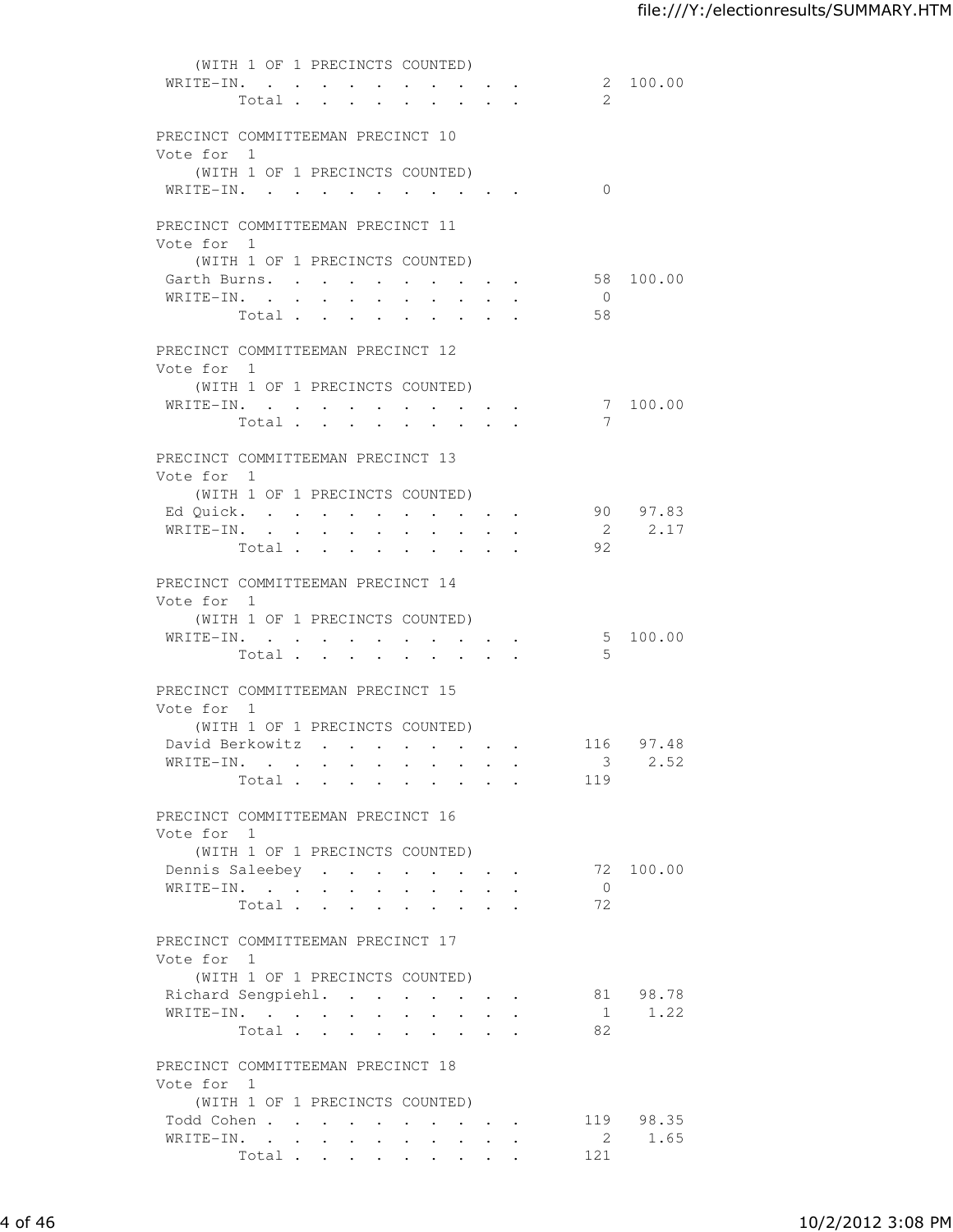| Vote for 1 | PRECINCT COMMITTEEMAN PRECINCT 19                                            |                    |
|------------|------------------------------------------------------------------------------|--------------------|
|            | (WITH 1 OF 1 PRECINCTS COUNTED)                                              |                    |
|            | WRITE-IN.<br>Total<br>7<br>$\mathbf{r} = \mathbf{r} \times \mathbf{r}$ .     | 7 100.00           |
| Vote for 1 | PRECINCT COMMITTEEMAN PRECINCT 20                                            |                    |
|            | (WITH 1 OF 1 PRECINCTS COUNTED)                                              |                    |
|            | Mike Gaughan                                                                 | 89 100.00          |
|            | WRITE-IN.<br>$\overline{0}$                                                  |                    |
|            | 89<br>Total                                                                  |                    |
| Vote for 1 | PRECINCT COMMITTEEMAN PRECINCT 21                                            |                    |
|            | (WITH 1 OF 1 PRECINCTS COUNTED)                                              |                    |
|            | Raymond G. Davis                                                             | 87 98.86<br>1 1.14 |
|            | WRITE-IN.<br>Total<br>88                                                     |                    |
|            |                                                                              |                    |
|            | PRECINCT COMMITTEEMAN PRECINCT 22                                            |                    |
| Vote for 1 | (WITH 1 OF 1 PRECINCTS COUNTED)                                              |                    |
|            | WRITE-IN.                                                                    | 8 100.00           |
|            | 8<br>Total                                                                   |                    |
|            | PRECINCT COMMITTEEMAN PRECINCT 23                                            |                    |
| Vote for 1 |                                                                              |                    |
|            | (WITH 1 OF 1 PRECINCTS COUNTED)                                              | 63 100.00          |
|            | Robert F. Bechtel.<br>WRITE-IN.<br>$\overline{0}$                            |                    |
|            | Total<br>63                                                                  |                    |
|            | PRECINCT COMMITTEEMAN PRECINCT 24                                            |                    |
| Vote for 1 | (WITH 1 OF 1 PRECINCTS COUNTED)                                              |                    |
|            | WRITE-IN.                                                                    | 3 100.00           |
|            | 3<br>Total<br>$\mathbf{r}$ and $\mathbf{r}$<br>$\sim$                        |                    |
|            | PRECINCT COMMITTEEMAN PRECINCT 25                                            |                    |
| Vote for 1 | (WITH 1 OF 1 PRECINCTS COUNTED)                                              |                    |
|            | WRITE-IN.                                                                    | 5 100.00           |
|            | 5<br>Total                                                                   |                    |
| Vote for 1 | PRECINCT COMMITTEEMAN PRECINCT 26                                            |                    |
|            | (WITH 1 OF 1 PRECINCTS COUNTED)                                              |                    |
|            | Bret Dillingham                                                              | 71 100.00          |
|            | WRITE-IN.<br>$\overline{0}$                                                  |                    |
|            | 71<br>Total<br>$\ddot{\phantom{0}}$<br><b>Contractor</b><br>$\sim$ 100 $\pm$ |                    |
| Vote for 1 | PRECINCT COMMITTEEMAN PRECINCT 27                                            |                    |
|            | (WITH 1 OF 1 PRECINCTS COUNTED)                                              |                    |
|            | Butch Moore.                                                                 | 57 100.00          |
|            | WRITE-IN.<br>$\overline{0}$<br>57<br>Total                                   |                    |
|            |                                                                              |                    |
| Vote for 1 | PRECINCT COMMITTEEMAN PRECINCT 28                                            |                    |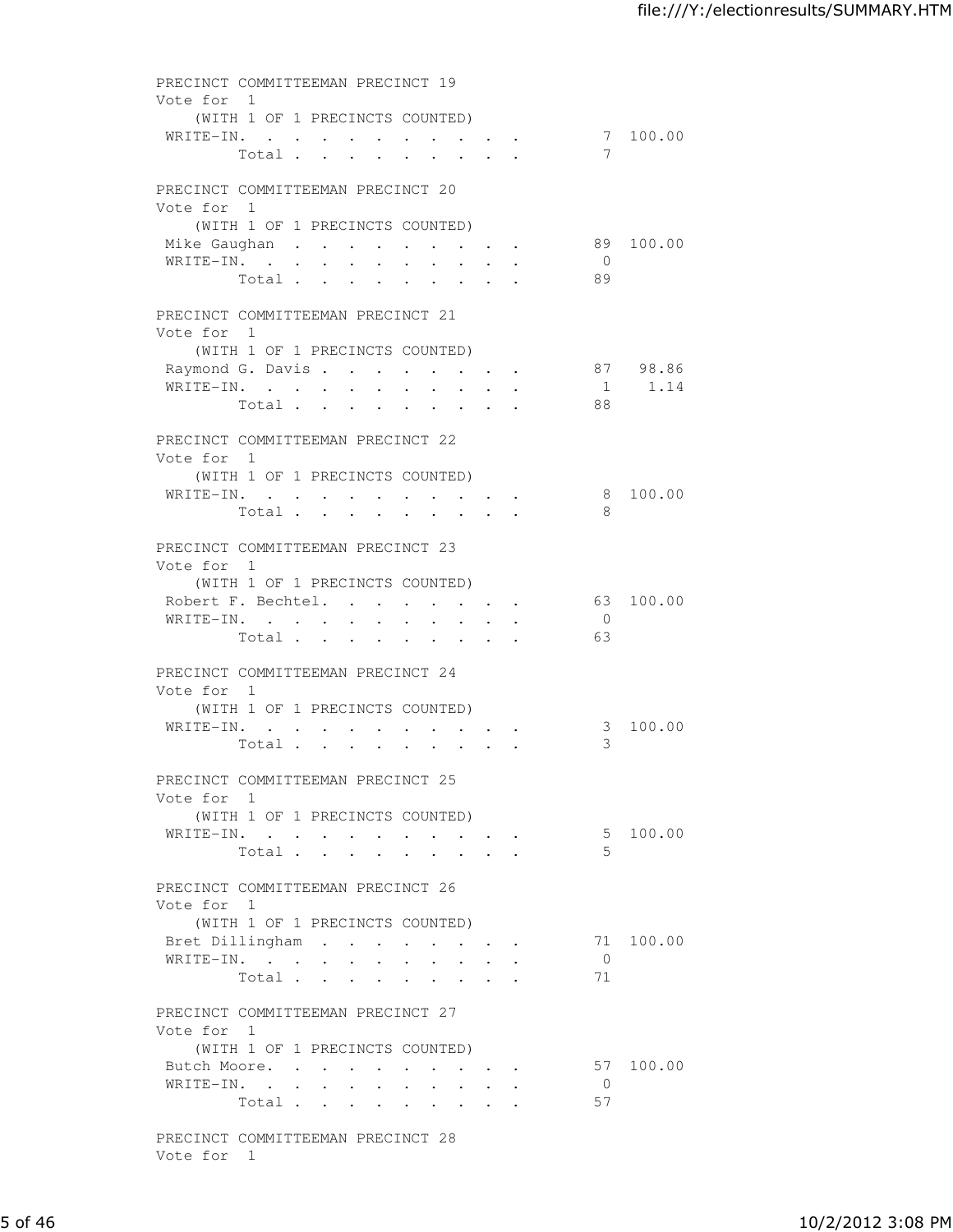|                                   | (WITH 1 OF 1 PRECINCTS COUNTED) |                      |                                   |                      |                      |                                                                                                                                                                                                                                    |                                                                          |                         |           |
|-----------------------------------|---------------------------------|----------------------|-----------------------------------|----------------------|----------------------|------------------------------------------------------------------------------------------------------------------------------------------------------------------------------------------------------------------------------------|--------------------------------------------------------------------------|-------------------------|-----------|
| Richard S. Givens.                |                                 |                      |                                   |                      |                      |                                                                                                                                                                                                                                    |                                                                          |                         | 49 98.00  |
| WRITE-IN.                         |                                 |                      |                                   |                      |                      |                                                                                                                                                                                                                                    | $\mathbf{r}$ , $\mathbf{r}$ , $\mathbf{r}$ , $\mathbf{r}$ , $\mathbf{r}$ |                         | 1 2.00    |
|                                   | Total                           |                      |                                   |                      |                      |                                                                                                                                                                                                                                    |                                                                          | 50                      |           |
| PRECINCT COMMITTEEMAN PRECINCT 29 |                                 |                      |                                   |                      |                      |                                                                                                                                                                                                                                    |                                                                          |                         |           |
| Vote for 1                        |                                 |                      |                                   |                      |                      |                                                                                                                                                                                                                                    |                                                                          |                         |           |
|                                   | (WITH 1 OF 1 PRECINCTS COUNTED) |                      |                                   |                      |                      |                                                                                                                                                                                                                                    |                                                                          |                         |           |
| WRITE-IN.                         |                                 |                      |                                   |                      |                      |                                                                                                                                                                                                                                    |                                                                          |                         | 4 100.00  |
|                                   | Total                           |                      |                                   |                      |                      |                                                                                                                                                                                                                                    |                                                                          | $\overline{4}$          |           |
|                                   |                                 |                      |                                   |                      |                      |                                                                                                                                                                                                                                    |                                                                          |                         |           |
| PRECINCT COMMITTEEMAN PRECINCT 31 |                                 |                      |                                   |                      |                      |                                                                                                                                                                                                                                    |                                                                          |                         |           |
| Vote for 1                        |                                 |                      |                                   |                      |                      |                                                                                                                                                                                                                                    |                                                                          |                         |           |
|                                   | (WITH 1 OF 1 PRECINCTS COUNTED) |                      |                                   |                      |                      |                                                                                                                                                                                                                                    |                                                                          |                         |           |
| WRITE-IN.                         |                                 |                      |                                   |                      |                      |                                                                                                                                                                                                                                    |                                                                          |                         | 7 100.00  |
|                                   | Total.                          |                      |                                   |                      |                      |                                                                                                                                                                                                                                    |                                                                          | 7                       |           |
| PRECINCT COMMITTEEMAN PRECINCT 32 |                                 |                      |                                   |                      |                      |                                                                                                                                                                                                                                    |                                                                          |                         |           |
| Vote for 1                        |                                 |                      |                                   |                      |                      |                                                                                                                                                                                                                                    |                                                                          |                         |           |
|                                   | (WITH 1 OF 1 PRECINCTS COUNTED) |                      |                                   |                      |                      |                                                                                                                                                                                                                                    |                                                                          |                         |           |
| WRITE-IN.                         |                                 |                      |                                   |                      |                      |                                                                                                                                                                                                                                    |                                                                          |                         | 2 100.00  |
|                                   | Total                           |                      |                                   |                      |                      |                                                                                                                                                                                                                                    |                                                                          | 2                       |           |
|                                   |                                 |                      |                                   |                      |                      |                                                                                                                                                                                                                                    |                                                                          |                         |           |
| PRECINCT COMMITTEEMAN PRECINCT 33 |                                 |                      |                                   |                      |                      |                                                                                                                                                                                                                                    |                                                                          |                         |           |
| Vote for 1                        |                                 |                      |                                   |                      |                      |                                                                                                                                                                                                                                    |                                                                          |                         |           |
|                                   | (WITH 1 OF 1 PRECINCTS COUNTED) |                      |                                   |                      |                      |                                                                                                                                                                                                                                    |                                                                          |                         |           |
|                                   |                                 |                      |                                   |                      |                      |                                                                                                                                                                                                                                    |                                                                          | Craig Sundell 125 99.21 | 1 .79     |
| WRITE-IN.                         | Total                           |                      |                                   |                      |                      |                                                                                                                                                                                                                                    | $\cdot$ $\cdot$ $\cdot$ $\cdot$ $\cdot$ $\cdot$                          | 126                     |           |
|                                   |                                 |                      |                                   |                      |                      |                                                                                                                                                                                                                                    |                                                                          |                         |           |
| PRECINCT COMMITTEEMAN PRECINCT 39 |                                 |                      |                                   |                      |                      |                                                                                                                                                                                                                                    |                                                                          |                         |           |
| Vote for 1                        |                                 |                      |                                   |                      |                      |                                                                                                                                                                                                                                    |                                                                          |                         |           |
|                                   | (WITH 1 OF 1 PRECINCTS COUNTED) |                      |                                   |                      |                      |                                                                                                                                                                                                                                    |                                                                          |                         |           |
| WRITE-IN.                         |                                 |                      |                                   |                      |                      | $\bullet$ . In the case of the contribution of the contribution of the contribution of the contribution of the contribution of the contribution of the contribution of the contribution of the contribution of the contribution of |                                                                          |                         | 11 100.00 |
|                                   | Total                           |                      | $\ddot{\phantom{a}}$<br>$\bullet$ | $\ddot{\phantom{0}}$ | $\ddot{\phantom{a}}$ |                                                                                                                                                                                                                                    |                                                                          | 11                      |           |
|                                   |                                 |                      |                                   |                      |                      |                                                                                                                                                                                                                                    |                                                                          |                         |           |
| PRECINCT COMMITTEEMAN PRECINCT 40 |                                 |                      |                                   |                      |                      |                                                                                                                                                                                                                                    |                                                                          |                         |           |
| Vote for 1                        | (WITH 1 OF 1 PRECINCTS COUNTED) |                      |                                   |                      |                      |                                                                                                                                                                                                                                    |                                                                          |                         |           |
| Craig A. Stancliffe.              |                                 |                      |                                   |                      |                      |                                                                                                                                                                                                                                    |                                                                          | 70                      | 98.59     |
| WRITE-IN.                         |                                 |                      |                                   |                      |                      |                                                                                                                                                                                                                                    |                                                                          |                         | 1 1.41    |
|                                   | Total                           |                      |                                   |                      |                      |                                                                                                                                                                                                                                    |                                                                          | 71                      |           |
|                                   |                                 |                      |                                   |                      |                      |                                                                                                                                                                                                                                    |                                                                          |                         |           |
| PRECINCT COMMITTEEMAN PRECINCT 43 |                                 |                      |                                   |                      |                      |                                                                                                                                                                                                                                    |                                                                          |                         |           |
| Vote for 1                        |                                 |                      |                                   |                      |                      |                                                                                                                                                                                                                                    |                                                                          |                         |           |
|                                   | (WITH 1 OF 1 PRECINCTS COUNTED) |                      |                                   |                      |                      |                                                                                                                                                                                                                                    |                                                                          |                         |           |
| Forrest Swall                     |                                 |                      | $\ddot{\phantom{0}}$              | $\ddot{\phantom{0}}$ |                      |                                                                                                                                                                                                                                    |                                                                          |                         | 82 98.80  |
| WRITE-IN.                         |                                 | $\ddot{\phantom{0}}$ | $\sim$                            |                      |                      |                                                                                                                                                                                                                                    |                                                                          | 1                       | 1.20      |
|                                   | Total .                         | $\mathbf{L}$         | $\sim$<br>$\mathbf{L}$            |                      |                      |                                                                                                                                                                                                                                    |                                                                          | 83                      |           |
| PRECINCT COMMITTEEMAN PRECINCT 45 |                                 |                      |                                   |                      |                      |                                                                                                                                                                                                                                    |                                                                          |                         |           |
| Vote for 1                        |                                 |                      |                                   |                      |                      |                                                                                                                                                                                                                                    |                                                                          |                         |           |
|                                   | (WITH 1 OF 1 PRECINCTS COUNTED) |                      |                                   |                      |                      |                                                                                                                                                                                                                                    |                                                                          |                         |           |
| WRITE-IN.                         |                                 |                      |                                   |                      |                      |                                                                                                                                                                                                                                    |                                                                          |                         | 10 100.00 |
|                                   | Total                           |                      |                                   |                      |                      |                                                                                                                                                                                                                                    |                                                                          | 10                      |           |
|                                   |                                 |                      |                                   |                      |                      |                                                                                                                                                                                                                                    |                                                                          |                         |           |
| PRECINCT COMMITTEEMAN PRECINCT 47 |                                 |                      |                                   |                      |                      |                                                                                                                                                                                                                                    |                                                                          |                         |           |
| Vote for 1                        |                                 |                      |                                   |                      |                      |                                                                                                                                                                                                                                    |                                                                          |                         |           |
|                                   | (WITH 1 OF 1 PRECINCTS COUNTED) |                      |                                   |                      |                      |                                                                                                                                                                                                                                    |                                                                          | 3                       | 100.00    |
| WRITE-IN.                         | Total                           |                      |                                   |                      |                      |                                                                                                                                                                                                                                    |                                                                          | 3                       |           |
|                                   |                                 |                      |                                   |                      |                      |                                                                                                                                                                                                                                    |                                                                          |                         |           |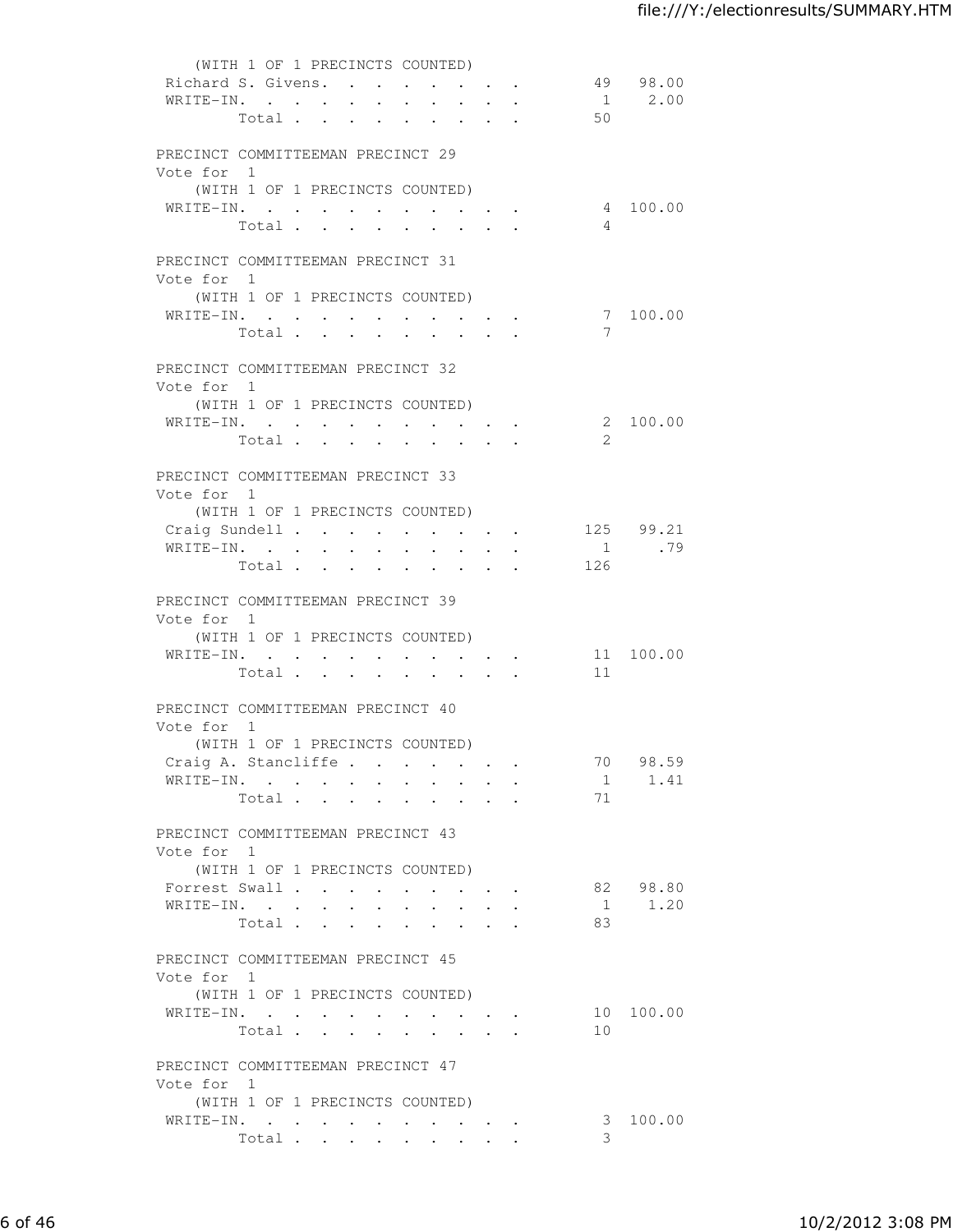| Vote for 1 | PRECINCT COMMITTEEMAN PRECINCT 48                                                                     |                             |           |
|------------|-------------------------------------------------------------------------------------------------------|-----------------------------|-----------|
|            | (WITH 1 OF 1 PRECINCTS COUNTED)                                                                       |                             |           |
|            | Anthony Schmidt                                                                                       |                             | 85 100.00 |
|            | WRITE-IN.<br>$\sim$<br>$\ddot{\phantom{0}}$<br>$\sim$<br>$\ddot{\phantom{0}}$<br>$\ddot{\phantom{0}}$ | $\overline{0}$<br>85        |           |
|            | Total.<br><b>Contract Contract</b>                                                                    |                             |           |
|            | PRECINCT COMMITTEEMAN PRECINCT 49                                                                     |                             |           |
| Vote for 1 |                                                                                                       |                             |           |
|            | (WITH 1 OF 1 PRECINCTS COUNTED)                                                                       |                             |           |
|            | Jerry L. Harper<br>WRITE-IN.                                                                          | 50 100.00<br>$\overline{0}$ |           |
|            | Total                                                                                                 | 50                          |           |
|            | PRECINCT COMMITTEEMAN PRECINCT 50                                                                     |                             |           |
| Vote for 1 |                                                                                                       |                             |           |
|            | (WITH 1 OF 1 PRECINCTS COUNTED)                                                                       |                             |           |
|            | Bob Sailler.<br>$\sim$ $-$<br>$\mathbf{r}$ , $\mathbf{r}$ , $\mathbf{r}$ , $\mathbf{r}$               | 67 98.53                    |           |
|            | WRITE-IN.                                                                                             |                             | 1 1.47    |
|            | Total                                                                                                 | 68                          |           |
|            | PRECINCT COMMITTEEMAN PRECINCT 51                                                                     |                             |           |
| Vote for 1 |                                                                                                       |                             |           |
|            | (WITH 1 OF 1 PRECINCTS COUNTED)<br>WRITE-IN.                                                          |                             | 1 100.00  |
|            | Total                                                                                                 | $\mathbf{1}$                |           |
|            |                                                                                                       |                             |           |
| Vote for 1 | PRECINCT COMMITTEEMAN PRECINCT 52                                                                     |                             |           |
|            | (WITH 1 OF 1 PRECINCTS COUNTED)                                                                       |                             |           |
|            | WRITE-IN.                                                                                             |                             | 1 100.00  |
|            | Total                                                                                                 | $\mathbf{1}$                |           |
|            | PRECINCT COMMITTEEMAN PRECINCT 54                                                                     |                             |           |
| Vote for 1 |                                                                                                       |                             |           |
|            | (WITH 1 OF 1 PRECINCTS COUNTED)                                                                       |                             |           |
|            | WRITE-IN.                                                                                             |                             | 3 100.00  |
|            | Total                                                                                                 | 3                           |           |
|            | PRECINCT COMMITTEEMAN PRECINCT 58                                                                     |                             |           |
| Vote for 1 |                                                                                                       |                             |           |
|            | (WITH 1 OF 1 PRECINCTS COUNTED)                                                                       |                             |           |
|            | WRITE-IN.<br>Total<br>$\sim$ $\sim$<br>$\ddot{\phantom{a}}$                                           | 3                           | 3 100.00  |
|            |                                                                                                       |                             |           |
|            | PRECINCT COMMITTEEMAN PRECINCT 60                                                                     |                             |           |
| Vote for 1 |                                                                                                       |                             |           |
|            | (WITH 1 OF 1 PRECINCTS COUNTED)                                                                       |                             | 35 60.34  |
|            | Robert M. Ford.<br>Gerald E. Sanden<br>$\bullet$ .<br><br><br><br><br><br><br><br><br><br><br><br>    | 23                          | 39.66     |
|            | WRITE-IN.                                                                                             | $\overline{0}$              |           |
|            | Total                                                                                                 | 58                          |           |
|            | PRECINCT COMMITTEEMAN PRECINCT 61                                                                     |                             |           |
| Vote for 1 |                                                                                                       |                             |           |
|            | (WITH 1 OF 1 PRECINCTS COUNTED)                                                                       |                             |           |
|            | WRITE-IN.                                                                                             |                             | 7 100.00  |
|            | Total                                                                                                 | 7                           |           |
|            | PRECINCT COMMITTEEMAN PRECINCT 62                                                                     |                             |           |
| Vote for 1 |                                                                                                       |                             |           |
|            | (WITH 1 OF 1 PRECINCTS COUNTED)                                                                       |                             |           |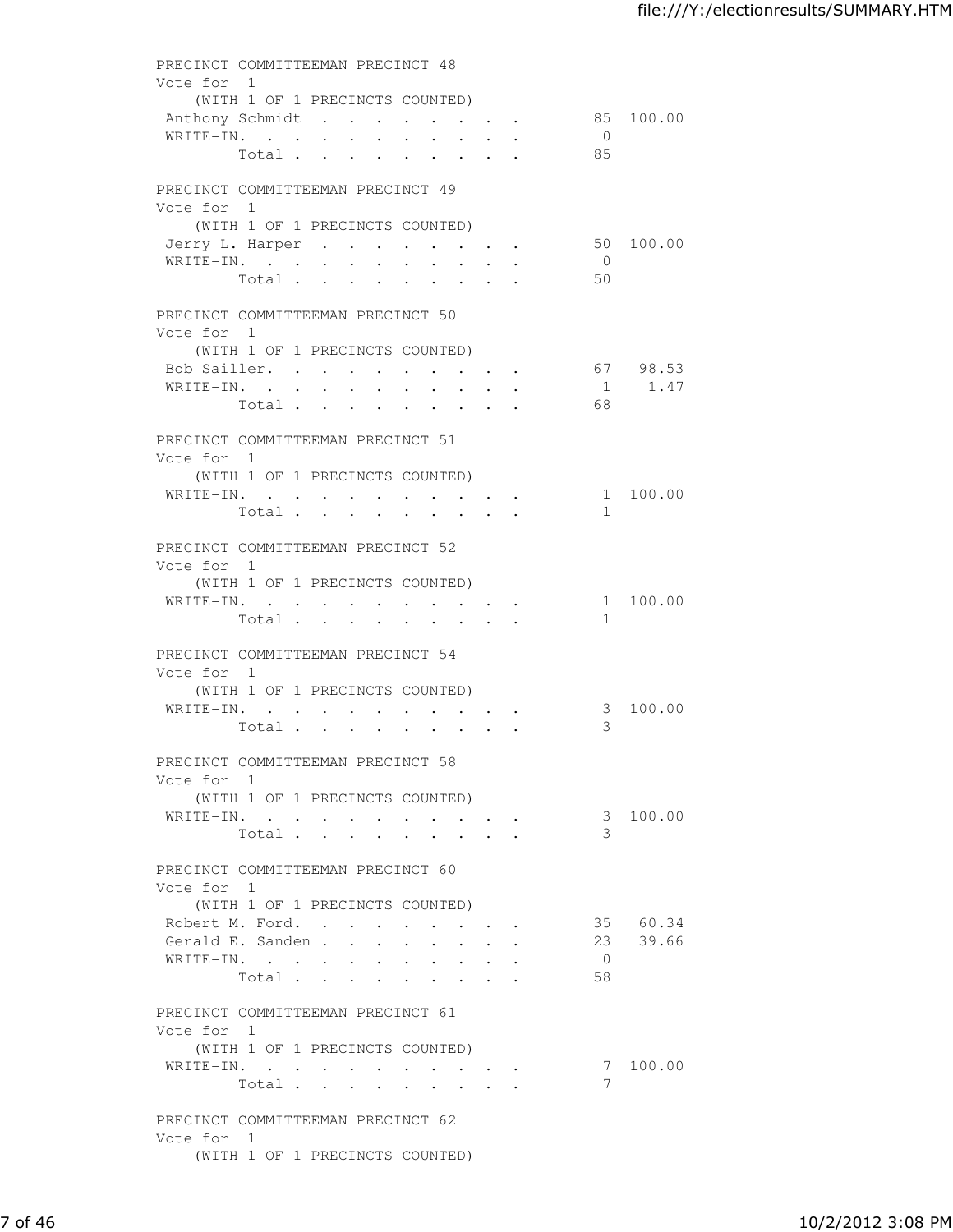|            | Kirby C. Hayes.<br>WRITE-IN.<br>Total                                                                                                                                                                                          | $\sim$ 100 $\mu$<br>$\sim$<br>$\cdot$ $\cdot$ $\cdot$           | $\ddot{\phantom{0}}$<br>$\ddot{\phantom{a}}$                                                              | 75                   | 74 98.67<br>$1 \t 1.33$ |
|------------|--------------------------------------------------------------------------------------------------------------------------------------------------------------------------------------------------------------------------------|-----------------------------------------------------------------|-----------------------------------------------------------------------------------------------------------|----------------------|-------------------------|
| Vote for 1 | PRECINCT COMMITTEEMAN PRECINCT 63                                                                                                                                                                                              |                                                                 |                                                                                                           |                      |                         |
|            | (WITH 1 OF 1 PRECINCTS COUNTED)<br>Marc Carter.<br>$\mathtt{WRTTE-IN.} \qquad \qquad \centerdot \qquad \centerdot \qquad \centerdot \qquad \centerdot \qquad \centerdot \qquad \centerdot \qquad \centerdot$<br>Total $\cdots$ | $\mathbf{r}$ , and $\mathbf{r}$ , and $\mathbf{r}$<br>$\bullet$ | $\sim$ , $\sim$ , $\sim$ , $\sim$<br><b>Contract Contract Contract</b><br><b>Contract Contract Street</b> | 49                   | 48 97.96<br>$1 \t 2.04$ |
| Vote for 1 | PRECINCT COMMITTEEMAN PRECINCT 70<br>(WITH 1 OF 1 PRECINCTS COUNTED)<br>$\mathtt{WRITE}\textnormal{-}\mathtt{IN.}\quad.\quad.\quad.\quad.\quad.\quad.\quad.\quad.\quad.\quad.\quad.\quad.\quad.\quad.\quad.$                   |                                                                 |                                                                                                           | $\mathbf{0}$         |                         |
| Vote for 1 | PRECINCT COMMITTEEMAN PRECINCT 71<br>(WITH 1 OF 1 PRECINCTS COUNTED)<br>WRITE-IN.<br>Total                                                                                                                                     |                                                                 |                                                                                                           | $\mathbf{1}$         | 1 100.00                |
| Vote for 1 | PRECINCT COMMITTEEMAN PRECINCT 30 S2<br>(WITH 1 OF 1 PRECINCTS COUNTED)<br>WRITE-IN.                                                                                                                                           |                                                                 |                                                                                                           | $\Omega$             |                         |
| Vote for 1 | PRECINCT COMMITTEEMAN PRECINCT 30 S3<br>(WITH 1 OF 1 PRECINCTS COUNTED)<br>WRITE-IN.                                                                                                                                           |                                                                 |                                                                                                           | $\Omega$             |                         |
| Vote for 1 | PRECINCT COMMITTEEMAN PRECINCT 34 S2<br>(WITH 1 OF 1 PRECINCTS COUNTED)<br>WRITE-IN.<br>Total .<br>$\sim$                                                                                                                      | $\bullet$                                                       |                                                                                                           | 7                    | 7 100.00                |
| Vote for 1 | PRECINCT COMMITTEEMAN PRECINCT 34 S3<br>(WITH 1 OF 1 PRECINCTS COUNTED)<br>WRITE-IN.                                                                                                                                           |                                                                 |                                                                                                           | $\Omega$             |                         |
| Vote for 1 | PRECINCT COMMITTEEMAN PRECINCT 35 S2<br>(WITH 1 OF 1 PRECINCTS COUNTED)<br>Russ T. Hutchins<br>WRITE-IN.<br>$\bullet$ .<br>Total                                                                                               | $\sim$ 10 $\pm$                                                 | $\ddot{\phantom{0}}$                                                                                      | 1<br>50              | 49 98.00<br>2.00        |
| Vote for 1 | PRECINCT COMMITTEEMAN PRECINCT 35 S3<br>(WITH 1 OF 1 PRECINCTS COUNTED)<br>WRITE-IN.<br>Total                                                                                                                                  |                                                                 |                                                                                                           | $\mathbf{1}$         | 1 100.00                |
| Vote for 1 | PRECINCT COMMITTEEMAN PRECINCT 36 S2<br>(WITH 1 OF 1 PRECINCTS COUNTED)<br>Jameson (Jamie) Shew.<br>WRITE-IN.<br>Total                                                                                                         | $\sim$<br>$\sim$                                                | $\cdot$ $\cdot$ $\cdot$ $\cdot$                                                                           | $\overline{0}$<br>38 | 38 100.00               |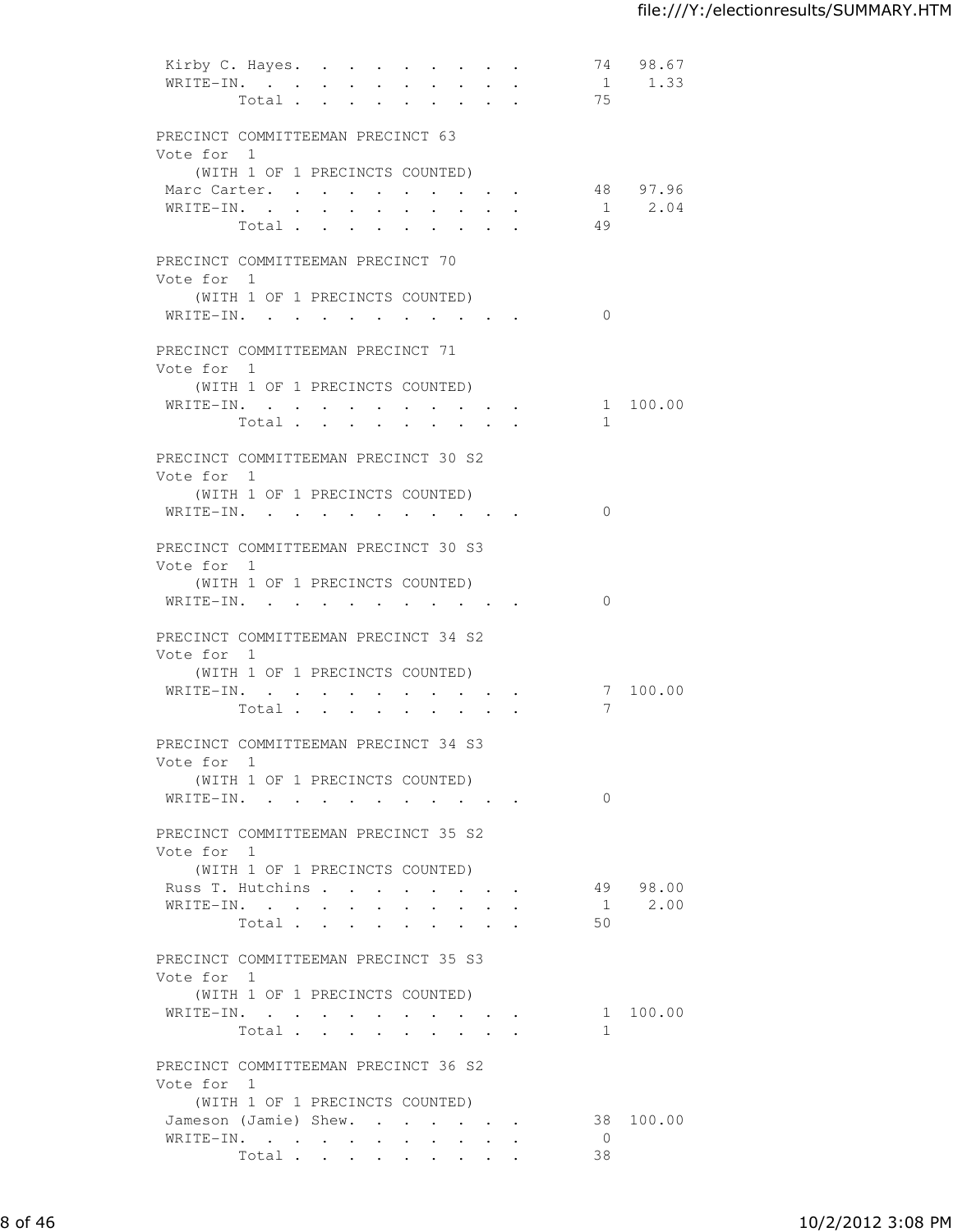| PRECINCT COMMITTEEMAN PRECINCT 36 S3                   |                                                                                                                                                                                                                                    |                                                             |                |           |
|--------------------------------------------------------|------------------------------------------------------------------------------------------------------------------------------------------------------------------------------------------------------------------------------------|-------------------------------------------------------------|----------------|-----------|
| Vote for 1<br>(WITH 1 OF 1 PRECINCTS COUNTED)          |                                                                                                                                                                                                                                    |                                                             |                |           |
| WRITE-IN.                                              | Total                                                                                                                                                                                                                              |                                                             | 3              | 3 100.00  |
| PRECINCT COMMITTEEMAN PRECINCT 37 H10                  |                                                                                                                                                                                                                                    |                                                             |                |           |
| Vote for 1                                             |                                                                                                                                                                                                                                    |                                                             |                |           |
| (WITH 1 OF 1 PRECINCTS COUNTED)                        |                                                                                                                                                                                                                                    |                                                             |                |           |
| WRITE-IN.<br>Total                                     | $\ddot{\phantom{0}}$                                                                                                                                                                                                               | $\sim$ $\sim$                                               | 3              | 3 100.00  |
| PRECINCT COMMITTEEMAN PRECINCT 37 H46                  |                                                                                                                                                                                                                                    |                                                             |                |           |
| Vote for 1                                             |                                                                                                                                                                                                                                    |                                                             |                |           |
| (WITH 1 OF 1 PRECINCTS COUNTED)                        |                                                                                                                                                                                                                                    |                                                             |                |           |
| WRITE-IN.                                              | Total                                                                                                                                                                                                                              |                                                             | 3              | 3 100.00  |
|                                                        |                                                                                                                                                                                                                                    |                                                             |                |           |
| PRECINCT COMMITTEEMAN PRECINCT 38 H10<br>Vote for 1    |                                                                                                                                                                                                                                    |                                                             |                |           |
| (WITH 1 OF 1 PRECINCTS COUNTED)                        |                                                                                                                                                                                                                                    |                                                             |                |           |
| John L. Steichen                                       |                                                                                                                                                                                                                                    | $\bullet$ $\bullet$ $\bullet$ $\bullet$ $\bullet$ $\bullet$ |                | 49 98.00  |
| WRITE-IN.<br>$\sim$ 100 $\mu$                          | $\sim 100$<br>$\ddot{\phantom{0}}$<br>$\bullet$ .                                                                                                                                                                                  | $\ddot{\phantom{0}}$                                        | 1              | 2.00      |
|                                                        | Total                                                                                                                                                                                                                              | $\cdot$ $\cdot$ $\cdot$ $\cdot$                             | 50             |           |
| PRECINCT COMMITTEEMAN PRECINCT 38 H46                  |                                                                                                                                                                                                                                    |                                                             |                |           |
| Vote for 1<br>(WITH 1 OF 1 PRECINCTS COUNTED)          |                                                                                                                                                                                                                                    |                                                             |                |           |
| WRITE-IN.                                              |                                                                                                                                                                                                                                    |                                                             | $\Omega$       |           |
|                                                        |                                                                                                                                                                                                                                    |                                                             |                |           |
| PRECINCT COMMITTEEMAN PRECINCT 41 S3 H46<br>Vote for 1 |                                                                                                                                                                                                                                    |                                                             |                |           |
| (WITH 1 OF 1 PRECINCTS COUNTED)                        |                                                                                                                                                                                                                                    |                                                             |                |           |
| Jake Lowen<br>WRITE-IN.                                |                                                                                                                                                                                                                                    |                                                             | $\overline{0}$ | 94 100.00 |
| Total .<br>$\sim$                                      | <b>Service Control</b><br>$\sim$<br>$\bullet$ .<br><br><br><br><br><br><br><br><br><br><br><br><br>$\bullet$<br>$\bullet$ .<br><br><br><br><br><br><br><br><br><br><br><br><br>$\bullet$ .<br>$\ddot{\phantom{0}}$                 |                                                             | 94             |           |
| PRECINCT COMMITTEEMAN PRECINCT 41 S3 H45               |                                                                                                                                                                                                                                    |                                                             |                |           |
| Vote for 1                                             |                                                                                                                                                                                                                                    |                                                             |                |           |
| (WITH 1 OF 1 PRECINCTS COUNTED)                        |                                                                                                                                                                                                                                    |                                                             |                |           |
| WRITE-IN.                                              |                                                                                                                                                                                                                                    |                                                             | $\Omega$       |           |
| PRECINCT COMMITTEEMAN PRECINCT 41 S2 H46               |                                                                                                                                                                                                                                    |                                                             |                |           |
| Vote for 1                                             |                                                                                                                                                                                                                                    |                                                             |                |           |
| (WITH 1 OF 1 PRECINCTS COUNTED)<br>WRITE-IN.           | $\bullet$ . In the contract of the contract of the contract of the contract of the contract of the contract of the contract of the contract of the contract of the contract of the contract of the contract of the contract of the |                                                             | $\Omega$       |           |
|                                                        |                                                                                                                                                                                                                                    |                                                             |                |           |
| PRECINCT COMMITTEEMAN PRECINCT 41 S2 H45<br>Vote for 1 |                                                                                                                                                                                                                                    |                                                             |                |           |
| (WITH 1 OF 1 PRECINCTS COUNTED)                        |                                                                                                                                                                                                                                    |                                                             |                |           |
| WRITE-IN.                                              |                                                                                                                                                                                                                                    |                                                             | $\Omega$       |           |
| PRECINCT COMMITTEEMAN PRECINCT 42 H46                  |                                                                                                                                                                                                                                    |                                                             |                |           |
| Vote for 1                                             |                                                                                                                                                                                                                                    |                                                             |                |           |
| (WITH 1 OF 1 PRECINCTS COUNTED)<br>WRITE-IN.           |                                                                                                                                                                                                                                    |                                                             |                | 1 100.00  |
|                                                        | Total                                                                                                                                                                                                                              |                                                             | $\mathbf{1}$   |           |
| PRECINCT COMMITTEEMAN PRECINCT 42 H45                  |                                                                                                                                                                                                                                    |                                                             |                |           |
| Vote for 1                                             |                                                                                                                                                                                                                                    |                                                             |                |           |
| (WITH 1 OF 1 PRECINCTS COUNTED)                        |                                                                                                                                                                                                                                    |                                                             |                |           |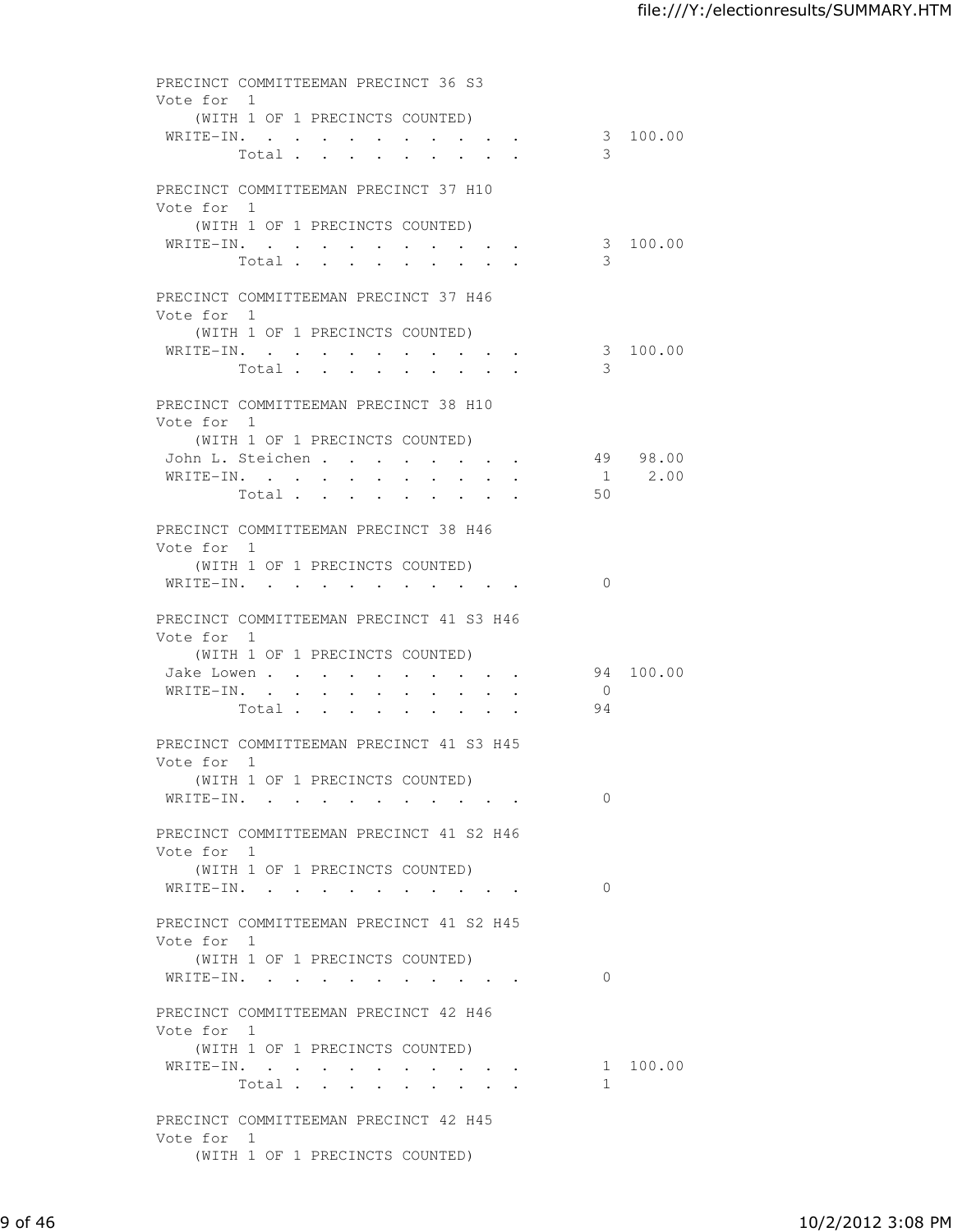| Curtis D Hall<br>$WRITE-IN.$ .                         |       | $\sim 100$ km s $^{-1}$<br>$\sim$ | $\sim$<br>Total                                                                     |                      | $\ddot{\phantom{a}}$                                                          |                                                       | 31<br>$\overline{0}$<br>31 | 100.00      |
|--------------------------------------------------------|-------|-----------------------------------|-------------------------------------------------------------------------------------|----------------------|-------------------------------------------------------------------------------|-------------------------------------------------------|----------------------------|-------------|
| PRECINCT COMMITTEEMAN PRECINCT 44 H45<br>Vote for 1    |       |                                   |                                                                                     |                      |                                                                               |                                                       |                            |             |
| Craig Grant.                                           |       |                                   | (WITH 1 OF 1 PRECINCTS COUNTED)<br>$\ddot{\phantom{a}}$<br><b>Contract Contract</b> | $\sim$ $\sim$ $\sim$ |                                                                               | $\mathbf{z} = \mathbf{z} + \mathbf{z} + \mathbf{z}$ . |                            | 39 97.50    |
| WRITE-IN.                                              |       |                                   | $\mathbf{z} = \mathbf{z}$                                                           |                      |                                                                               |                                                       |                            | $1 \t 2.50$ |
|                                                        | Total |                                   | $\ddot{\phantom{a}}$<br>$\sim$ $\sim$                                               |                      |                                                                               |                                                       | 40                         |             |
| PRECINCT COMMITTEEMAN PRECINCT 44 H44<br>Vote for 1    |       |                                   |                                                                                     |                      |                                                                               |                                                       |                            |             |
| WRITE-IN.                                              |       |                                   | (WITH 1 OF 1 PRECINCTS COUNTED)                                                     |                      |                                                                               |                                                       |                            | 1 100.00    |
|                                                        |       |                                   | Total                                                                               |                      | $\cdot$ $\cdot$ $\cdot$ $\cdot$ $\cdot$                                       |                                                       | 1                          |             |
| PRECINCT COMMITTEEMAN PRECINCT 46 S3<br>Vote for 1     |       |                                   |                                                                                     |                      |                                                                               |                                                       |                            |             |
|                                                        |       |                                   | (WITH 1 OF 1 PRECINCTS COUNTED)                                                     |                      |                                                                               |                                                       |                            |             |
| Joshua Montgomery.<br>WRITE-IN.                        |       |                                   |                                                                                     |                      |                                                                               |                                                       | $\overline{0}$             | 88 100.00   |
|                                                        | Total |                                   | $\mathbf{z} = \mathbf{z} + \mathbf{z}$ .<br><b>All Card Control</b>                 | $\ddot{\phantom{a}}$ |                                                                               |                                                       | 88                         |             |
| PRECINCT COMMITTEEMAN PRECINCT 46 S19<br>Vote for 1    |       |                                   |                                                                                     |                      |                                                                               |                                                       |                            |             |
|                                                        |       |                                   | (WITH 1 OF 1 PRECINCTS COUNTED)                                                     |                      |                                                                               |                                                       |                            |             |
| WRITE-IN.                                              |       |                                   |                                                                                     |                      | $\mathbf{r}$ , and $\mathbf{r}$ , and $\mathbf{r}$ , and $\mathbf{r}$         |                                                       | $\Omega$                   |             |
| PRECINCT COMMITTEEMAN PRECINCT 64 H46<br>Vote for 1    |       |                                   | (WITH 1 OF 1 PRECINCTS COUNTED)                                                     |                      |                                                                               |                                                       |                            |             |
| WRITE-IN.                                              |       |                                   |                                                                                     |                      | $\mathbf{r} = \mathbf{r} + \mathbf{r} + \mathbf{r} + \mathbf{r} + \mathbf{r}$ |                                                       | $\Omega$                   |             |
| PRECINCT COMMITTEEMAN PRECINCT 65 H46<br>Vote for 1    |       |                                   | (WITH 1 OF 1 PRECINCTS COUNTED)                                                     |                      |                                                                               |                                                       |                            |             |
| WRITE-IN.                                              |       |                                   |                                                                                     |                      |                                                                               |                                                       |                            | 1 100.00    |
|                                                        |       |                                   | Total                                                                               | $\sim$ $\sim$        | $\cdot$ $\cdot$ $\cdot$ $\cdot$                                               |                                                       | $\mathbf{1}$               |             |
| PRECINCT COMMITTEEMAN PRECINCT 53 H10<br>Vote for 1    |       |                                   |                                                                                     |                      |                                                                               |                                                       |                            |             |
|                                                        |       |                                   | (WITH 1 OF 1 PRECINCTS COUNTED)                                                     |                      |                                                                               |                                                       |                            |             |
| WRITE-IN.                                              |       |                                   | Total                                                                               |                      |                                                                               |                                                       | 2                          | 2 100.00    |
| PRECINCT COMMITTEEMAN PRECINCT 53 H42<br>Vote for 1    |       |                                   |                                                                                     |                      |                                                                               |                                                       |                            |             |
|                                                        |       |                                   | (WITH 1 OF 1 PRECINCTS COUNTED)                                                     |                      |                                                                               |                                                       |                            |             |
| WRITE-IN.                                              |       |                                   |                                                                                     |                      |                                                                               |                                                       |                            | 1 100.00    |
|                                                        |       |                                   | Total                                                                               |                      |                                                                               |                                                       | 1                          |             |
| PRECINCT COMMITTEEMAN PRECINCT 55 S2 H45<br>Vote for 1 |       |                                   |                                                                                     |                      |                                                                               |                                                       |                            |             |
| WRITE-IN.                                              |       |                                   | (WITH 1 OF 1 PRECINCTS COUNTED)                                                     |                      |                                                                               |                                                       |                            | 1 100.00    |
|                                                        |       |                                   |                                                                                     |                      |                                                                               | Total $\cdot$                                         | $\mathbf{1}$               |             |
| PRECINCT COMMITTEEMAN PRECINCT 55 S3 H46<br>Vote for 1 |       |                                   |                                                                                     |                      |                                                                               |                                                       |                            |             |
|                                                        |       |                                   | (WITH 1 OF 1 PRECINCTS COUNTED)                                                     |                      |                                                                               |                                                       |                            |             |
| WRITE-IN.                                              |       |                                   |                                                                                     |                      |                                                                               |                                                       | $\Omega$                   |             |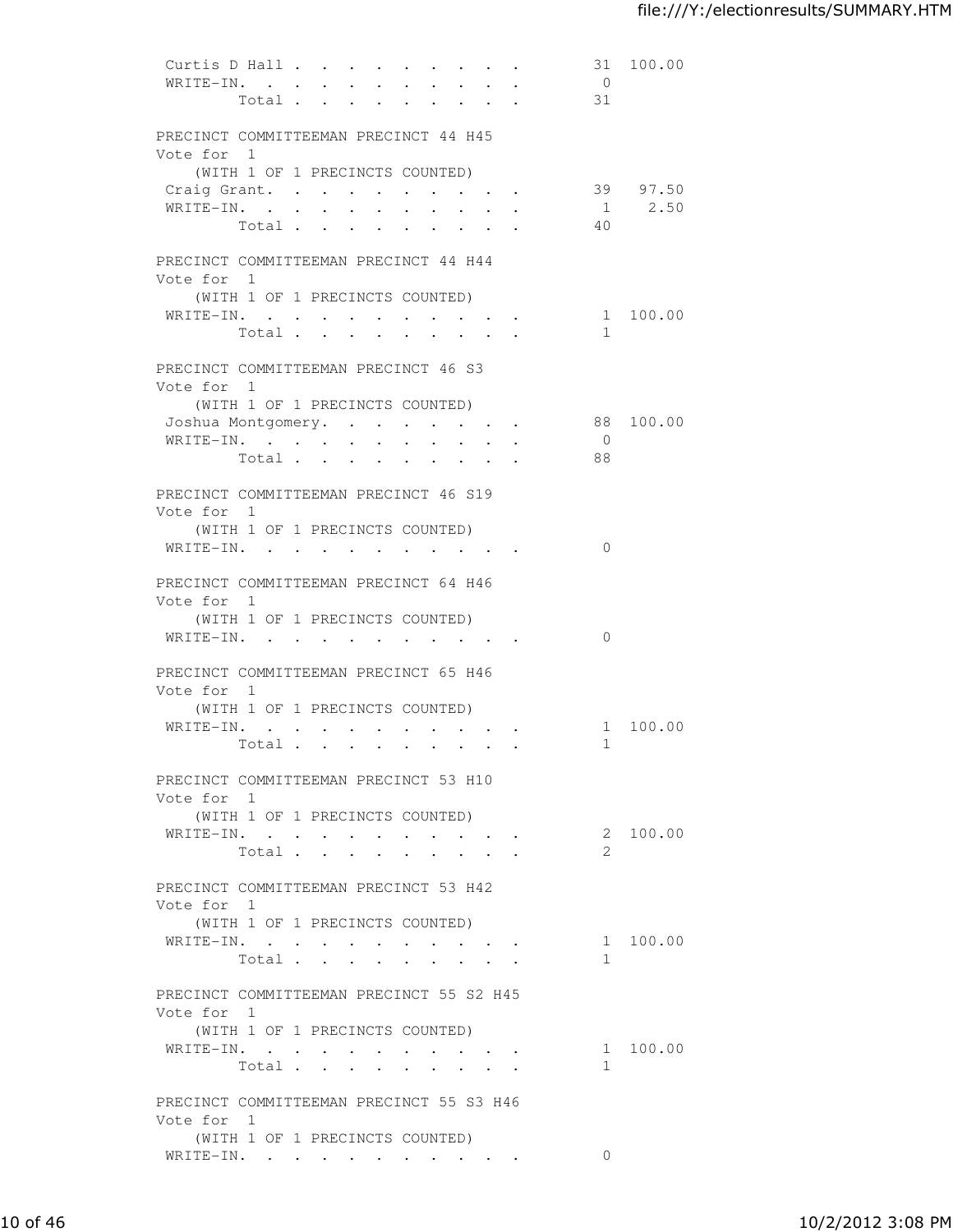| Vote for 1 |           | PRECINCT COMMITTEEMAN PRECINCT 55 S3 H45                                   |                                                                                               |                |           |
|------------|-----------|----------------------------------------------------------------------------|-----------------------------------------------------------------------------------------------|----------------|-----------|
|            |           | (WITH 1 OF 1 PRECINCTS COUNTED)                                            |                                                                                               |                |           |
|            |           | WRITE-IN.<br>Total                                                         |                                                                                               | 3              | 3 100.00  |
| Vote for 1 |           | PRECINCT COMMITTEEMAN PRECINCT 56 S19                                      |                                                                                               |                |           |
|            |           | (WITH 1 OF 1 PRECINCTS COUNTED)                                            |                                                                                               |                |           |
|            | WRITE-IN. | Ernie Fantini<br>$\ddot{\phantom{0}}$<br>$\bullet$<br>$\ddot{\phantom{a}}$ | $\ddot{\phantom{0}}$                                                                          | $\overline{0}$ | 72 100.00 |
|            | Total .   | $\sim$<br>$\ddot{\phantom{0}}$                                             | $\sim$<br>$\bullet$ .<br><br><br><br><br><br><br><br><br><br><br><br><br>$\ddot{\phantom{0}}$ | 72             |           |
| Vote for 1 |           | PRECINCT COMMITTEEMAN PRECINCT 56 S2                                       |                                                                                               |                |           |
|            |           | (WITH 1 OF 1 PRECINCTS COUNTED)                                            |                                                                                               |                |           |
|            |           | WRITE-IN.                                                                  |                                                                                               | $\Omega$       |           |
| Vote for 1 |           | PRECINCT COMMITTEEMAN PRECINCT 57 S19                                      |                                                                                               |                |           |
|            |           | (WITH 1 OF 1 PRECINCTS COUNTED)                                            |                                                                                               |                |           |
|            |           | WRITE-IN.                                                                  |                                                                                               | $\Omega$       |           |
| Vote for 1 |           | PRECINCT COMMITTEEMAN PRECINCT 57 S2                                       |                                                                                               |                |           |
|            |           | (WITH 1 OF 1 PRECINCTS COUNTED)                                            |                                                                                               |                |           |
|            |           | WRITE-IN.<br>Total                                                         |                                                                                               | 2              | 2 100.00  |
| Vote for 1 |           | PRECINCT COMMITTEEMAN PRECINCT 59 H54                                      |                                                                                               |                |           |
|            |           | (WITH 1 OF 1 PRECINCTS COUNTED)<br>WRITE-IN.                               |                                                                                               |                | 3 100.00  |
|            | Total     | $\bullet$ .<br><br><br><br><br><br><br><br><br><br><br><br><br>            |                                                                                               | 3              |           |
| Vote for 1 |           | PRECINCT COMMITTEEMAN PRECINCT 59 H45                                      |                                                                                               |                |           |
|            |           | (WITH 1 OF 1 PRECINCTS COUNTED)                                            |                                                                                               |                |           |
|            |           | Henry L. Johns. 24 100.00<br>WRITE-IN.                                     |                                                                                               | $\overline{0}$ |           |
|            |           | Total                                                                      |                                                                                               | 24             |           |
| Vote for 1 |           | PRECINCT COMMITTEEMAN PRECINCT 64 H45                                      |                                                                                               |                |           |
|            |           | (WITH 1 OF 1 PRECINCTS COUNTED)                                            |                                                                                               |                |           |
|            |           | WRITE-IN.                                                                  |                                                                                               |                | 2 100.00  |
|            |           | Total $\cdots$                                                             | $\ddot{\phantom{a}}$                                                                          | 2.             |           |
| Vote for 1 |           | PRECINCT COMMITTEEMAN PRECINCT 65 H10                                      |                                                                                               |                |           |
|            |           | (WITH 1 OF 1 PRECINCTS COUNTED)<br>James E. Hasselle.                      |                                                                                               |                | 34 100.00 |
|            |           | WRITE-IN.                                                                  |                                                                                               | $\overline{0}$ |           |
|            |           | Total $\cdots$                                                             |                                                                                               | 34             |           |
| Vote for 1 |           | PRECINCT COMMITTEEMAN PRECINCT 66 S19 H45                                  |                                                                                               |                |           |
|            |           | (WITH 1 OF 1 PRECINCTS COUNTED)<br>WRITE-IN.                               |                                                                                               |                | 2 100.00  |
|            |           | Total                                                                      |                                                                                               | 2.             |           |
|            |           |                                                                            |                                                                                               |                |           |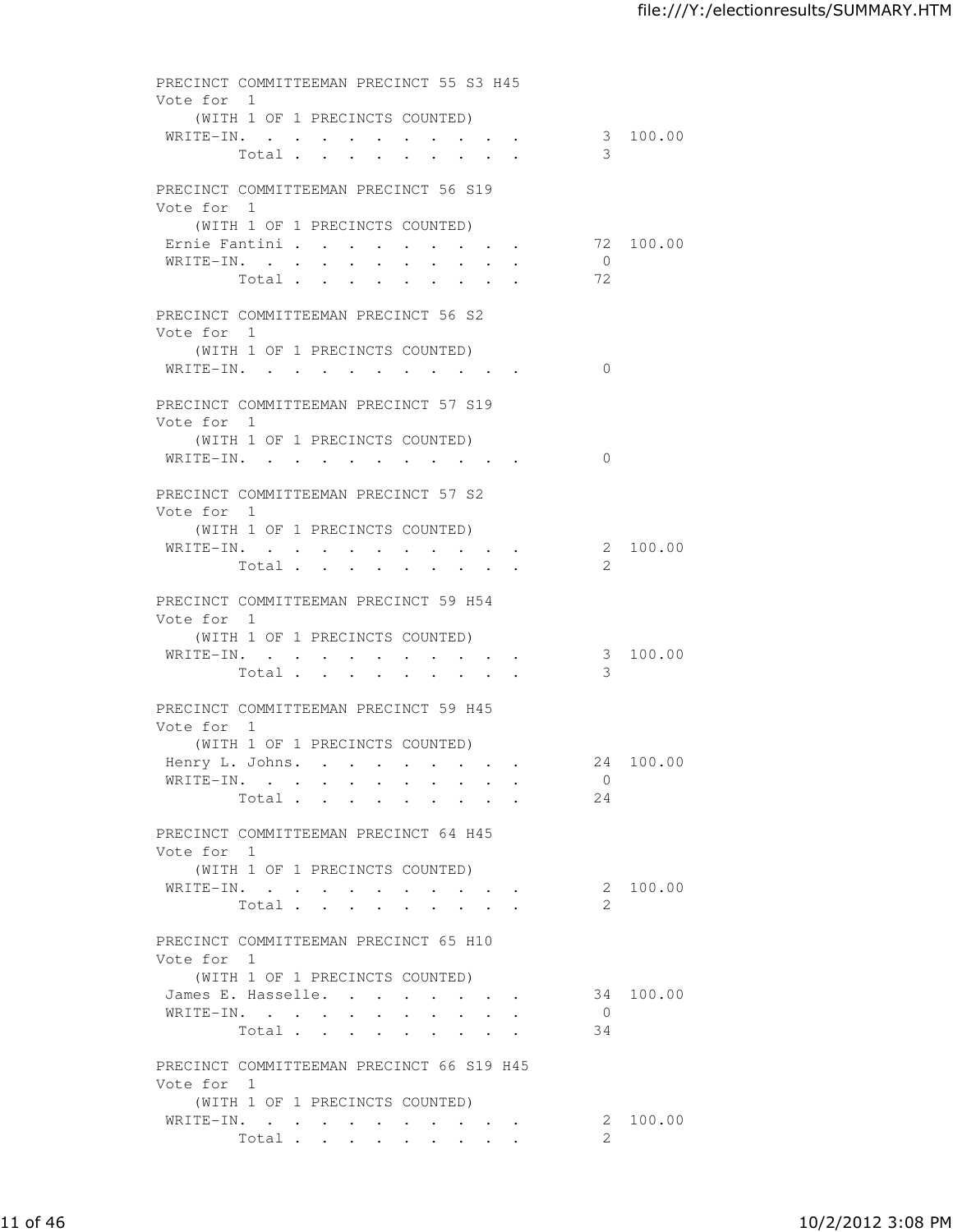|            | PRECINCT COMMITTEEMAN PRECINCT 66 S3 H44                                          |                      |           |
|------------|-----------------------------------------------------------------------------------|----------------------|-----------|
| Vote for 1 | (WITH 1 OF 1 PRECINCTS COUNTED)                                                   |                      |           |
|            | WRITE-IN.                                                                         | $\Omega$             |           |
|            |                                                                                   |                      |           |
| Vote for 1 | PRECINCT COMMITTEEMAN PRECINCT 66 S3 H45                                          |                      |           |
|            | (WITH 1 OF 1 PRECINCTS COUNTED)                                                   |                      |           |
|            | WRITE-IN.                                                                         | $\Omega$             |           |
|            | PRECINCT COMMITTEEMAN PRECINCT 66 S19 H10                                         |                      |           |
| Vote for 1 |                                                                                   |                      |           |
|            | (WITH 1 OF 1 PRECINCTS COUNTED)                                                   |                      |           |
|            | WRITE-IN.                                                                         | $\Omega$             |           |
|            | PRECINCT COMMITTEEMAN PRECINCT 66 S3 H10                                          |                      |           |
| Vote for 1 |                                                                                   |                      |           |
|            | (WITH 1 OF 1 PRECINCTS COUNTED)                                                   |                      |           |
|            | WRITE-IN.                                                                         | $\Omega$             |           |
|            | PRECINCT COMMITTEEMAN PRECINCT 67 S19 H 54                                        |                      |           |
| Vote for 1 |                                                                                   |                      |           |
|            | (WITH 1 OF 1 PRECINCTS COUNTED)<br>WRITE-IN.                                      |                      | 1 100.00  |
|            | Total                                                                             | $\mathbf{1}$         |           |
|            |                                                                                   |                      |           |
| Vote for 1 | PRECINCT COMMITTEEMAN PRECINCT 67 S19 H45                                         |                      |           |
|            | (WITH 1 OF 1 PRECINCTS COUNTED)                                                   |                      |           |
|            | WRITE-IN.                                                                         |                      | 1 100.00  |
|            | Total                                                                             | $\mathbf{1}$         |           |
|            | PRECINCT COMMITTEEMAN PRECINCT 67 S3 H45                                          |                      |           |
| Vote for 1 |                                                                                   |                      |           |
|            | (WITH 1 OF 1 PRECINCTS COUNTED)<br>WRITE-IN.                                      |                      | 2 100.00  |
|            | Total                                                                             | $\mathbf{2}^-$       |           |
|            |                                                                                   |                      |           |
| Vote for 1 | PRECINCT COMMITTEEMAN PRECINCT 67 S3 H54                                          |                      |           |
|            | (WITH 1 OF 1 PRECINCTS COUNTED)                                                   |                      |           |
|            | WRITE-IN.<br><b>Contract Contract Contract Contract</b>                           | $\Omega$             |           |
|            |                                                                                   |                      |           |
| Vote for 1 | PRECINCT COMMITTEEWOMAN PRECINCT 1                                                |                      |           |
|            | (WITH 1 OF 1 PRECINCTS COUNTED)                                                   |                      |           |
|            | Jennifer S. Newlin<br>$\mathbf{z} = \mathbf{z} + \mathbf{z}$ , where $\mathbf{z}$ |                      | 61 100.00 |
|            | WRITE-IN.<br>Total .<br>$\mathbf{r}$                                              | $\overline{0}$<br>61 |           |
|            |                                                                                   |                      |           |
|            | PRECINCT COMMITTEEWOMAN PRECINCT 2                                                |                      |           |
| Vote for 1 | (WITH 1 OF 1 PRECINCTS COUNTED)                                                   |                      |           |
|            | Honora C. Murphy                                                                  |                      | 75 98.68  |
|            | WRITE-IN.                                                                         |                      | 1 1.32    |
|            | Total                                                                             | 76                   |           |
|            | PRECINCT COMMITTEEWOMAN PRECINCT 3                                                |                      |           |
| Vote for 1 |                                                                                   |                      |           |
|            | (WITH 1 OF 1 PRECINCTS COUNTED)<br>Alice A. Lieberman                             |                      | 80 100.00 |
|            | $\bullet$ .<br><br><br><br><br><br><br><br><br><br><br><br><br><br>WRITE-IN.      | $\Omega$             |           |
|            |                                                                                   |                      |           |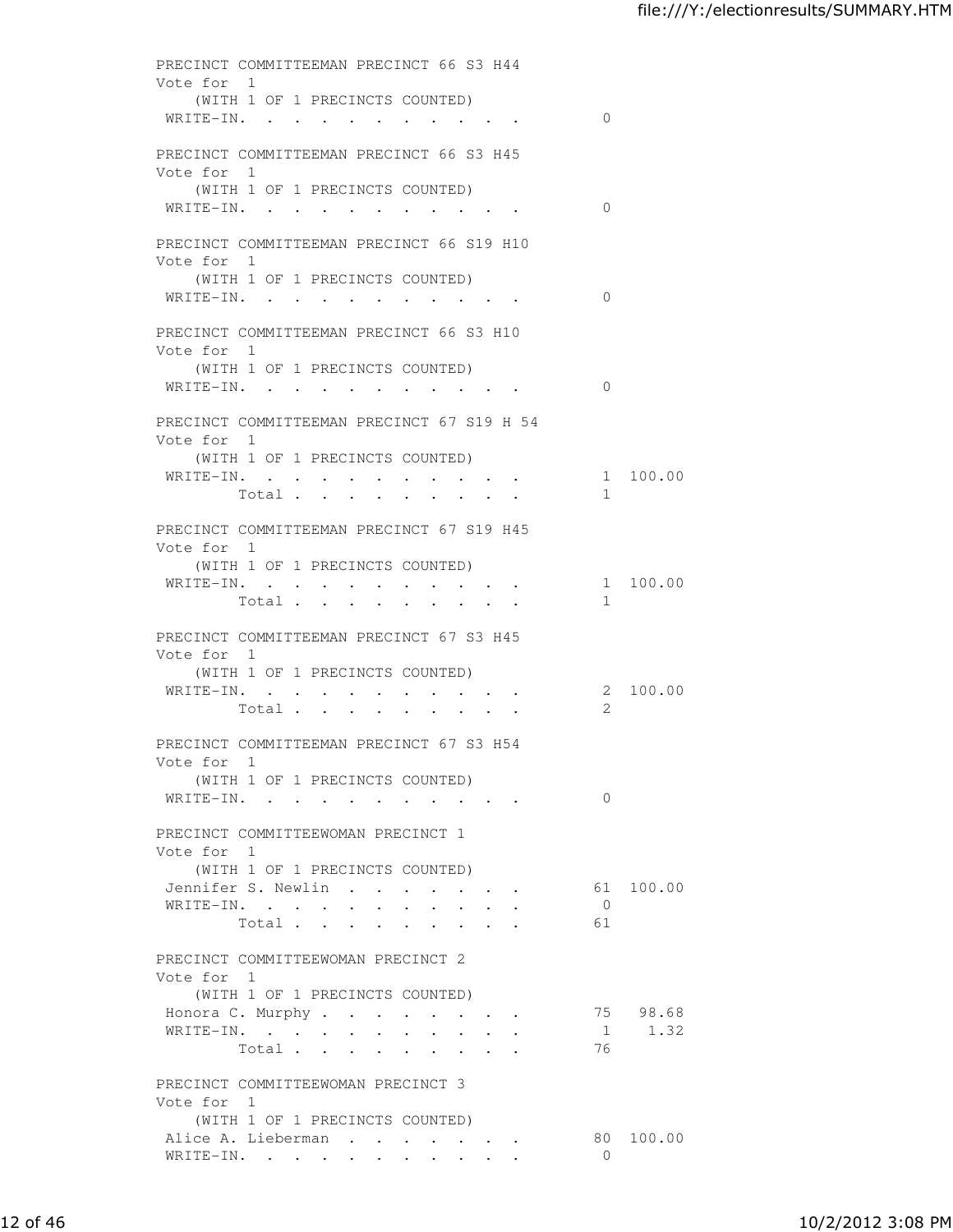|                                                  | Total                           |                      |                                                                             |                                                             |                      |                                                                                                                           |                      |                                                                             | 80             |                           |
|--------------------------------------------------|---------------------------------|----------------------|-----------------------------------------------------------------------------|-------------------------------------------------------------|----------------------|---------------------------------------------------------------------------------------------------------------------------|----------------------|-----------------------------------------------------------------------------|----------------|---------------------------|
| PRECINCT COMMITTEEWOMAN PRECINCT 4               |                                 |                      |                                                                             |                                                             |                      |                                                                                                                           |                      |                                                                             |                |                           |
| Vote for 1                                       |                                 |                      |                                                                             |                                                             |                      |                                                                                                                           |                      |                                                                             |                |                           |
|                                                  | (WITH 1 OF 1 PRECINCTS COUNTED) |                      |                                                                             |                                                             |                      |                                                                                                                           |                      |                                                                             |                |                           |
|                                                  |                                 |                      |                                                                             |                                                             |                      |                                                                                                                           |                      |                                                                             |                | Kim L Murphree. 38 100.00 |
| WRITE-IN.                                        |                                 |                      |                                                                             | $\bullet$ .<br><br><br><br><br><br><br><br><br><br><br><br> | $\ddot{\phantom{a}}$ | $\ddot{\phantom{a}}$                                                                                                      | $\ddot{\phantom{a}}$ | $\sim 100$                                                                  | $\overline{0}$ |                           |
|                                                  | Total .                         | $\ddot{\phantom{a}}$ | $\ddot{\phantom{0}}$                                                        | $\bullet$                                                   |                      |                                                                                                                           | $\bullet$            |                                                                             | 38             |                           |
| PRECINCT COMMITTEEWOMAN PRECINCT 5<br>Vote for 1 |                                 |                      |                                                                             |                                                             |                      |                                                                                                                           |                      |                                                                             |                |                           |
|                                                  | (WITH 1 OF 1 PRECINCTS COUNTED) |                      |                                                                             |                                                             |                      |                                                                                                                           |                      |                                                                             |                |                           |
| Tess Banion.                                     |                                 |                      | $\sim$                                                                      | $\ddot{\phantom{0}}$                                        |                      |                                                                                                                           | $\bullet$ .          |                                                                             |                | 68 100.00                 |
| WRITE-IN.                                        |                                 |                      |                                                                             | $\mathbf{r}$                                                |                      |                                                                                                                           | $\ddot{\phantom{a}}$ | $\sim$                                                                      | $\overline{0}$ |                           |
|                                                  | Total                           |                      |                                                                             | $\sim$                                                      | $\cdot$              | $\ddot{\phantom{a}}$                                                                                                      | $\cdot$              | $\cdot$ $\cdot$                                                             | 68             |                           |
| PRECINCT COMMITTEEWOMAN PRECINCT 6<br>Vote for 1 |                                 |                      |                                                                             |                                                             |                      |                                                                                                                           |                      |                                                                             |                |                           |
|                                                  | (WITH 1 OF 1 PRECINCTS COUNTED) |                      |                                                                             |                                                             |                      |                                                                                                                           |                      |                                                                             |                |                           |
| WRITE-IN.                                        |                                 |                      |                                                                             |                                                             |                      |                                                                                                                           |                      | $\sim$ 100 $\sim$ 100 $\sim$ 100 $\sim$                                     |                | 5 100.00                  |
|                                                  | Total                           |                      |                                                                             |                                                             |                      | $\begin{array}{cccccccccccccc} \bullet & \bullet & \bullet & \bullet & \bullet & \bullet & \bullet & \bullet \end{array}$ |                      |                                                                             | 5              |                           |
| PRECINCT COMMITTEEWOMAN PRECINCT 7<br>Vote for 1 |                                 |                      |                                                                             |                                                             |                      |                                                                                                                           |                      |                                                                             |                |                           |
|                                                  | (WITH 1 OF 1 PRECINCTS COUNTED) |                      |                                                                             |                                                             |                      |                                                                                                                           |                      |                                                                             |                |                           |
| WRITE-IN.                                        |                                 |                      |                                                                             |                                                             |                      |                                                                                                                           |                      |                                                                             |                | 1 100.00                  |
|                                                  | Total                           |                      |                                                                             |                                                             |                      |                                                                                                                           |                      | $\sim$ $\sim$                                                               | $\mathbf{1}$   |                           |
|                                                  |                                 |                      |                                                                             |                                                             |                      |                                                                                                                           |                      |                                                                             |                |                           |
| PRECINCT COMMITTEEWOMAN PRECINCT 8               |                                 |                      |                                                                             |                                                             |                      |                                                                                                                           |                      |                                                                             |                |                           |
| Vote for 1                                       |                                 |                      |                                                                             |                                                             |                      |                                                                                                                           |                      |                                                                             |                |                           |
|                                                  | (WITH 1 OF 1 PRECINCTS COUNTED) |                      |                                                                             |                                                             |                      |                                                                                                                           |                      |                                                                             |                |                           |
| Elizabeth Ann Blackhurst.                        |                                 |                      |                                                                             |                                                             |                      |                                                                                                                           |                      | <b>All Contracts</b>                                                        |                | 30 96.77                  |
| WRITE-IN.                                        | Total .                         |                      | $\cdot$ $\cdot$ $\cdot$ $\cdot$<br>$\mathbf{r} = \mathbf{r} + \mathbf{r}$ . |                                                             |                      |                                                                                                                           |                      |                                                                             | 31             | $1 \t3.23$                |
|                                                  |                                 |                      |                                                                             |                                                             |                      |                                                                                                                           |                      |                                                                             |                |                           |
| PRECINCT COMMITTEEWOMAN PRECINCT 9               |                                 |                      |                                                                             |                                                             |                      |                                                                                                                           |                      |                                                                             |                |                           |
| Vote for 1                                       |                                 |                      |                                                                             |                                                             |                      |                                                                                                                           |                      |                                                                             |                |                           |
|                                                  | (WITH 1 OF 1 PRECINCTS COUNTED) |                      |                                                                             |                                                             |                      |                                                                                                                           |                      |                                                                             |                |                           |
| WRITE-IN.                                        |                                 |                      |                                                                             | $\cdot$                                                     |                      |                                                                                                                           |                      | $\bullet \qquad \bullet \qquad \bullet$                                     |                | 2 100.00                  |
|                                                  | Total                           |                      |                                                                             |                                                             |                      |                                                                                                                           |                      |                                                                             | $\overline{2}$ |                           |
| PRECINCT COMMITTEEWOMAN PRECINCT 10              |                                 |                      |                                                                             |                                                             |                      |                                                                                                                           |                      |                                                                             |                |                           |
| Vote for 1                                       |                                 |                      |                                                                             |                                                             |                      |                                                                                                                           |                      |                                                                             |                |                           |
|                                                  | (WITH 1 OF 1 PRECINCTS COUNTED) |                      |                                                                             |                                                             |                      |                                                                                                                           |                      |                                                                             |                |                           |
|                                                  |                                 |                      |                                                                             |                                                             |                      |                                                                                                                           |                      |                                                                             | $\Omega$       |                           |
|                                                  |                                 |                      |                                                                             |                                                             |                      |                                                                                                                           |                      |                                                                             |                |                           |
| PRECINCT COMMITTEEWOMAN PRECINCT 11              |                                 |                      |                                                                             |                                                             |                      |                                                                                                                           |                      |                                                                             |                |                           |
| Vote for 1                                       |                                 |                      |                                                                             |                                                             |                      |                                                                                                                           |                      |                                                                             |                |                           |
|                                                  | (WITH 1 OF 1 PRECINCTS COUNTED) |                      |                                                                             |                                                             |                      |                                                                                                                           |                      |                                                                             |                |                           |
| Deborah S. Burns                                 |                                 |                      |                                                                             |                                                             |                      |                                                                                                                           |                      |                                                                             |                | 62 100.00                 |
| WRITE-IN.                                        |                                 |                      |                                                                             |                                                             |                      |                                                                                                                           |                      |                                                                             | $\overline{0}$ |                           |
|                                                  | Total                           |                      |                                                                             |                                                             |                      |                                                                                                                           |                      |                                                                             | 62             |                           |
| PRECINCT COMMITTEEWOMAN PRECINCT 12              |                                 |                      |                                                                             |                                                             |                      |                                                                                                                           |                      |                                                                             |                |                           |
| Vote for 1                                       |                                 |                      |                                                                             |                                                             |                      |                                                                                                                           |                      |                                                                             |                |                           |
|                                                  | (WITH 1 OF 1 PRECINCTS COUNTED) |                      |                                                                             |                                                             |                      |                                                                                                                           |                      |                                                                             |                |                           |
| WRITE-IN.                                        |                                 |                      |                                                                             |                                                             |                      |                                                                                                                           |                      | $\bullet$ .<br><br><br><br><br><br><br><br><br><br><br><br><br><br><br><br> |                | 5 100.00                  |
|                                                  | Total                           |                      |                                                                             |                                                             |                      |                                                                                                                           |                      |                                                                             | 5              |                           |
|                                                  |                                 |                      |                                                                             |                                                             |                      |                                                                                                                           |                      |                                                                             |                |                           |
| PRECINCT COMMITTEEWOMAN PRECINCT 13              |                                 |                      |                                                                             |                                                             |                      |                                                                                                                           |                      |                                                                             |                |                           |
| Vote for 1                                       |                                 |                      |                                                                             |                                                             |                      |                                                                                                                           |                      |                                                                             |                |                           |
|                                                  | (WITH 1 OF 1 PRECINCTS COUNTED) |                      |                                                                             |                                                             |                      |                                                                                                                           |                      |                                                                             |                |                           |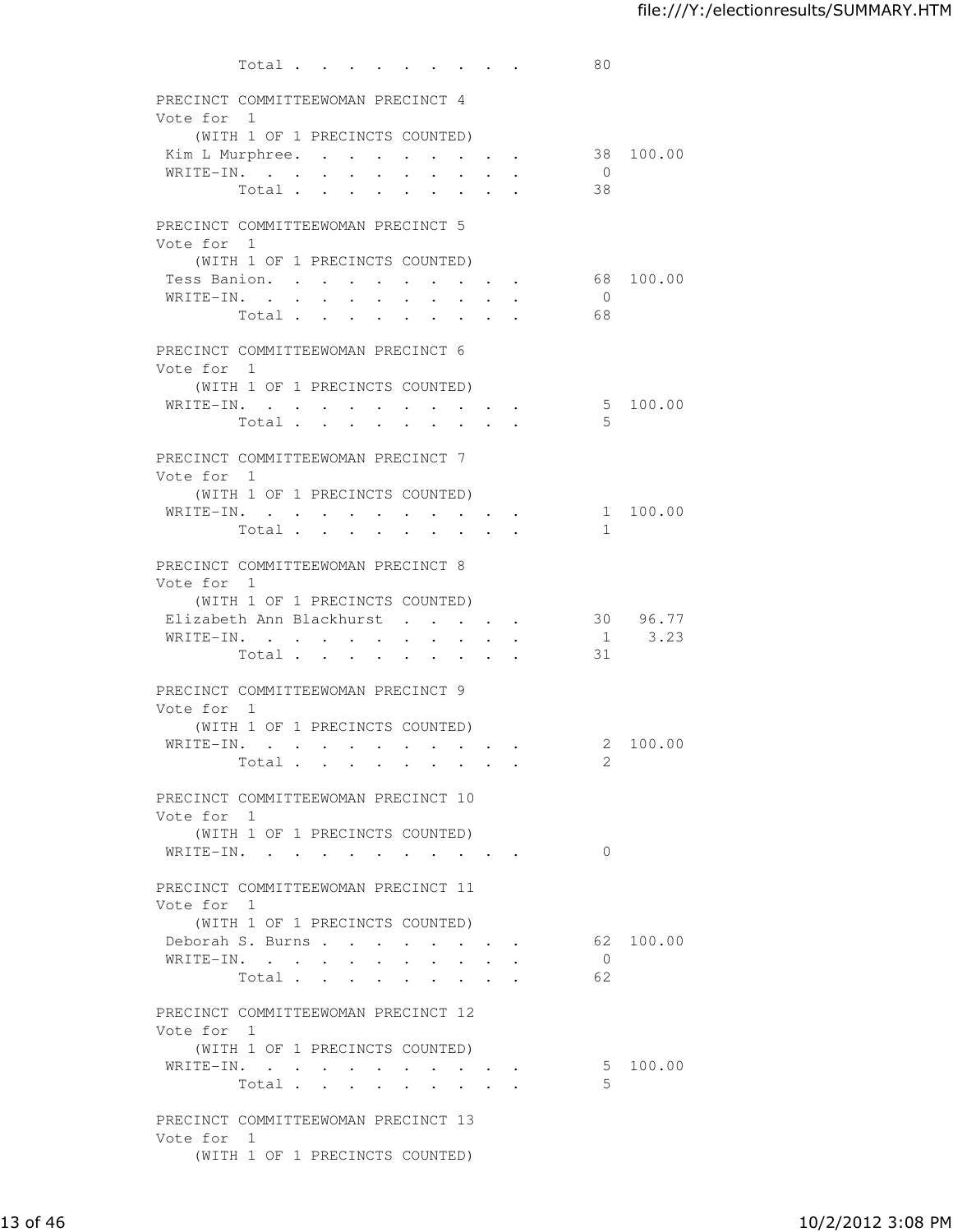| Colleen Mathews Quick               |                                 |                                          |                                                             |                      |                      |                                                                               |                                                    |                      |                | 85 97.70  |
|-------------------------------------|---------------------------------|------------------------------------------|-------------------------------------------------------------|----------------------|----------------------|-------------------------------------------------------------------------------|----------------------------------------------------|----------------------|----------------|-----------|
| WRITE-IN.                           |                                 |                                          |                                                             |                      |                      | $\mathbf{r} = \mathbf{r}$                                                     |                                                    | $\ddot{\phantom{a}}$ |                | 2 2.30    |
|                                     | Total                           |                                          |                                                             |                      |                      |                                                                               |                                                    |                      | 87             |           |
|                                     |                                 |                                          |                                                             |                      |                      |                                                                               |                                                    |                      |                |           |
| PRECINCT COMMITTEEWOMAN PRECINCT 14 |                                 |                                          |                                                             |                      |                      |                                                                               |                                                    |                      |                |           |
| Vote for 1                          |                                 |                                          |                                                             |                      |                      |                                                                               |                                                    |                      |                |           |
|                                     | (WITH 1 OF 1 PRECINCTS COUNTED) |                                          |                                                             |                      |                      |                                                                               |                                                    |                      |                |           |
| WRITE-IN.                           |                                 |                                          |                                                             |                      |                      |                                                                               |                                                    |                      | .5             | 5 100.00  |
|                                     | Total                           |                                          |                                                             |                      |                      |                                                                               |                                                    |                      |                |           |
| PRECINCT COMMITTEEWOMAN PRECINCT 15 |                                 |                                          |                                                             |                      |                      |                                                                               |                                                    |                      |                |           |
| Vote for 1                          |                                 |                                          |                                                             |                      |                      |                                                                               |                                                    |                      |                |           |
|                                     | (WITH 1 OF 1 PRECINCTS COUNTED) |                                          |                                                             |                      |                      |                                                                               |                                                    |                      |                |           |
| Margie Wakefield                    |                                 |                                          |                                                             |                      |                      |                                                                               |                                                    |                      |                | 111 99.11 |
| WRITE-IN.                           |                                 |                                          |                                                             |                      |                      |                                                                               |                                                    |                      |                | 1.89      |
|                                     | Total                           |                                          |                                                             |                      |                      |                                                                               |                                                    |                      | 112            |           |
|                                     |                                 |                                          |                                                             |                      |                      |                                                                               |                                                    |                      |                |           |
| PRECINCT COMMITTEEWOMAN PRECINCT 16 |                                 |                                          |                                                             |                      |                      |                                                                               |                                                    |                      |                |           |
| Vote for 1                          |                                 |                                          |                                                             |                      |                      |                                                                               |                                                    |                      |                |           |
|                                     | (WITH 1 OF 1 PRECINCTS COUNTED) |                                          |                                                             |                      |                      |                                                                               |                                                    |                      |                |           |
| Ann Weick                           |                                 |                                          |                                                             |                      |                      |                                                                               |                                                    |                      |                | 77 100.00 |
| WRITE-IN.                           |                                 |                                          | $\mathbf{A}^{\text{max}}$ , and $\mathbf{A}^{\text{max}}$   |                      |                      |                                                                               |                                                    |                      | $\overline{0}$ |           |
|                                     | Total                           |                                          |                                                             |                      | $\ddot{\phantom{0}}$ | $\sim$ 100 $\mu$                                                              |                                                    |                      | 77             |           |
|                                     |                                 |                                          |                                                             |                      |                      |                                                                               |                                                    |                      |                |           |
| PRECINCT COMMITTEEWOMAN PRECINCT 17 |                                 |                                          |                                                             |                      |                      |                                                                               |                                                    |                      |                |           |
| Vote for 1                          |                                 |                                          |                                                             |                      |                      |                                                                               |                                                    |                      |                |           |
|                                     | (WITH 1 OF 1 PRECINCTS COUNTED) |                                          |                                                             |                      |                      |                                                                               |                                                    |                      |                |           |
| WRITE-IN.                           |                                 |                                          |                                                             |                      |                      |                                                                               |                                                    |                      |                | 4 100.00  |
|                                     | Total                           |                                          |                                                             |                      |                      |                                                                               |                                                    |                      | 4              |           |
| PRECINCT COMMITTEEWOMAN PRECINCT 18 |                                 |                                          |                                                             |                      |                      |                                                                               |                                                    |                      |                |           |
| Vote for 1                          |                                 |                                          |                                                             |                      |                      |                                                                               |                                                    |                      |                |           |
|                                     | (WITH 1 OF 1 PRECINCTS COUNTED) |                                          |                                                             |                      |                      |                                                                               |                                                    |                      |                |           |
| Amalia Mendez-Graham                |                                 |                                          |                                                             |                      |                      | $\mathbf{r} = \mathbf{r} + \mathbf{r} + \mathbf{r} + \mathbf{r} + \mathbf{r}$ |                                                    |                      |                | 120 99.17 |
| WRITE-IN.                           |                                 |                                          | $\bullet$ .<br><br><br><br><br><br><br><br><br><br><br><br> | $\sim$               | $\ddot{\phantom{0}}$ |                                                                               | $\ddot{\phantom{0}}$                               |                      | $\overline{1}$ | .83       |
|                                     | Total .                         | $\sim$                                   | $\bullet$ .<br><br><br><br><br><br><br><br><br><br><br><br> | $\sim$               | $\sim$ 100 $\mu$     |                                                                               | $\mathbf{a}$ , and $\mathbf{a}$ , and $\mathbf{a}$ |                      | 121            |           |
|                                     |                                 |                                          |                                                             |                      |                      |                                                                               |                                                    |                      |                |           |
| PRECINCT COMMITTEEWOMAN PRECINCT 19 |                                 |                                          |                                                             |                      |                      |                                                                               |                                                    |                      |                |           |
| Vote for 1                          |                                 |                                          |                                                             |                      |                      |                                                                               |                                                    |                      |                |           |
|                                     | (WITH 1 OF 1 PRECINCTS COUNTED) |                                          |                                                             |                      |                      |                                                                               |                                                    |                      |                |           |
| WRITE-IN.                           |                                 |                                          |                                                             |                      |                      |                                                                               |                                                    |                      |                | 11 100.00 |
|                                     | Total                           |                                          |                                                             |                      |                      |                                                                               |                                                    |                      | 11             |           |
|                                     |                                 |                                          |                                                             |                      |                      |                                                                               |                                                    |                      |                |           |
| PRECINCT COMMITTEEWOMAN PRECINCT 20 |                                 |                                          |                                                             |                      |                      |                                                                               |                                                    |                      |                |           |
| Vote for 1                          |                                 |                                          |                                                             |                      |                      |                                                                               |                                                    |                      |                |           |
|                                     | (WITH 1 OF 1 PRECINCTS COUNTED) |                                          |                                                             |                      |                      |                                                                               |                                                    |                      |                |           |
| Julia Gaughan                       |                                 |                                          |                                                             | $\ddot{\phantom{0}}$ |                      |                                                                               |                                                    |                      | 89.            | 100.00    |
| WRITE-IN.                           |                                 | $\sim$ 100 $\pm$<br>$\ddot{\phantom{0}}$ | $\sim$                                                      |                      |                      |                                                                               |                                                    |                      | $\overline{0}$ |           |
|                                     | Total                           | $\sim$                                   | $\sim$                                                      |                      |                      |                                                                               |                                                    |                      | 89             |           |
| PRECINCT COMMITTEEWOMAN PRECINCT 21 |                                 |                                          |                                                             |                      |                      |                                                                               |                                                    |                      |                |           |
| Vote for 1                          |                                 |                                          |                                                             |                      |                      |                                                                               |                                                    |                      |                |           |
|                                     | (WITH 1 OF 1 PRECINCTS COUNTED) |                                          |                                                             |                      |                      |                                                                               |                                                    |                      |                |           |
| Kathleen T. Davis.                  |                                 |                                          |                                                             |                      |                      |                                                                               |                                                    |                      | 79             | 100.00    |
| WRITE-IN.                           |                                 |                                          |                                                             |                      |                      |                                                                               |                                                    |                      | $\overline{0}$ |           |
|                                     | Total                           |                                          |                                                             |                      |                      |                                                                               |                                                    |                      | 79             |           |
|                                     |                                 |                                          |                                                             |                      |                      |                                                                               |                                                    |                      |                |           |
| PRECINCT COMMITTEEWOMAN PRECINCT 22 |                                 |                                          |                                                             |                      |                      |                                                                               |                                                    |                      |                |           |
| Vote for 1                          |                                 |                                          |                                                             |                      |                      |                                                                               |                                                    |                      |                |           |
|                                     | (WITH 1 OF 1 PRECINCTS COUNTED) |                                          |                                                             |                      |                      |                                                                               |                                                    |                      |                |           |
| WRITE-IN.                           |                                 |                                          |                                                             |                      |                      |                                                                               |                                                    |                      | 6              | 100.00    |
|                                     | Total                           |                                          |                                                             |                      |                      | <b>Service Control</b>                                                        |                                                    |                      | 6              |           |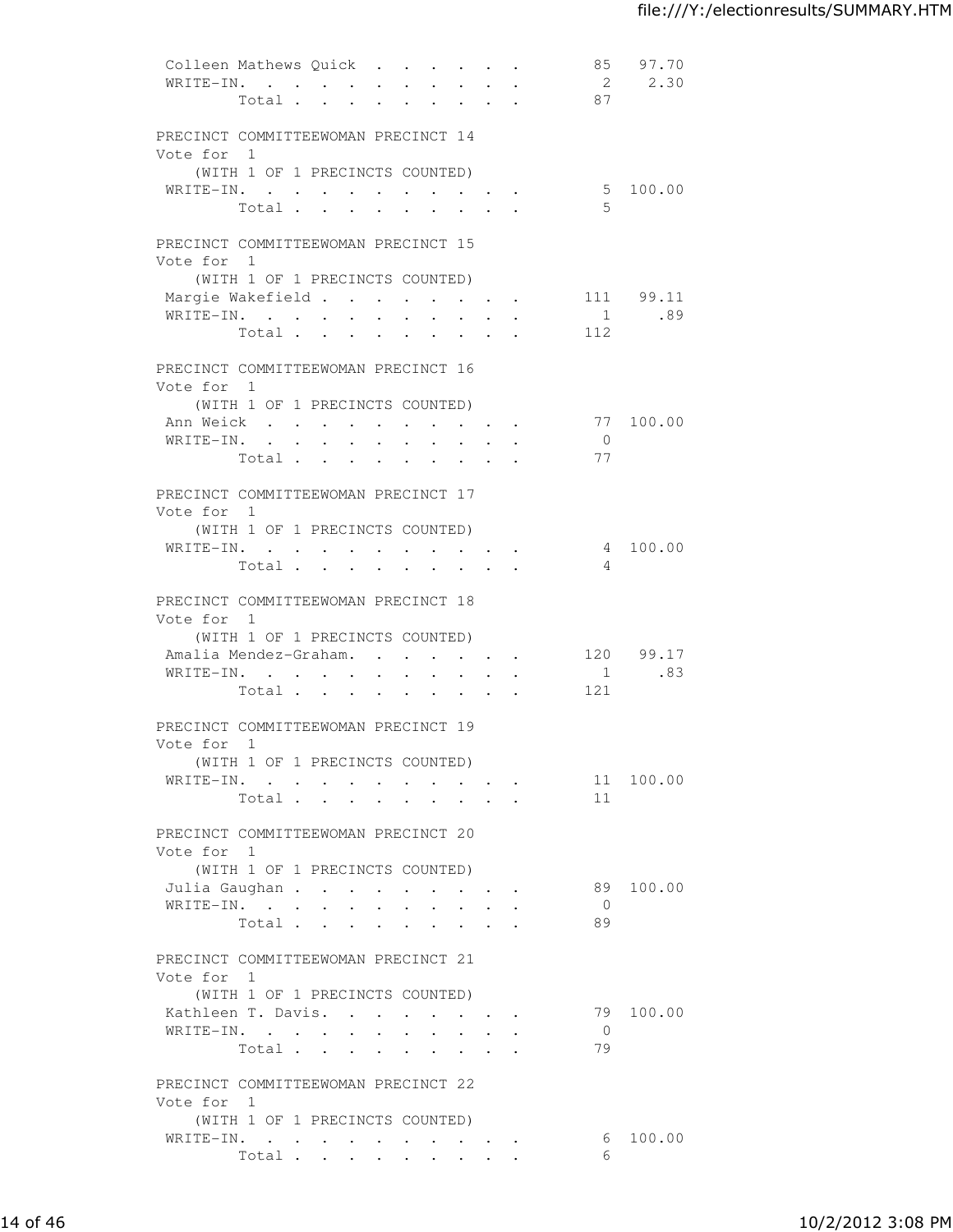| PRECINCT COMMITTEEWOMAN PRECINCT 23 |                                 |                       |                                |                      |                                                                 |                                                      |           |                |           |
|-------------------------------------|---------------------------------|-----------------------|--------------------------------|----------------------|-----------------------------------------------------------------|------------------------------------------------------|-----------|----------------|-----------|
| Vote for 1                          |                                 |                       |                                |                      |                                                                 |                                                      |           |                |           |
|                                     | (WITH 1 OF 1 PRECINCTS COUNTED) |                       |                                |                      |                                                                 |                                                      |           |                |           |
| Joleen S. Bechtel.                  |                                 |                       |                                |                      |                                                                 |                                                      |           |                | 61 100.00 |
| WRITE-IN.                           |                                 |                       |                                |                      |                                                                 |                                                      |           | $\overline{0}$ |           |
|                                     | Total                           |                       |                                |                      |                                                                 |                                                      |           | 61             |           |
|                                     |                                 |                       |                                |                      |                                                                 |                                                      |           |                |           |
| PRECINCT COMMITTEEWOMAN PRECINCT 24 |                                 |                       |                                |                      |                                                                 |                                                      |           |                |           |
| Vote for 1                          |                                 |                       |                                |                      |                                                                 |                                                      |           |                |           |
|                                     | (WITH 1 OF 1 PRECINCTS COUNTED) |                       |                                |                      |                                                                 |                                                      |           |                |           |
| WRITE-IN.                           |                                 |                       |                                |                      |                                                                 |                                                      |           |                | 4 100.00  |
|                                     | Total                           |                       |                                |                      | $\ddot{\bullet}$ , and $\ddot{\bullet}$ , and $\ddot{\bullet}$  |                                                      |           | 4              |           |
| PRECINCT COMMITTEEWOMAN PRECINCT 25 |                                 |                       |                                |                      |                                                                 |                                                      |           |                |           |
| Vote for 1                          |                                 |                       |                                |                      |                                                                 |                                                      |           |                |           |
|                                     | (WITH 1 OF 1 PRECINCTS COUNTED) |                       |                                |                      |                                                                 |                                                      |           |                |           |
| WRITE-IN.                           |                                 |                       |                                |                      |                                                                 |                                                      |           |                | 6 100.00  |
|                                     | Total                           |                       |                                |                      |                                                                 |                                                      |           | 6              |           |
|                                     |                                 |                       |                                |                      |                                                                 |                                                      |           |                |           |
| PRECINCT COMMITTEEWOMAN PRECINCT 26 |                                 |                       |                                |                      |                                                                 |                                                      |           |                |           |
| Vote for 1                          |                                 |                       |                                |                      |                                                                 |                                                      |           |                |           |
|                                     | (WITH 1 OF 1 PRECINCTS COUNTED) |                       |                                |                      |                                                                 |                                                      |           |                |           |
| Aimee Polson                        |                                 |                       |                                |                      |                                                                 | $\bullet$ . In the case of the case of the $\bullet$ |           |                | 70 97.22  |
| WRITE-IN. .                         |                                 | $\bullet$ . $\bullet$ | $\mathbf{L} = \mathbf{L}$      |                      |                                                                 |                                                      |           | $\overline{2}$ | 2.78      |
|                                     | Total                           |                       |                                |                      | $\bullet$ .<br><br><br><br><br><br><br><br><br><br><br><br><br> | $\sim$                                               |           | 72             |           |
|                                     |                                 |                       |                                |                      |                                                                 |                                                      |           |                |           |
| PRECINCT COMMITTEEWOMAN PRECINCT 27 |                                 |                       |                                |                      |                                                                 |                                                      |           |                |           |
| Vote for 1                          |                                 |                       |                                |                      |                                                                 |                                                      |           |                |           |
|                                     | (WITH 1 OF 1 PRECINCTS COUNTED) |                       |                                |                      |                                                                 |                                                      |           |                |           |
| Carrie Moore                        |                                 |                       |                                |                      |                                                                 |                                                      |           |                | 60 100.00 |
| WRITE-IN.                           |                                 |                       |                                |                      |                                                                 |                                                      |           | $\overline{0}$ |           |
|                                     | Total                           |                       |                                |                      |                                                                 |                                                      |           | - 60           |           |
|                                     |                                 |                       |                                |                      |                                                                 |                                                      |           |                |           |
| PRECINCT COMMITTEEWOMAN PRECINCT 28 |                                 |                       |                                |                      |                                                                 |                                                      |           |                |           |
| Vote for 1                          |                                 |                       |                                |                      |                                                                 |                                                      |           |                |           |
|                                     | (WITH 1 OF 1 PRECINCTS COUNTED) |                       |                                |                      |                                                                 |                                                      |           |                |           |
| Terry L. Smith.                     |                                 |                       | $\ddot{\phantom{0}}$           | $\ddot{\phantom{0}}$ | $\ddot{\phantom{0}}$                                            | $\bullet$                                            | $\bullet$ |                | 47 97.92  |
| WRITE-IN.                           |                                 | $\ddot{\phantom{0}}$  | $\mathbf{L}$ and $\mathbf{L}$  | $\ddot{\phantom{0}}$ |                                                                 |                                                      |           |                | 1 2.08    |
|                                     | Total                           |                       | $\ddot{\phantom{a}}$<br>$\sim$ | $\ddot{\phantom{0}}$ |                                                                 |                                                      |           | 48             |           |
|                                     |                                 |                       |                                |                      |                                                                 |                                                      |           |                |           |
| PRECINCT COMMITTEEWOMAN PRECINCT 29 |                                 |                       |                                |                      |                                                                 |                                                      |           |                |           |
| Vote for 1                          |                                 |                       |                                |                      |                                                                 |                                                      |           |                |           |
|                                     | (WITH 1 OF 1 PRECINCTS COUNTED) |                       |                                |                      |                                                                 |                                                      |           |                |           |
| WRITE-IN.                           |                                 |                       |                                |                      |                                                                 |                                                      |           |                | 3 100.00  |
|                                     | Total                           |                       |                                |                      |                                                                 |                                                      |           | 3              |           |
|                                     |                                 |                       |                                |                      |                                                                 |                                                      |           |                |           |
| PRECINCT COMMITTEEWOMAN PRECINCT 31 |                                 |                       |                                |                      |                                                                 |                                                      |           |                |           |
| Vote for 1                          |                                 |                       |                                |                      |                                                                 |                                                      |           |                |           |
|                                     | (WITH 1 OF 1 PRECINCTS COUNTED) |                       |                                |                      |                                                                 |                                                      |           |                |           |
| WRITE-IN.                           |                                 |                       |                                |                      |                                                                 |                                                      |           |                | 4 100.00  |
|                                     | Total                           |                       |                                |                      | $\sim$ $\sim$                                                   | $\ddot{\phantom{0}}$                                 |           | 4              |           |
|                                     |                                 |                       |                                |                      |                                                                 |                                                      |           |                |           |
| PRECINCT COMMITTEEWOMAN PRECINCT 32 |                                 |                       |                                |                      |                                                                 |                                                      |           |                |           |
| Vote for 1                          |                                 |                       |                                |                      |                                                                 |                                                      |           |                |           |
|                                     | (WITH 1 OF 1 PRECINCTS COUNTED) |                       |                                |                      |                                                                 |                                                      |           |                |           |
| WRITE-IN.                           |                                 |                       |                                |                      |                                                                 |                                                      |           |                | 1 100.00  |
|                                     | Total $\cdot$                   |                       |                                |                      |                                                                 |                                                      |           | $\mathbf{1}$   |           |
| PRECINCT COMMITTEEWOMAN PRECINCT 33 |                                 |                       |                                |                      |                                                                 |                                                      |           |                |           |
| Vote for 1                          |                                 |                       |                                |                      |                                                                 |                                                      |           |                |           |
|                                     | (WITH 1 OF 1 PRECINCTS COUNTED) |                       |                                |                      |                                                                 |                                                      |           |                |           |
|                                     |                                 |                       |                                |                      |                                                                 |                                                      |           |                |           |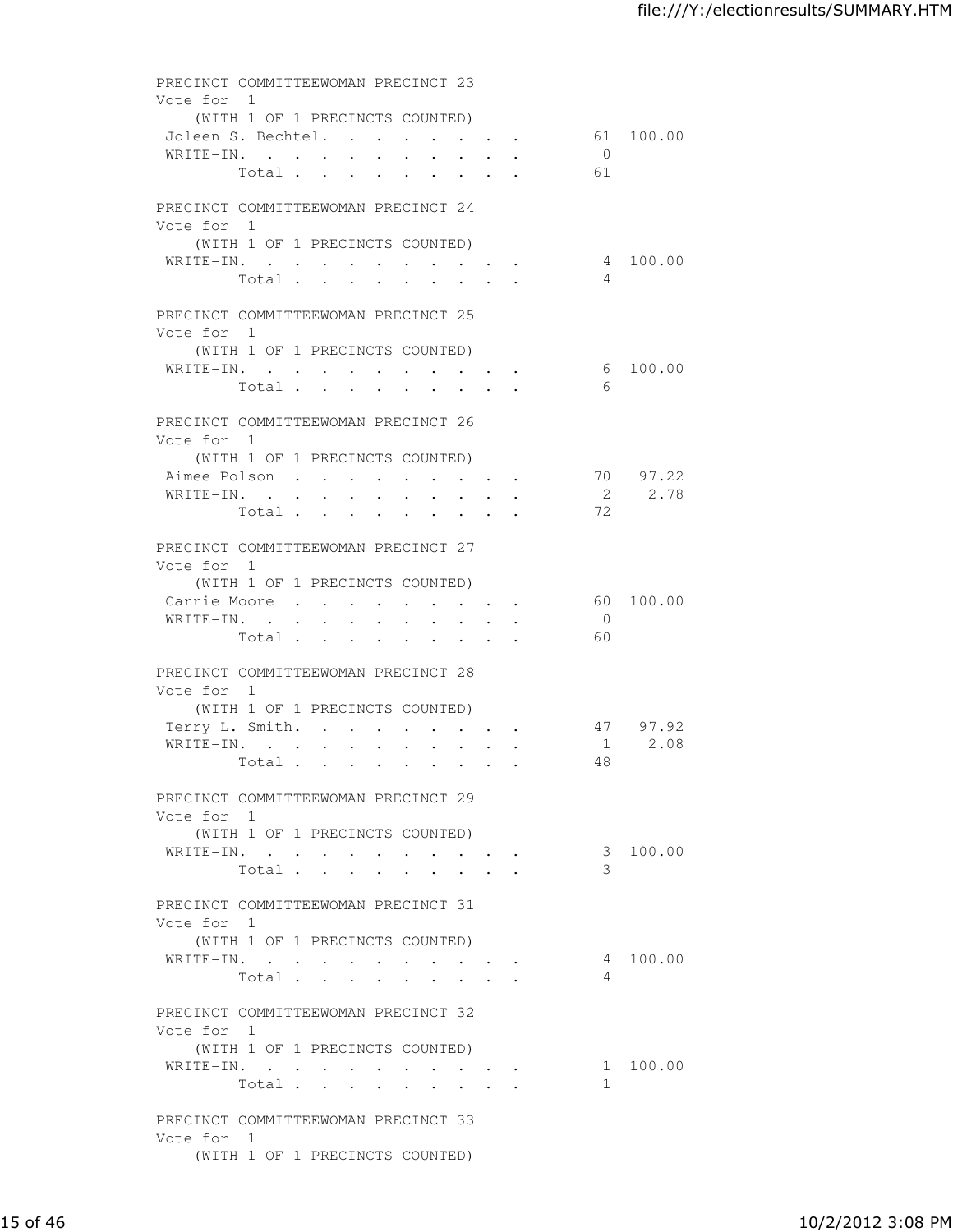| Pat Kehde<br>WRITE-IN.                            | Total                           | 2.121      | $\cdot$ $\cdot$ $\cdot$ $\cdot$ $\cdot$<br>$\sim$ | $\mathbf{L}$                                   | $\bullet$ .<br>$\mathbf{L}$      | $\sim$          | $\mathbf{r} = \mathbf{r}$<br>$\mathbf{L}$ | $\sim$<br>$\sim$<br>$\mathbf{r}$ , $\mathbf{r}$ , $\mathbf{r}$ | $\ddot{\phantom{0}}$ | $\ddot{\phantom{a}}$            | 1<br>137         | 136 99.27<br>.73   |
|---------------------------------------------------|---------------------------------|------------|---------------------------------------------------|------------------------------------------------|----------------------------------|-----------------|-------------------------------------------|----------------------------------------------------------------|----------------------|---------------------------------|------------------|--------------------|
| PRECINCT COMMITTEEWOMAN PRECINCT 39               |                                 |            |                                                   |                                                |                                  |                 |                                           |                                                                |                      |                                 |                  |                    |
| Vote for 1                                        |                                 |            |                                                   |                                                |                                  |                 |                                           |                                                                |                      |                                 |                  |                    |
| Elizabeth M. Keever                               | (WITH 1 OF 1 PRECINCTS COUNTED) |            |                                                   |                                                |                                  |                 |                                           |                                                                |                      |                                 |                  | 67 97.10           |
| WRITE-IN.                                         |                                 |            |                                                   |                                                |                                  |                 |                                           |                                                                |                      | <b>All Contracts</b>            |                  | 2 2.90             |
|                                                   | Total $\cdots$ $\cdots$         |            |                                                   |                                                |                                  |                 |                                           | $\cdot$ $\cdot$ $\cdot$ $\cdot$ $\cdot$                        |                      |                                 | 69               |                    |
| PRECINCT COMMITTEEWOMAN PRECINCT 40               |                                 |            |                                                   |                                                |                                  |                 |                                           |                                                                |                      |                                 |                  |                    |
| Vote for 1                                        |                                 |            |                                                   |                                                |                                  |                 |                                           |                                                                |                      |                                 |                  |                    |
|                                                   | (WITH 1 OF 1 PRECINCTS COUNTED) |            |                                                   |                                                |                                  |                 |                                           |                                                                |                      |                                 |                  |                    |
| Sky Westerlund.<br>WRITE-IN.                      |                                 |            |                                                   |                                                |                                  |                 |                                           |                                                                |                      |                                 |                  | 71 98.61<br>1 1.39 |
|                                                   | Total                           |            |                                                   |                                                |                                  |                 |                                           |                                                                |                      |                                 | 72               |                    |
|                                                   |                                 |            |                                                   |                                                |                                  |                 |                                           |                                                                |                      |                                 |                  |                    |
| PRECINCT COMMITTEEWOMAN PRECINCT 43<br>Vote for 1 |                                 |            |                                                   |                                                |                                  |                 |                                           |                                                                |                      |                                 |                  |                    |
|                                                   | (WITH 1 OF 1 PRECINCTS COUNTED) |            |                                                   |                                                |                                  |                 |                                           |                                                                |                      |                                 |                  |                    |
| Roberta Suenram                                   |                                 |            |                                                   |                                                |                                  |                 |                                           |                                                                |                      |                                 |                  | 72 100.00          |
| WRITE-IN.                                         |                                 |            |                                                   |                                                | $\ddot{\phantom{a}}$             |                 |                                           |                                                                |                      |                                 | $\bigcirc$<br>72 |                    |
|                                                   | Total                           |            |                                                   |                                                | <b>Service Control</b>           |                 | $\bullet$                                 |                                                                |                      |                                 |                  |                    |
| PRECINCT COMMITTEEWOMAN PRECINCT 45<br>Vote for 1 |                                 |            |                                                   |                                                |                                  |                 |                                           |                                                                |                      |                                 |                  |                    |
|                                                   | (WITH 1 OF 1 PRECINCTS COUNTED) |            |                                                   |                                                |                                  |                 |                                           |                                                                |                      |                                 |                  |                    |
| WRITE-IN.                                         |                                 |            |                                                   |                                                |                                  |                 |                                           |                                                                |                      |                                 |                  | 7 100.00           |
|                                                   | Total                           |            |                                                   |                                                |                                  |                 |                                           |                                                                |                      |                                 | 7                |                    |
| PRECINCT COMMITTEEWOMAN PRECINCT 47<br>Vote for 1 | (WITH 1 OF 1 PRECINCTS COUNTED) |            |                                                   |                                                |                                  |                 |                                           |                                                                |                      |                                 |                  |                    |
| WRITE-IN.                                         |                                 |            | $\mathbf{L}$                                      | $\mathbf{a}$ . $\mathbf{b}$                    | $\bullet$ . The set of $\bullet$ |                 | $\bullet$ . In the set of the $\bullet$   |                                                                |                      | $\cdot$ $\cdot$ $\cdot$ $\cdot$ |                  | 2 100.00           |
|                                                   | Total .                         |            | $\mathbf{L}$                                      | $\mathbf{r}$                                   | $\ddot{\phantom{0}}$             |                 |                                           |                                                                |                      |                                 | 2                |                    |
| PRECINCT COMMITTEEWOMAN PRECINCT 48<br>Vote for 1 |                                 |            |                                                   |                                                |                                  |                 |                                           |                                                                |                      |                                 |                  |                    |
|                                                   | (WITH 1 OF 1 PRECINCTS COUNTED) |            |                                                   |                                                |                                  |                 |                                           |                                                                |                      |                                 |                  |                    |
| WRITE-IN.                                         |                                 |            |                                                   |                                                |                                  |                 |                                           |                                                                |                      |                                 |                  | 3 100.00           |
|                                                   | Total                           |            |                                                   |                                                |                                  |                 |                                           |                                                                |                      |                                 | 3                |                    |
|                                                   |                                 |            |                                                   |                                                |                                  |                 |                                           |                                                                |                      |                                 |                  |                    |
| PRECINCT COMMITTEEWOMAN PRECINCT 49<br>Vote for 1 |                                 |            |                                                   |                                                |                                  |                 |                                           |                                                                |                      |                                 |                  |                    |
|                                                   | (WITH 1 OF 1 PRECINCTS COUNTED) |            |                                                   |                                                |                                  |                 |                                           |                                                                |                      |                                 |                  | 51 100.00          |
| Nancy Harper<br>WRITE-IN. .                       |                                 | $\sim$ $-$ | $\ddot{\phantom{0}}$                              | $\mathbf{A}$ and $\mathbf{A}$ and $\mathbf{A}$ |                                  |                 |                                           |                                                                | $\ddot{\phantom{0}}$ |                                 | $\overline{0}$   |                    |
|                                                   | Total                           |            |                                                   |                                                |                                  |                 |                                           |                                                                |                      |                                 | 51               |                    |
|                                                   |                                 |            |                                                   |                                                |                                  |                 |                                           |                                                                |                      |                                 |                  |                    |
| PRECINCT COMMITTEEWOMAN PRECINCT 50<br>Vote for 1 |                                 |            |                                                   |                                                |                                  |                 |                                           |                                                                |                      |                                 |                  |                    |
|                                                   | (WITH 1 OF 1 PRECINCTS COUNTED) |            |                                                   |                                                |                                  |                 |                                           |                                                                |                      |                                 |                  | 4 100.00           |
| WRITE-IN.                                         | Total                           |            |                                                   |                                                |                                  |                 |                                           |                                                                |                      |                                 | 4                |                    |
|                                                   |                                 |            |                                                   |                                                |                                  |                 |                                           |                                                                |                      |                                 |                  |                    |
| PRECINCT COMMITTEEWOMAN PRECINCT 51<br>Vote for 1 |                                 |            |                                                   |                                                |                                  |                 |                                           |                                                                |                      |                                 |                  |                    |
|                                                   | (WITH 1 OF 1 PRECINCTS COUNTED) |            |                                                   |                                                |                                  |                 |                                           |                                                                |                      |                                 |                  |                    |
| Beverly Worster<br>WRITE-IN.                      |                                 |            |                                                   |                                                |                                  |                 |                                           |                                                                |                      |                                 | $\overline{0}$   | 18 100.00          |
|                                                   | Total                           |            |                                                   | <b>Service</b> State                           |                                  | $\sim$ 10 $\pm$ | $\sim$                                    | $\ddot{\phantom{0}}$                                           |                      |                                 | 18               |                    |
|                                                   |                                 |            |                                                   |                                                |                                  |                 |                                           |                                                                |                      |                                 |                  |                    |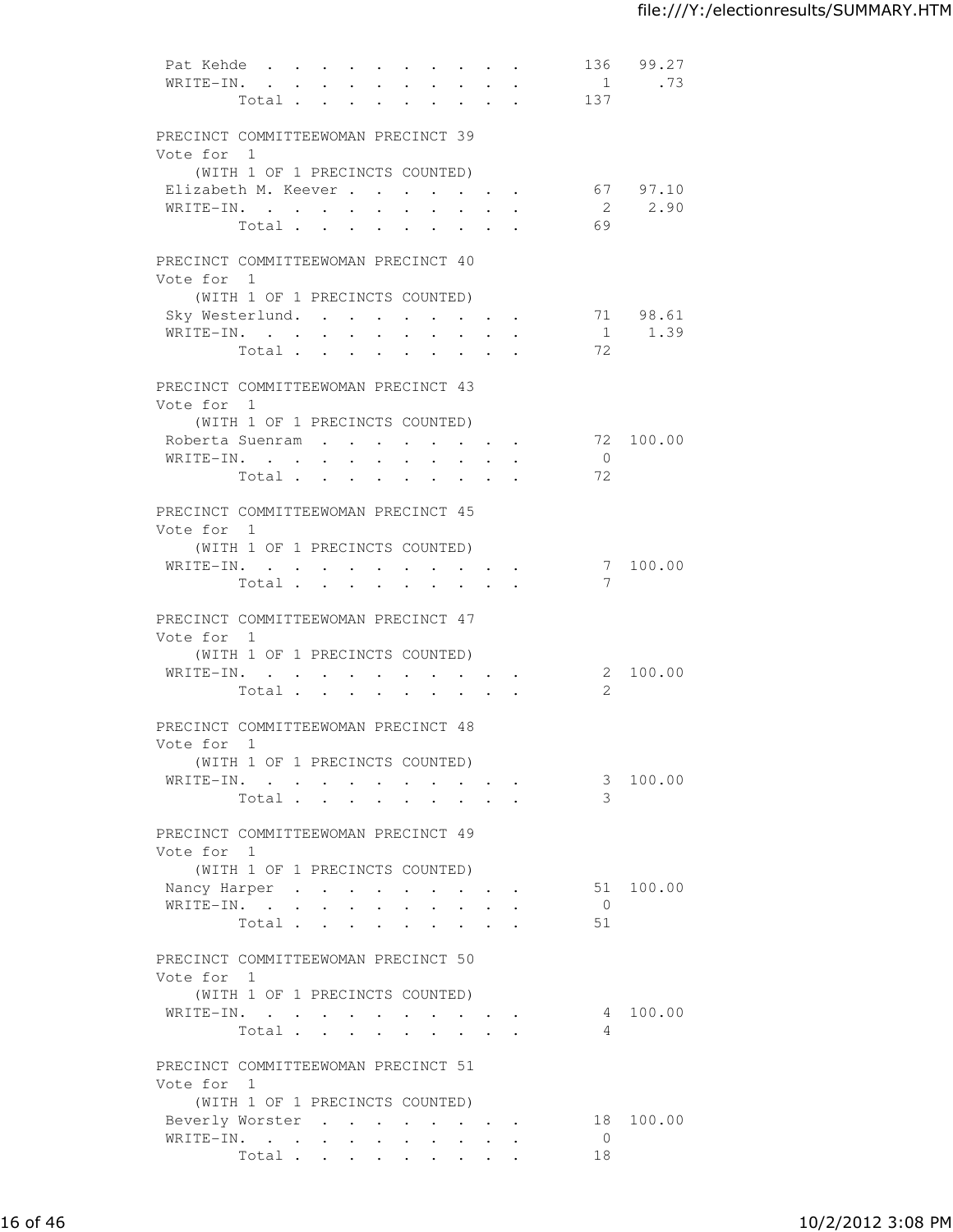| PRECINCT COMMITTEEWOMAN PRECINCT 52<br>Vote for 1    |                                          |                           |                                 |                 |                                                                                                                 |                  |                         |
|------------------------------------------------------|------------------------------------------|---------------------------|---------------------------------|-----------------|-----------------------------------------------------------------------------------------------------------------|------------------|-------------------------|
| WRITE-IN.                                            | (WITH 1 OF 1 PRECINCTS COUNTED)<br>Total |                           |                                 |                 |                                                                                                                 | $\mathbf{1}$     | 1 100.00                |
| PRECINCT COMMITTEEWOMAN PRECINCT 54<br>Vote for 1    |                                          |                           |                                 |                 |                                                                                                                 |                  |                         |
| WRITE-IN.                                            | (WITH 1 OF 1 PRECINCTS COUNTED)<br>Total |                           |                                 |                 |                                                                                                                 | 3                | 3 100.00                |
| PRECINCT COMMITTEEWOMAN PRECINCT 58<br>Vote for 1    |                                          |                           |                                 |                 |                                                                                                                 |                  |                         |
| WRITE-IN.                                            | (WITH 1 OF 1 PRECINCTS COUNTED)          |                           |                                 |                 |                                                                                                                 | $\Omega$         |                         |
| PRECINCT COMMITTEEWOMAN PRECINCT 60<br>Vote for 1    |                                          |                           |                                 |                 |                                                                                                                 |                  |                         |
| WRITE-IN.                                            | (WITH 1 OF 1 PRECINCTS COUNTED)<br>Total |                           |                                 |                 |                                                                                                                 | 8                | 8 100.00                |
| PRECINCT COMMITTEEWOMAN PRECINCT 61<br>Vote for 1    |                                          |                           |                                 |                 |                                                                                                                 |                  |                         |
| Roma Earles.                                         | (WITH 1 OF 1 PRECINCTS COUNTED)          |                           | $\mathbf{r}$ , and $\mathbf{r}$ |                 | $\cdot$ $\cdot$ $\cdot$ $\cdot$                                                                                 |                  | 61 100.00               |
| WRITE-IN.                                            | Total                                    | $\mathbf{L} = \mathbf{L}$ | $\mathbf{L}$                    | $\sim 10^{-11}$ | $\ddot{\phantom{0}}$                                                                                            | $\bigcirc$<br>61 |                         |
| PRECINCT COMMITTEEWOMAN PRECINCT 62<br>Vote for 1    | (WITH 1 OF 1 PRECINCTS COUNTED)          |                           |                                 |                 |                                                                                                                 |                  |                         |
| Margaret Hayes.<br>WRITE-IN.                         |                                          |                           |                                 |                 |                                                                                                                 | 72               | 71 98.61<br>$1 \t 1.39$ |
| PRECINCT COMMITTEEWOMAN PRECINCT 63                  | Total                                    |                           |                                 |                 |                                                                                                                 |                  |                         |
| Vote for 1                                           | (WITH 1 OF 1 PRECINCTS COUNTED)          |                           |                                 |                 |                                                                                                                 |                  |                         |
| Erin Joyce<br>WRITE-IN.                              | Total                                    |                           |                                 |                 | $\mathbf{r}$ , $\mathbf{r}$ , $\mathbf{r}$ , $\mathbf{r}$                                                       | 52               | 51 98.08<br>1 1.92      |
| PRECINCT COMMITTEEWOMAN PRECINCT 70<br>Vote for 1    |                                          |                           |                                 |                 |                                                                                                                 |                  |                         |
| WRITE-IN.                                            | (WITH 1 OF 1 PRECINCTS COUNTED)          |                           |                                 |                 | the contract of the contract of the contract of the contract of the contract of the contract of the contract of | $\Omega$         |                         |
| PRECINCT COMMITTEEWOMAN PRECINCT 71<br>Vote for 1    | (WITH 1 OF 1 PRECINCTS COUNTED)          |                           |                                 |                 |                                                                                                                 |                  |                         |
| WRITE-IN.                                            | Total                                    |                           |                                 |                 |                                                                                                                 | 1                | 1 100.00                |
| PRECINCT COMMITTEEWOMAN PRECINCT 30 S2<br>Vote for 1 |                                          |                           |                                 |                 |                                                                                                                 |                  |                         |
| WRITE-IN.                                            | (WITH 1 OF 1 PRECINCTS COUNTED)<br>Total |                           |                                 |                 |                                                                                                                 | 2.               | 2 100.00                |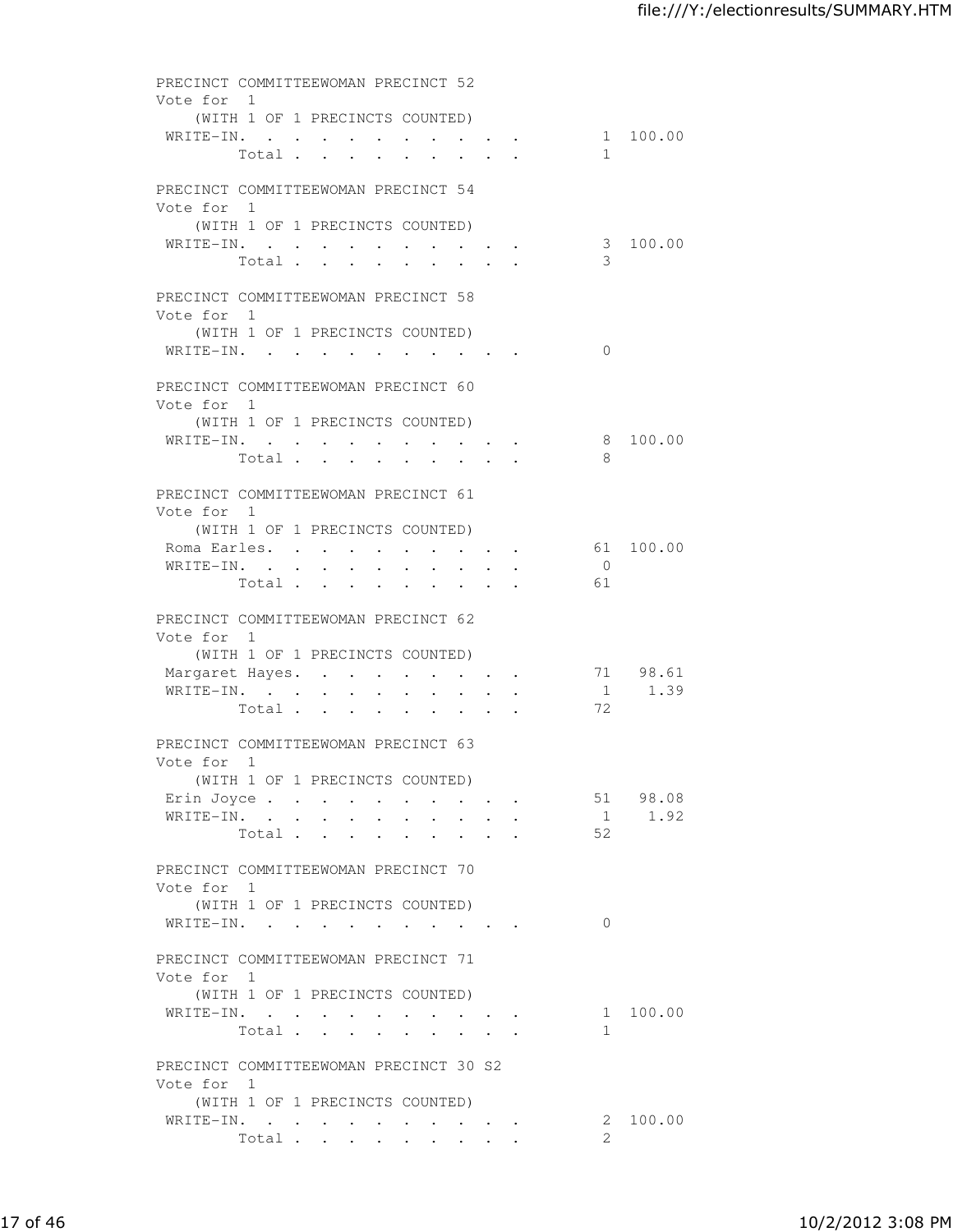| Vote for 1 | PRECINCT COMMITTEEWOMAN PRECINCT 30 S3<br>(WITH 1 OF 1 PRECINCTS COUNTED)                                                                 |                      |                    |
|------------|-------------------------------------------------------------------------------------------------------------------------------------------|----------------------|--------------------|
|            | WRITE-IN.                                                                                                                                 | $\Omega$             |                    |
| Vote for 1 | PRECINCT COMMITTEEWOMAN PRECINCT 34 S2                                                                                                    |                      |                    |
|            | (WITH 1 OF 1 PRECINCTS COUNTED)<br>Abbie Hodgson<br>WRITE-IN.<br>$\mathbf{r} = \mathbf{r} + \mathbf{r}$ , where $\mathbf{r} = \mathbf{r}$ |                      | 52 96.30<br>2 3.70 |
|            | Total                                                                                                                                     | 54                   |                    |
| Vote for 1 | PRECINCT COMMITTEEWOMAN PRECINCT 34 S3<br>(WITH 1 OF 1 PRECINCTS COUNTED)                                                                 |                      |                    |
|            | WRITE-IN.                                                                                                                                 | $\Omega$             |                    |
| Vote for 1 | PRECINCT COMMITTEEWOMAN PRECINCT 35 S2<br>(WITH 1 OF 1 PRECINCTS COUNTED)                                                                 |                      |                    |
|            | WRITE-IN.                                                                                                                                 |                      | 8 100.00           |
|            | Total                                                                                                                                     | 8                    |                    |
| Vote for 1 | PRECINCT COMMITTEEWOMAN PRECINCT 35 S3<br>(WITH 1 OF 1 PRECINCTS COUNTED)                                                                 |                      |                    |
|            | WRITE-IN.<br>$\mathcal{L}_{\text{max}}$ , and $\mathcal{L}_{\text{max}}$<br>$\bullet$ . In the case of the case of the $\bullet$          |                      | 1 100.00           |
|            | Total.<br>$\mathbf{L}$ and $\mathbf{L}$<br>$\sim$ 100 $\mu$<br>$\sim$                                                                     | $\mathbf{1}$         |                    |
| Vote for 1 | PRECINCT COMMITTEEWOMAN PRECINCT 36 S2<br>(WITH 1 OF 1 PRECINCTS COUNTED)                                                                 |                      |                    |
|            | Dawn Shew                                                                                                                                 |                      | 40 100.00          |
|            | WRITE-IN.<br>Total                                                                                                                        | $\overline{0}$<br>40 |                    |
| Vote for 1 | PRECINCT COMMITTEEWOMAN PRECINCT 36 S3                                                                                                    |                      |                    |
|            | (WITH 1 OF 1 PRECINCTS COUNTED)<br>WRITE-IN.<br>Total                                                                                     | 3<br>3               | 100.00             |
| Vote for 1 | PRECINCT COMMITTEEWOMAN PRECINCT 37 H10                                                                                                   |                      |                    |
|            | (WITH 1 OF 1 PRECINCTS COUNTED)                                                                                                           |                      |                    |
|            | WRITE-IN.<br>Total                                                                                                                        | 3<br>3               | 100.00             |
| Vote for 1 | PRECINCT COMMITTEEWOMAN PRECINCT 37 H46                                                                                                   |                      |                    |
|            | (WITH 1 OF 1 PRECINCTS COUNTED)<br>WRITE-IN.<br>$\sim$ $\sim$ $\sim$ $\sim$                                                               |                      | 2 100.00           |
|            | Total                                                                                                                                     | 2                    |                    |
| Vote for 1 | PRECINCT COMMITTEEWOMAN PRECINCT 38 H10                                                                                                   |                      |                    |
|            | (WITH 1 OF 1 PRECINCTS COUNTED)<br>WRITE-IN.<br>Total $\cdot$                                                                             | 6                    | 6 100.00           |
| Vote for 1 | PRECINCT COMMITTEEWOMAN PRECINCT 38 H46                                                                                                   |                      |                    |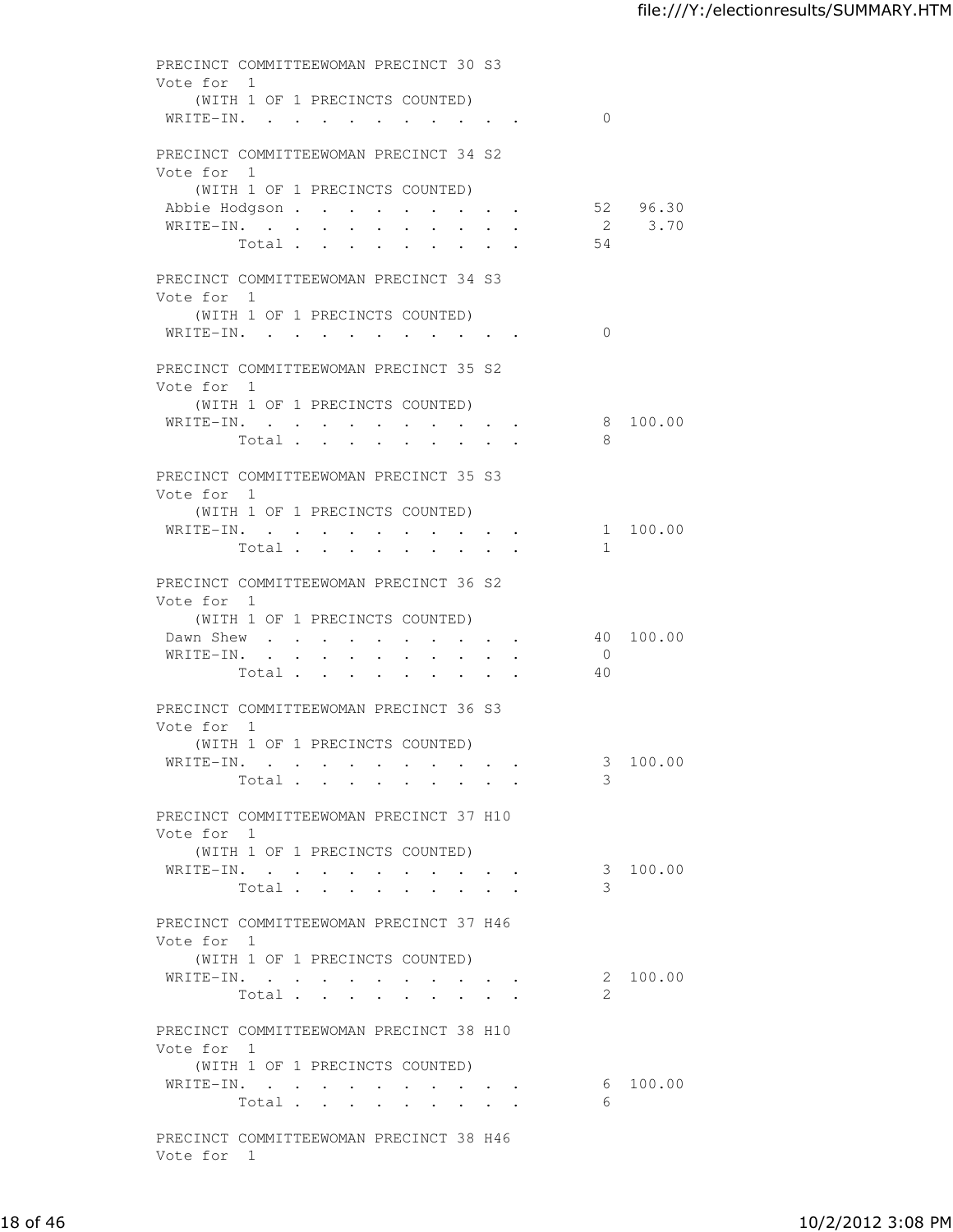(WITH 1 OF 1 PRECINCTS COUNTED) WRITE-IN. . . . . . . . . . . 0 PRECINCT COMMITTEEWOMAN PRECINCT 41 S3 H46 Vote for 1 (WITH 1 OF 1 PRECINCTS COUNTED) WRITE-IN. . . . . . . . . . . 8 100.00 Total . . . . . . . . . 8 PRECINCT COMMITTEEWOMAN PRECINCT 41 S3 H45 Vote for 1 (WITH 1 OF 1 PRECINCTS COUNTED) WRITE-IN. . . . . . . . . . . 0 PRECINCT COMMITTEEWOMAN PRECINCT 41 S2 H46 Vote for 1 (WITH 1 OF 1 PRECINCTS COUNTED) WRITE-IN. . . . . . . . . . 0 PRECINCT COMMITTEEWOMAN PRECINCT 41 S2 H45 Vote for 1 (WITH 1 OF 1 PRECINCTS COUNTED) WRITE-IN. . . . . . . . . . . 0 PRECINCT COMMITTEEWOMAN PRECINCT 42 H46 Vote for 1 (WITH 1 OF 1 PRECINCTS COUNTED) WRITE-IN. . . . . . . . . . . 0 PRECINCT COMMITTEEWOMAN PRECINCT 42 H45 Vote for 1 (WITH 1 OF 1 PRECINCTS COUNTED) Marilyn A. Hall . . . . . . . . 31 100.00 WRITE-IN. . . . . . . . . . . 0 Total . . . . . . . . . 31 PRECINCT COMMITTEEWOMAN PRECINCT 44 H45 Vote for 1 (WITH 1 OF 1 PRECINCTS COUNTED) WRITE-IN. . . . . . . . . . . 5 100.00<br>Total . . . . . . . . . 5 Total . . . . . . . . . PRECINCT COMMITTEEWOMAN PRECINCT 44 H44 Vote for 1 (WITH 1 OF 1 PRECINCTS COUNTED) WRITE-IN. . . . . . . . . . . 1 100.00 Total . . . . . . . . . 1 PRECINCT COMMITTEEWOMAN PRECINCT 46 S3 Vote for 1 (WITH 1 OF 1 PRECINCTS COUNTED) Xris Adair . . . . . . . . . . . . 73 73.74<br>Kesar Sharma-Crawford . . . . . . 24 24.24 Kesar Sharma-Crawford . . . . . . WRITE-IN. . . . . . . . . . . 2 2.02 Total . . . . . . . . . 99 PRECINCT COMMITTEEWOMAN PRECINCT 46 S19 Vote for 1 (WITH 1 OF 1 PRECINCTS COUNTED) WRITE-IN. . . . . . . . . . . 0 PRECINCT COMMITTEEWOMAN PRECINCT 64 H46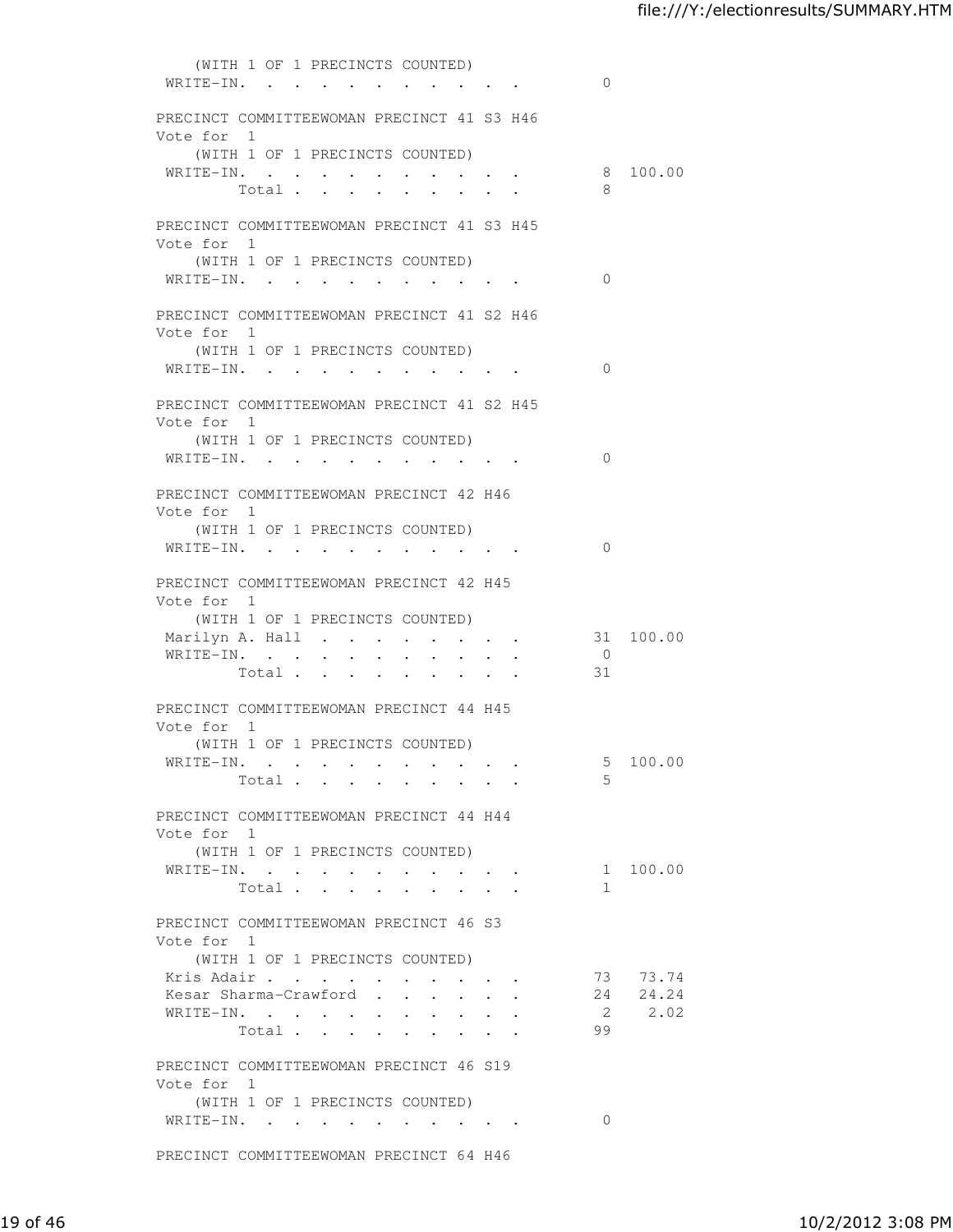| Vote for 1<br>WRITE-IN. . | (WITH 1 OF 1 PRECINCTS COUNTED)                                                                                           |                                                                                                                 | $\Omega$                          |
|---------------------------|---------------------------------------------------------------------------------------------------------------------------|-----------------------------------------------------------------------------------------------------------------|-----------------------------------|
| Vote for 1                | PRECINCT COMMITTEEWOMAN PRECINCT 65 H46                                                                                   |                                                                                                                 |                                   |
|                           | (WITH 1 OF 1 PRECINCTS COUNTED)<br>WRITE-IN.<br>Total<br>$\bullet$ .                                                      | $\bullet \qquad \bullet \qquad \bullet \qquad \bullet$                                                          | 1 100.00<br>$\mathbf{1}$          |
| Vote for 1                | PRECINCT COMMITTEEWOMAN PRECINCT 53 H10<br>(WITH 1 OF 1 PRECINCTS COUNTED)                                                |                                                                                                                 |                                   |
| WRITE-IN.                 | $\sim$<br>Total .<br>$\ddot{\phantom{0}}$<br>$\ddot{\phantom{a}}$                                                         | $\begin{array}{cccccccccccccc} \bullet & \bullet & \bullet & \bullet & \bullet & \bullet & \bullet \end{array}$ | 3 100.00<br>3                     |
| Vote for 1                | PRECINCT COMMITTEEWOMAN PRECINCT 53 H42<br>(WITH 1 OF 1 PRECINCTS COUNTED)                                                |                                                                                                                 |                                   |
|                           | Pennie von Achen<br>WRITE-IN.<br>Total                                                                                    |                                                                                                                 | 13 100.00<br>$\overline{0}$<br>13 |
| Vote for 1                | PRECINCT COMMITTEEWOMAN PRECINCT 55 S2 H45<br>(WITH 1 OF 1 PRECINCTS COUNTED)                                             |                                                                                                                 |                                   |
| WRITE-IN.                 | Eileen G. Larson<br>$\ddot{\phantom{0}}$<br>$\ddot{\phantom{0}}$<br>Total<br>$\ddot{\phantom{a}}$<br>$\ddot{\phantom{a}}$ | $\ddot{\phantom{0}}$<br>$\sim$                                                                                  | 18 100.00<br>$\overline{0}$<br>18 |
| Vote for 1                | PRECINCT COMMITTEEWOMAN PRECINCT 55 S3 H46<br>(WITH 1 OF 1 PRECINCTS COUNTED)                                             |                                                                                                                 | $\Omega$                          |
| Vote for 1                | WRITE-IN.<br>PRECINCT COMMITTEEWOMAN PRECINCT 55 S3 H45                                                                   |                                                                                                                 |                                   |
|                           | (WITH 1 OF 1 PRECINCTS COUNTED)<br>Total $\cdots$                                                                         |                                                                                                                 | 5 100.00<br>5                     |
| Vote for 1                | PRECINCT COMMITTEEWOMAN PRECINCT 56 S19<br>(WITH 1 OF 1 PRECINCTS COUNTED)                                                |                                                                                                                 |                                   |
|                           | WRITE-IN.<br>Total                                                                                                        | $\mathbf{r} = \mathbf{r} \mathbf{r} + \mathbf{r} \mathbf{r}$ .                                                  | 2 100.00<br>$\overline{2}$        |
| Vote for 1                | PRECINCT COMMITTEEWOMAN PRECINCT 56 S2<br>(WITH 1 OF 1 PRECINCTS COUNTED)                                                 |                                                                                                                 |                                   |
| WRITE-IN.                 | PRECINCT COMMITTEEWOMAN PRECINCT 57 S19                                                                                   |                                                                                                                 | $\Omega$                          |
| Vote for 1                | (WITH 1 OF 1 PRECINCTS COUNTED)<br>WRITE-IN.                                                                              |                                                                                                                 | $\Omega$                          |
| Vote for 1                | PRECINCT COMMITTEEWOMAN PRECINCT 57 S2<br>(WITH 1 OF 1 PRECINCTS COUNTED)                                                 |                                                                                                                 |                                   |
|                           | WRITE-IN.<br>Total                                                                                                        |                                                                                                                 | 3 100.00<br>3                     |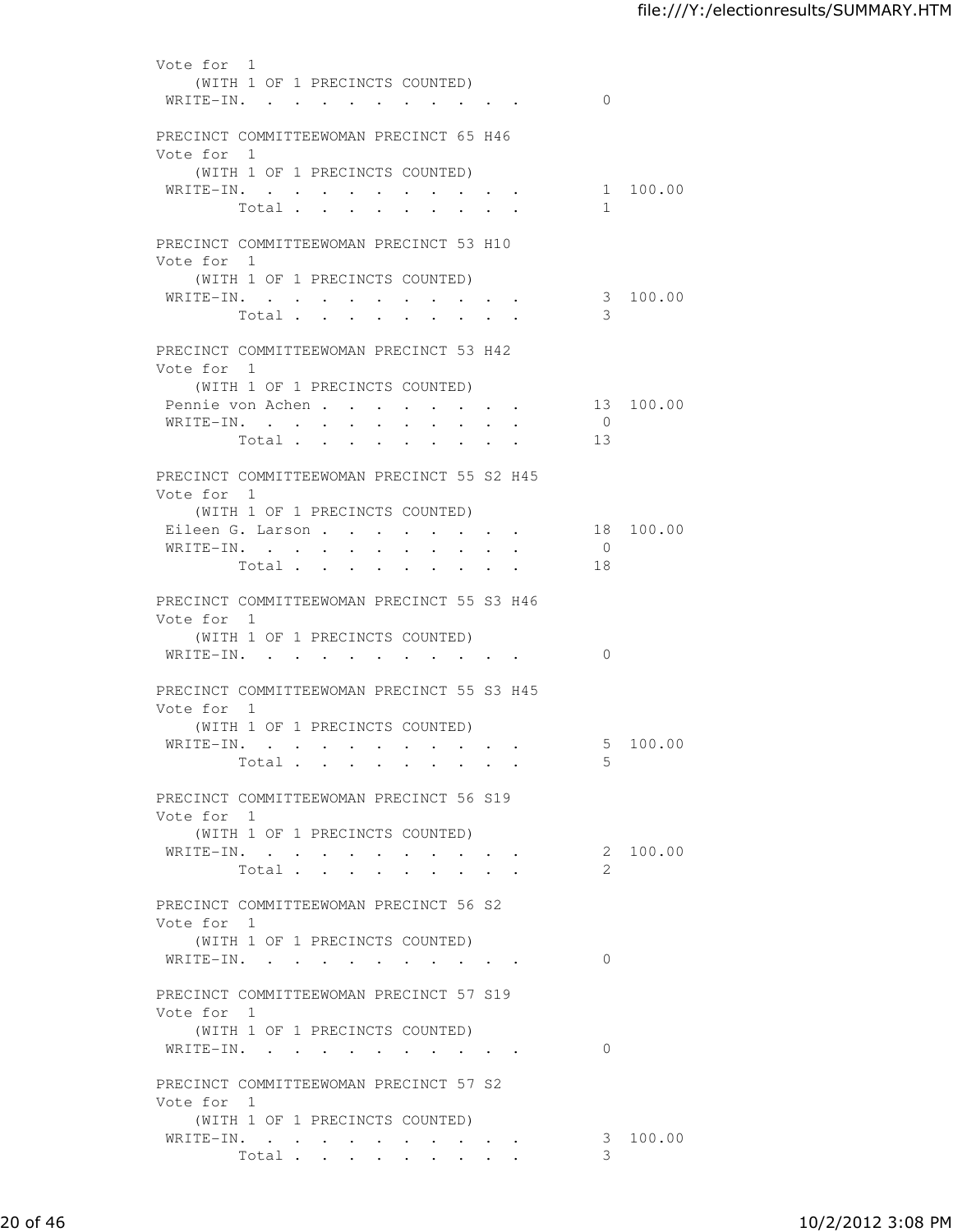PRECINCT COMMITTEEWOMAN PRECINCT 59 H54 Vote for 1 (WITH 1 OF 1 PRECINCTS COUNTED) WRITE-IN. . . . . . . . . . . 2 100.00 Total . . . . . . . . . 2 PRECINCT COMMITTEEWOMAN PRECINCT 59 H45 Vote for 1 (WITH 1 OF 1 PRECINCTS COUNTED) Karen Johns. . . . . . . . . . 24 100.00 WRITE-IN. . . . . . . . . . . 0 Total . . . . . . . . . 24 PRECINCT COMMITTEEWOMAN PRECINCT 64 H45 Vote for 1 (WITH 1 OF 1 PRECINCTS COUNTED) WRITE-IN. . . . . . . . . . . 1 100.00 Total . . . . . . . . . PRECINCT COMMITTEEWOMAN PRECINCT 65 H10 Vote for 1 (WITH 1 OF 1 PRECINCTS COUNTED) WRITE-IN. . . . . . . . . . . 2 100.00 Total . . . . . . . . . 2 PRECINCT COMMITTEEWOMAN PRECINCT 66 S19 H45 Vote for 1 (WITH 1 OF 1 PRECINCTS COUNTED) WRITE-IN. . . . . . . . . . . 2 100.00 Total . . . . . . . . . 2 PRECINCT COMMITTEEWOMAN PRECINCT 66 S3 H44 Vote for 1 (WITH 1 OF 1 PRECINCTS COUNTED) WRITE-IN. . . . . . . . . . . 0 PRECINCT COMMITTEEWOMAN PRECINCT 66 S3 H45 Vote for 1 (WITH 1 OF 1 PRECINCTS COUNTED) WRITE-IN. . . . . . . . . . 0 PRECINCT COMMITTEEWOMAN PRECINCT 66 S19 H10 Vote for 1 (WITH 1 OF 1 PRECINCTS COUNTED) WRITE-IN. . . . . . . . . . . 1 100.00 Total . . . . . . . . . 1 PRECINCT COMMITTEEWOMAN PRECINCT 66 S3 H10 Vote for 1 (WITH 1 OF 1 PRECINCTS COUNTED) WRITE-IN. . . . . . . . . . . 0 PRECINCT COMMITTEEWOMAN PRECINCT 67 S19 H 54 Vote for 1 (WITH 1 OF 1 PRECINCTS COUNTED) WRITE-IN. . . . . . . . . . . 2 100.00 Total . . . . . . . . . 2 PRECINCT COMMITTEEWOMAN PRECINCT 67 S19 H45 Vote for 1 (WITH 1 OF 1 PRECINCTS COUNTED)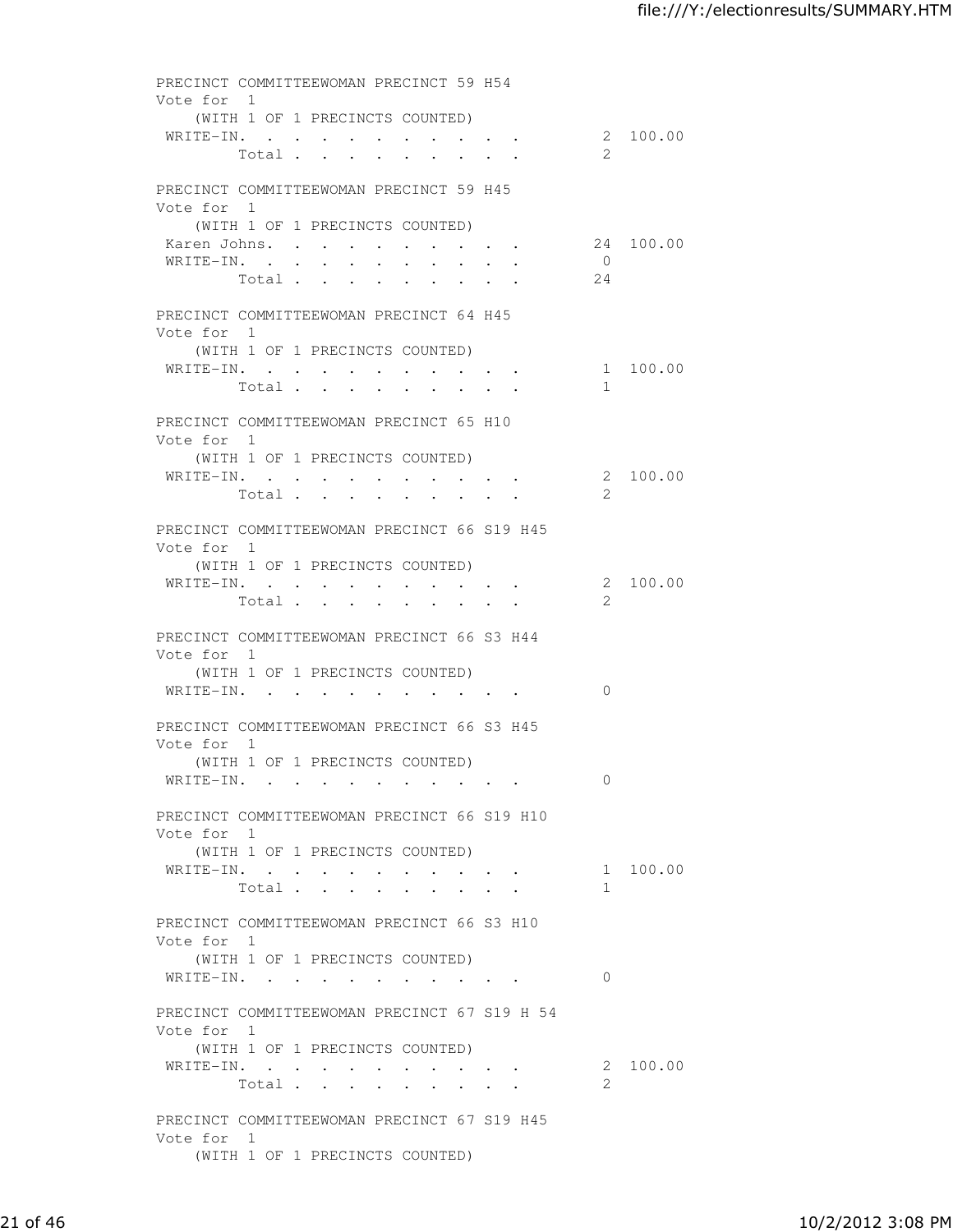WRITE-IN. . . . . . . . . . 0 PRECINCT COMMITTEEWOMAN PRECINCT 67 S3 H45 Vote for 1 (WITH 1 OF 1 PRECINCTS COUNTED) WRITE-IN. . . . . . . . . . . . . 3 100.00<br>  $T \circ t = 1$ Total  $\cdots$  . . . . . . PRECINCT COMMITTEEWOMAN PRECINCT 67 S3 H54 Vote for 1 (WITH 1 OF 1 PRECINCTS COUNTED) WRITE-IN. . . . . . . . . . . 0 TOWNSHIP TRUSTEE KANWAKA Vote for 1 (WITH 1 OF 1 PRECINCTS COUNTED) David A. Wulfkuhle . . . . . . . 74 100.00<br>Total . . . . . . . . . 74 Total . . . . . . . . . TOWNSHIP TRUSTEE MARION Vote for 1 (WITH 1 OF 1 PRECINCTS COUNTED) Larry "Butch" Gilliam . . . . . . 37 100.00 Total . . . . . . . . . 37 TOWNSHIP TRUSTEE CLINTON Vote for 1 (WITH 1 OF 1 PRECINCTS COUNTED) WRITE-IN. . . . . . . . . . . 0 TOWNSHIP TRUSTEE EUDORA Vote for 1 (WITH 3 OF 3 PRECINCTS COUNTED) WRITE-IN. . . . . . . . . . . 11 100.00 Total . . . . . . . . . 11 TOWNSHIP TRUSTEE GRANT Vote for 1 (WITH 1 OF 1 PRECINCTS COUNTED) WRITE-IN. . . . . . . . . . . 4 100.00 Total . . . . . . . . . 4 TOWNSHIP TRUSTEE LECOMPTON Vote for 1 (WITH 2 OF 2 PRECINCTS COUNTED) WRITE-IN. . . . . . . . . . . 21 100.00 Total . . . . . . . . 21 TOWNSHIP TRUSTEE PALMYRA Vote for 1 (WITH 4 OF 4 PRECINCTS COUNTED) WRITE-IN. . . . . . . . . . . 55 100.00 Total . . . . . . . . . 55 TOWNSHIP TRUSTEE WAKARUSA Vote for 1 (WITH 3 OF 3 PRECINCTS COUNTED) WRITE-IN. . . . . . . . . . . 8 100.00 Total . . . . . . . . . 8 TOWNSHIP TRUSTEE WILLOW SPRINGS

Vote for 1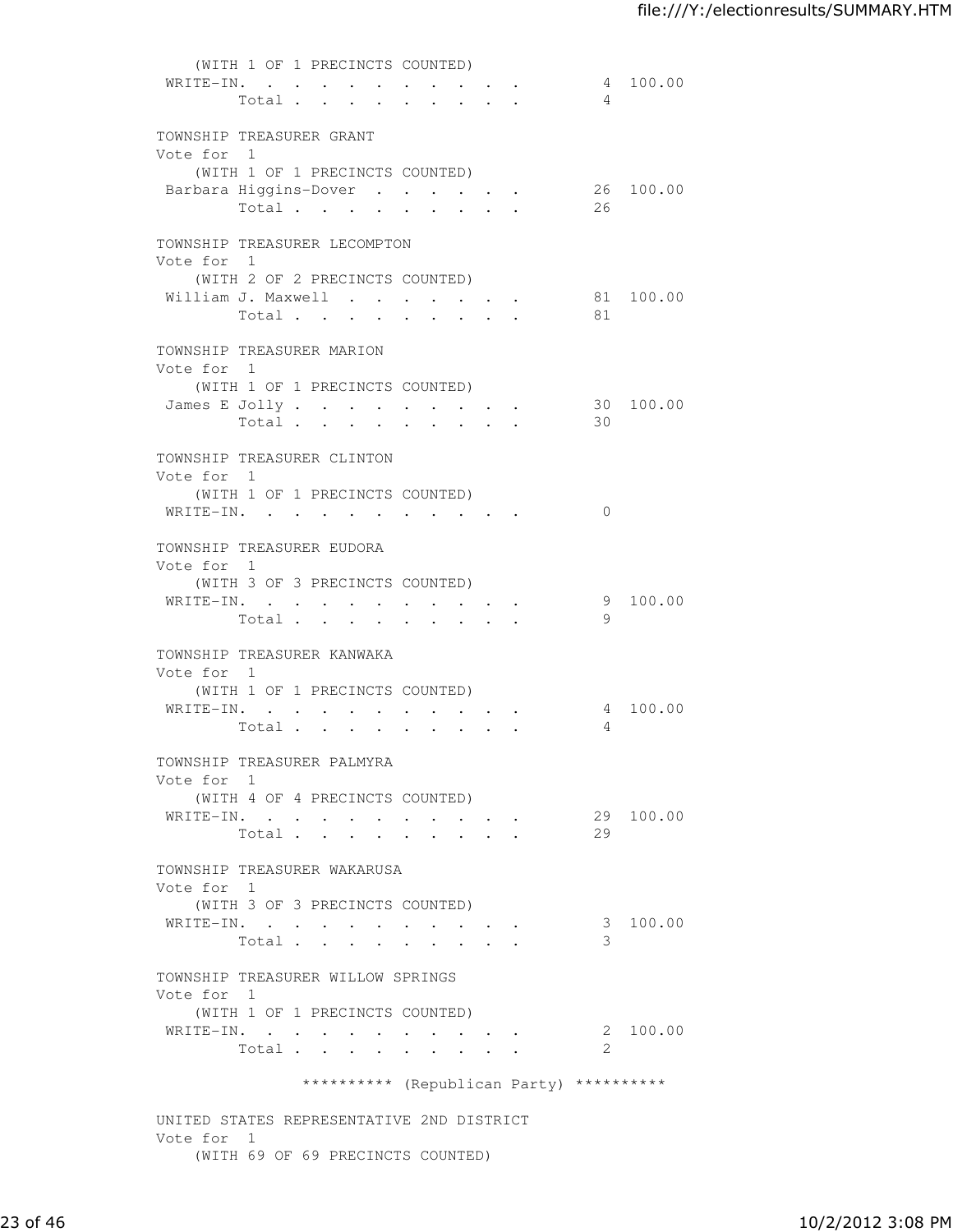| Lynn Jenkins                                     | $Total \cdot \cdot \cdot \cdot \cdot \cdot \cdot \cdot$ |                      |                                |                                                                  |        | 3,892       | 3,892 100.00 |  |
|--------------------------------------------------|---------------------------------------------------------|----------------------|--------------------------------|------------------------------------------------------------------|--------|-------------|--------------|--|
| STATE SENATOR 3RD DISTRICT                       |                                                         |                      |                                |                                                                  |        |             |              |  |
| Vote for 1<br>(WITH 26 OF 26 PRECINCTS COUNTED)  |                                                         |                      |                                |                                                                  |        |             |              |  |
| Anthony R. Brown 1,631 78.19                     |                                                         |                      |                                |                                                                  |        |             |              |  |
| James C. "J.C." Tellefson                        |                                                         |                      |                                |                                                                  |        | 455         | 21.81        |  |
|                                                  |                                                         |                      |                                |                                                                  |        | 2,086       |              |  |
|                                                  | Total                                                   |                      |                                |                                                                  |        |             |              |  |
| STATE SENATOR 19TH DISTRICT                      |                                                         |                      |                                |                                                                  |        |             |              |  |
| Vote for 1                                       |                                                         |                      |                                |                                                                  |        |             |              |  |
| (WITH 8 OF 8 PRECINCTS COUNTED)                  |                                                         |                      |                                |                                                                  |        |             |              |  |
| Casey W. Moore.                                  |                                                         |                      |                                |                                                                  |        |             | 299 55.27    |  |
| Matthew F. Windheuser                            |                                                         |                      |                                |                                                                  |        |             | 242 44.73    |  |
|                                                  | Total                                                   |                      |                                |                                                                  |        | 541         |              |  |
| STATE SENATOR 2ND DISTRICT<br>Vote for 1         |                                                         |                      |                                |                                                                  |        |             |              |  |
| (WITH 46 OF 46 PRECINCTS COUNTED)                |                                                         |                      |                                |                                                                  |        |             |              |  |
| Ronald B. Ellis                                  |                                                         |                      |                                |                                                                  |        |             | 795 38.11    |  |
|                                                  |                                                         |                      |                                |                                                                  |        |             |              |  |
| Jeremy Ryan Pierce                               |                                                         |                      |                                | $\mathbf{A}^{(1)}$ and $\mathbf{A}^{(2)}$ and $\mathbf{A}^{(3)}$ |        | 1,291 61.89 |              |  |
|                                                  | Total                                                   |                      |                                |                                                                  |        | 2,086       |              |  |
| STATE REPRESENTATIVE 42ND DISTRICT<br>Vote for 1 |                                                         |                      |                                |                                                                  |        |             |              |  |
| (WITH 4 OF 4 PRECINCTS COUNTED)                  |                                                         |                      |                                |                                                                  |        |             |              |  |
|                                                  |                                                         |                      |                                |                                                                  |        |             |              |  |
| Sandra Bohne 121 28.95                           |                                                         |                      |                                |                                                                  |        |             |              |  |
| Connie O'Brien. 297                              |                                                         |                      |                                |                                                                  |        |             | 71.05        |  |
|                                                  | Total                                                   |                      |                                |                                                                  |        | 418         |              |  |
| STATE REPRESENTATIVE 54TH DISTRICT               |                                                         |                      |                                |                                                                  |        |             |              |  |
| Vote for 1                                       |                                                         |                      |                                |                                                                  |        |             |              |  |
| (WITH 2 OF 2 PRECINCTS COUNTED)                  |                                                         |                      |                                |                                                                  |        |             |              |  |
| Debra "Debbi" Childers                           |                                                         |                      |                                | $\sim$ $\sim$ $\sim$ $\sim$ $\sim$                               | $\sim$ | 31          | 26.96        |  |
| Ken Corbet                                       |                                                         | $\sim$ $-$           | $\bullet$ .<br>$\sim$ 10 $\pm$ |                                                                  |        | 43          | 37.39        |  |
| Dana K Webber                                    |                                                         |                      | $\bullet$ .                    | $\mathbf{v} = \mathbf{v} \cdot \mathbf{v}$ .                     |        | 41          | 35.65        |  |
|                                                  | Total                                                   |                      |                                |                                                                  |        | 115         |              |  |
| STATE REPRESENTATIVE 46TH DISTRICT               |                                                         |                      |                                |                                                                  |        |             |              |  |
| Vote for 1                                       |                                                         |                      |                                |                                                                  |        |             |              |  |
| (WITH 23 OF 23 PRECINCTS COUNTED)                |                                                         |                      |                                |                                                                  |        |             |              |  |
| WRITE-IN.                                        |                                                         |                      |                                |                                                                  |        |             | 41 100.00    |  |
|                                                  | Total                                                   |                      |                                |                                                                  |        | 41          |              |  |
| STATE REPRESENTATIVE 10TH DISTRICT               |                                                         |                      |                                |                                                                  |        |             |              |  |
| Vote for 1                                       |                                                         |                      |                                |                                                                  |        |             |              |  |
| (WITH 16 OF 16 PRECINCTS COUNTED)                |                                                         |                      |                                |                                                                  |        |             |              |  |
| Erica Anderson.                                  |                                                         | <b>Service</b> State |                                |                                                                  |        |             | 1,003 100.00 |  |
|                                                  | Total.                                                  |                      |                                |                                                                  |        | 1,003       |              |  |
| STATE REPRESENTATIVE 44TH DISTRICT               |                                                         |                      |                                |                                                                  |        |             |              |  |
| Vote for 1                                       |                                                         |                      |                                |                                                                  |        |             |              |  |
| (WITH 16 OF 16 PRECINCTS COUNTED)                |                                                         |                      |                                |                                                                  |        |             |              |  |
| Patrick Bengtson                                 |                                                         |                      |                                |                                                                  |        |             | 959 100.00   |  |
|                                                  | Total                                                   |                      |                                |                                                                  |        | 959         |              |  |
| STATE REPRESENTATIVE 45TH DISTRICT               |                                                         |                      |                                |                                                                  |        |             |              |  |
| Vote for 1                                       |                                                         |                      |                                |                                                                  |        |             |              |  |
| (WITH 21 OF 21 PRECINCTS COUNTED)                |                                                         |                      |                                |                                                                  |        |             |              |  |
| Tom Sloan                                        |                                                         |                      |                                |                                                                  |        |             | 1,236 100.00 |  |
|                                                  | Total                                                   |                      |                                |                                                                  |        | 1,236       |              |  |
|                                                  |                                                         |                      |                                |                                                                  |        |             |              |  |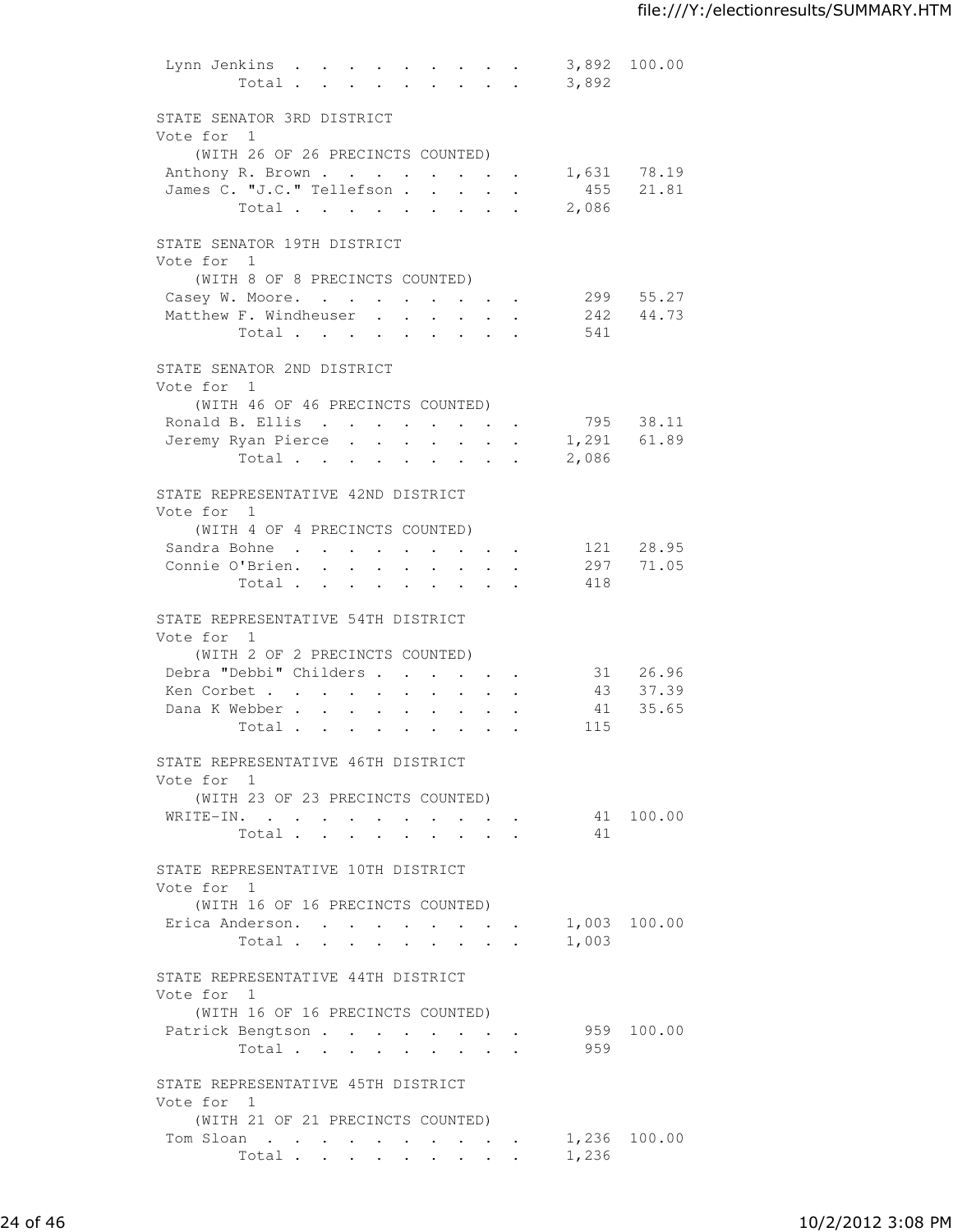| DISTRICT ATTORNEY                                         |                                          |                                |                                                                          |                           |                      |              |
|-----------------------------------------------------------|------------------------------------------|--------------------------------|--------------------------------------------------------------------------|---------------------------|----------------------|--------------|
| Vote for 1                                                |                                          |                                |                                                                          |                           |                      |              |
| (WITH 69 OF 69 PRECINCTS COUNTED)<br>WRITE-IN. 262 100.00 |                                          |                                |                                                                          |                           |                      |              |
| Total 262                                                 |                                          |                                |                                                                          |                           |                      |              |
|                                                           |                                          |                                |                                                                          |                           |                      |              |
| STATE BOARD OF EDUCATION MEMBER 4TH DISTRICT              |                                          |                                |                                                                          |                           |                      |              |
| Vote for 1                                                |                                          |                                |                                                                          |                           |                      |              |
| (WITH 52 OF 52 PRECINCTS COUNTED)                         |                                          |                                |                                                                          |                           |                      |              |
| Jack Wu.                                                  |                                          |                                |                                                                          |                           |                      | 1,758 100.00 |
| Total                                                     | $\mathbf{r}$ $\mathbf{r}$<br>$\sim$      | $\sim$                         |                                                                          |                           | 1,758                |              |
| COUNTY COMMISSIONER 2ND DISTRICT                          |                                          |                                |                                                                          |                           |                      |              |
| Vote for 1                                                |                                          |                                |                                                                          |                           |                      |              |
| (WITH 23 OF 23 PRECINCTS COUNTED)                         |                                          |                                |                                                                          |                           |                      |              |
| Frank A. Male 1,380 100.00                                |                                          |                                |                                                                          |                           |                      |              |
| Total                                                     |                                          |                                |                                                                          |                           | 1,380                |              |
|                                                           |                                          |                                |                                                                          |                           |                      |              |
| COUNTY COMMISSIONER 3RD DISTRICT                          |                                          |                                |                                                                          |                           |                      |              |
| Vote for 1                                                |                                          |                                |                                                                          |                           |                      |              |
| (WITH 24 OF 24 PRECINCTS COUNTED)                         |                                          |                                |                                                                          |                           |                      | 1,919 100.00 |
| James E. Flory.<br>Total                                  |                                          |                                | $\cdot$ $\cdot$ $\cdot$ $\cdot$ $\cdot$                                  |                           | 1,919                |              |
|                                                           |                                          |                                |                                                                          |                           |                      |              |
| COUNTY CLERK                                              |                                          |                                |                                                                          |                           |                      |              |
| Vote for 1                                                |                                          |                                |                                                                          |                           |                      |              |
| (WITH 69 OF 69 PRECINCTS COUNTED)                         |                                          |                                |                                                                          |                           |                      |              |
| WRITE-IN. 207 100.00                                      |                                          |                                |                                                                          |                           |                      |              |
| Total                                                     |                                          |                                |                                                                          |                           | 207                  |              |
|                                                           |                                          |                                |                                                                          |                           |                      |              |
| COUNTY TREASURER<br>Vote for 1                            |                                          |                                |                                                                          |                           |                      |              |
| (WITH 69 OF 69 PRECINCTS COUNTED)                         |                                          |                                |                                                                          |                           |                      |              |
| WRITE-IN.                                                 |                                          |                                |                                                                          |                           |                      | 187 100.00   |
| Total                                                     |                                          | $\ddot{\phantom{a}}$           | <b>Contract Contract Contract</b>                                        |                           | 187                  |              |
|                                                           |                                          |                                |                                                                          |                           |                      |              |
| REGISTER OF DEEDS                                         |                                          |                                |                                                                          |                           |                      |              |
| Vote for 1                                                |                                          |                                |                                                                          |                           |                      |              |
| (WITH 69 OF 69 PRECINCTS COUNTED)                         |                                          |                                |                                                                          |                           |                      |              |
| WRITE-IN.<br>Total                                        |                                          |                                |                                                                          |                           | 185<br>185           | 100.00       |
|                                                           |                                          |                                |                                                                          |                           |                      |              |
| SHERIFF                                                   |                                          |                                |                                                                          |                           |                      |              |
| Vote for 1                                                |                                          |                                |                                                                          |                           |                      |              |
| (WITH 69 OF 69 PRECINCTS COUNTED)                         |                                          |                                |                                                                          |                           |                      |              |
| Kenneth McGovern                                          |                                          |                                | $\mathbf{z} = \mathbf{z} + \mathbf{z}$ , where $\mathbf{z} = \mathbf{z}$ |                           |                      | 4,154 100.00 |
| Total                                                     | $\cdot$ $\cdot$ $\cdot$                  | $\sim$<br>$\ddot{\phantom{a}}$ |                                                                          | $\mathbf{L} = \mathbf{L}$ | 4,154                |              |
|                                                           |                                          |                                |                                                                          |                           |                      |              |
| PRECINCT COMMITTEEMAN PRECINCT 1<br>Vote for 1            |                                          |                                |                                                                          |                           |                      |              |
| (WITH 1 OF 1 PRECINCTS COUNTED)                           |                                          |                                |                                                                          |                           |                      |              |
| WRITE-IN.                                                 |                                          |                                |                                                                          |                           |                      | 3 100.00     |
| Total                                                     |                                          |                                |                                                                          |                           | 3                    |              |
|                                                           |                                          |                                |                                                                          |                           |                      |              |
| PRECINCT COMMITTEEMAN PRECINCT 2                          |                                          |                                |                                                                          |                           |                      |              |
| Vote for 1                                                |                                          |                                |                                                                          |                           |                      |              |
| (WITH 1 OF 1 PRECINCTS COUNTED)                           |                                          |                                |                                                                          |                           |                      |              |
| Earl L. Haehl                                             |                                          |                                | $\bullet$ . In the case of the $\bullet$                                 |                           |                      | 18 100.00    |
| WRITE-IN.                                                 | $\mathbf{z} = \mathbf{z} + \mathbf{z}$ . |                                |                                                                          |                           | $\overline{0}$<br>18 |              |
| Total                                                     |                                          |                                | $\bullet$ .<br><br><br><br><br><br><br><br><br><br><br><br><br><br>      |                           |                      |              |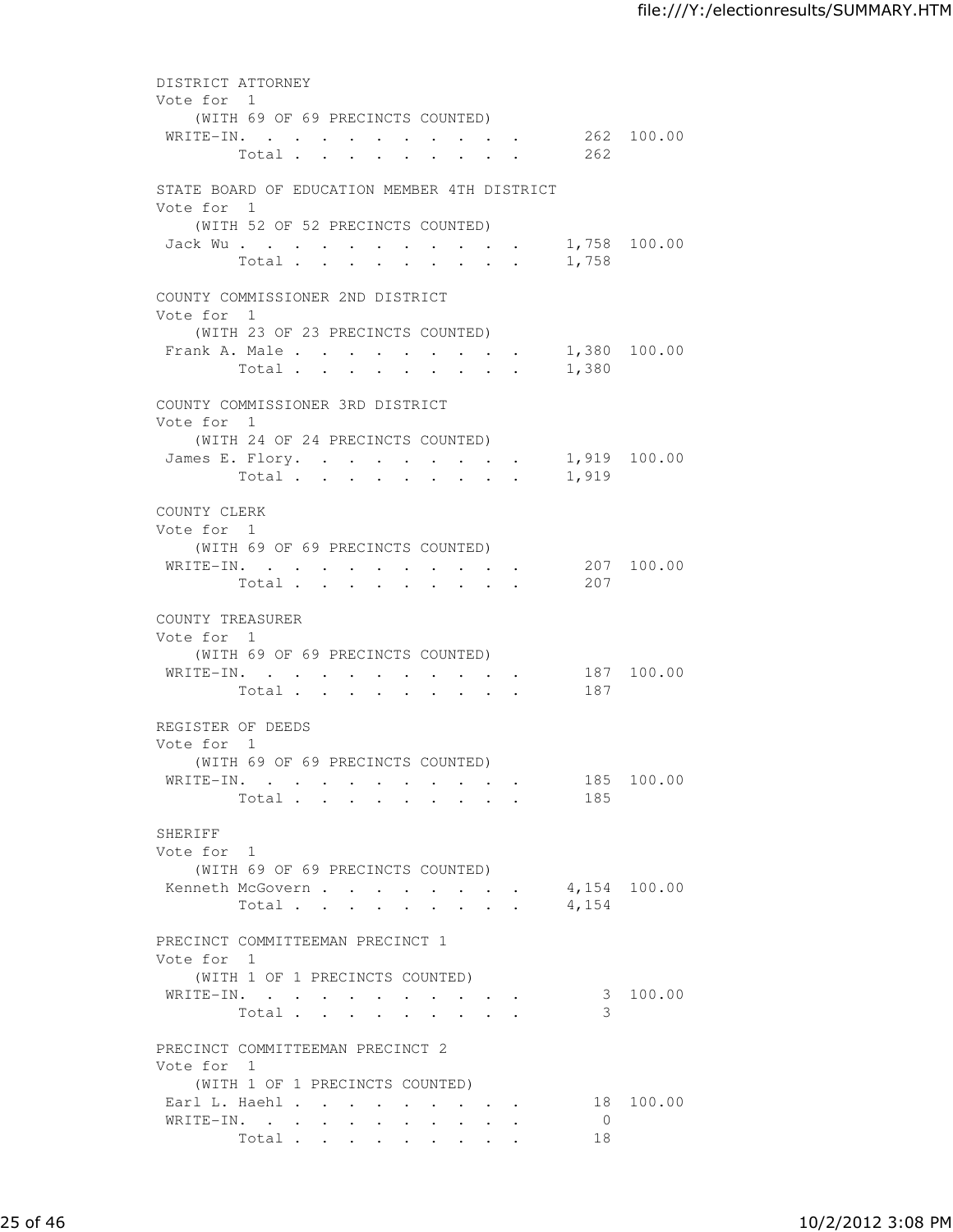| Vote for 1                        |                                 |           | PRECINCT COMMITTEEMAN PRECINCT 3 |                           |           |  |                                         |                 |                       |
|-----------------------------------|---------------------------------|-----------|----------------------------------|---------------------------|-----------|--|-----------------------------------------|-----------------|-----------------------|
|                                   |                                 |           |                                  |                           |           |  |                                         |                 |                       |
|                                   | (WITH 1 OF 1 PRECINCTS COUNTED) |           |                                  |                           |           |  |                                         |                 |                       |
| Bradley R. Finkeldei.             |                                 |           |                                  |                           |           |  |                                         |                 | 23 92.00              |
| WRITE-IN.                         |                                 |           |                                  |                           |           |  |                                         |                 | 2 8.00                |
|                                   | Total                           |           |                                  |                           |           |  |                                         | 25              |                       |
|                                   |                                 |           |                                  |                           |           |  |                                         |                 |                       |
| PRECINCT COMMITTEEMAN PRECINCT 4  |                                 |           |                                  |                           |           |  |                                         |                 |                       |
| Vote for 1                        |                                 |           |                                  |                           |           |  |                                         |                 |                       |
|                                   | (WITH 1 OF 1 PRECINCTS COUNTED) |           |                                  |                           |           |  |                                         |                 |                       |
| Jeff Meseraull.                   |                                 |           |                                  |                           |           |  |                                         |                 | 16 100.00             |
| WRITE-IN.                         |                                 |           |                                  |                           |           |  |                                         | $\overline{0}$  |                       |
|                                   | Total                           |           |                                  |                           |           |  |                                         | 16              |                       |
|                                   |                                 |           |                                  |                           |           |  |                                         |                 |                       |
| PRECINCT COMMITTEEMAN PRECINCT 5  |                                 |           |                                  |                           |           |  |                                         |                 |                       |
| Vote for 1                        |                                 |           |                                  |                           |           |  |                                         |                 |                       |
|                                   | (WITH 1 OF 1 PRECINCTS COUNTED) |           |                                  |                           |           |  |                                         |                 |                       |
| Gary D. Hale                      |                                 |           |                                  |                           |           |  |                                         |                 | 90 98.90              |
| WRITE-IN.                         |                                 |           |                                  |                           |           |  |                                         |                 | 1 1.10                |
|                                   | Total                           |           |                                  |                           |           |  |                                         | 91              |                       |
|                                   |                                 |           |                                  |                           |           |  |                                         |                 |                       |
| PRECINCT COMMITTEEMAN PRECINCT 6  |                                 |           |                                  |                           |           |  |                                         |                 |                       |
| Vote for 1                        |                                 |           |                                  |                           |           |  |                                         |                 |                       |
|                                   | (WITH 1 OF 1 PRECINCTS COUNTED) |           |                                  |                           |           |  |                                         |                 |                       |
| WRITE-IN.                         |                                 |           |                                  |                           |           |  |                                         |                 | 3 100.00              |
|                                   | Total                           |           |                                  |                           |           |  |                                         | 3               |                       |
|                                   |                                 |           |                                  |                           |           |  |                                         |                 |                       |
| PRECINCT COMMITTEEMAN PRECINCT 7  |                                 |           |                                  |                           |           |  |                                         |                 |                       |
| Vote for 1                        |                                 |           |                                  |                           |           |  |                                         |                 |                       |
|                                   | (WITH 1 OF 1 PRECINCTS COUNTED) |           |                                  |                           |           |  |                                         |                 |                       |
| James C Dunn                      |                                 |           |                                  |                           |           |  |                                         |                 | 8 100.00              |
| WRITE-IN.                         |                                 |           |                                  |                           |           |  |                                         | $\Omega$        |                       |
|                                   |                                 |           |                                  |                           |           |  |                                         | 8               |                       |
|                                   |                                 |           |                                  |                           |           |  |                                         |                 |                       |
|                                   | Total                           |           |                                  |                           |           |  |                                         |                 |                       |
| PRECINCT COMMITTEEMAN PRECINCT 8  |                                 |           |                                  |                           |           |  |                                         |                 |                       |
| Vote for 1                        |                                 |           |                                  |                           |           |  |                                         |                 |                       |
|                                   |                                 |           |                                  |                           |           |  |                                         |                 |                       |
|                                   | (WITH 1 OF 1 PRECINCTS COUNTED) |           |                                  |                           |           |  |                                         |                 |                       |
| Jon Josserand                     |                                 | $\bullet$ | $\bullet$                        |                           |           |  |                                         | $\Omega$        |                       |
| WRITE-IN.                         |                                 |           | $\bullet$                        | $\bullet$                 | $\bullet$ |  |                                         | 3               |                       |
|                                   | Total                           |           |                                  |                           |           |  |                                         |                 |                       |
| PRECINCT COMMITTEEMAN PRECINCT 9  |                                 |           |                                  |                           |           |  |                                         |                 |                       |
| Vote for 1                        |                                 |           |                                  |                           |           |  |                                         |                 |                       |
|                                   | (WITH 1 OF 1 PRECINCTS COUNTED) |           |                                  |                           |           |  |                                         |                 |                       |
|                                   |                                 |           |                                  |                           |           |  |                                         |                 |                       |
| Mark Buhler.                      |                                 |           |                                  |                           |           |  |                                         | $\bigcirc$      |                       |
| WRITE-IN.                         |                                 |           |                                  | $\mathbf{A}^{\text{max}}$ |           |  | $\cdot$ $\cdot$ $\cdot$ $\cdot$ $\cdot$ | 12 <sup>°</sup> |                       |
|                                   | Total                           |           |                                  |                           |           |  |                                         |                 | 3 100.00<br>12 100.00 |
| PRECINCT COMMITTEEMAN PRECINCT 10 |                                 |           |                                  |                           |           |  |                                         |                 |                       |
| Vote for 1                        |                                 |           |                                  |                           |           |  |                                         |                 |                       |
|                                   | (WITH 1 OF 1 PRECINCTS COUNTED) |           |                                  |                           |           |  |                                         |                 |                       |
| WRITE-IN.                         |                                 |           |                                  |                           |           |  |                                         | $\Omega$        |                       |
|                                   |                                 |           |                                  |                           |           |  |                                         |                 |                       |
| PRECINCT COMMITTEEMAN PRECINCT 11 |                                 |           |                                  |                           |           |  |                                         |                 |                       |
|                                   |                                 |           |                                  |                           |           |  |                                         |                 |                       |
| Vote for 1                        |                                 |           |                                  |                           |           |  |                                         |                 |                       |
|                                   | (WITH 1 OF 1 PRECINCTS COUNTED) |           |                                  |                           |           |  |                                         |                 |                       |
| Walter T. Berry                   |                                 |           |                                  |                           |           |  |                                         |                 | 34 94.44              |
| WRITE-IN.                         | Total                           |           |                                  |                           |           |  |                                         | 36              | 2 5.56                |

Vote for 1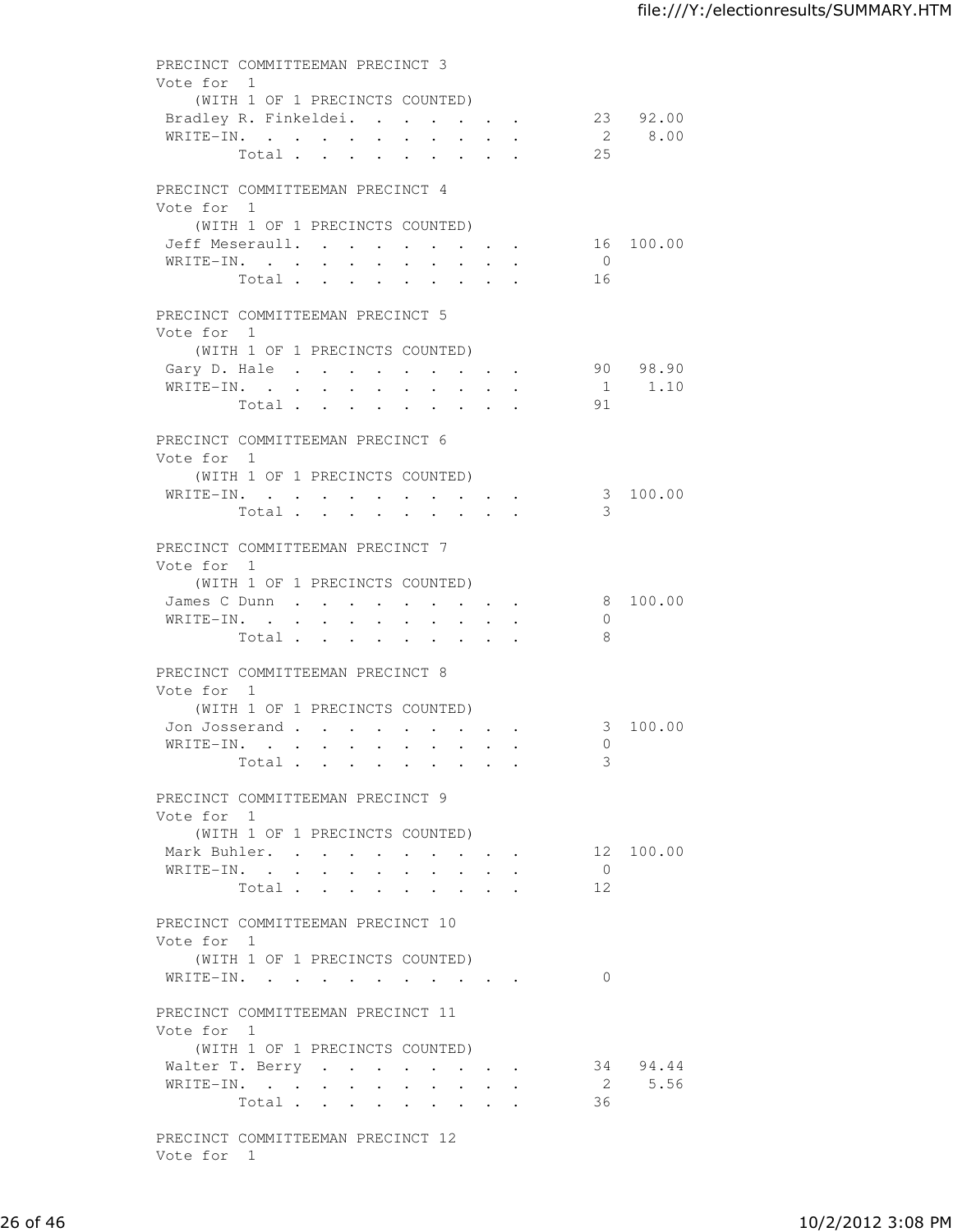| (WITH 1 OF 1 PRECINCTS COUNTED)                                                                                                                                        |  |
|------------------------------------------------------------------------------------------------------------------------------------------------------------------------|--|
| Richard L. Todd<br>36 92.31                                                                                                                                            |  |
| 37.69<br>WRITE-IN.                                                                                                                                                     |  |
| 39<br>Total                                                                                                                                                            |  |
|                                                                                                                                                                        |  |
| PRECINCT COMMITTEEMAN PRECINCT 13                                                                                                                                      |  |
| Vote for 1                                                                                                                                                             |  |
| (WITH 1 OF 1 PRECINCTS COUNTED)                                                                                                                                        |  |
| 58 98.31<br>Terry Campbell.                                                                                                                                            |  |
| WRITE-IN.<br>1.69<br>$\sim$ $-$                                                                                                                                        |  |
| 59<br>Total .<br>$\ddot{\phantom{a}}$<br>$\mathbf{L}^{\text{max}}$<br>$\bullet$ . In the case of the $\sim$<br>$\ddot{\phantom{0}}$                                    |  |
|                                                                                                                                                                        |  |
| PRECINCT COMMITTEEMAN PRECINCT 14                                                                                                                                      |  |
| Vote for 1                                                                                                                                                             |  |
| (WITH 1 OF 1 PRECINCTS COUNTED)                                                                                                                                        |  |
| WRITE-IN.<br>4 100.00                                                                                                                                                  |  |
| Total<br>$\overline{4}$                                                                                                                                                |  |
|                                                                                                                                                                        |  |
| PRECINCT COMMITTEEMAN PRECINCT 15<br>Vote for 1                                                                                                                        |  |
| (WITH 1 OF 1 PRECINCTS COUNTED)                                                                                                                                        |  |
| WRITE-IN.<br>8 100.00                                                                                                                                                  |  |
| 8<br>Total<br>$\mathbf{A}$ and $\mathbf{A}$ and $\mathbf{A}$<br>$\cdot$ $\cdot$ $\cdot$ $\cdot$ $\cdot$<br>$\bullet$ .<br><br><br><br><br><br><br><br><br><br><br><br> |  |
|                                                                                                                                                                        |  |
| PRECINCT COMMITTEEMAN PRECINCT 16                                                                                                                                      |  |
| Vote for 1                                                                                                                                                             |  |
| (WITH 1 OF 1 PRECINCTS COUNTED)                                                                                                                                        |  |
| Jim Phillips<br>61 98.39                                                                                                                                               |  |
| 1 1.61<br>WRITE-IN.                                                                                                                                                    |  |
| 62<br>Total                                                                                                                                                            |  |
|                                                                                                                                                                        |  |
| PRECINCT COMMITTEEMAN PRECINCT 17                                                                                                                                      |  |
| Vote for 1                                                                                                                                                             |  |
| (WITH 1 OF 1 PRECINCTS COUNTED)                                                                                                                                        |  |
| James "Jim" White.<br>53 61.63<br>$\mathbf{L}$<br>$\sim$<br><b>All Contracts</b>                                                                                       |  |
| 33 38.37<br>WRITE-IN.<br>$\ddot{\phantom{0}}$<br>$\bullet$ .<br>$\ddot{\phantom{0}}$                                                                                   |  |
| 86<br>Total<br>$\sim$ 100 $\pm$<br>$\cdot$ $\cdot$ $\cdot$ $\cdot$                                                                                                     |  |
|                                                                                                                                                                        |  |
| PRECINCT COMMITTEEMAN PRECINCT 18                                                                                                                                      |  |
| Vote for 1                                                                                                                                                             |  |
| (WITH 1 OF 1 PRECINCTS COUNTED)<br>97 100.00                                                                                                                           |  |
| Jeffrey E Smith<br>$\overline{0}$                                                                                                                                      |  |
| WRITE-IN.<br>97<br>Total                                                                                                                                               |  |
|                                                                                                                                                                        |  |
| PRECINCT COMMITTEEMAN PRECINCT 19                                                                                                                                      |  |
| Vote for 1                                                                                                                                                             |  |
| (WITH 1 OF 1 PRECINCTS COUNTED)                                                                                                                                        |  |
| 112 97.39<br>Wayne R. Whitney                                                                                                                                          |  |
| 3 2.61<br>$\mathtt{WRITE}\text{-}\mathtt{IN.}\quad.\quad.\quad.\quad.\quad.\quad.\quad.\quad.\quad.\quad.\quad.\quad.\quad.\quad.\quad.$                               |  |
| Total<br>115                                                                                                                                                           |  |
|                                                                                                                                                                        |  |
| PRECINCT COMMITTEEMAN PRECINCT 20                                                                                                                                      |  |
| Vote for 1                                                                                                                                                             |  |
| (WITH 1 OF 1 PRECINCTS COUNTED)                                                                                                                                        |  |
| WRITE-IN.<br>8 100.00                                                                                                                                                  |  |
| Total<br>8                                                                                                                                                             |  |
|                                                                                                                                                                        |  |
| PRECINCT COMMITTEEMAN PRECINCT 21                                                                                                                                      |  |
| Vote for 1                                                                                                                                                             |  |
| (WITH 1 OF 1 PRECINCTS COUNTED)                                                                                                                                        |  |
| WRITE-IN.<br>2 100.00                                                                                                                                                  |  |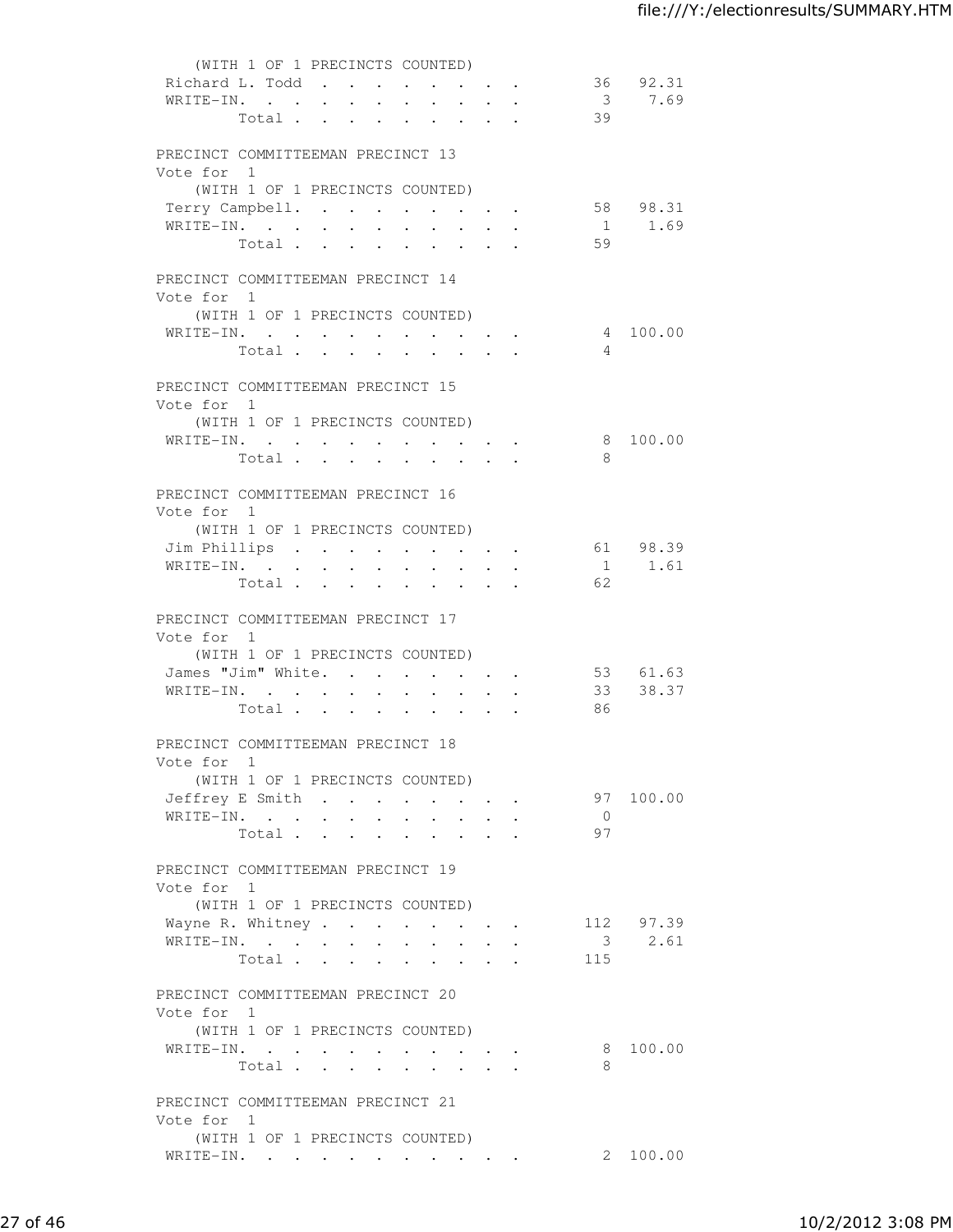|               | Total                                                                         |                                                                                                                 |                                                                                              | 2               |
|---------------|-------------------------------------------------------------------------------|-----------------------------------------------------------------------------------------------------------------|----------------------------------------------------------------------------------------------|-----------------|
|               | PRECINCT COMMITTEEMAN PRECINCT 22                                             |                                                                                                                 |                                                                                              |                 |
| Vote for 1    |                                                                               |                                                                                                                 |                                                                                              |                 |
|               | (WITH 1 OF 1 PRECINCTS COUNTED)                                               |                                                                                                                 |                                                                                              |                 |
|               | WRITE-IN.                                                                     |                                                                                                                 |                                                                                              | 3 100.00        |
|               | Total                                                                         |                                                                                                                 |                                                                                              | 3               |
|               |                                                                               |                                                                                                                 |                                                                                              |                 |
|               | PRECINCT COMMITTEEMAN PRECINCT 23                                             |                                                                                                                 |                                                                                              |                 |
| Vote for 1    |                                                                               |                                                                                                                 |                                                                                              |                 |
|               | (WITH 1 OF 1 PRECINCTS COUNTED)<br>Jim Mullins.                               |                                                                                                                 |                                                                                              | 51 94.44        |
| WRITE-IN. .   | $\sim$<br>$\mathbf{r}$                                                        | $\sim$<br>$\sim$<br>$\bullet$ . The set of $\bullet$<br>$\ddot{\phantom{a}}$                                    | <b>Service</b> State                                                                         | 3 5.56          |
|               | Total<br>$\mathbf{L}$                                                         | $\mathbf{r}$<br>$\ddot{\phantom{a}}$                                                                            |                                                                                              | 54              |
|               |                                                                               |                                                                                                                 |                                                                                              |                 |
|               | PRECINCT COMMITTEEMAN PRECINCT 24                                             |                                                                                                                 |                                                                                              |                 |
| Vote for 1    |                                                                               |                                                                                                                 |                                                                                              |                 |
|               | (WITH 1 OF 1 PRECINCTS COUNTED)                                               |                                                                                                                 |                                                                                              |                 |
|               | WRITE-IN.                                                                     |                                                                                                                 | $\mathcal{L}(\mathcal{A})$ , and $\mathcal{A}(\mathcal{A})$ , and $\mathcal{A}(\mathcal{A})$ | 11 100.00<br>11 |
|               | Total                                                                         |                                                                                                                 |                                                                                              |                 |
|               | PRECINCT COMMITTEEMAN PRECINCT 25                                             |                                                                                                                 |                                                                                              |                 |
| Vote for 1    |                                                                               |                                                                                                                 |                                                                                              |                 |
|               | (WITH 1 OF 1 PRECINCTS COUNTED)                                               |                                                                                                                 |                                                                                              |                 |
|               | Warren R. Smith                                                               | $\ddot{\phantom{0}}$                                                                                            | $\bullet$ .<br><br><br><br><br><br><br><br><br><br><br><br><br><br><br>                      | 4 100.00        |
|               | WRITE-IN.                                                                     | $\sim$ $\sim$<br>$\mathbb{R}^2$<br>$\sim$<br>$\ddot{\phantom{a}}$                                               | $\sim$                                                                                       | $\Omega$        |
|               | Total .                                                                       | the contract of the contract of the contract of the contract of the contract of the contract of the contract of |                                                                                              | $\overline{4}$  |
|               | PRECINCT COMMITTEEMAN PRECINCT 26                                             |                                                                                                                 |                                                                                              |                 |
| Vote for 1    |                                                                               |                                                                                                                 |                                                                                              |                 |
|               | (WITH 1 OF 1 PRECINCTS COUNTED)                                               |                                                                                                                 |                                                                                              |                 |
| Chris Miller. | $\ddot{\phantom{a}}$<br>$\ddot{\phantom{0}}$                                  | $\sim 100$<br>$\sim 100$                                                                                        | $\sim$ $\sim$ $\sim$ $\sim$ $\sim$                                                           | 14 93.33        |
| WRITE-IN.     | $\bullet$ .<br><br><br><br><br><br><br><br><br><br><br><br><br><br>$\sim 100$ | $\bullet$                                                                                                       |                                                                                              | 1 6.67          |
|               | Total .<br>$\bullet$<br><b>Contract Contract</b>                              | $\bullet$                                                                                                       |                                                                                              | 15              |
|               | PRECINCT COMMITTEEMAN PRECINCT 27                                             |                                                                                                                 |                                                                                              |                 |
| Vote for 1    |                                                                               |                                                                                                                 |                                                                                              |                 |
|               | (WITH 1 OF 1 PRECINCTS COUNTED)                                               |                                                                                                                 |                                                                                              |                 |
|               | WRITE-IN.                                                                     |                                                                                                                 |                                                                                              | 2 100.00        |
|               | Total $\cdots$                                                                |                                                                                                                 |                                                                                              | $\overline{2}$  |
|               |                                                                               |                                                                                                                 |                                                                                              |                 |
| Vote for 1    | PRECINCT COMMITTEEMAN PRECINCT 28                                             |                                                                                                                 |                                                                                              |                 |
|               | (WITH 1 OF 1 PRECINCTS COUNTED)                                               |                                                                                                                 |                                                                                              |                 |
|               | WRITE-IN.                                                                     |                                                                                                                 | the contract of the contract of                                                              | 4 100.00        |
|               | Total                                                                         |                                                                                                                 |                                                                                              | $\overline{4}$  |
|               |                                                                               |                                                                                                                 |                                                                                              |                 |
|               | PRECINCT COMMITTEEMAN PRECINCT 29                                             |                                                                                                                 |                                                                                              |                 |
| Vote for 1    |                                                                               |                                                                                                                 |                                                                                              |                 |
|               | (WITH 1 OF 1 PRECINCTS COUNTED)                                               |                                                                                                                 |                                                                                              |                 |
|               | WRITE-IN.<br>Total                                                            |                                                                                                                 |                                                                                              | 4 100.00<br>4   |
|               |                                                                               |                                                                                                                 |                                                                                              |                 |
|               | PRECINCT COMMITTEEMAN PRECINCT 31                                             |                                                                                                                 |                                                                                              |                 |
| Vote for 1    |                                                                               |                                                                                                                 |                                                                                              |                 |
|               | (WITH 1 OF 1 PRECINCTS COUNTED)                                               |                                                                                                                 |                                                                                              |                 |
|               | WRITE-IN.                                                                     |                                                                                                                 | and the state of the state of the                                                            | 4 100.00        |
|               | Total                                                                         |                                                                                                                 |                                                                                              | 4               |
|               | PRECINCT COMMITTEEMAN PRECINCT 32                                             |                                                                                                                 |                                                                                              |                 |
| Vote for 1    |                                                                               |                                                                                                                 |                                                                                              |                 |
|               | (WITH 1 OF 1 PRECINCTS COUNTED)                                               |                                                                                                                 |                                                                                              |                 |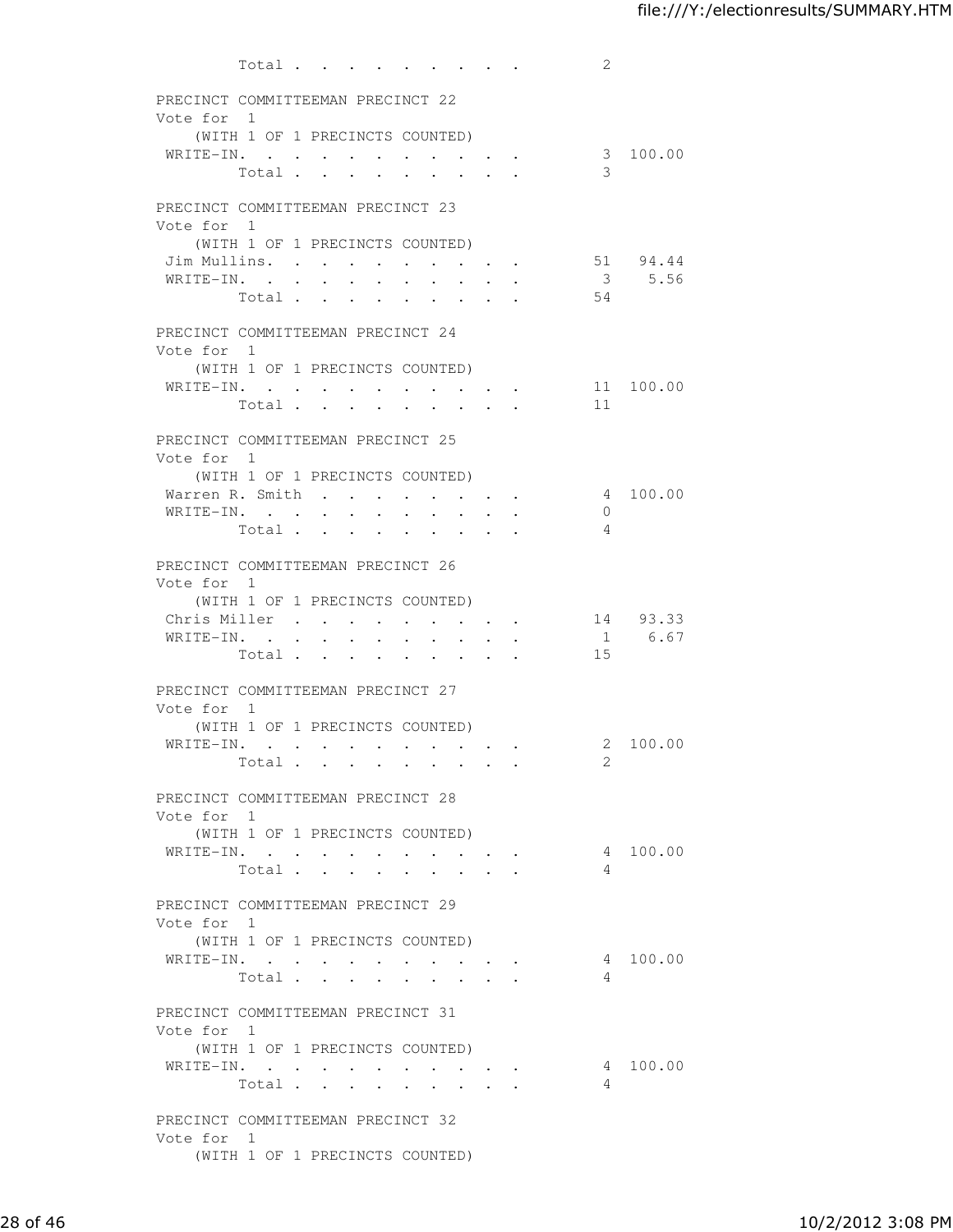| WRITE-IN.                                                                                         |                                                         |                                                                    | $\overline{0}$          |             |
|---------------------------------------------------------------------------------------------------|---------------------------------------------------------|--------------------------------------------------------------------|-------------------------|-------------|
| PRECINCT COMMITTEEMAN PRECINCT 33                                                                 |                                                         |                                                                    |                         |             |
| Vote for 1                                                                                        |                                                         |                                                                    |                         |             |
| (WITH 1 OF 1 PRECINCTS COUNTED)<br>WRITE-IN.                                                      |                                                         |                                                                    |                         | 7 100.00    |
| Total                                                                                             |                                                         |                                                                    | $7\phantom{.0}$         |             |
|                                                                                                   |                                                         |                                                                    |                         |             |
| PRECINCT COMMITTEEMAN PRECINCT 39                                                                 |                                                         |                                                                    |                         |             |
| Vote for 1                                                                                        |                                                         |                                                                    |                         |             |
| (WITH 1 OF 1 PRECINCTS COUNTED)<br>WRITE-IN.<br>$\sim$<br>$\bullet$ .<br><br><br><br><br><br><br> | $\cdot$ $\cdot$ $\cdot$ $\cdot$                         |                                                                    |                         | 1 100.00    |
| Total<br>$\ddot{\phantom{a}}$                                                                     | $\bullet$                                               |                                                                    | $\mathbf{1}$            |             |
|                                                                                                   |                                                         |                                                                    |                         |             |
| PRECINCT COMMITTEEMAN PRECINCT 40                                                                 |                                                         |                                                                    |                         |             |
| Vote for 1<br>(WITH 1 OF 1 PRECINCTS COUNTED)                                                     |                                                         |                                                                    |                         |             |
| WRITE-IN. 1 100.00                                                                                |                                                         |                                                                    |                         |             |
| Total                                                                                             |                                                         |                                                                    | $\mathbf{1}$            |             |
|                                                                                                   |                                                         |                                                                    |                         |             |
| PRECINCT COMMITTEEMAN PRECINCT 43<br>Vote for 1                                                   |                                                         |                                                                    |                         |             |
| (WITH 1 OF 1 PRECINCTS COUNTED)                                                                   |                                                         |                                                                    |                         |             |
| William H. Campbell                                                                               | $\cdot$ $\cdot$ $\cdot$                                 | <b>All Cards</b>                                                   |                         | 44 61.11    |
| Joseph Huber<br>$\ddot{\phantom{0}}$<br>$\ddot{\phantom{a}}$                                      | $\ddot{\phantom{a}}$<br>$\ddot{\phantom{a}}$            |                                                                    |                         | 27 37.50    |
| WRITE-IN.<br>$\mathbf{r}$<br>$\ddot{\phantom{a}}$                                                 | $\mathbf{r}$                                            | $\ddot{\phantom{a}}$                                               |                         | $1 \t 1.39$ |
| Total                                                                                             | $\ddot{\phantom{0}}$<br>$\sim 10^{-10}$                 | $\sim$                                                             | 72                      |             |
| PRECINCT COMMITTEEMAN PRECINCT 45                                                                 |                                                         |                                                                    |                         |             |
| Vote for 1                                                                                        |                                                         |                                                                    |                         |             |
| (WITH 1 OF 1 PRECINCTS COUNTED)                                                                   |                                                         |                                                                    |                         |             |
| Steve Ware                                                                                        |                                                         |                                                                    |                         | 124 100.00  |
| WRITE-IN.<br>Total                                                                                | $\bullet$                                               | $\mathbf{r} = \mathbf{r} + \mathbf{r} + \mathbf{r}$ .              | $\overline{0}$<br>124   |             |
|                                                                                                   |                                                         |                                                                    |                         |             |
| PRECINCT COMMITTEEMAN PRECINCT 47                                                                 |                                                         |                                                                    |                         |             |
| Vote for 1                                                                                        |                                                         |                                                                    |                         |             |
| (WITH 1 OF 1 PRECINCTS COUNTED)<br>WRITE-IN.                                                      |                                                         |                                                                    | 1 100.00                |             |
| Total                                                                                             |                                                         | $\bullet$ . In the case of the contract $\bullet$                  | 1                       |             |
|                                                                                                   |                                                         |                                                                    |                         |             |
| PRECINCT COMMITTEEMAN PRECINCT 48                                                                 |                                                         |                                                                    |                         |             |
| Vote for 1<br>(WITH 1 OF 1 PRECINCTS COUNTED)                                                     |                                                         |                                                                    |                         |             |
| WRITE-IN.                                                                                         |                                                         |                                                                    | $\overline{4}$          | 100.00      |
| Total                                                                                             |                                                         |                                                                    | 4                       |             |
|                                                                                                   |                                                         |                                                                    |                         |             |
| PRECINCT COMMITTEEMAN PRECINCT 49                                                                 |                                                         |                                                                    |                         |             |
| Vote for 1<br>(WITH 1 OF 1 PRECINCTS COUNTED)                                                     |                                                         |                                                                    |                         |             |
| William E. Benso.                                                                                 |                                                         |                                                                    |                         | 77 96.25    |
| WRITE-IN.                                                                                         |                                                         |                                                                    | $\overline{\mathbf{3}}$ | 3.75        |
| Total.                                                                                            |                                                         |                                                                    | 80                      |             |
| PRECINCT COMMITTEEMAN PRECINCT 50                                                                 |                                                         |                                                                    |                         |             |
| Vote for 1                                                                                        |                                                         |                                                                    |                         |             |
| (WITH 1 OF 1 PRECINCTS COUNTED)                                                                   |                                                         |                                                                    |                         |             |
| David G. Miller                                                                                   |                                                         | $\mathbf{r} = \mathbf{r} + \mathbf{r} + \mathbf{r} + \mathbf{r}$ . |                         | 147 96.71   |
| WRITE-IN.                                                                                         |                                                         |                                                                    | 5 <sup>5</sup>          | 3.29        |
| Total<br>$\sim 100$                                                                               | $\bullet$ . In the $\bullet$ , $\bullet$<br>$\bullet$ . | $\bullet$ .<br><br><br><br><br><br><br><br><br><br><br><br><br>    | 152                     |             |

PRECINCT COMMITTEEMAN PRECINCT 51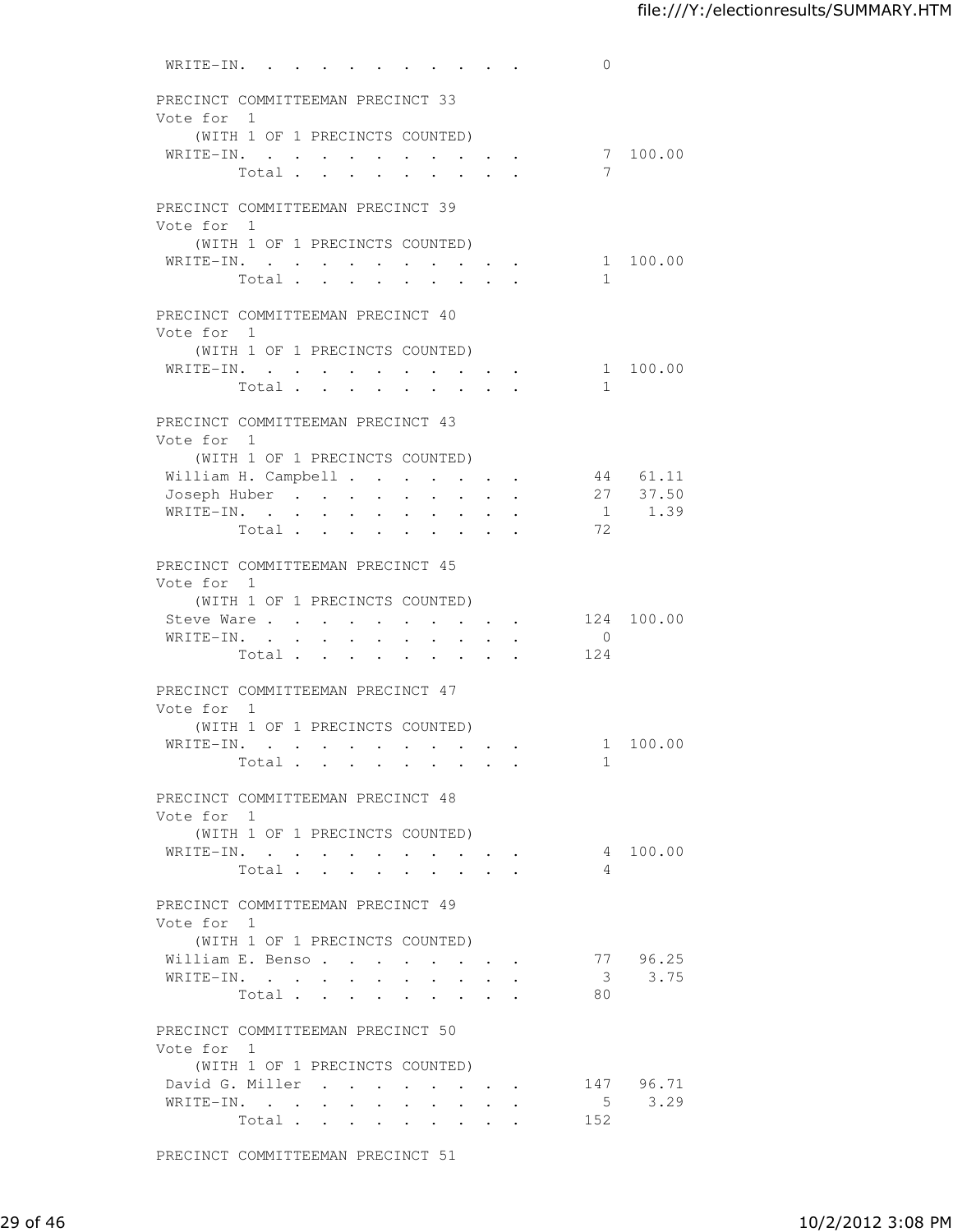| Vote for 1                        |                                 |            |                                                                                     |                                                             |        |                                                             |                  |              |                                    |               |
|-----------------------------------|---------------------------------|------------|-------------------------------------------------------------------------------------|-------------------------------------------------------------|--------|-------------------------------------------------------------|------------------|--------------|------------------------------------|---------------|
|                                   | (WITH 1 OF 1 PRECINCTS COUNTED) |            |                                                                                     |                                                             |        |                                                             |                  |              |                                    |               |
| Dean Nieder.                      |                                 |            |                                                                                     |                                                             |        |                                                             |                  |              |                                    | 53 100.00     |
|                                   |                                 |            |                                                                                     |                                                             |        |                                                             |                  |              |                                    |               |
| WRITE-IN.                         |                                 |            |                                                                                     |                                                             |        |                                                             | $\sim 10^{-11}$  | $\mathbf{A}$ | $\overline{0}$                     |               |
|                                   | Total                           |            |                                                                                     |                                                             |        |                                                             |                  |              | 53                                 |               |
|                                   |                                 |            |                                                                                     |                                                             |        |                                                             |                  |              |                                    |               |
| PRECINCT COMMITTEEMAN PRECINCT 52 |                                 |            |                                                                                     |                                                             |        |                                                             |                  |              |                                    |               |
| Vote for 1                        |                                 |            |                                                                                     |                                                             |        |                                                             |                  |              |                                    |               |
|                                   | (WITH 1 OF 1 PRECINCTS COUNTED) |            |                                                                                     |                                                             |        |                                                             |                  |              |                                    |               |
| Michael Baxter.                   |                                 |            |                                                                                     |                                                             |        |                                                             |                  |              |                                    | 60 93.75      |
| WRITE-IN.                         |                                 |            |                                                                                     |                                                             |        |                                                             |                  |              |                                    | 4 6.25        |
|                                   | Total                           |            |                                                                                     |                                                             |        |                                                             |                  |              | 64                                 |               |
|                                   |                                 |            |                                                                                     |                                                             |        |                                                             |                  |              |                                    |               |
|                                   |                                 |            |                                                                                     |                                                             |        |                                                             |                  |              |                                    |               |
| PRECINCT COMMITTEEMAN PRECINCT 54 |                                 |            |                                                                                     |                                                             |        |                                                             |                  |              |                                    |               |
| Vote for 1                        |                                 |            |                                                                                     |                                                             |        |                                                             |                  |              |                                    |               |
|                                   | (WITH 1 OF 1 PRECINCTS COUNTED) |            |                                                                                     |                                                             |        |                                                             |                  |              |                                    |               |
| Daniel Thoennes                   |                                 |            |                                                                                     |                                                             |        |                                                             |                  |              |                                    | 87 97.75      |
| WRITE-IN.                         |                                 |            |                                                                                     |                                                             |        |                                                             |                  |              |                                    | 2 2.25        |
|                                   | Total                           |            |                                                                                     |                                                             |        |                                                             |                  |              | 89                                 |               |
|                                   |                                 |            |                                                                                     |                                                             |        |                                                             |                  |              |                                    |               |
| PRECINCT COMMITTEEMAN PRECINCT 58 |                                 |            |                                                                                     |                                                             |        |                                                             |                  |              |                                    |               |
| Vote for 1                        |                                 |            |                                                                                     |                                                             |        |                                                             |                  |              |                                    |               |
|                                   |                                 |            |                                                                                     |                                                             |        |                                                             |                  |              |                                    |               |
|                                   | (WITH 1 OF 1 PRECINCTS COUNTED) |            |                                                                                     |                                                             |        |                                                             |                  |              |                                    |               |
| WRITE-IN.                         |                                 |            |                                                                                     |                                                             |        |                                                             |                  |              |                                    | 6 100.00      |
|                                   | Total                           |            |                                                                                     |                                                             |        |                                                             |                  |              | 6                                  |               |
|                                   |                                 |            |                                                                                     |                                                             |        |                                                             |                  |              |                                    |               |
| PRECINCT COMMITTEEMAN PRECINCT 60 |                                 |            |                                                                                     |                                                             |        |                                                             |                  |              |                                    |               |
| Vote for 1                        |                                 |            |                                                                                     |                                                             |        |                                                             |                  |              |                                    |               |
|                                   | (WITH 1 OF 1 PRECINCTS COUNTED) |            |                                                                                     |                                                             |        |                                                             |                  |              |                                    |               |
|                                   |                                 |            |                                                                                     |                                                             |        |                                                             |                  |              |                                    |               |
| Mike Todd                         |                                 |            |                                                                                     |                                                             |        |                                                             |                  |              |                                    | 98 100.00     |
| WRITE-IN.                         |                                 |            |                                                                                     |                                                             |        |                                                             |                  |              | $\overline{0}$                     |               |
|                                   | Total                           |            |                                                                                     |                                                             |        |                                                             |                  |              | 98                                 |               |
|                                   |                                 |            |                                                                                     |                                                             |        |                                                             |                  |              |                                    |               |
| PRECINCT COMMITTEEMAN PRECINCT 61 |                                 |            |                                                                                     |                                                             |        |                                                             |                  |              |                                    |               |
| Vote for 1                        |                                 |            |                                                                                     |                                                             |        |                                                             |                  |              |                                    |               |
|                                   | (WITH 1 OF 1 PRECINCTS COUNTED) |            |                                                                                     |                                                             |        |                                                             |                  |              |                                    |               |
| WRITE-IN.                         |                                 | $\sim$ $-$ | $\sim$                                                                              | $\bullet$ .<br><br><br><br><br><br><br><br><br><br><br><br> |        | $\bullet$ .<br><br><br><br><br><br><br><br><br><br><br><br> |                  |              |                                    | 11 100.00     |
|                                   | Total .                         | $\sim$     | $\bullet$ .<br><br><br><br><br><br><br><br><br><br><br><br><br><br><br><br><br><br> |                                                             | $\sim$ |                                                             |                  |              | 11                                 |               |
|                                   |                                 |            |                                                                                     |                                                             |        |                                                             |                  |              |                                    |               |
|                                   |                                 |            |                                                                                     |                                                             |        |                                                             |                  |              |                                    |               |
| PRECINCT COMMITTEEMAN PRECINCT 62 |                                 |            |                                                                                     |                                                             |        |                                                             |                  |              |                                    |               |
| Vote for 1                        |                                 |            |                                                                                     |                                                             |        |                                                             |                  |              |                                    |               |
|                                   | (WITH 1 OF 1 PRECINCTS COUNTED) |            |                                                                                     |                                                             |        |                                                             |                  |              |                                    |               |
|                                   |                                 |            |                                                                                     |                                                             |        |                                                             |                  |              | William (Bill) Davis Jr. 174 99.43 |               |
| WRITE-IN.                         |                                 |            |                                                                                     |                                                             |        |                                                             |                  |              |                                    | $1 \quad .57$ |
|                                   | Total                           |            |                                                                                     |                                                             |        |                                                             |                  |              | 175                                |               |
|                                   |                                 |            |                                                                                     |                                                             |        |                                                             |                  |              |                                    |               |
| PRECINCT COMMITTEEMAN PRECINCT 63 |                                 |            |                                                                                     |                                                             |        |                                                             |                  |              |                                    |               |
| Vote for 1                        |                                 |            |                                                                                     |                                                             |        |                                                             |                  |              |                                    |               |
|                                   |                                 |            |                                                                                     |                                                             |        |                                                             |                  |              |                                    |               |
|                                   | (WITH 1 OF 1 PRECINCTS COUNTED) |            |                                                                                     |                                                             |        |                                                             |                  |              |                                    |               |
| WRITE-IN.                         |                                 |            |                                                                                     |                                                             |        |                                                             |                  |              |                                    | 3 100.00      |
|                                   | Total                           |            |                                                                                     |                                                             |        |                                                             | $\sim$ 100 $\mu$ |              | 3                                  |               |
|                                   |                                 |            |                                                                                     |                                                             |        |                                                             |                  |              |                                    |               |
| PRECINCT COMMITTEEMAN PRECINCT 70 |                                 |            |                                                                                     |                                                             |        |                                                             |                  |              |                                    |               |
| Vote for 1                        |                                 |            |                                                                                     |                                                             |        |                                                             |                  |              |                                    |               |
|                                   | (WITH 1 OF 1 PRECINCTS COUNTED) |            |                                                                                     |                                                             |        |                                                             |                  |              |                                    |               |
| WRITE-IN.                         |                                 |            |                                                                                     |                                                             |        |                                                             |                  |              | $\Omega$                           |               |
|                                   |                                 |            |                                                                                     |                                                             |        |                                                             |                  |              |                                    |               |
|                                   |                                 |            |                                                                                     |                                                             |        |                                                             |                  |              |                                    |               |
| PRECINCT COMMITTEEMAN PRECINCT 71 |                                 |            |                                                                                     |                                                             |        |                                                             |                  |              |                                    |               |
| Vote for 1                        |                                 |            |                                                                                     |                                                             |        |                                                             |                  |              |                                    |               |
|                                   | (WITH 1 OF 1 PRECINCTS COUNTED) |            |                                                                                     |                                                             |        |                                                             |                  |              |                                    |               |
| WRITE-IN.                         |                                 |            |                                                                                     |                                                             |        |                                                             |                  |              |                                    | 2 100.00      |
|                                   | Total                           |            |                                                                                     |                                                             |        |                                                             |                  |              | $\mathbf{2}$                       |               |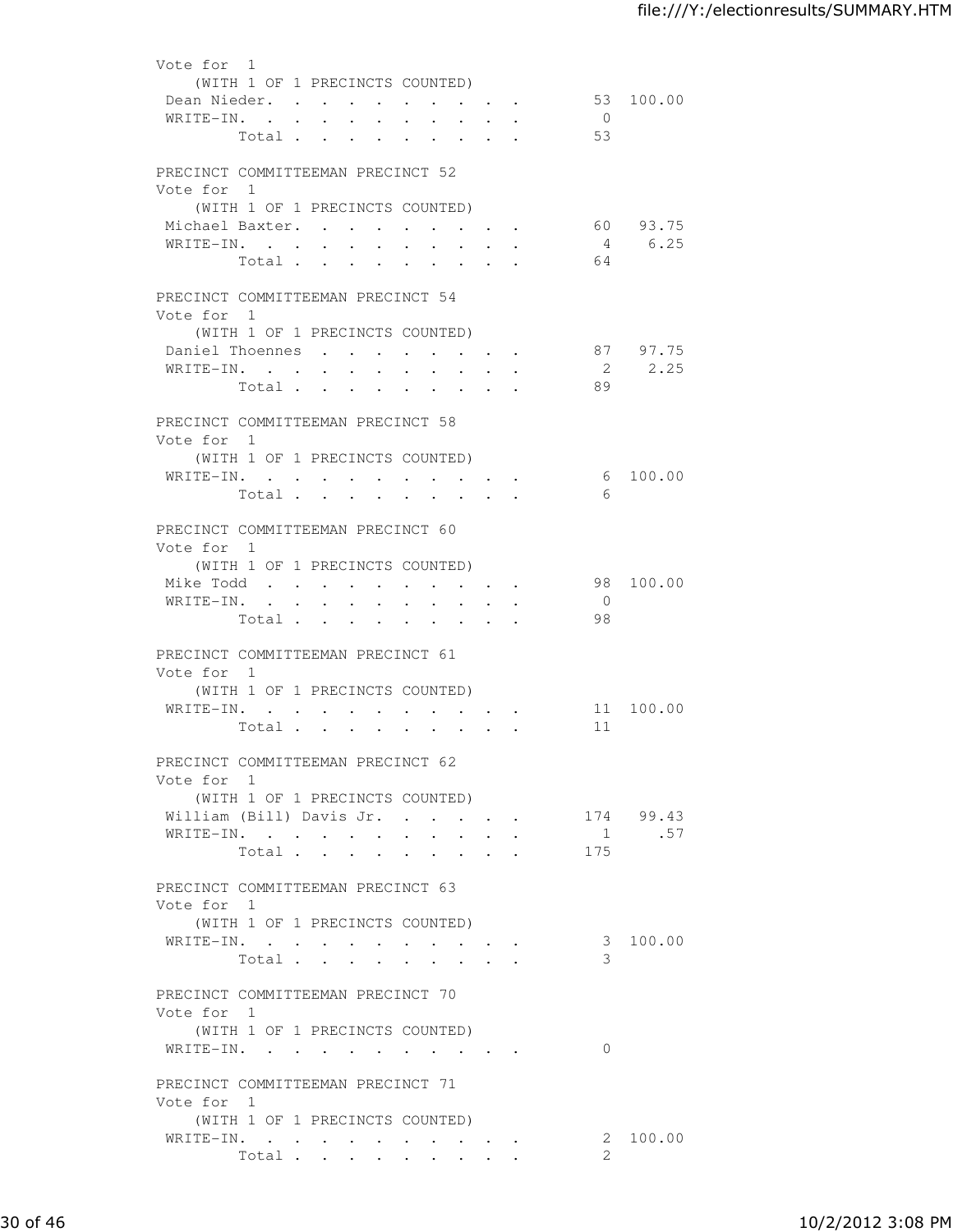| PRECINCT COMMITTEEMAN PRECINCT 30 S2                       |       |                                                                                 |  |                                 |       |                      |          |
|------------------------------------------------------------|-------|---------------------------------------------------------------------------------|--|---------------------------------|-------|----------------------|----------|
| Vote for 1<br>(WITH 1 OF 1 PRECINCTS COUNTED)<br>WRITE-IN. |       |                                                                                 |  |                                 |       |                      | 1 100.00 |
|                                                            |       | Total                                                                           |  |                                 |       | $\mathbf{1}$         |          |
| PRECINCT COMMITTEEMAN PRECINCT 30 S3<br>Vote for 1         |       |                                                                                 |  |                                 |       |                      |          |
| (WITH 1 OF 1 PRECINCTS COUNTED)                            |       |                                                                                 |  |                                 |       |                      |          |
| WRITE-IN.                                                  | Total | $\ddot{\phantom{a}}$<br>$\ddot{\phantom{0}}$                                    |  |                                 |       | 2.                   | 2 100.00 |
| PRECINCT COMMITTEEMAN PRECINCT 34 S2                       |       |                                                                                 |  |                                 |       |                      |          |
| Vote for 1<br>(WITH 1 OF 1 PRECINCTS COUNTED)              |       |                                                                                 |  |                                 |       |                      |          |
| Bill Keel 33 100.00                                        |       |                                                                                 |  |                                 |       |                      |          |
| WRITE-IN.                                                  |       |                                                                                 |  |                                 |       | $\overline{0}$<br>33 |          |
|                                                            |       |                                                                                 |  |                                 | Total |                      |          |
| PRECINCT COMMITTEEMAN PRECINCT 34 S3                       |       |                                                                                 |  |                                 |       |                      |          |
| Vote for 1<br>(WITH 1 OF 1 PRECINCTS COUNTED)              |       |                                                                                 |  |                                 |       |                      |          |
| WRITE-IN.                                                  |       |                                                                                 |  |                                 |       | $\Omega$             |          |
| PRECINCT COMMITTEEMAN PRECINCT 35 S2                       |       |                                                                                 |  |                                 |       |                      |          |
| Vote for 1<br>(WITH 1 OF 1 PRECINCTS COUNTED)              |       |                                                                                 |  |                                 |       |                      |          |
| WRITE-IN.                                                  |       |                                                                                 |  |                                 |       | $\Omega$             |          |
| PRECINCT COMMITTEEMAN PRECINCT 35 S3                       |       |                                                                                 |  |                                 |       |                      |          |
| Vote for 1<br>(WITH 1 OF 1 PRECINCTS COUNTED)              |       |                                                                                 |  |                                 |       |                      |          |
| WRITE-IN.                                                  |       | the contract of the contract of the contract of the contract of the contract of |  |                                 |       |                      | 2 100.00 |
|                                                            | Total | $\bullet$<br><b>Contract Contract</b>                                           |  |                                 |       | 2                    |          |
| PRECINCT COMMITTEEMAN PRECINCT 36 S2                       |       |                                                                                 |  |                                 |       |                      |          |
| Vote for 1                                                 |       |                                                                                 |  |                                 |       |                      |          |
| (WITH 1 OF 1 PRECINCTS COUNTED)<br>WRITE-IN.               |       |                                                                                 |  |                                 |       |                      | 2 100.00 |
|                                                            |       | Total                                                                           |  |                                 |       | 2                    |          |
|                                                            |       |                                                                                 |  |                                 |       |                      |          |
| PRECINCT COMMITTEEMAN PRECINCT 36 S3<br>Vote for 1         |       |                                                                                 |  |                                 |       |                      |          |
| (WITH 1 OF 1 PRECINCTS COUNTED)                            |       |                                                                                 |  |                                 |       |                      |          |
| WRITE-IN.                                                  |       | Total                                                                           |  |                                 |       | 4                    | 4 100.00 |
|                                                            |       |                                                                                 |  | $\cdot$ $\cdot$ $\cdot$ $\cdot$ |       |                      |          |
| PRECINCT COMMITTEEMAN PRECINCT 37 H10<br>Vote for 1        |       |                                                                                 |  |                                 |       |                      |          |
| (WITH 1 OF 1 PRECINCTS COUNTED)                            |       |                                                                                 |  |                                 |       |                      |          |
| WRITE-IN.                                                  |       |                                                                                 |  |                                 |       |                      | 5 100.00 |
|                                                            |       | Total                                                                           |  |                                 |       | .5                   |          |
| PRECINCT COMMITTEEMAN PRECINCT 37 H46                      |       |                                                                                 |  |                                 |       |                      |          |
| Vote for 1<br>(WITH 1 OF 1 PRECINCTS COUNTED)              |       |                                                                                 |  |                                 |       |                      |          |
| WRITE-IN.                                                  |       |                                                                                 |  |                                 |       | $\Omega$             |          |
| PRECINCT COMMITTEEMAN PRECINCT 38 H10                      |       |                                                                                 |  |                                 |       |                      |          |
| Vote for 1                                                 |       |                                                                                 |  |                                 |       |                      |          |
| (WITH 1 OF 1 PRECINCTS COUNTED)                            |       |                                                                                 |  |                                 |       |                      |          |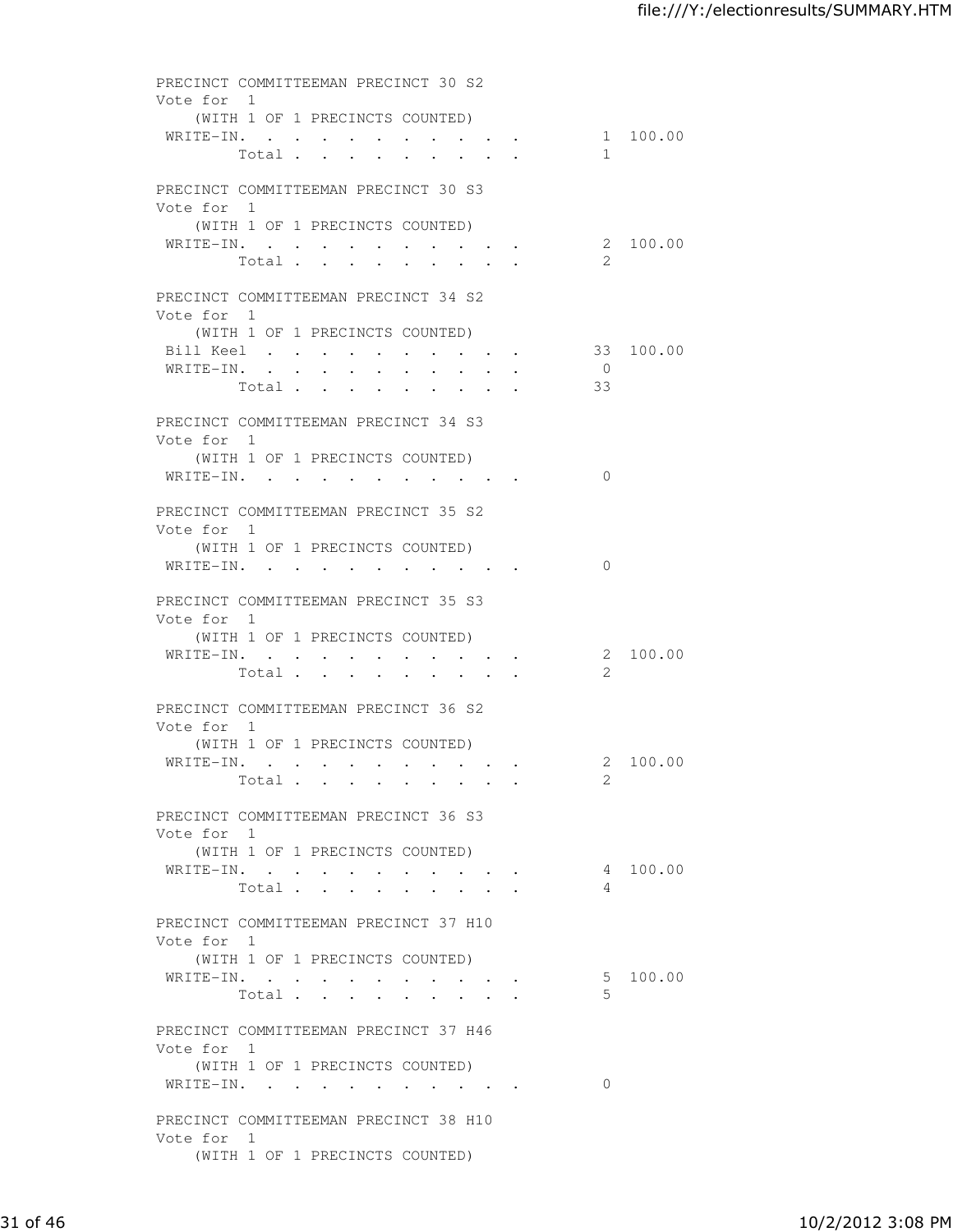| John Mathews<br>WRITE-IN.                           |                      |                                                      |                                                                                                                                | $\cdot$ $\cdot$ $\cdot$ $\cdot$ $\cdot$ |                                                                             | 33<br>$\overline{0}$ | 100.00    |
|-----------------------------------------------------|----------------------|------------------------------------------------------|--------------------------------------------------------------------------------------------------------------------------------|-----------------------------------------|-----------------------------------------------------------------------------|----------------------|-----------|
|                                                     | $\sim$<br>Total      | $\sim$                                               | $\mathbf{r} = \mathbf{r}$<br>$\cdot$ $\cdot$ $\cdot$ $\cdot$ $\cdot$ $\cdot$                                                   | $\mathbf{r} = \mathbf{r}$               |                                                                             | 33                   |           |
|                                                     |                      |                                                      |                                                                                                                                |                                         |                                                                             |                      |           |
| PRECINCT COMMITTEEMAN PRECINCT 38 H46               |                      |                                                      |                                                                                                                                |                                         |                                                                             |                      |           |
| Vote for 1                                          |                      |                                                      |                                                                                                                                |                                         |                                                                             |                      |           |
| (WITH 1 OF 1 PRECINCTS COUNTED)                     |                      |                                                      |                                                                                                                                |                                         |                                                                             |                      |           |
| WRITE-IN.                                           |                      |                                                      |                                                                                                                                |                                         |                                                                             | $\bigcirc$           |           |
| PRECINCT COMMITTEEMAN PRECINCT 41 S3 H46            |                      |                                                      |                                                                                                                                |                                         |                                                                             |                      |           |
| Vote for 1                                          |                      |                                                      |                                                                                                                                |                                         |                                                                             |                      |           |
| (WITH 1 OF 1 PRECINCTS COUNTED)                     |                      |                                                      |                                                                                                                                |                                         |                                                                             |                      |           |
| Michael L. Landon.                                  |                      |                                                      |                                                                                                                                |                                         | $\ddot{\bullet}$ $\ddot{\bullet}$ $\ddot{\bullet}$                          |                      | 39 92.86  |
| WRITE-IN.                                           |                      |                                                      |                                                                                                                                |                                         |                                                                             |                      | 3 7.14    |
|                                                     | Total                |                                                      |                                                                                                                                |                                         |                                                                             | - 42                 |           |
| PRECINCT COMMITTEEMAN PRECINCT 41 S3 H45            |                      |                                                      |                                                                                                                                |                                         |                                                                             |                      |           |
| Vote for 1                                          |                      |                                                      |                                                                                                                                |                                         |                                                                             |                      |           |
| (WITH 1 OF 1 PRECINCTS COUNTED)                     |                      |                                                      |                                                                                                                                |                                         |                                                                             |                      |           |
| WRITE-IN.                                           |                      |                                                      |                                                                                                                                |                                         |                                                                             | $\bigcirc$           |           |
|                                                     |                      |                                                      |                                                                                                                                |                                         |                                                                             |                      |           |
| PRECINCT COMMITTEEMAN PRECINCT 41 S2 H46            |                      |                                                      |                                                                                                                                |                                         |                                                                             |                      |           |
| Vote for 1<br>(WITH 1 OF 1 PRECINCTS COUNTED)       |                      |                                                      |                                                                                                                                |                                         |                                                                             |                      |           |
| WRITE-IN.                                           |                      |                                                      |                                                                                                                                |                                         |                                                                             | $\Omega$             |           |
|                                                     |                      |                                                      |                                                                                                                                |                                         |                                                                             |                      |           |
| PRECINCT COMMITTEEMAN PRECINCT 41 S2 H45            |                      |                                                      |                                                                                                                                |                                         |                                                                             |                      |           |
| Vote for 1                                          |                      |                                                      |                                                                                                                                |                                         |                                                                             |                      |           |
| (WITH 1 OF 1 PRECINCTS COUNTED)                     |                      |                                                      |                                                                                                                                |                                         |                                                                             |                      |           |
| WRITE-IN.                                           |                      |                                                      |                                                                                                                                |                                         |                                                                             | $\Omega$             |           |
| PRECINCT COMMITTEEMAN PRECINCT 42 H46               |                      |                                                      |                                                                                                                                |                                         |                                                                             |                      |           |
| Vote for 1                                          |                      |                                                      |                                                                                                                                |                                         |                                                                             |                      |           |
| (WITH 1 OF 1 PRECINCTS COUNTED)                     |                      |                                                      |                                                                                                                                |                                         |                                                                             |                      |           |
| WRITE-IN.                                           | $\ddot{\phantom{0}}$ | $\sim$ 100 $\mu$<br>$\bullet$ . The set of $\bullet$ | $\bullet$ .<br><br><br><br><br><br><br><br><br><br><br><br><br>$\bullet$ .<br><br><br><br><br><br><br><br><br><br><br><br><br> |                                         | $\cdot$ $\cdot$ $\cdot$ $\cdot$                                             |                      | 1 100.00  |
|                                                     | Total                | $\ddot{\phantom{a}}$                                 |                                                                                                                                |                                         |                                                                             | 1                    |           |
| PRECINCT COMMITTEEMAN PRECINCT 42 H45               |                      |                                                      |                                                                                                                                |                                         |                                                                             |                      |           |
| Vote for 1                                          |                      |                                                      |                                                                                                                                |                                         |                                                                             |                      |           |
| (WITH 1 OF 1 PRECINCTS COUNTED)                     |                      |                                                      |                                                                                                                                |                                         |                                                                             |                      |           |
| WRITE-IN.                                           |                      |                                                      |                                                                                                                                |                                         |                                                                             | $\Omega$             |           |
| PRECINCT COMMITTEEMAN PRECINCT 44 H45               |                      |                                                      |                                                                                                                                |                                         |                                                                             |                      |           |
| Vote for 1                                          |                      |                                                      |                                                                                                                                |                                         |                                                                             |                      |           |
| (WITH 1 OF 1 PRECINCTS COUNTED)                     |                      |                                                      |                                                                                                                                |                                         |                                                                             |                      |           |
| WRITE-IN.                                           |                      |                                                      |                                                                                                                                | and the state of the state of the       |                                                                             |                      | 2 100.00  |
|                                                     | Total                |                                                      | $\ddot{\phantom{a}}$                                                                                                           |                                         |                                                                             | 2                    |           |
|                                                     |                      |                                                      |                                                                                                                                |                                         |                                                                             |                      |           |
| PRECINCT COMMITTEEMAN PRECINCT 44 H44<br>Vote for 1 |                      |                                                      |                                                                                                                                |                                         |                                                                             |                      |           |
| (WITH 1 OF 1 PRECINCTS COUNTED)                     |                      |                                                      |                                                                                                                                |                                         |                                                                             |                      |           |
| Herschel D Lewis                                    |                      |                                                      |                                                                                                                                |                                         |                                                                             |                      | 11 100.00 |
| WRITE-IN.                                           |                      |                                                      |                                                                                                                                |                                         |                                                                             | $\overline{0}$       |           |
|                                                     | Total                |                                                      |                                                                                                                                |                                         |                                                                             | 11                   |           |
|                                                     |                      |                                                      |                                                                                                                                |                                         |                                                                             |                      |           |
| PRECINCT COMMITTEEMAN PRECINCT 46 S3<br>Vote for 1  |                      |                                                      |                                                                                                                                |                                         |                                                                             |                      |           |
| (WITH 1 OF 1 PRECINCTS COUNTED)                     |                      |                                                      |                                                                                                                                |                                         |                                                                             |                      |           |
| WRITE-IN.                                           |                      |                                                      |                                                                                                                                |                                         | $\bullet$ .<br><br><br><br><br><br><br><br><br><br><br><br><br><br><br><br> |                      | 4 100.00  |
|                                                     | Total                |                                                      | $\mathbf{r} = \mathbf{r} + \mathbf{r} + \mathbf{r} + \mathbf{r} + \mathbf{r}$                                                  |                                         |                                                                             | 4                    |           |
|                                                     |                      |                                                      |                                                                                                                                |                                         |                                                                             |                      |           |

PRECINCT COMMITTEEMAN PRECINCT 46 S19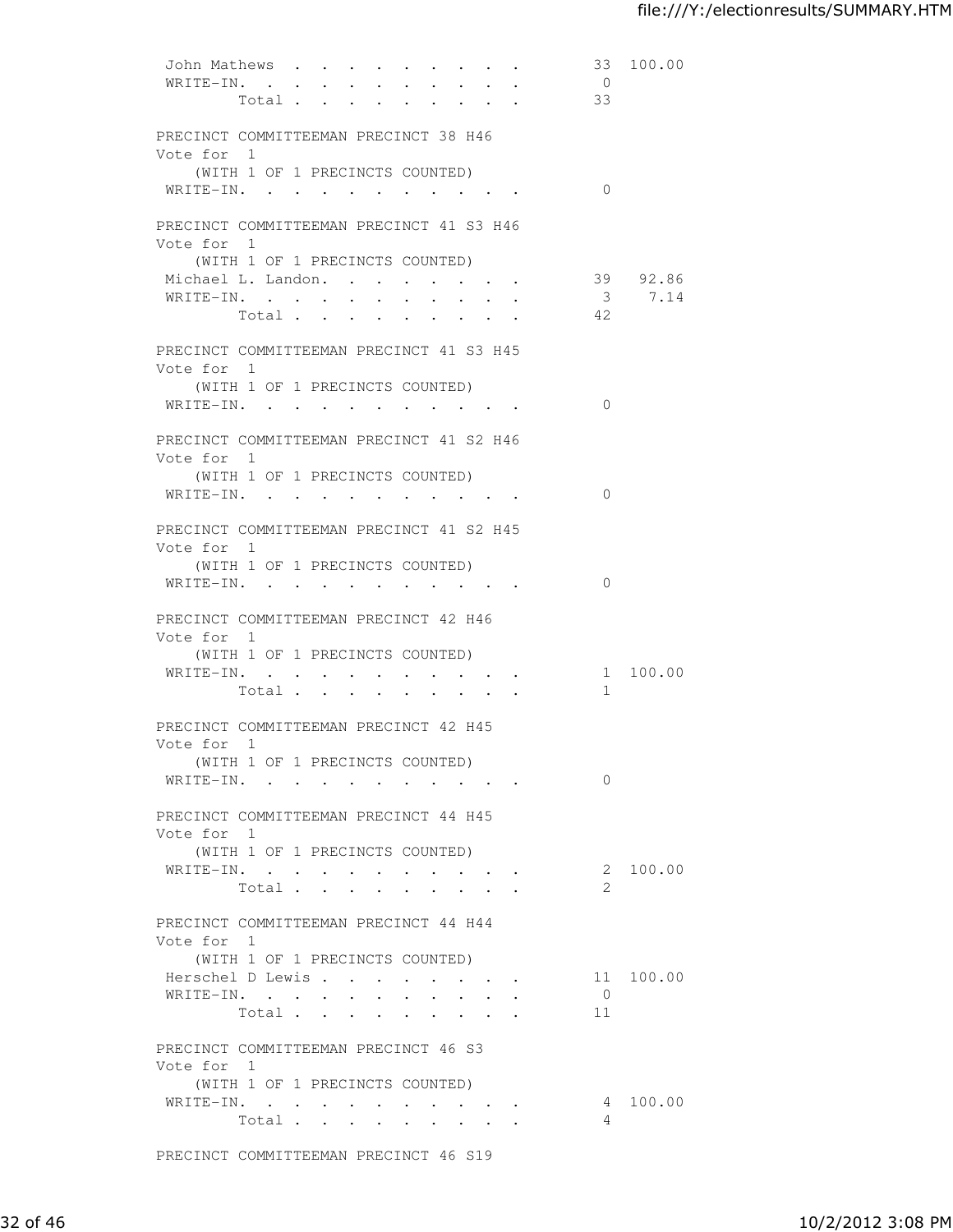| Vote for 1<br>WRITE-IN.                                            | (WITH 1 OF 1 PRECINCTS COUNTED) |                      |                                                                       |                                                                                                                                                             |                                              |               |            | $\bigcirc$           |           |
|--------------------------------------------------------------------|---------------------------------|----------------------|-----------------------------------------------------------------------|-------------------------------------------------------------------------------------------------------------------------------------------------------------|----------------------------------------------|---------------|------------|----------------------|-----------|
| PRECINCT COMMITTEEMAN PRECINCT 64 H46<br>Vote for 1                |                                 |                      |                                                                       |                                                                                                                                                             |                                              |               |            |                      |           |
| WRITE-IN.                                                          | (WITH 1 OF 1 PRECINCTS COUNTED) |                      |                                                                       |                                                                                                                                                             |                                              |               |            | $\Omega$             |           |
| PRECINCT COMMITTEEMAN PRECINCT 65 H46<br>Vote for 1                |                                 |                      |                                                                       |                                                                                                                                                             |                                              |               |            |                      |           |
| WRITE-IN.                                                          | (WITH 1 OF 1 PRECINCTS COUNTED) |                      |                                                                       |                                                                                                                                                             |                                              |               |            |                      | 1 100.00  |
|                                                                    | Total                           |                      |                                                                       |                                                                                                                                                             |                                              |               |            | 1                    |           |
| PRECINCT COMMITTEEMAN PRECINCT 53 H10<br>Vote for 1                | (WITH 1 OF 1 PRECINCTS COUNTED) |                      |                                                                       |                                                                                                                                                             |                                              |               |            |                      |           |
| Frank A. Male                                                      |                                 |                      | $\sim$                                                                | $\ddot{\phantom{0}}$                                                                                                                                        | $\ddot{\phantom{0}}$                         | $\sim$ $\sim$ | $\sim$ $-$ |                      | 84 98.82  |
| WRITE-IN.                                                          | Total                           | $\ddot{\phantom{0}}$ | $\sim$<br>$\sim$                                                      | $\ddot{\phantom{0}}$                                                                                                                                        | $\ddot{\phantom{0}}$<br>$\ddot{\phantom{0}}$ | $\sim$ $\sim$ |            | 85                   | 1 1.18    |
| PRECINCT COMMITTEEMAN PRECINCT 53 H42<br>Vote for 1                |                                 |                      |                                                                       |                                                                                                                                                             |                                              |               |            |                      |           |
|                                                                    | (WITH 1 OF 1 PRECINCTS COUNTED) |                      |                                                                       |                                                                                                                                                             |                                              |               |            |                      |           |
| Joseph A Pyle<br>WRITE-IN.                                         |                                 |                      |                                                                       |                                                                                                                                                             |                                              |               |            | $\bigcirc$           | 61 100.00 |
|                                                                    | Total                           |                      |                                                                       |                                                                                                                                                             |                                              |               |            | 61                   |           |
| PRECINCT COMMITTEEMAN PRECINCT 55 S2 H45<br>Vote for 1             |                                 |                      |                                                                       |                                                                                                                                                             |                                              |               |            |                      |           |
| WRITE-IN.                                                          | (WITH 1 OF 1 PRECINCTS COUNTED) |                      |                                                                       |                                                                                                                                                             |                                              |               |            | $\Omega$             |           |
| PRECINCT COMMITTEEMAN PRECINCT 55 S3 H46<br>Vote for 1             |                                 |                      |                                                                       |                                                                                                                                                             |                                              |               |            |                      |           |
|                                                                    | (WITH 1 OF 1 PRECINCTS COUNTED) |                      |                                                                       |                                                                                                                                                             |                                              |               |            |                      |           |
| WRITE-IN.                                                          |                                 |                      |                                                                       |                                                                                                                                                             |                                              |               |            | $\Omega$             |           |
| PRECINCT COMMITTEEMAN PRECINCT 55 S3 H45<br>Vote for 1             | (WITH 1 OF 1 PRECINCTS COUNTED) |                      |                                                                       |                                                                                                                                                             |                                              |               |            |                      |           |
| James E. Congrove.                                                 |                                 |                      |                                                                       |                                                                                                                                                             |                                              |               |            |                      | 12 100.00 |
| WRITE-IN.                                                          | Total                           |                      | $\sim$<br>$\bullet$ .<br><br><br><br><br><br><br><br><br><br><br><br> |                                                                                                                                                             |                                              |               |            | $\overline{0}$<br>12 |           |
|                                                                    |                                 |                      |                                                                       |                                                                                                                                                             |                                              |               |            |                      |           |
| PRECINCT COMMITTEEMAN PRECINCT 56 S19<br>Vote for 1                |                                 |                      |                                                                       |                                                                                                                                                             |                                              |               |            |                      |           |
| WRITE-IN.                                                          | (WITH 1 OF 1 PRECINCTS COUNTED) |                      |                                                                       |                                                                                                                                                             |                                              |               |            | 5                    | 100.00    |
|                                                                    | Total                           |                      |                                                                       |                                                                                                                                                             |                                              |               |            | .5                   |           |
| PRECINCT COMMITTEEMAN PRECINCT 56 S2<br>Vote for 1                 |                                 |                      |                                                                       |                                                                                                                                                             |                                              |               |            |                      |           |
| WRITE-IN.                                                          | (WITH 1 OF 1 PRECINCTS COUNTED) |                      |                                                                       | $\begin{array}{cccccccccccccccccc} \bullet & \bullet & \bullet & \bullet & \bullet & \bullet & \bullet & \bullet & \bullet & \bullet & \bullet \end{array}$ |                                              |               |            | $\Omega$             |           |
| PRECINCT COMMITTEEMAN PRECINCT 57 S19<br>Vote for 1                |                                 |                      |                                                                       |                                                                                                                                                             |                                              |               |            |                      |           |
| (WITH 1 OF 1 PRECINCTS COUNTED)<br>Paul M. Bahnmaier.<br>WRITE-IN. |                                 |                      |                                                                       |                                                                                                                                                             |                                              |               |            | $\overline{0}$       | 43 100.00 |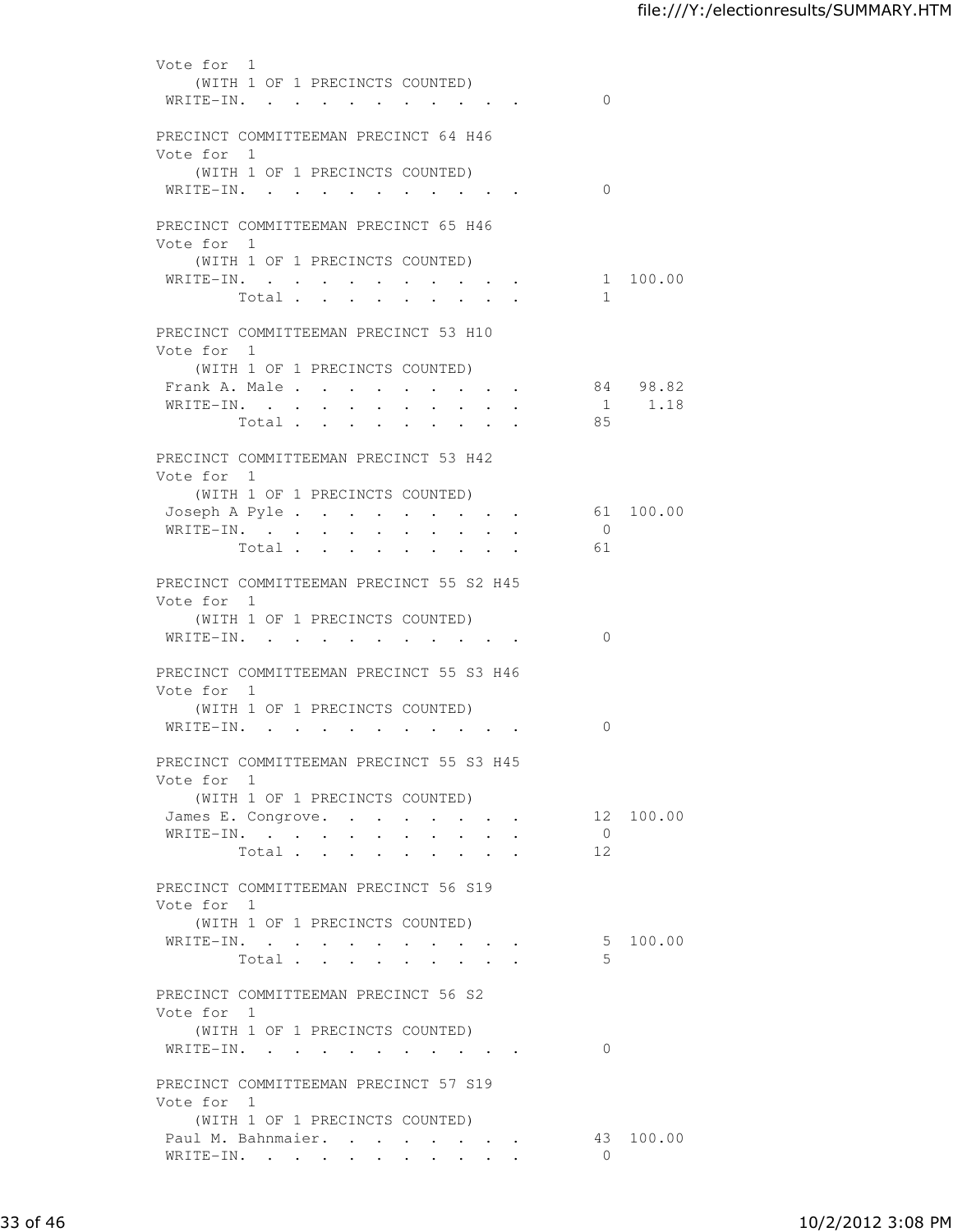| Total                                                                                                                                    | 43                   |           |
|------------------------------------------------------------------------------------------------------------------------------------------|----------------------|-----------|
| PRECINCT COMMITTEEMAN PRECINCT 57 S2                                                                                                     |                      |           |
| Vote for 1                                                                                                                               |                      |           |
| (WITH 1 OF 1 PRECINCTS COUNTED)                                                                                                          |                      |           |
| WRITE-IN.<br>Total                                                                                                                       | 16                   | 16 100.00 |
|                                                                                                                                          |                      |           |
| PRECINCT COMMITTEEMAN PRECINCT 59 H54                                                                                                    |                      |           |
| Vote for 1                                                                                                                               |                      |           |
| (WITH 1 OF 1 PRECINCTS COUNTED)                                                                                                          |                      |           |
| WRITE-IN.<br>$\sim$ $\sim$<br>$\sim$ 100 $\mu$<br>$\sim$                                                                                 |                      | 1 100.00  |
| Total<br>$\mathbf{L}$ and $\mathbf{L}$<br>$\sim$ $\sim$<br>$\mathbf{L}$<br>$\ddot{\phantom{0}}$<br>$\sim$ $\sim$                         | 1                    |           |
| PRECINCT COMMITTEEMAN PRECINCT 59 H45                                                                                                    |                      |           |
| Vote for 1                                                                                                                               |                      |           |
| (WITH 1 OF 1 PRECINCTS COUNTED)                                                                                                          |                      |           |
| Don Dalquest                                                                                                                             | 53                   | 100.00    |
| WRITE-IN.                                                                                                                                | $\overline{0}$<br>53 |           |
| Total                                                                                                                                    |                      |           |
| PRECINCT COMMITTEEMAN PRECINCT 64 H45                                                                                                    |                      |           |
| Vote for 1                                                                                                                               |                      |           |
| (WITH 1 OF 1 PRECINCTS COUNTED)                                                                                                          |                      |           |
| WRITE-IN.<br><b>Contract Contract Contract</b><br>$\sim$ $-$<br>$\mathbf{r} = \mathbf{r} + \mathbf{r}$ , where $\mathbf{r} = \mathbf{r}$ |                      | 1 100.00  |
| Total                                                                                                                                    | $\mathbf{1}$         |           |
| PRECINCT COMMITTEEMAN PRECINCT 65 H10                                                                                                    |                      |           |
| Vote for 1                                                                                                                               |                      |           |
| (WITH 1 OF 1 PRECINCTS COUNTED)                                                                                                          |                      |           |
| WRITE-IN.                                                                                                                                |                      | 1 100.00  |
| Total                                                                                                                                    | $\mathbf{1}$         |           |
| PRECINCT COMMITTEEMAN PRECINCT 66 S19 H45                                                                                                |                      |           |
| Vote for 1                                                                                                                               |                      |           |
| (WITH 1 OF 1 PRECINCTS COUNTED)                                                                                                          |                      |           |
| WRITE-IN.<br>$\ddot{\phantom{0}}$<br>$\sim 10^{-10}$<br>$\bullet$ . $\bullet$<br>$\bullet$ .                                             |                      | 2 100.00  |
| Total<br>$\mathbf{r}$ $\mathbf{r}$<br>$\mathbf{L}$                                                                                       | $\mathcal{L}$        |           |
| PRECINCT COMMITTEEMAN PRECINCT 66 S3 H44                                                                                                 |                      |           |
| Vote for 1                                                                                                                               |                      |           |
| (WITH 1 OF 1 PRECINCTS COUNTED)                                                                                                          |                      |           |
| WRITE-IN.                                                                                                                                | $\bigcirc$           |           |
|                                                                                                                                          |                      |           |
| PRECINCT COMMITTEEMAN PRECINCT 66 S3 H45                                                                                                 |                      |           |
| Vote for 1<br>(WITH 1 OF 1 PRECINCTS COUNTED)                                                                                            |                      |           |
| WRITE-IN.<br>the contract of the contract of the contract of the contract of the contract of the contract of the contract of             | $\Omega$             |           |
|                                                                                                                                          |                      |           |
| PRECINCT COMMITTEEMAN PRECINCT 66 S19 H10                                                                                                |                      |           |
| Vote for 1                                                                                                                               |                      |           |
| (WITH 1 OF 1 PRECINCTS COUNTED)                                                                                                          |                      |           |
| WRITE-IN.<br>Total                                                                                                                       | $\sim$ 4             | 4 100.00  |
|                                                                                                                                          |                      |           |
| PRECINCT COMMITTEEMAN PRECINCT 66 S3 H10                                                                                                 |                      |           |
| Vote for 1                                                                                                                               |                      |           |
| (WITH 1 OF 1 PRECINCTS COUNTED)                                                                                                          |                      |           |
| Louie McElhaney<br>$\bullet$ .<br><br><br><br><br><br><br><br><br><br><br><br><br><br><br><br>                                           |                      | 35 100.00 |
| WRITE-IN.<br>$\bullet$<br>$\sim$ $-$<br>$\sim$ 100 $\mu$<br>$\bullet$ .<br>$\sim 100$<br>$\bullet$ .<br>$\sim 10^{-11}$<br>Total         | $\overline{0}$<br>35 |           |
|                                                                                                                                          |                      |           |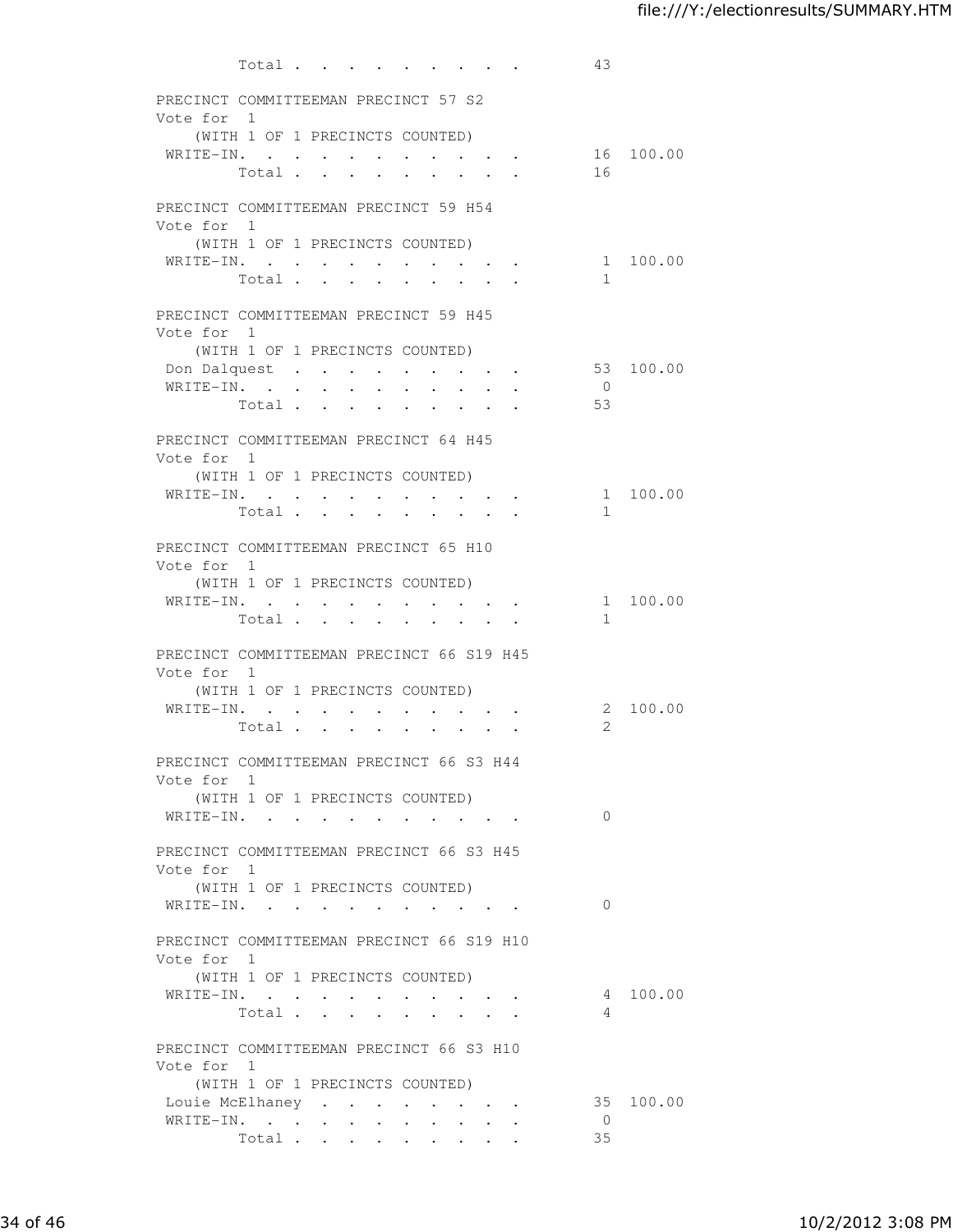| PRECINCT COMMITTEEMAN PRECINCT 67 S19 H 54<br>Vote for 1                                                             |                |             |
|----------------------------------------------------------------------------------------------------------------------|----------------|-------------|
| (WITH 1 OF 1 PRECINCTS COUNTED)                                                                                      |                |             |
| Loren C. Anderson. 64 98.46                                                                                          |                |             |
| WRITE-IN.                                                                                                            |                | 1 1.54      |
| Total                                                                                                                | 65             |             |
| PRECINCT COMMITTEEMAN PRECINCT 67 S19 H45                                                                            |                |             |
| Vote for 1                                                                                                           |                |             |
| (WITH 1 OF 1 PRECINCTS COUNTED)                                                                                      |                |             |
| WRITE-IN.<br>Total                                                                                                   | 3              | 3 100.00    |
| <b>Contractor</b><br>$\ddot{\phantom{a}}$<br><b>Service Control</b><br>$\cdot$ $\cdot$ $\cdot$                       |                |             |
| PRECINCT COMMITTEEMAN PRECINCT 67 S3 H45                                                                             |                |             |
| Vote for 1                                                                                                           |                |             |
| (WITH 1 OF 1 PRECINCTS COUNTED)                                                                                      |                |             |
| WRITE-IN.                                                                                                            | $\Omega$       |             |
| PRECINCT COMMITTEEMAN PRECINCT 67 S3 H54                                                                             |                |             |
| Vote for 1                                                                                                           |                |             |
| (WITH 1 OF 1 PRECINCTS COUNTED)                                                                                      |                |             |
| WRITE-IN.                                                                                                            | $\overline{0}$ |             |
| PRECINCT COMMITTEEWOMAN PRECINCT 1                                                                                   |                |             |
| Vote for 1                                                                                                           |                |             |
| (WITH 1 OF 1 PRECINCTS COUNTED)                                                                                      |                |             |
| WRITE-IN.                                                                                                            |                | 2 100.00    |
| Total                                                                                                                | 2              |             |
| PRECINCT COMMITTEEWOMAN PRECINCT 2                                                                                   |                |             |
| Vote for 1                                                                                                           |                |             |
| (WITH 1 OF 1 PRECINCTS COUNTED)                                                                                      |                |             |
| WRITE-IN.                                                                                                            | $\Omega$       |             |
| PRECINCT COMMITTEEWOMAN PRECINCT 3                                                                                   |                |             |
| Vote for 1                                                                                                           |                |             |
| (WITH 1 OF 1 PRECINCTS COUNTED)                                                                                      |                |             |
| Ashley Dawn Moretti                                                                                                  |                | 23 92.00    |
| WRITE-IN.<br>$\mathbf{A}^{\text{max}}$ , and $\mathbf{A}^{\text{max}}$ , and<br>$\bullet$ . In the case of $\bullet$ | 25             | 2 8.00      |
| Total $\cdots$                                                                                                       |                |             |
| PRECINCT COMMITTEEWOMAN PRECINCT 4                                                                                   |                |             |
| Vote for 1                                                                                                           |                |             |
| (WITH 1 OF 1 PRECINCTS COUNTED)                                                                                      |                | 1 100.00    |
| WRITE-IN.<br>Total                                                                                                   | $\mathbf{1}$   |             |
|                                                                                                                      |                |             |
| PRECINCT COMMITTEEWOMAN PRECINCT 5                                                                                   |                |             |
| Vote for 1                                                                                                           |                |             |
| (WITH 1 OF 1 PRECINCTS COUNTED)                                                                                      |                | 1 100.00    |
| WRITE-IN.<br>Total                                                                                                   | 1              |             |
|                                                                                                                      |                |             |
| PRECINCT COMMITTEEWOMAN PRECINCT 6                                                                                   |                |             |
| Vote for 1                                                                                                           |                |             |
| (WITH 1 OF 1 PRECINCTS COUNTED)<br>Joann Wiley.                                                                      |                | 48 97.96    |
| $\mathbf{r} = \mathbf{r} + \mathbf{r}$ , where $\mathbf{r} = \mathbf{r}$<br>WRITE-IN.                                |                | $1 \t 2.04$ |
| Total<br>$\cdot$ $\cdot$ $\cdot$ $\cdot$ $\cdot$ $\cdot$ $\cdot$                                                     | 49             |             |
|                                                                                                                      |                |             |
| PRECINCT COMMITTEEWOMAN PRECINCT 7<br>Vote for 1                                                                     |                |             |
|                                                                                                                      |                |             |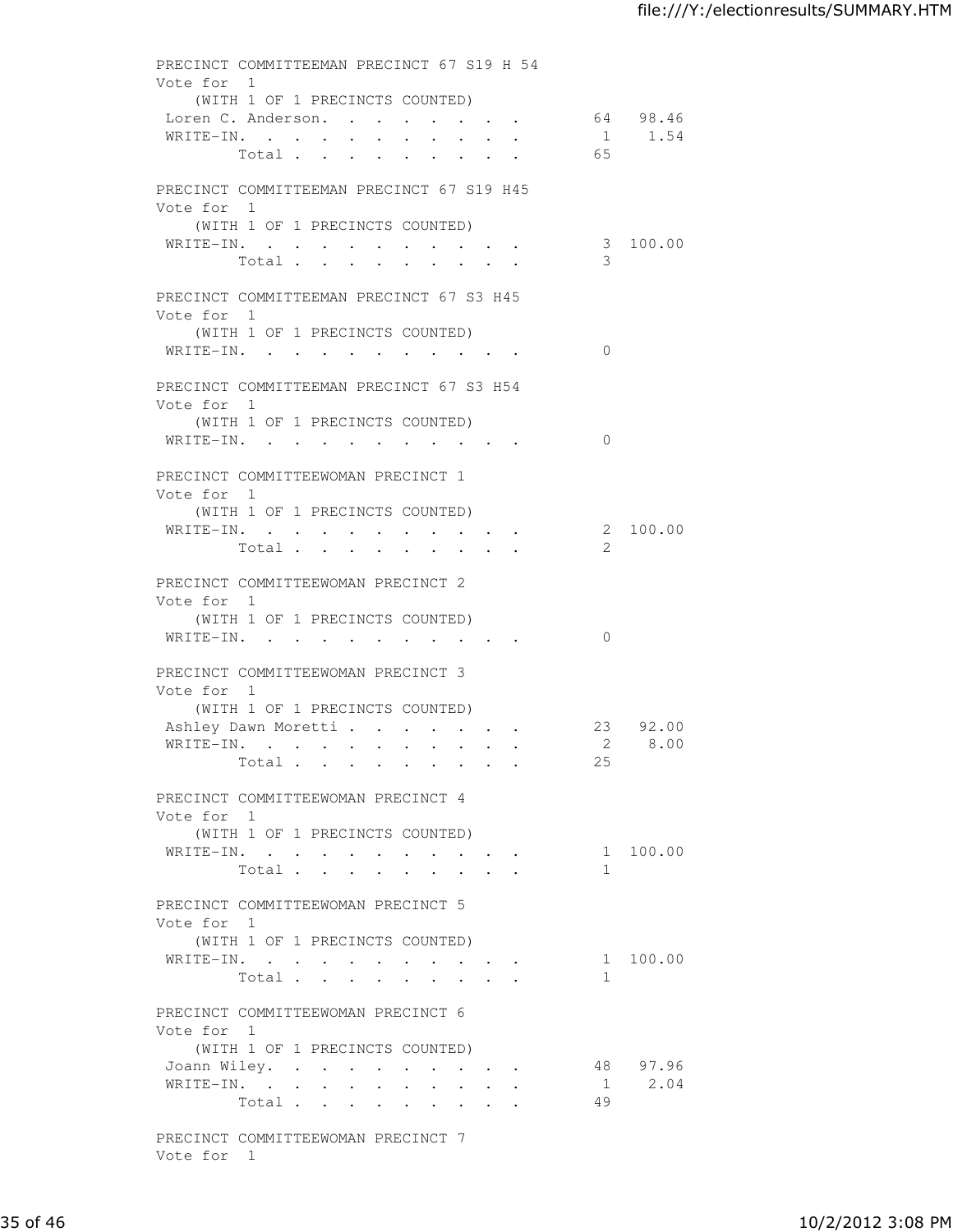|                                                                                                                                                                                                                                                                                                                                                                                                                                                                                                                                                                                                      | (WITH 1 OF 1 PRECINCTS COUNTED) |  |  |                               |  |                |          |
|------------------------------------------------------------------------------------------------------------------------------------------------------------------------------------------------------------------------------------------------------------------------------------------------------------------------------------------------------------------------------------------------------------------------------------------------------------------------------------------------------------------------------------------------------------------------------------------------------|---------------------------------|--|--|-------------------------------|--|----------------|----------|
| Nancy R Dunn                                                                                                                                                                                                                                                                                                                                                                                                                                                                                                                                                                                         |                                 |  |  |                               |  |                | 7 100.00 |
| WRITE-IN.                                                                                                                                                                                                                                                                                                                                                                                                                                                                                                                                                                                            |                                 |  |  |                               |  | $\overline{0}$ |          |
|                                                                                                                                                                                                                                                                                                                                                                                                                                                                                                                                                                                                      | Total                           |  |  |                               |  | 7              |          |
|                                                                                                                                                                                                                                                                                                                                                                                                                                                                                                                                                                                                      |                                 |  |  |                               |  |                |          |
| PRECINCT COMMITTEEWOMAN PRECINCT 8                                                                                                                                                                                                                                                                                                                                                                                                                                                                                                                                                                   |                                 |  |  |                               |  |                |          |
| Vote for 1                                                                                                                                                                                                                                                                                                                                                                                                                                                                                                                                                                                           |                                 |  |  |                               |  |                |          |
|                                                                                                                                                                                                                                                                                                                                                                                                                                                                                                                                                                                                      | (WITH 1 OF 1 PRECINCTS COUNTED) |  |  |                               |  |                |          |
| WRITE-IN.                                                                                                                                                                                                                                                                                                                                                                                                                                                                                                                                                                                            |                                 |  |  |                               |  | $\Omega$       |          |
|                                                                                                                                                                                                                                                                                                                                                                                                                                                                                                                                                                                                      |                                 |  |  |                               |  |                |          |
| PRECINCT COMMITTEEWOMAN PRECINCT 9                                                                                                                                                                                                                                                                                                                                                                                                                                                                                                                                                                   |                                 |  |  |                               |  |                |          |
| Vote for 1                                                                                                                                                                                                                                                                                                                                                                                                                                                                                                                                                                                           |                                 |  |  |                               |  |                |          |
|                                                                                                                                                                                                                                                                                                                                                                                                                                                                                                                                                                                                      | (WITH 1 OF 1 PRECINCTS COUNTED) |  |  |                               |  |                |          |
| WRITE-IN.                                                                                                                                                                                                                                                                                                                                                                                                                                                                                                                                                                                            |                                 |  |  |                               |  |                | 1 100.00 |
|                                                                                                                                                                                                                                                                                                                                                                                                                                                                                                                                                                                                      | Total                           |  |  |                               |  | $\mathbf{1}$   |          |
|                                                                                                                                                                                                                                                                                                                                                                                                                                                                                                                                                                                                      |                                 |  |  |                               |  |                |          |
| PRECINCT COMMITTEEWOMAN PRECINCT 10                                                                                                                                                                                                                                                                                                                                                                                                                                                                                                                                                                  |                                 |  |  |                               |  |                |          |
| Vote for 1                                                                                                                                                                                                                                                                                                                                                                                                                                                                                                                                                                                           |                                 |  |  |                               |  |                |          |
|                                                                                                                                                                                                                                                                                                                                                                                                                                                                                                                                                                                                      | (WITH 1 OF 1 PRECINCTS COUNTED) |  |  |                               |  |                |          |
| $\mathtt{WRTTE}\mathtt{-IN.}\qquad \qquad \centerdot\qquad \qquad \centerdot\qquad \qquad \centerdot\qquad \qquad \centerdot\qquad \qquad \centerdot\qquad \qquad \centerdot\qquad \centerdot\qquad \qquad \centerdot\qquad \qquad \centerdot\qquad \qquad \centerdot\qquad \qquad \centerdot\qquad \qquad \centerdot\qquad \qquad \centerdot\qquad \qquad \centerdot\qquad \qquad \centerdot\qquad \qquad \centerdot\qquad \qquad \centerdot\qquad \qquad \centerdot\qquad \qquad \centerdot\qquad \qquad \centerdot\qquad \qquad \centerdot\qquad \qquad \centerdot\qquad \qquad \centerdot\qquad$ |                                 |  |  |                               |  | $\bigcirc$     |          |
|                                                                                                                                                                                                                                                                                                                                                                                                                                                                                                                                                                                                      |                                 |  |  |                               |  |                |          |
| PRECINCT COMMITTEEWOMAN PRECINCT 11                                                                                                                                                                                                                                                                                                                                                                                                                                                                                                                                                                  |                                 |  |  |                               |  |                |          |
| Vote for 1                                                                                                                                                                                                                                                                                                                                                                                                                                                                                                                                                                                           |                                 |  |  |                               |  |                |          |
|                                                                                                                                                                                                                                                                                                                                                                                                                                                                                                                                                                                                      | (WITH 1 OF 1 PRECINCTS COUNTED) |  |  |                               |  |                |          |
| Catharine F. Berry                                                                                                                                                                                                                                                                                                                                                                                                                                                                                                                                                                                   |                                 |  |  |                               |  |                | 32 96.97 |
| WRITE-IN.                                                                                                                                                                                                                                                                                                                                                                                                                                                                                                                                                                                            |                                 |  |  |                               |  |                | 1 3.03   |
|                                                                                                                                                                                                                                                                                                                                                                                                                                                                                                                                                                                                      | Total                           |  |  |                               |  | 33             |          |
|                                                                                                                                                                                                                                                                                                                                                                                                                                                                                                                                                                                                      |                                 |  |  |                               |  |                |          |
| PRECINCT COMMITTEEWOMAN PRECINCT 12                                                                                                                                                                                                                                                                                                                                                                                                                                                                                                                                                                  |                                 |  |  |                               |  |                |          |
| Vote for 1                                                                                                                                                                                                                                                                                                                                                                                                                                                                                                                                                                                           |                                 |  |  |                               |  |                |          |
|                                                                                                                                                                                                                                                                                                                                                                                                                                                                                                                                                                                                      | (WITH 1 OF 1 PRECINCTS COUNTED) |  |  |                               |  |                |          |
| WRITE-IN.                                                                                                                                                                                                                                                                                                                                                                                                                                                                                                                                                                                            |                                 |  |  |                               |  |                | 1 100.00 |
|                                                                                                                                                                                                                                                                                                                                                                                                                                                                                                                                                                                                      | Total.                          |  |  |                               |  | $\mathbf{1}$   |          |
| PRECINCT COMMITTEEWOMAN PRECINCT 13                                                                                                                                                                                                                                                                                                                                                                                                                                                                                                                                                                  |                                 |  |  |                               |  |                |          |
| Vote for 1                                                                                                                                                                                                                                                                                                                                                                                                                                                                                                                                                                                           |                                 |  |  |                               |  |                |          |
|                                                                                                                                                                                                                                                                                                                                                                                                                                                                                                                                                                                                      | (WITH 1 OF 1 PRECINCTS COUNTED) |  |  |                               |  |                |          |
|                                                                                                                                                                                                                                                                                                                                                                                                                                                                                                                                                                                                      |                                 |  |  |                               |  | $\Omega$       |          |
|                                                                                                                                                                                                                                                                                                                                                                                                                                                                                                                                                                                                      |                                 |  |  |                               |  |                |          |
| PRECINCT COMMITTEEWOMAN PRECINCT 14                                                                                                                                                                                                                                                                                                                                                                                                                                                                                                                                                                  |                                 |  |  |                               |  |                |          |
| Vote for 1                                                                                                                                                                                                                                                                                                                                                                                                                                                                                                                                                                                           |                                 |  |  |                               |  |                |          |
|                                                                                                                                                                                                                                                                                                                                                                                                                                                                                                                                                                                                      | (WITH 1 OF 1 PRECINCTS COUNTED) |  |  |                               |  |                |          |
| WRITE-IN.                                                                                                                                                                                                                                                                                                                                                                                                                                                                                                                                                                                            |                                 |  |  |                               |  |                | 3 100.00 |
|                                                                                                                                                                                                                                                                                                                                                                                                                                                                                                                                                                                                      | Total                           |  |  | $\mathbf{A}$ and $\mathbf{A}$ |  | 3              |          |
|                                                                                                                                                                                                                                                                                                                                                                                                                                                                                                                                                                                                      |                                 |  |  |                               |  |                |          |
| PRECINCT COMMITTEEWOMAN PRECINCT 15                                                                                                                                                                                                                                                                                                                                                                                                                                                                                                                                                                  |                                 |  |  |                               |  |                |          |
| Vote for 1                                                                                                                                                                                                                                                                                                                                                                                                                                                                                                                                                                                           |                                 |  |  |                               |  |                |          |
|                                                                                                                                                                                                                                                                                                                                                                                                                                                                                                                                                                                                      | (WITH 1 OF 1 PRECINCTS COUNTED) |  |  |                               |  |                |          |
| WRITE-IN.                                                                                                                                                                                                                                                                                                                                                                                                                                                                                                                                                                                            |                                 |  |  |                               |  |                | 7 100.00 |
|                                                                                                                                                                                                                                                                                                                                                                                                                                                                                                                                                                                                      | Total                           |  |  |                               |  | 7              |          |
|                                                                                                                                                                                                                                                                                                                                                                                                                                                                                                                                                                                                      |                                 |  |  |                               |  |                |          |
| PRECINCT COMMITTEEWOMAN PRECINCT 16                                                                                                                                                                                                                                                                                                                                                                                                                                                                                                                                                                  |                                 |  |  |                               |  |                |          |
| Vote for 1                                                                                                                                                                                                                                                                                                                                                                                                                                                                                                                                                                                           |                                 |  |  |                               |  |                |          |
|                                                                                                                                                                                                                                                                                                                                                                                                                                                                                                                                                                                                      | (WITH 1 OF 1 PRECINCTS COUNTED) |  |  |                               |  |                |          |
| WRITE-IN.                                                                                                                                                                                                                                                                                                                                                                                                                                                                                                                                                                                            |                                 |  |  |                               |  |                | 3 100.00 |
|                                                                                                                                                                                                                                                                                                                                                                                                                                                                                                                                                                                                      | Total.                          |  |  |                               |  | 3              |          |
|                                                                                                                                                                                                                                                                                                                                                                                                                                                                                                                                                                                                      |                                 |  |  |                               |  |                |          |
| PRECINCT COMMITTEEWOMAN PRECINCT 17                                                                                                                                                                                                                                                                                                                                                                                                                                                                                                                                                                  |                                 |  |  |                               |  |                |          |
| Vote for 1                                                                                                                                                                                                                                                                                                                                                                                                                                                                                                                                                                                           |                                 |  |  |                               |  |                |          |
|                                                                                                                                                                                                                                                                                                                                                                                                                                                                                                                                                                                                      | (WITH 1 OF 1 PRECINCTS COUNTED) |  |  |                               |  |                |          |
| Kathleen V. Ammel.                                                                                                                                                                                                                                                                                                                                                                                                                                                                                                                                                                                   |                                 |  |  |                               |  |                | 52 57.78 |
| Pamela Griffith                                                                                                                                                                                                                                                                                                                                                                                                                                                                                                                                                                                      |                                 |  |  |                               |  |                | 38 42.22 |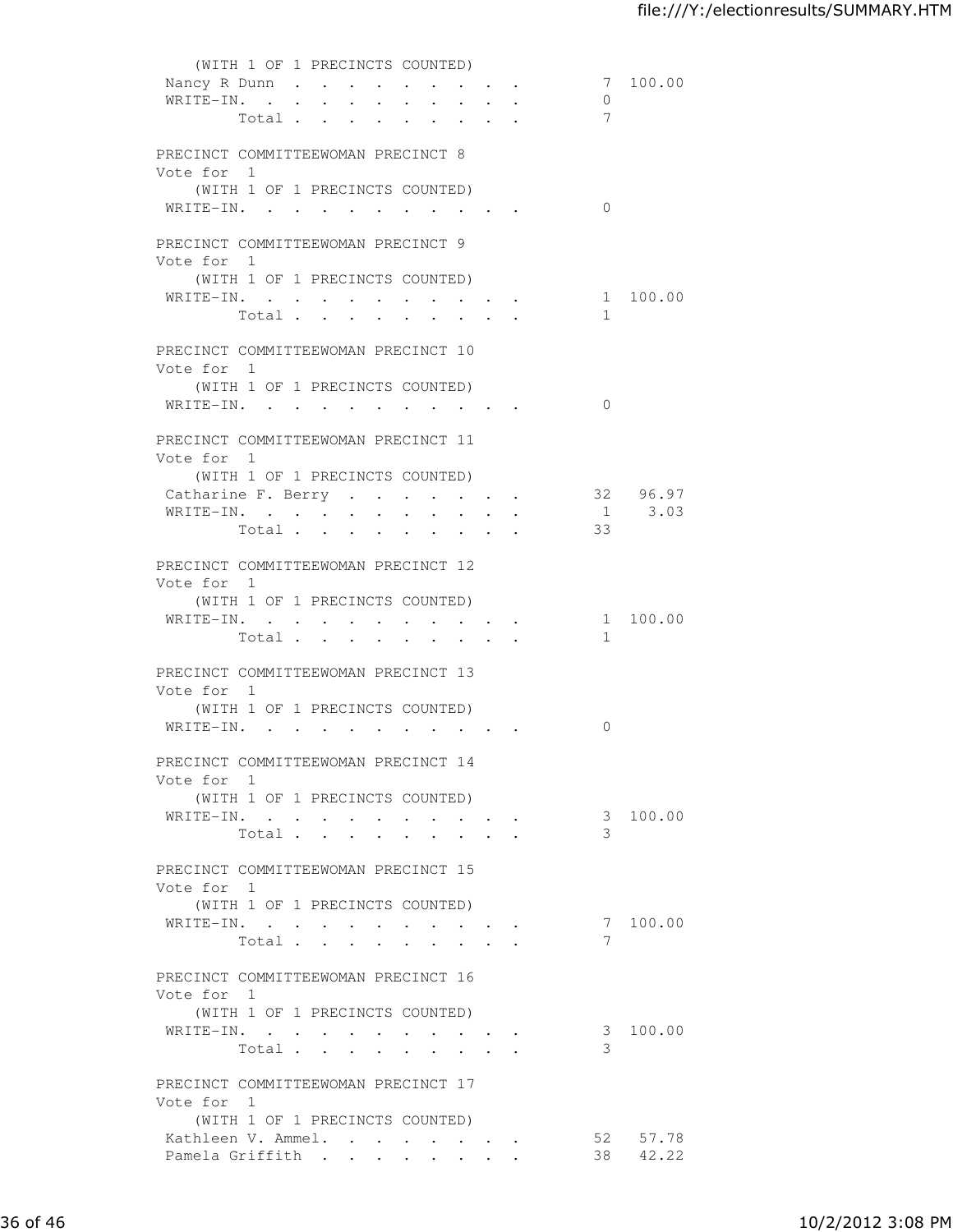| PRECINCT COMMITTEEWOMAN PRECINCT 18<br>Vote for 1<br>(WITH 1 OF 1 PRECINCTS COUNTED)<br>7 100.00<br>WRITE-IN.<br>7<br>Total<br>PRECINCT COMMITTEEWOMAN PRECINCT 19<br>Vote for 1<br>(WITH 1 OF 1 PRECINCTS COUNTED)<br>WRITE-IN.<br>4 100.00<br>Total<br>4<br>$\ddot{\phantom{0}}$<br>$\ddot{\phantom{a}}$<br>$\overline{a}$<br>PRECINCT COMMITTEEWOMAN PRECINCT 20<br>Vote for 1<br>(WITH 1 OF 1 PRECINCTS COUNTED)<br>3 100.00<br>WRITE-IN.<br>3<br>Total<br>PRECINCT COMMITTEEWOMAN PRECINCT 21<br>Vote for 1<br>(WITH 1 OF 1 PRECINCTS COUNTED)<br>WRITE-IN.<br>1 100.00<br>$\sim$<br>$\mathbf{1}$<br>Total<br>$\sim$<br>$\ddot{\phantom{a}}$<br>$\ddot{\phantom{a}}$<br>PRECINCT COMMITTEEWOMAN PRECINCT 22<br>Vote for 1<br>(WITH 1 OF 1 PRECINCTS COUNTED)<br>4 100.00<br>WRITE-IN.<br>$\overline{4}$<br>Total<br>$\bullet$<br>PRECINCT COMMITTEEWOMAN PRECINCT 23<br>Vote for 1<br>(WITH 1 OF 1 PRECINCTS COUNTED)<br>50 94.34<br>Judy Mullins<br>$\ddot{\phantom{0}}$<br>$\bullet$<br>3 5.66<br>WRITE-IN.<br>$\cdot$ $\cdot$ $\cdot$<br>$\mathbf{L}$<br>$\ddot{\phantom{0}}$<br>53<br>Total.<br>$\mathbf{r}$ . The set of $\mathbf{r}$<br>$\ddot{\phantom{1}}$<br>$\ddot{\phantom{0}}$<br>PRECINCT COMMITTEEWOMAN PRECINCT 24<br>Vote for 1<br>(WITH 1 OF 1 PRECINCTS COUNTED)<br>WRITE-IN.<br>11 100.00<br>11<br>Total<br>PRECINCT COMMITTEEWOMAN PRECINCT 25<br>Vote for 1<br>(WITH 1 OF 1 PRECINCTS COUNTED)<br>Shirley Martin-Smith.<br>5 100.00<br>WRITE-IN.<br>$\Omega$<br>5<br>Total<br>PRECINCT COMMITTEEWOMAN PRECINCT 26<br>Vote for 1<br>(WITH 1 OF 1 PRECINCTS COUNTED)<br>WRITE-IN.<br>2 100.00<br>$\mathcal{L}$<br>Total<br>PRECINCT COMMITTEEWOMAN PRECINCT 27<br>Vote for 1<br>(WITH 1 OF 1 PRECINCTS COUNTED) | WRITE-IN. | Total . |  | $\bullet$ . | $\bullet$ .<br><br><br><br><br><br><br><br><br><br><br><br> |  |  | $\overline{0}$<br>90 |  |
|-----------------------------------------------------------------------------------------------------------------------------------------------------------------------------------------------------------------------------------------------------------------------------------------------------------------------------------------------------------------------------------------------------------------------------------------------------------------------------------------------------------------------------------------------------------------------------------------------------------------------------------------------------------------------------------------------------------------------------------------------------------------------------------------------------------------------------------------------------------------------------------------------------------------------------------------------------------------------------------------------------------------------------------------------------------------------------------------------------------------------------------------------------------------------------------------------------------------------------------------------------------------------------------------------------------------------------------------------------------------------------------------------------------------------------------------------------------------------------------------------------------------------------------------------------------------------------------------------------------------------------------------------------------------------------------------------------------------------------------------|-----------|---------|--|-------------|-------------------------------------------------------------|--|--|----------------------|--|
|                                                                                                                                                                                                                                                                                                                                                                                                                                                                                                                                                                                                                                                                                                                                                                                                                                                                                                                                                                                                                                                                                                                                                                                                                                                                                                                                                                                                                                                                                                                                                                                                                                                                                                                                         |           |         |  |             |                                                             |  |  |                      |  |
|                                                                                                                                                                                                                                                                                                                                                                                                                                                                                                                                                                                                                                                                                                                                                                                                                                                                                                                                                                                                                                                                                                                                                                                                                                                                                                                                                                                                                                                                                                                                                                                                                                                                                                                                         |           |         |  |             |                                                             |  |  |                      |  |
|                                                                                                                                                                                                                                                                                                                                                                                                                                                                                                                                                                                                                                                                                                                                                                                                                                                                                                                                                                                                                                                                                                                                                                                                                                                                                                                                                                                                                                                                                                                                                                                                                                                                                                                                         |           |         |  |             |                                                             |  |  |                      |  |
|                                                                                                                                                                                                                                                                                                                                                                                                                                                                                                                                                                                                                                                                                                                                                                                                                                                                                                                                                                                                                                                                                                                                                                                                                                                                                                                                                                                                                                                                                                                                                                                                                                                                                                                                         |           |         |  |             |                                                             |  |  |                      |  |
|                                                                                                                                                                                                                                                                                                                                                                                                                                                                                                                                                                                                                                                                                                                                                                                                                                                                                                                                                                                                                                                                                                                                                                                                                                                                                                                                                                                                                                                                                                                                                                                                                                                                                                                                         |           |         |  |             |                                                             |  |  |                      |  |
|                                                                                                                                                                                                                                                                                                                                                                                                                                                                                                                                                                                                                                                                                                                                                                                                                                                                                                                                                                                                                                                                                                                                                                                                                                                                                                                                                                                                                                                                                                                                                                                                                                                                                                                                         |           |         |  |             |                                                             |  |  |                      |  |
|                                                                                                                                                                                                                                                                                                                                                                                                                                                                                                                                                                                                                                                                                                                                                                                                                                                                                                                                                                                                                                                                                                                                                                                                                                                                                                                                                                                                                                                                                                                                                                                                                                                                                                                                         |           |         |  |             |                                                             |  |  |                      |  |
|                                                                                                                                                                                                                                                                                                                                                                                                                                                                                                                                                                                                                                                                                                                                                                                                                                                                                                                                                                                                                                                                                                                                                                                                                                                                                                                                                                                                                                                                                                                                                                                                                                                                                                                                         |           |         |  |             |                                                             |  |  |                      |  |
|                                                                                                                                                                                                                                                                                                                                                                                                                                                                                                                                                                                                                                                                                                                                                                                                                                                                                                                                                                                                                                                                                                                                                                                                                                                                                                                                                                                                                                                                                                                                                                                                                                                                                                                                         |           |         |  |             |                                                             |  |  |                      |  |
|                                                                                                                                                                                                                                                                                                                                                                                                                                                                                                                                                                                                                                                                                                                                                                                                                                                                                                                                                                                                                                                                                                                                                                                                                                                                                                                                                                                                                                                                                                                                                                                                                                                                                                                                         |           |         |  |             |                                                             |  |  |                      |  |
|                                                                                                                                                                                                                                                                                                                                                                                                                                                                                                                                                                                                                                                                                                                                                                                                                                                                                                                                                                                                                                                                                                                                                                                                                                                                                                                                                                                                                                                                                                                                                                                                                                                                                                                                         |           |         |  |             |                                                             |  |  |                      |  |
|                                                                                                                                                                                                                                                                                                                                                                                                                                                                                                                                                                                                                                                                                                                                                                                                                                                                                                                                                                                                                                                                                                                                                                                                                                                                                                                                                                                                                                                                                                                                                                                                                                                                                                                                         |           |         |  |             |                                                             |  |  |                      |  |
|                                                                                                                                                                                                                                                                                                                                                                                                                                                                                                                                                                                                                                                                                                                                                                                                                                                                                                                                                                                                                                                                                                                                                                                                                                                                                                                                                                                                                                                                                                                                                                                                                                                                                                                                         |           |         |  |             |                                                             |  |  |                      |  |
|                                                                                                                                                                                                                                                                                                                                                                                                                                                                                                                                                                                                                                                                                                                                                                                                                                                                                                                                                                                                                                                                                                                                                                                                                                                                                                                                                                                                                                                                                                                                                                                                                                                                                                                                         |           |         |  |             |                                                             |  |  |                      |  |
|                                                                                                                                                                                                                                                                                                                                                                                                                                                                                                                                                                                                                                                                                                                                                                                                                                                                                                                                                                                                                                                                                                                                                                                                                                                                                                                                                                                                                                                                                                                                                                                                                                                                                                                                         |           |         |  |             |                                                             |  |  |                      |  |
|                                                                                                                                                                                                                                                                                                                                                                                                                                                                                                                                                                                                                                                                                                                                                                                                                                                                                                                                                                                                                                                                                                                                                                                                                                                                                                                                                                                                                                                                                                                                                                                                                                                                                                                                         |           |         |  |             |                                                             |  |  |                      |  |
|                                                                                                                                                                                                                                                                                                                                                                                                                                                                                                                                                                                                                                                                                                                                                                                                                                                                                                                                                                                                                                                                                                                                                                                                                                                                                                                                                                                                                                                                                                                                                                                                                                                                                                                                         |           |         |  |             |                                                             |  |  |                      |  |
|                                                                                                                                                                                                                                                                                                                                                                                                                                                                                                                                                                                                                                                                                                                                                                                                                                                                                                                                                                                                                                                                                                                                                                                                                                                                                                                                                                                                                                                                                                                                                                                                                                                                                                                                         |           |         |  |             |                                                             |  |  |                      |  |
|                                                                                                                                                                                                                                                                                                                                                                                                                                                                                                                                                                                                                                                                                                                                                                                                                                                                                                                                                                                                                                                                                                                                                                                                                                                                                                                                                                                                                                                                                                                                                                                                                                                                                                                                         |           |         |  |             |                                                             |  |  |                      |  |
|                                                                                                                                                                                                                                                                                                                                                                                                                                                                                                                                                                                                                                                                                                                                                                                                                                                                                                                                                                                                                                                                                                                                                                                                                                                                                                                                                                                                                                                                                                                                                                                                                                                                                                                                         |           |         |  |             |                                                             |  |  |                      |  |
|                                                                                                                                                                                                                                                                                                                                                                                                                                                                                                                                                                                                                                                                                                                                                                                                                                                                                                                                                                                                                                                                                                                                                                                                                                                                                                                                                                                                                                                                                                                                                                                                                                                                                                                                         |           |         |  |             |                                                             |  |  |                      |  |
|                                                                                                                                                                                                                                                                                                                                                                                                                                                                                                                                                                                                                                                                                                                                                                                                                                                                                                                                                                                                                                                                                                                                                                                                                                                                                                                                                                                                                                                                                                                                                                                                                                                                                                                                         |           |         |  |             |                                                             |  |  |                      |  |
|                                                                                                                                                                                                                                                                                                                                                                                                                                                                                                                                                                                                                                                                                                                                                                                                                                                                                                                                                                                                                                                                                                                                                                                                                                                                                                                                                                                                                                                                                                                                                                                                                                                                                                                                         |           |         |  |             |                                                             |  |  |                      |  |
|                                                                                                                                                                                                                                                                                                                                                                                                                                                                                                                                                                                                                                                                                                                                                                                                                                                                                                                                                                                                                                                                                                                                                                                                                                                                                                                                                                                                                                                                                                                                                                                                                                                                                                                                         |           |         |  |             |                                                             |  |  |                      |  |
|                                                                                                                                                                                                                                                                                                                                                                                                                                                                                                                                                                                                                                                                                                                                                                                                                                                                                                                                                                                                                                                                                                                                                                                                                                                                                                                                                                                                                                                                                                                                                                                                                                                                                                                                         |           |         |  |             |                                                             |  |  |                      |  |
|                                                                                                                                                                                                                                                                                                                                                                                                                                                                                                                                                                                                                                                                                                                                                                                                                                                                                                                                                                                                                                                                                                                                                                                                                                                                                                                                                                                                                                                                                                                                                                                                                                                                                                                                         |           |         |  |             |                                                             |  |  |                      |  |
|                                                                                                                                                                                                                                                                                                                                                                                                                                                                                                                                                                                                                                                                                                                                                                                                                                                                                                                                                                                                                                                                                                                                                                                                                                                                                                                                                                                                                                                                                                                                                                                                                                                                                                                                         |           |         |  |             |                                                             |  |  |                      |  |
|                                                                                                                                                                                                                                                                                                                                                                                                                                                                                                                                                                                                                                                                                                                                                                                                                                                                                                                                                                                                                                                                                                                                                                                                                                                                                                                                                                                                                                                                                                                                                                                                                                                                                                                                         |           |         |  |             |                                                             |  |  |                      |  |
|                                                                                                                                                                                                                                                                                                                                                                                                                                                                                                                                                                                                                                                                                                                                                                                                                                                                                                                                                                                                                                                                                                                                                                                                                                                                                                                                                                                                                                                                                                                                                                                                                                                                                                                                         |           |         |  |             |                                                             |  |  |                      |  |
|                                                                                                                                                                                                                                                                                                                                                                                                                                                                                                                                                                                                                                                                                                                                                                                                                                                                                                                                                                                                                                                                                                                                                                                                                                                                                                                                                                                                                                                                                                                                                                                                                                                                                                                                         |           |         |  |             |                                                             |  |  |                      |  |
|                                                                                                                                                                                                                                                                                                                                                                                                                                                                                                                                                                                                                                                                                                                                                                                                                                                                                                                                                                                                                                                                                                                                                                                                                                                                                                                                                                                                                                                                                                                                                                                                                                                                                                                                         |           |         |  |             |                                                             |  |  |                      |  |
|                                                                                                                                                                                                                                                                                                                                                                                                                                                                                                                                                                                                                                                                                                                                                                                                                                                                                                                                                                                                                                                                                                                                                                                                                                                                                                                                                                                                                                                                                                                                                                                                                                                                                                                                         |           |         |  |             |                                                             |  |  |                      |  |
|                                                                                                                                                                                                                                                                                                                                                                                                                                                                                                                                                                                                                                                                                                                                                                                                                                                                                                                                                                                                                                                                                                                                                                                                                                                                                                                                                                                                                                                                                                                                                                                                                                                                                                                                         |           |         |  |             |                                                             |  |  |                      |  |
|                                                                                                                                                                                                                                                                                                                                                                                                                                                                                                                                                                                                                                                                                                                                                                                                                                                                                                                                                                                                                                                                                                                                                                                                                                                                                                                                                                                                                                                                                                                                                                                                                                                                                                                                         |           |         |  |             |                                                             |  |  |                      |  |
|                                                                                                                                                                                                                                                                                                                                                                                                                                                                                                                                                                                                                                                                                                                                                                                                                                                                                                                                                                                                                                                                                                                                                                                                                                                                                                                                                                                                                                                                                                                                                                                                                                                                                                                                         |           |         |  |             |                                                             |  |  |                      |  |
|                                                                                                                                                                                                                                                                                                                                                                                                                                                                                                                                                                                                                                                                                                                                                                                                                                                                                                                                                                                                                                                                                                                                                                                                                                                                                                                                                                                                                                                                                                                                                                                                                                                                                                                                         |           |         |  |             |                                                             |  |  |                      |  |
|                                                                                                                                                                                                                                                                                                                                                                                                                                                                                                                                                                                                                                                                                                                                                                                                                                                                                                                                                                                                                                                                                                                                                                                                                                                                                                                                                                                                                                                                                                                                                                                                                                                                                                                                         |           |         |  |             |                                                             |  |  |                      |  |
|                                                                                                                                                                                                                                                                                                                                                                                                                                                                                                                                                                                                                                                                                                                                                                                                                                                                                                                                                                                                                                                                                                                                                                                                                                                                                                                                                                                                                                                                                                                                                                                                                                                                                                                                         |           |         |  |             |                                                             |  |  |                      |  |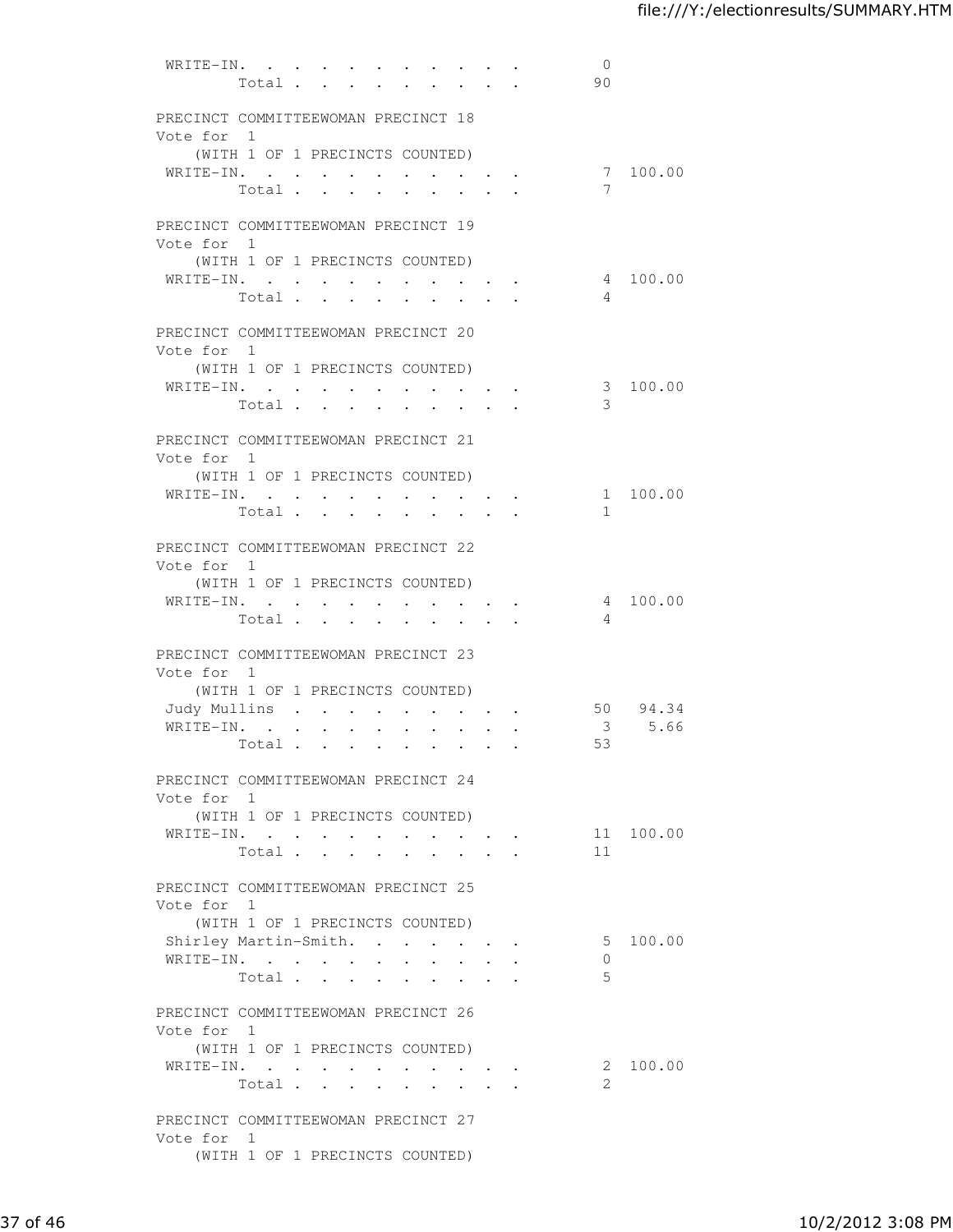| WRITE-IN.                                         | Total          |                      |                                     |  | $\bullet$ . |                                   |                                          | 3<br>3         | 100.00   |
|---------------------------------------------------|----------------|----------------------|-------------------------------------|--|-------------|-----------------------------------|------------------------------------------|----------------|----------|
| PRECINCT COMMITTEEWOMAN PRECINCT 28<br>Vote for 1 |                |                      |                                     |  |             |                                   |                                          |                |          |
| (WITH 1 OF 1 PRECINCTS COUNTED)                   |                |                      |                                     |  |             |                                   |                                          |                |          |
| WRITE-IN.                                         | Total          |                      |                                     |  |             |                                   |                                          | $\overline{4}$ | 4 100.00 |
| PRECINCT COMMITTEEWOMAN PRECINCT 29<br>Vote for 1 |                |                      |                                     |  |             |                                   |                                          |                |          |
| (WITH 1 OF 1 PRECINCTS COUNTED)                   |                |                      |                                     |  |             |                                   |                                          |                |          |
| WRITE-IN.                                         | Total          |                      | <b>Contract Contract Contract</b>   |  |             | <b>Contract Contract Contract</b> |                                          | 3              | 3 100.00 |
| PRECINCT COMMITTEEWOMAN PRECINCT 31<br>Vote for 1 |                |                      |                                     |  |             |                                   |                                          |                |          |
| (WITH 1 OF 1 PRECINCTS COUNTED)                   |                |                      |                                     |  |             |                                   |                                          |                |          |
| WRITE-IN.                                         |                |                      |                                     |  |             |                                   |                                          |                | 2 100.00 |
|                                                   | Total          |                      |                                     |  |             |                                   |                                          | 2              |          |
| PRECINCT COMMITTEEWOMAN PRECINCT 32<br>Vote for 1 |                |                      |                                     |  |             |                                   |                                          |                |          |
| (WITH 1 OF 1 PRECINCTS COUNTED)                   |                |                      |                                     |  |             |                                   |                                          |                |          |
| WRITE-IN.                                         | Total $\cdots$ |                      | $\sim$ $\sim$ $\sim$ $\sim$         |  |             | $\sim$ $\sim$                     |                                          | $\mathbf{1}$   | 1 100.00 |
| PRECINCT COMMITTEEWOMAN PRECINCT 33<br>Vote for 1 |                |                      |                                     |  |             |                                   |                                          |                |          |
| (WITH 1 OF 1 PRECINCTS COUNTED)                   |                |                      |                                     |  |             |                                   |                                          |                |          |
| WRITE-IN.                                         | Total          |                      |                                     |  |             |                                   |                                          | - 6            | 6 100.00 |
| PRECINCT COMMITTEEWOMAN PRECINCT 39<br>Vote for 1 |                |                      |                                     |  |             |                                   |                                          |                |          |
| (WITH 1 OF 1 PRECINCTS COUNTED)                   |                |                      |                                     |  |             |                                   |                                          |                |          |
| WRITE-IN.                                         |                | $\ddot{\phantom{0}}$ | $\bullet$ .<br><br><br><br><br><br> |  |             |                                   |                                          |                | 1 100.00 |
|                                                   | Total          |                      |                                     |  |             |                                   |                                          | 1              |          |
| PRECINCT COMMITTEEWOMAN PRECINCT 40<br>Vote for 1 |                |                      |                                     |  |             |                                   |                                          |                |          |
| (WITH 1 OF 1 PRECINCTS COUNTED)                   |                |                      |                                     |  |             |                                   |                                          |                |          |
| WRITE-IN.                                         |                |                      |                                     |  |             |                                   |                                          | 1              | 1 100.00 |
|                                                   | Total          |                      |                                     |  |             |                                   |                                          |                |          |
| PRECINCT COMMITTEEWOMAN PRECINCT 43<br>Vote for 1 |                |                      |                                     |  |             |                                   |                                          |                |          |
| (WITH 1 OF 1 PRECINCTS COUNTED)<br>WRITE-IN.      |                |                      |                                     |  |             |                                   |                                          |                | 4 100.00 |
|                                                   | Total          |                      | <b>Contract Contract Contract</b>   |  |             |                                   |                                          | $\overline{4}$ |          |
| PRECINCT COMMITTEEWOMAN PRECINCT 45<br>Vote for 1 |                |                      |                                     |  |             |                                   |                                          |                |          |
| (WITH 1 OF 1 PRECINCTS COUNTED)                   |                |                      |                                     |  |             |                                   |                                          |                |          |
| WRITE-IN.                                         |                |                      |                                     |  |             |                                   |                                          |                | 6 100.00 |
|                                                   | Total          |                      |                                     |  |             |                                   |                                          | - 6            |          |
| PRECINCT COMMITTEEWOMAN PRECINCT 47<br>Vote for 1 |                |                      |                                     |  |             |                                   |                                          |                |          |
| (WITH 1 OF 1 PRECINCTS COUNTED)                   |                |                      |                                     |  |             |                                   |                                          |                |          |
| WRITE-IN.                                         | Total          |                      |                                     |  |             |                                   | $\bullet$ . In the case of the $\bullet$ | $\mathcal{L}$  | 2 100.00 |
|                                                   |                |                      |                                     |  |             |                                   |                                          |                |          |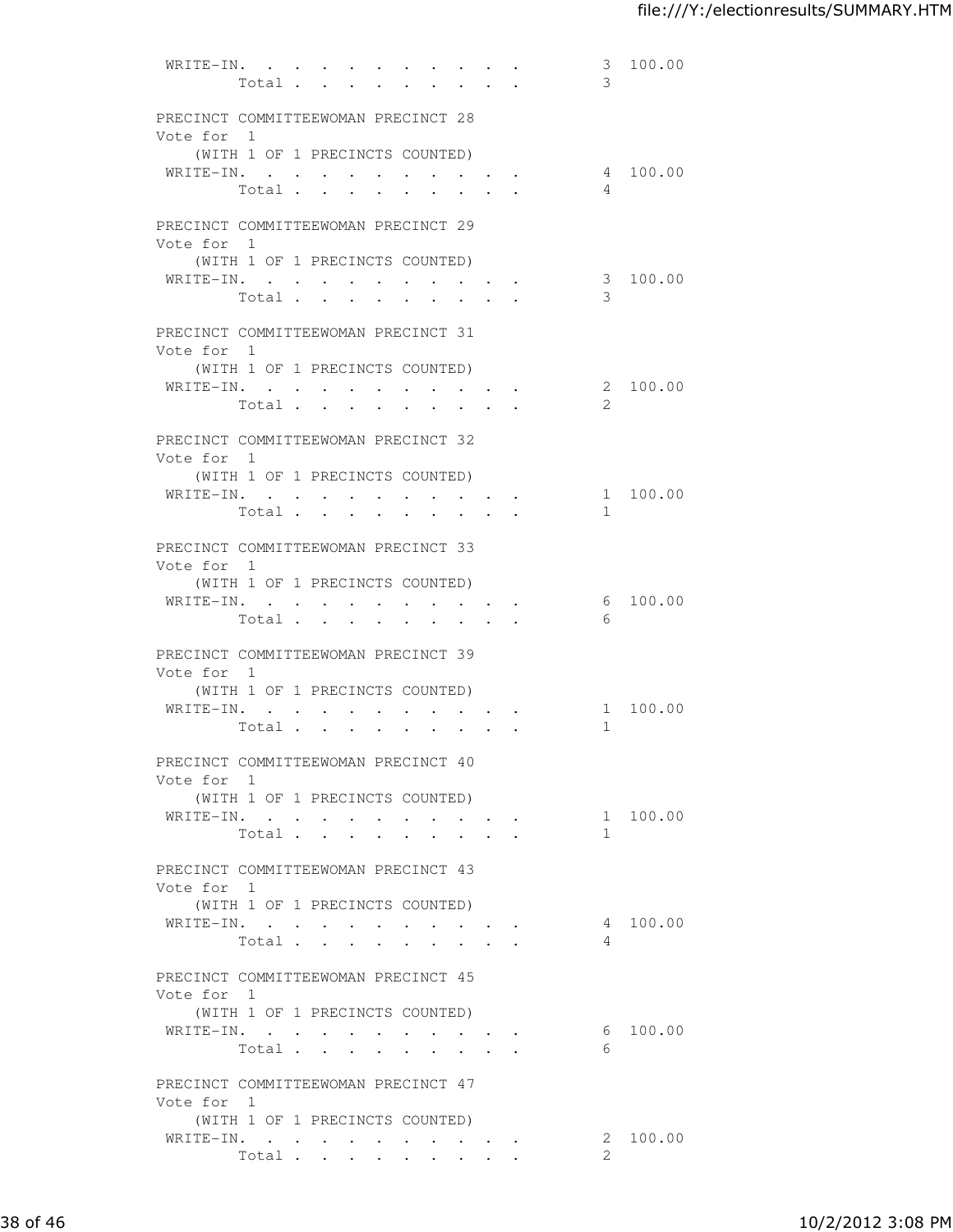| PRECINCT COMMITTEEWOMAN PRECINCT 48<br>Vote for 1 |                                          |                           |                      |                                                    |                                                 |                             |                |                    |
|---------------------------------------------------|------------------------------------------|---------------------------|----------------------|----------------------------------------------------|-------------------------------------------------|-----------------------------|----------------|--------------------|
| WRITE-IN.                                         | (WITH 1 OF 1 PRECINCTS COUNTED)<br>Total |                           |                      |                                                    |                                                 |                             | 2              | 2 100.00           |
| PRECINCT COMMITTEEWOMAN PRECINCT 49<br>Vote for 1 |                                          |                           |                      |                                                    |                                                 |                             |                |                    |
| WRITE-IN.                                         | (WITH 1 OF 1 PRECINCTS COUNTED)          |                           |                      |                                                    |                                                 |                             |                | 3 100.00           |
|                                                   | Total                                    |                           |                      |                                                    |                                                 | $\mathbf{r}$ , $\mathbf{r}$ | 3              |                    |
| PRECINCT COMMITTEEWOMAN PRECINCT 50<br>Vote for 1 |                                          |                           |                      |                                                    |                                                 |                             |                |                    |
| Marjorie Miller 128 98.46                         | (WITH 1 OF 1 PRECINCTS COUNTED)          |                           |                      |                                                    |                                                 |                             |                |                    |
| WRITE-IN.                                         |                                          |                           |                      |                                                    |                                                 |                             |                | 2 1.54             |
|                                                   | Total                                    |                           |                      |                                                    |                                                 |                             | 130            |                    |
| PRECINCT COMMITTEEWOMAN PRECINCT 51<br>Vote for 1 |                                          |                           |                      |                                                    |                                                 |                             |                |                    |
|                                                   | (WITH 1 OF 1 PRECINCTS COUNTED)          |                           |                      |                                                    |                                                 |                             |                |                    |
| Martha Parker                                     |                                          |                           |                      | $\mathbf{r}$ , and $\mathbf{r}$ , and $\mathbf{r}$ |                                                 |                             |                | 49 96.08           |
| WRITE-IN.                                         |                                          | $\mathbf{L}^{\text{max}}$ | $\ddot{\phantom{0}}$ |                                                    |                                                 |                             | $\overline{2}$ | 3.92               |
|                                                   | Total                                    |                           |                      | $\sim$ $-$<br>$\sim$                               |                                                 |                             | 51             |                    |
| PRECINCT COMMITTEEWOMAN PRECINCT 52<br>Vote for 1 |                                          |                           |                      |                                                    |                                                 |                             |                |                    |
|                                                   | (WITH 1 OF 1 PRECINCTS COUNTED)          |                           |                      |                                                    |                                                 |                             |                |                    |
| WRITE-IN.                                         | Total                                    |                           |                      |                                                    |                                                 |                             | .5             | 5 100.00           |
| PRECINCT COMMITTEEWOMAN PRECINCT 54<br>Vote for 1 |                                          |                           |                      |                                                    |                                                 |                             |                |                    |
|                                                   | (WITH 1 OF 1 PRECINCTS COUNTED)          |                           |                      |                                                    |                                                 |                             |                |                    |
| Betty Thoennes.<br>WRITE-IN.                      |                                          |                           |                      | $\cdot$ $\cdot$ $\cdot$ $\cdot$ $\cdot$ $\cdot$    |                                                 |                             |                | 85 97.70<br>2 2.30 |
|                                                   | Total                                    | $\ddot{\phantom{0}}$      | $\bullet$ .          | $\sim$ $\sim$                                      |                                                 | $\bullet$ .                 | 87             |                    |
| PRECINCT COMMITTEEWOMAN PRECINCT 58<br>Vote for 1 |                                          |                           |                      |                                                    |                                                 |                             |                |                    |
|                                                   | (WITH 1 OF 1 PRECINCTS COUNTED)          |                           |                      |                                                    |                                                 |                             |                |                    |
| WRITE-IN.                                         |                                          |                           |                      |                                                    |                                                 |                             |                | 3 100.00           |
|                                                   | Total                                    |                           |                      |                                                    |                                                 |                             | 3              |                    |
| PRECINCT COMMITTEEWOMAN PRECINCT 60<br>Vote for 1 |                                          |                           |                      |                                                    |                                                 |                             |                |                    |
|                                                   | (WITH 1 OF 1 PRECINCTS COUNTED)          |                           |                      |                                                    |                                                 |                             |                |                    |
|                                                   | Shelly Todd.                             |                           | $\bullet$ .          |                                                    |                                                 |                             |                | 86 100.00          |
| WRITE-IN.                                         |                                          |                           |                      |                                                    |                                                 | $\ddot{\phantom{0}}$        | $\overline{0}$ |                    |
|                                                   | Total                                    |                           |                      |                                                    |                                                 |                             | 86             |                    |
| PRECINCT COMMITTEEWOMAN PRECINCT 61<br>Vote for 1 |                                          |                           |                      |                                                    |                                                 |                             |                |                    |
|                                                   | (WITH 1 OF 1 PRECINCTS COUNTED)          |                           |                      |                                                    |                                                 |                             |                |                    |
|                                                   | TerriLois Gregory.                       |                           |                      |                                                    |                                                 |                             |                | 93 88.57           |
| WRITE-IN.                                         |                                          |                           |                      |                                                    | $\cdot$ $\cdot$ $\cdot$ $\cdot$ $\cdot$ $\cdot$ |                             |                | 12 11.43           |
|                                                   | Total                                    |                           |                      |                                                    |                                                 |                             | 105            |                    |
| PRECINCT COMMITTEEWOMAN PRECINCT 62<br>Vote for 1 |                                          |                           |                      |                                                    |                                                 |                             |                |                    |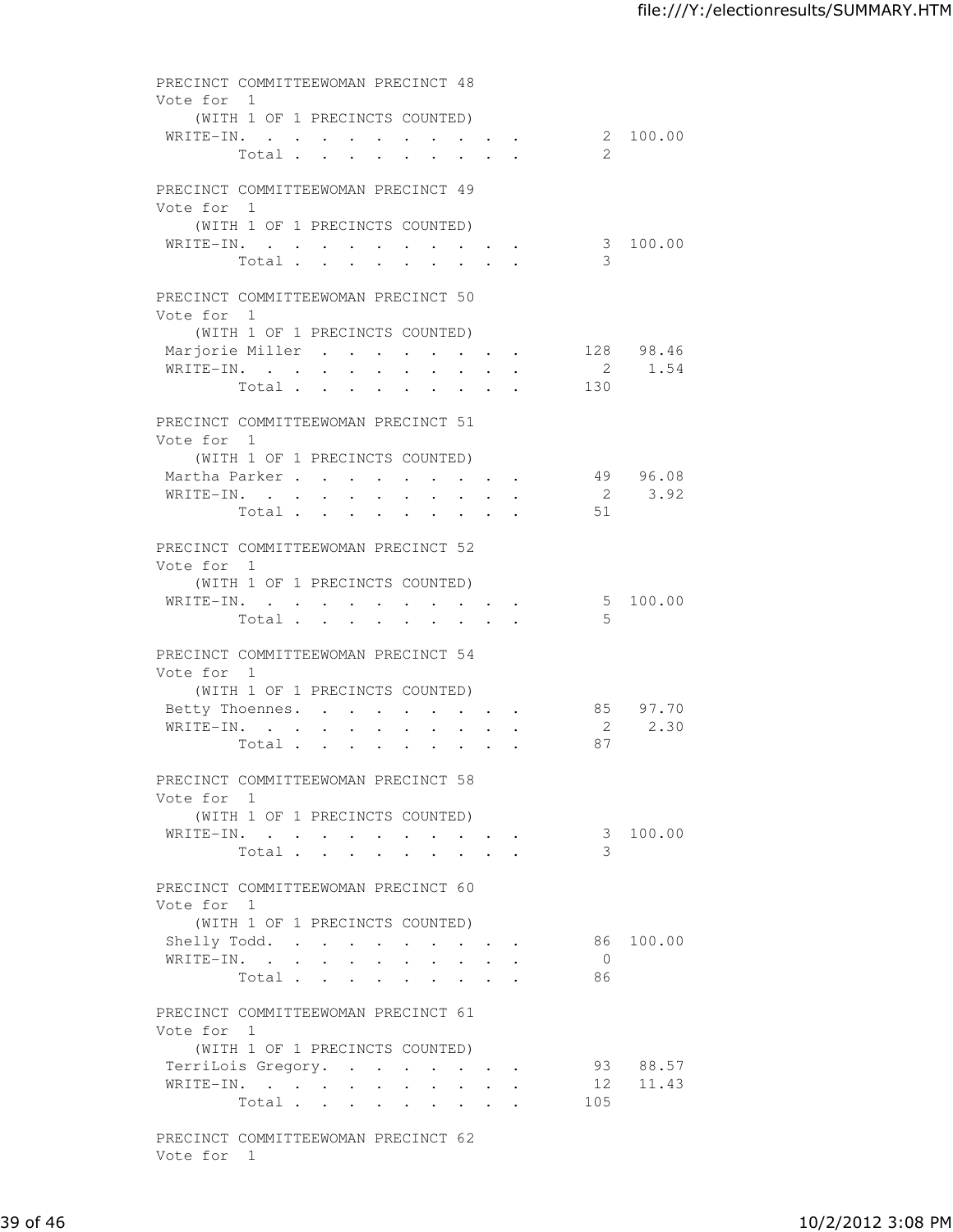|                                                                                                                                                           | (WITH 1 OF 1 PRECINCTS COUNTED) |  |                      |                      |                        |                                                             |                                                                       |  |                |           |
|-----------------------------------------------------------------------------------------------------------------------------------------------------------|---------------------------------|--|----------------------|----------------------|------------------------|-------------------------------------------------------------|-----------------------------------------------------------------------|--|----------------|-----------|
| Kathleen (Kathy) Davis 174 100.00                                                                                                                         |                                 |  |                      |                      |                        |                                                             |                                                                       |  |                |           |
| WRITE-IN.                                                                                                                                                 |                                 |  |                      |                      |                        |                                                             |                                                                       |  | $\overline{0}$ |           |
|                                                                                                                                                           | Total                           |  |                      |                      |                        |                                                             |                                                                       |  | 174            |           |
|                                                                                                                                                           |                                 |  |                      |                      |                        |                                                             |                                                                       |  |                |           |
| PRECINCT COMMITTEEWOMAN PRECINCT 63                                                                                                                       |                                 |  |                      |                      |                        |                                                             |                                                                       |  |                |           |
| Vote for 1                                                                                                                                                |                                 |  |                      |                      |                        |                                                             |                                                                       |  |                |           |
|                                                                                                                                                           | (WITH 1 OF 1 PRECINCTS COUNTED) |  |                      |                      |                        |                                                             |                                                                       |  |                |           |
| Anita P. White.                                                                                                                                           |                                 |  |                      |                      |                        |                                                             |                                                                       |  |                | 111 98.23 |
|                                                                                                                                                           |                                 |  |                      |                      |                        |                                                             |                                                                       |  |                |           |
| WRITE-IN.                                                                                                                                                 |                                 |  |                      |                      |                        |                                                             |                                                                       |  |                | 2 1.77    |
|                                                                                                                                                           | Total                           |  | $\ddot{\phantom{a}}$ | $\ddot{\phantom{0}}$ | $\ddot{\phantom{a}}$   | $\bullet$ .<br><br><br><br><br><br><br><br><br><br><br><br> |                                                                       |  | 113            |           |
|                                                                                                                                                           |                                 |  |                      |                      |                        |                                                             |                                                                       |  |                |           |
| PRECINCT COMMITTEEWOMAN PRECINCT 70                                                                                                                       |                                 |  |                      |                      |                        |                                                             |                                                                       |  |                |           |
| Vote for 1                                                                                                                                                |                                 |  |                      |                      |                        |                                                             |                                                                       |  |                |           |
|                                                                                                                                                           | (WITH 1 OF 1 PRECINCTS COUNTED) |  |                      |                      |                        |                                                             |                                                                       |  |                |           |
|                                                                                                                                                           |                                 |  |                      |                      |                        |                                                             |                                                                       |  | $\overline{0}$ |           |
|                                                                                                                                                           |                                 |  |                      |                      |                        |                                                             |                                                                       |  |                |           |
| PRECINCT COMMITTEEWOMAN PRECINCT 71                                                                                                                       |                                 |  |                      |                      |                        |                                                             |                                                                       |  |                |           |
| Vote for 1                                                                                                                                                |                                 |  |                      |                      |                        |                                                             |                                                                       |  |                |           |
|                                                                                                                                                           | (WITH 1 OF 1 PRECINCTS COUNTED) |  |                      |                      |                        |                                                             |                                                                       |  |                |           |
| WRITE-IN.                                                                                                                                                 |                                 |  |                      |                      |                        |                                                             |                                                                       |  |                | 2 100.00  |
|                                                                                                                                                           | Total                           |  |                      |                      |                        |                                                             |                                                                       |  | $\mathcal{L}$  |           |
|                                                                                                                                                           |                                 |  |                      |                      |                        |                                                             |                                                                       |  |                |           |
| PRECINCT COMMITTEEWOMAN PRECINCT 30 S2                                                                                                                    |                                 |  |                      |                      |                        |                                                             |                                                                       |  |                |           |
| Vote for 1                                                                                                                                                |                                 |  |                      |                      |                        |                                                             |                                                                       |  |                |           |
|                                                                                                                                                           | (WITH 1 OF 1 PRECINCTS COUNTED) |  |                      |                      |                        |                                                             |                                                                       |  |                |           |
| WRITE-IN.                                                                                                                                                 |                                 |  |                      |                      |                        |                                                             |                                                                       |  | $\Omega$       |           |
|                                                                                                                                                           |                                 |  |                      |                      |                        |                                                             |                                                                       |  |                |           |
| PRECINCT COMMITTEEWOMAN PRECINCT 30 S3                                                                                                                    |                                 |  |                      |                      |                        |                                                             |                                                                       |  |                |           |
| Vote for 1                                                                                                                                                |                                 |  |                      |                      |                        |                                                             |                                                                       |  |                |           |
|                                                                                                                                                           | (WITH 1 OF 1 PRECINCTS COUNTED) |  |                      |                      |                        |                                                             |                                                                       |  |                |           |
| WRITE-IN.                                                                                                                                                 |                                 |  |                      |                      |                        |                                                             |                                                                       |  |                | 1 100.00  |
|                                                                                                                                                           | Total                           |  |                      |                      |                        |                                                             |                                                                       |  | $\mathbf{1}$   |           |
|                                                                                                                                                           |                                 |  |                      |                      |                        |                                                             |                                                                       |  |                |           |
| PRECINCT COMMITTEEWOMAN PRECINCT 34 S2                                                                                                                    |                                 |  |                      |                      |                        |                                                             |                                                                       |  |                |           |
| Vote for 1                                                                                                                                                |                                 |  |                      |                      |                        |                                                             |                                                                       |  |                |           |
|                                                                                                                                                           | (WITH 1 OF 1 PRECINCTS COUNTED) |  |                      |                      |                        |                                                             |                                                                       |  |                |           |
| Nancy M. Keel.                                                                                                                                            |                                 |  |                      |                      |                        |                                                             |                                                                       |  |                | 33 100.00 |
| WRITE-IN.                                                                                                                                                 |                                 |  |                      |                      | <b>Service Control</b> | <b>Contract Contract</b>                                    |                                                                       |  | $\overline{0}$ |           |
|                                                                                                                                                           | Total                           |  |                      |                      |                        |                                                             |                                                                       |  | 33             |           |
|                                                                                                                                                           |                                 |  |                      |                      |                        |                                                             |                                                                       |  |                |           |
| PRECINCT COMMITTEEWOMAN PRECINCT 34 S3                                                                                                                    |                                 |  |                      |                      |                        |                                                             |                                                                       |  |                |           |
| Vote for 1                                                                                                                                                |                                 |  |                      |                      |                        |                                                             |                                                                       |  |                |           |
|                                                                                                                                                           | (WITH 1 OF 1 PRECINCTS COUNTED) |  |                      |                      |                        |                                                             |                                                                       |  |                |           |
| WRITE-IN.                                                                                                                                                 |                                 |  |                      |                      |                        |                                                             |                                                                       |  | $\Omega$       |           |
|                                                                                                                                                           |                                 |  |                      |                      |                        |                                                             |                                                                       |  |                |           |
| PRECINCT COMMITTEEWOMAN PRECINCT 35 S2                                                                                                                    |                                 |  |                      |                      |                        |                                                             |                                                                       |  |                |           |
| Vote for 1                                                                                                                                                |                                 |  |                      |                      |                        |                                                             |                                                                       |  |                |           |
|                                                                                                                                                           | (WITH 1 OF 1 PRECINCTS COUNTED) |  |                      |                      |                        |                                                             |                                                                       |  |                |           |
| WRITE-IN.                                                                                                                                                 |                                 |  |                      |                      |                        |                                                             |                                                                       |  |                | 1 100.00  |
|                                                                                                                                                           | Total                           |  |                      |                      |                        |                                                             |                                                                       |  | $\mathbf{1}$   |           |
|                                                                                                                                                           |                                 |  |                      |                      |                        |                                                             |                                                                       |  |                |           |
| PRECINCT COMMITTEEWOMAN PRECINCT 35 S3                                                                                                                    |                                 |  |                      |                      |                        |                                                             |                                                                       |  |                |           |
| Vote for 1                                                                                                                                                |                                 |  |                      |                      |                        |                                                             |                                                                       |  |                |           |
|                                                                                                                                                           | (WITH 1 OF 1 PRECINCTS COUNTED) |  |                      |                      |                        |                                                             |                                                                       |  |                |           |
| $\mathtt{WRTTE-IN.} \qquad \qquad \centerdot \qquad \centerdot \qquad \centerdot \qquad \centerdot \qquad \centerdot \qquad \centerdot \qquad \centerdot$ |                                 |  |                      |                      |                        |                                                             | $\mathbf{A}$ , and $\mathbf{A}$ , and $\mathbf{A}$ , and $\mathbf{A}$ |  |                | 2 100.00  |
|                                                                                                                                                           | Total                           |  |                      |                      |                        |                                                             |                                                                       |  | 2.             |           |
|                                                                                                                                                           |                                 |  |                      |                      |                        |                                                             |                                                                       |  |                |           |
| PRECINCT COMMITTEEWOMAN PRECINCT 36 S2                                                                                                                    |                                 |  |                      |                      |                        |                                                             |                                                                       |  |                |           |
| Vote for 1                                                                                                                                                |                                 |  |                      |                      |                        |                                                             |                                                                       |  |                |           |
|                                                                                                                                                           | (WITH 1 OF 1 PRECINCTS COUNTED) |  |                      |                      |                        |                                                             |                                                                       |  |                |           |
| WRITE-IN.                                                                                                                                                 |                                 |  |                      |                      |                        |                                                             |                                                                       |  |                | 1 100.00  |
|                                                                                                                                                           |                                 |  |                      |                      |                        |                                                             |                                                                       |  |                |           |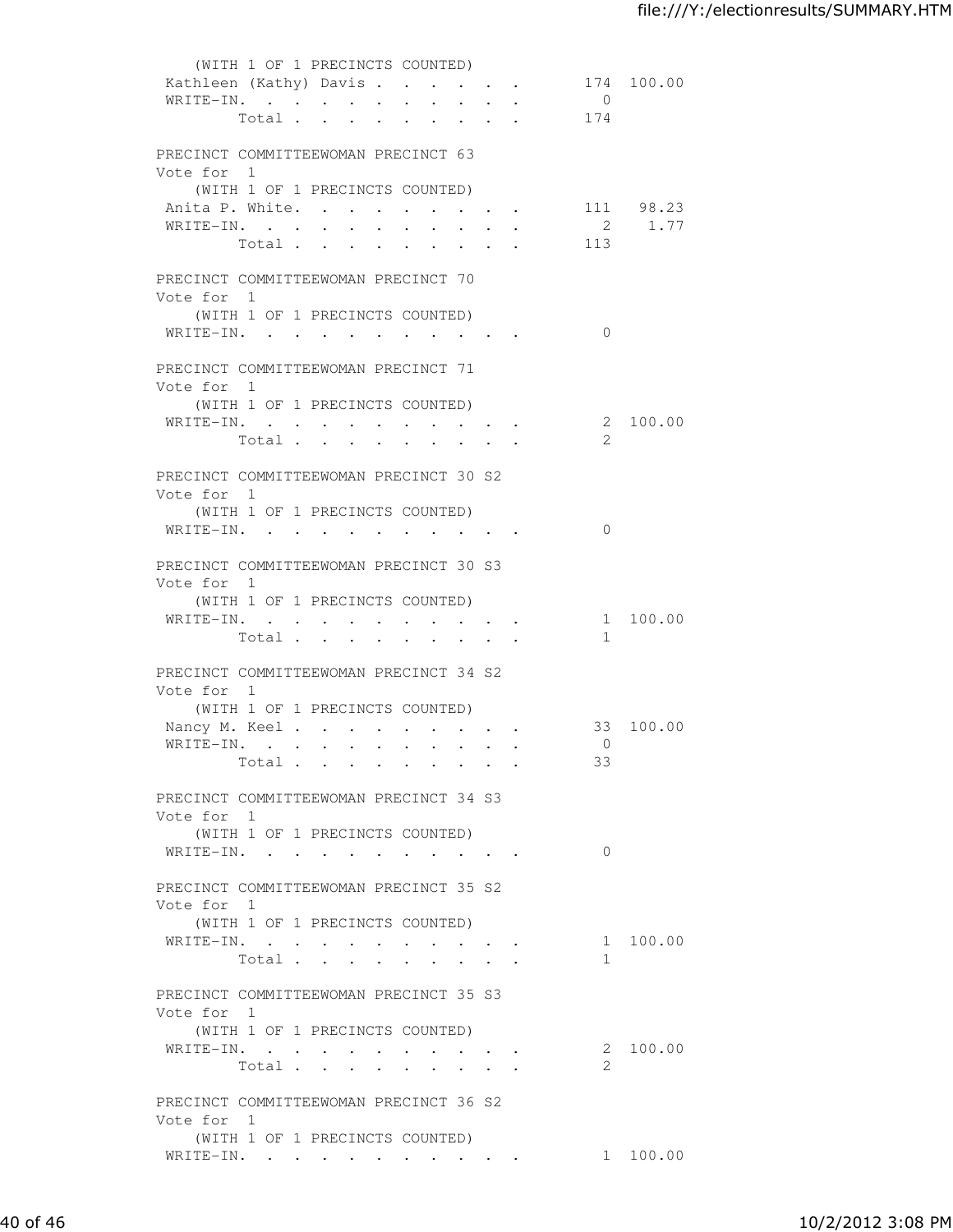|                                                          |                                 | Total $\cdots$                 |                                                                                               |                                 |                      | $\bullet$ .<br><br><br><br><br><br><br><br><br><br><br><br><br><br><br><br> |               | 1              |           |
|----------------------------------------------------------|---------------------------------|--------------------------------|-----------------------------------------------------------------------------------------------|---------------------------------|----------------------|-----------------------------------------------------------------------------|---------------|----------------|-----------|
| PRECINCT COMMITTEEWOMAN PRECINCT 36 S3                   |                                 |                                |                                                                                               |                                 |                      |                                                                             |               |                |           |
| Vote for 1                                               |                                 |                                |                                                                                               |                                 |                      |                                                                             |               |                |           |
|                                                          | (WITH 1 OF 1 PRECINCTS COUNTED) |                                |                                                                                               |                                 |                      |                                                                             |               |                |           |
| WRITE-IN.                                                |                                 |                                |                                                                                               |                                 |                      |                                                                             |               |                | 4 100.00  |
|                                                          |                                 | Total                          |                                                                                               |                                 |                      |                                                                             |               | 4              |           |
| PRECINCT COMMITTEEWOMAN PRECINCT 37 H10                  |                                 |                                |                                                                                               |                                 |                      |                                                                             |               |                |           |
| Vote for 1                                               |                                 |                                |                                                                                               |                                 |                      |                                                                             |               |                |           |
|                                                          | (WITH 1 OF 1 PRECINCTS COUNTED) |                                |                                                                                               |                                 |                      |                                                                             |               |                |           |
| WRITE-IN.                                                |                                 | $\sim$<br>Total                | $\bullet$ .<br><br><br><br><br><br><br><br><br><br><br><br><br><br><br><br><br><br><br>$\sim$ | $\bullet$ .<br><br><br><br><br> |                      |                                                                             |               | .5             | 5 100.00  |
|                                                          |                                 |                                |                                                                                               |                                 |                      |                                                                             |               |                |           |
| PRECINCT COMMITTEEWOMAN PRECINCT 37 H46                  |                                 |                                |                                                                                               |                                 |                      |                                                                             |               |                |           |
| Vote for 1                                               | (WITH 1 OF 1 PRECINCTS COUNTED) |                                |                                                                                               |                                 |                      |                                                                             |               |                |           |
| WRITE-IN.                                                |                                 |                                |                                                                                               |                                 |                      |                                                                             |               | $\Omega$       |           |
|                                                          |                                 |                                |                                                                                               |                                 |                      |                                                                             |               |                |           |
| PRECINCT COMMITTEEWOMAN PRECINCT 38 H10<br>Vote for 1    |                                 |                                |                                                                                               |                                 |                      |                                                                             |               |                |           |
|                                                          | (WITH 1 OF 1 PRECINCTS COUNTED) |                                |                                                                                               |                                 |                      |                                                                             |               |                |           |
| Jeanne M. Mathews.                                       |                                 |                                |                                                                                               | $\mathbf{L}$ and $\mathbf{L}$   |                      | $\mathbf{z} = \mathbf{z} + \mathbf{z} + \mathbf{z}$                         |               |                | 35 100.00 |
| WRITE-IN.                                                |                                 | $\ddot{\phantom{0}}$           | $\ddot{\phantom{0}}$                                                                          | $\ddot{\phantom{0}}$            | $\ddot{\phantom{0}}$ |                                                                             |               | $\overline{0}$ |           |
|                                                          | Total                           | $\ddot{\phantom{0}}$           | $\sim 10^{-10}$                                                                               | $\bullet$ .                     | $\bullet$ .          |                                                                             |               | 35             |           |
| PRECINCT COMMITTEEWOMAN PRECINCT 38 H46                  |                                 |                                |                                                                                               |                                 |                      |                                                                             |               |                |           |
| Vote for 1                                               |                                 |                                |                                                                                               |                                 |                      |                                                                             |               |                |           |
|                                                          | (WITH 1 OF 1 PRECINCTS COUNTED) |                                |                                                                                               |                                 |                      |                                                                             |               |                |           |
| WRITE-IN.                                                |                                 |                                |                                                                                               |                                 |                      |                                                                             |               | $\Omega$       |           |
| PRECINCT COMMITTEEWOMAN PRECINCT 41 S3 H46               |                                 |                                |                                                                                               |                                 |                      |                                                                             |               |                |           |
| Vote for 1                                               |                                 |                                |                                                                                               |                                 |                      |                                                                             |               |                |           |
| WRITE-IN.                                                | (WITH 1 OF 1 PRECINCTS COUNTED) | $\sim$                         |                                                                                               |                                 | $\sim$ $\sim$        |                                                                             |               |                | 6 100.00  |
|                                                          | Total .                         | $\sim$<br>$\ddot{\phantom{a}}$ | $\sim 10^{-11}$<br>$\ddot{\phantom{0}}$                                                       | $\sim$ 100 $\pm$                |                      | $\mathbf{z} = \mathbf{z} + \mathbf{z}$ . The $\mathbf{z}$                   | $\sim$        | 6              |           |
|                                                          |                                 |                                |                                                                                               |                                 |                      |                                                                             |               |                |           |
| PRECINCT COMMITTEEWOMAN PRECINCT 41 S3 H45<br>Vote for 1 |                                 |                                |                                                                                               |                                 |                      |                                                                             |               |                |           |
|                                                          | (WITH 1 OF 1 PRECINCTS COUNTED) |                                |                                                                                               |                                 |                      |                                                                             |               |                |           |
| WRITE-IN.                                                |                                 |                                |                                                                                               |                                 |                      |                                                                             |               | $\Omega$       |           |
| PRECINCT COMMITTEEWOMAN PRECINCT 41 S2 H46               |                                 |                                |                                                                                               |                                 |                      |                                                                             |               |                |           |
| Vote for 1                                               |                                 |                                |                                                                                               |                                 |                      |                                                                             |               |                |           |
|                                                          | (WITH 1 OF 1 PRECINCTS COUNTED) |                                |                                                                                               |                                 |                      |                                                                             |               |                |           |
| WRITE-IN.                                                |                                 |                                |                                                                                               |                                 |                      |                                                                             |               | $\Omega$       |           |
| PRECINCT COMMITTEEWOMAN PRECINCT 41 S2 H45               |                                 |                                |                                                                                               |                                 |                      |                                                                             |               |                |           |
| Vote for 1                                               |                                 |                                |                                                                                               |                                 |                      |                                                                             |               |                |           |
|                                                          | (WITH 1 OF 1 PRECINCTS COUNTED) |                                |                                                                                               |                                 |                      |                                                                             |               |                |           |
| WRITE-IN.                                                |                                 |                                |                                                                                               |                                 |                      |                                                                             |               | $\Omega$       |           |
| PRECINCT COMMITTEEWOMAN PRECINCT 42 H46                  |                                 |                                |                                                                                               |                                 |                      |                                                                             |               |                |           |
| Vote for 1                                               |                                 |                                |                                                                                               |                                 |                      |                                                                             |               |                |           |
|                                                          | (WITH 1 OF 1 PRECINCTS COUNTED) |                                |                                                                                               |                                 |                      |                                                                             |               |                |           |
| WRITE-IN.                                                |                                 |                                |                                                                                               |                                 |                      |                                                                             | Total $\cdot$ | $\mathbf{1}$   | 1 100.00  |
|                                                          |                                 |                                |                                                                                               |                                 |                      |                                                                             |               |                |           |
| PRECINCT COMMITTEEWOMAN PRECINCT 42 H45                  |                                 |                                |                                                                                               |                                 |                      |                                                                             |               |                |           |
| Vote for 1                                               |                                 |                                |                                                                                               |                                 |                      |                                                                             |               |                |           |
| WRITE-IN.                                                | (WITH 1 OF 1 PRECINCTS COUNTED) |                                |                                                                                               |                                 |                      |                                                                             |               | $\Omega$       |           |
|                                                          |                                 |                                |                                                                                               |                                 |                      |                                                                             |               |                |           |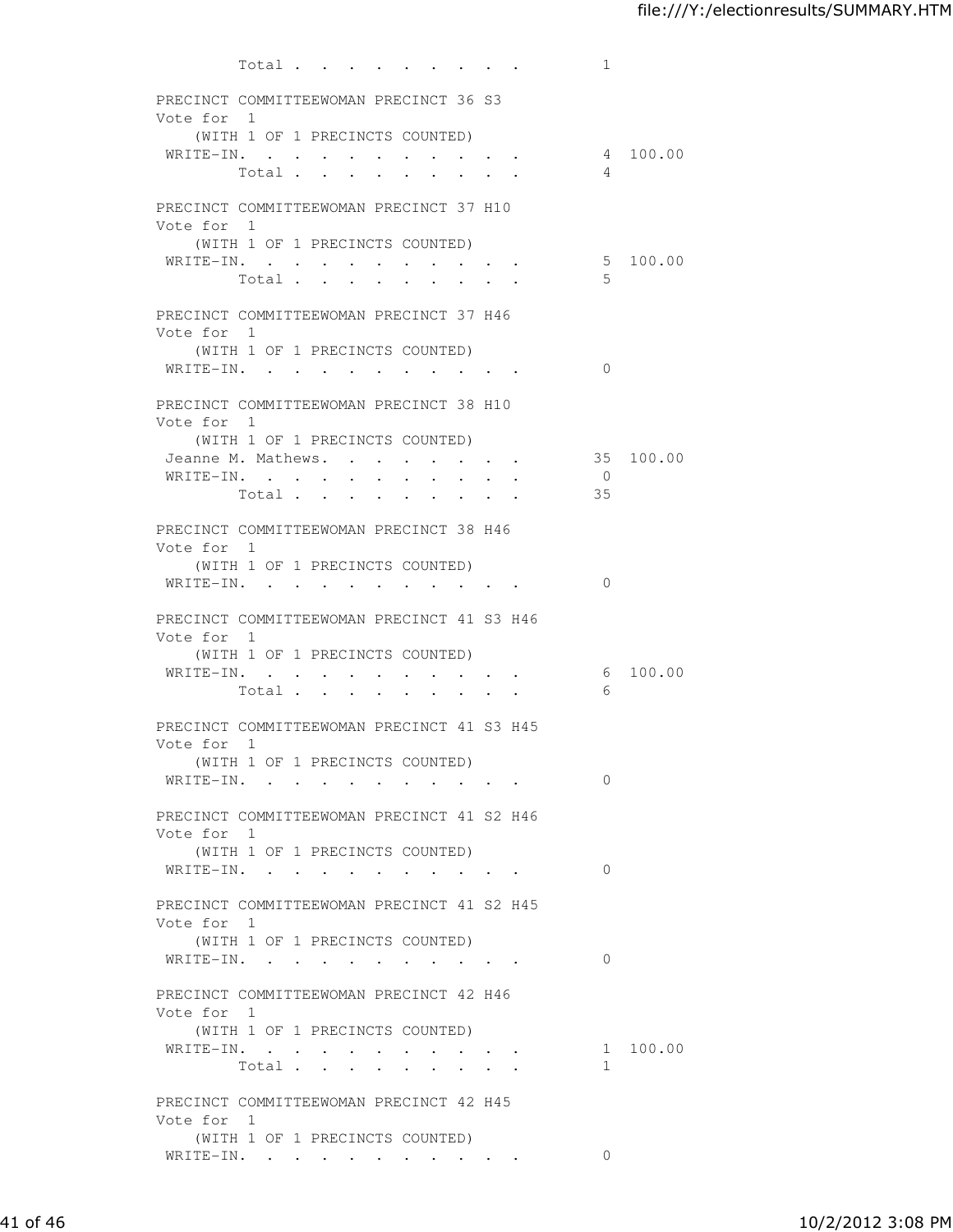| PRECINCT COMMITTEEWOMAN PRECINCT 44 H45               |                                 |        |                                                 |                      |           |
|-------------------------------------------------------|---------------------------------|--------|-------------------------------------------------|----------------------|-----------|
| Vote for 1                                            |                                 |        |                                                 |                      |           |
|                                                       | (WITH 1 OF 1 PRECINCTS COUNTED) |        |                                                 | WRITE-IN. 1 100.00   |           |
|                                                       | Total                           |        |                                                 | $\mathbf{1}$         |           |
|                                                       |                                 |        |                                                 |                      |           |
| PRECINCT COMMITTEEWOMAN PRECINCT 44 H44<br>Vote for 1 |                                 |        |                                                 |                      |           |
|                                                       | (WITH 1 OF 1 PRECINCTS COUNTED) |        |                                                 |                      |           |
| WRITE-IN.                                             |                                 |        |                                                 | $\Omega$             |           |
|                                                       |                                 |        |                                                 |                      |           |
| PRECINCT COMMITTEEWOMAN PRECINCT 46 S3<br>Vote for 1  |                                 |        |                                                 |                      |           |
|                                                       | (WITH 1 OF 1 PRECINCTS COUNTED) |        |                                                 |                      |           |
|                                                       |                                 |        |                                                 | Megan King 80 100.00 |           |
| WRITE-IN.                                             |                                 |        |                                                 | $\overline{0}$       |           |
|                                                       | Total                           |        |                                                 | 80                   |           |
| PRECINCT COMMITTEEWOMAN PRECINCT 46 S19               |                                 |        |                                                 |                      |           |
| Vote for 1                                            |                                 |        |                                                 |                      |           |
|                                                       | (WITH 1 OF 1 PRECINCTS COUNTED) |        |                                                 |                      |           |
| WRITE-IN.                                             |                                 |        |                                                 | $\Omega$             |           |
|                                                       |                                 |        |                                                 |                      |           |
| PRECINCT COMMITTEEWOMAN PRECINCT 64 H46<br>Vote for 1 |                                 |        |                                                 |                      |           |
|                                                       | (WITH 1 OF 1 PRECINCTS COUNTED) |        |                                                 |                      |           |
| WRITE-IN.                                             |                                 |        |                                                 | $\Omega$             |           |
|                                                       |                                 |        |                                                 |                      |           |
| PRECINCT COMMITTEEWOMAN PRECINCT 65 H46<br>Vote for 1 |                                 |        |                                                 |                      |           |
|                                                       | (WITH 1 OF 1 PRECINCTS COUNTED) |        |                                                 |                      |           |
| WRITE-IN.                                             |                                 |        |                                                 | $\Omega$             |           |
|                                                       |                                 |        |                                                 |                      |           |
| PRECINCT COMMITTEEWOMAN PRECINCT 53 H10<br>Vote for 1 |                                 |        |                                                 |                      |           |
|                                                       | (WITH 1 OF 1 PRECINCTS COUNTED) |        |                                                 |                      |           |
| Kallie Male.                                          |                                 | $\sim$ | $\bullet$ .<br>$\bullet$ . The set of $\bullet$ |                      | 83 100.00 |
| WRITE-IN.                                             |                                 |        |                                                 | $\overline{0}$       |           |
|                                                       | Total                           |        | $\mathbf{z} = \mathbf{z} + \mathbf{z}$ .        | 83                   |           |
| PRECINCT COMMITTEEWOMAN PRECINCT 53 H42               |                                 |        |                                                 |                      |           |
| Vote for 1                                            |                                 |        |                                                 |                      |           |
|                                                       | (WITH 1 OF 1 PRECINCTS COUNTED) |        |                                                 |                      |           |
| Andrea L. Pyle.                                       |                                 |        |                                                 |                      | 60 100.00 |
| WRITE-IN.                                             | Total $\cdots$                  |        |                                                 | $\overline{0}$<br>60 |           |
|                                                       |                                 |        |                                                 |                      |           |
| PRECINCT COMMITTEEWOMAN PRECINCT 55 S2 H45            |                                 |        |                                                 |                      |           |
| Vote for 1                                            |                                 |        |                                                 |                      |           |
|                                                       | (WITH 1 OF 1 PRECINCTS COUNTED) |        |                                                 | $\Omega$             |           |
| WRITE-IN.                                             |                                 |        |                                                 |                      |           |
| PRECINCT COMMITTEEWOMAN PRECINCT 55 S3 H46            |                                 |        |                                                 |                      |           |
| Vote for 1                                            |                                 |        |                                                 |                      |           |
|                                                       | (WITH 1 OF 1 PRECINCTS COUNTED) |        |                                                 | $\Omega$             |           |
| WRITE-IN.                                             |                                 |        |                                                 |                      |           |
| PRECINCT COMMITTEEWOMAN PRECINCT 55 S3 H45            |                                 |        |                                                 |                      |           |
| Vote for 1                                            |                                 |        |                                                 |                      |           |
|                                                       | (WITH 1 OF 1 PRECINCTS COUNTED) |        |                                                 |                      |           |
| Dorothy L. Congrove                                   |                                 |        |                                                 |                      | 12 100.00 |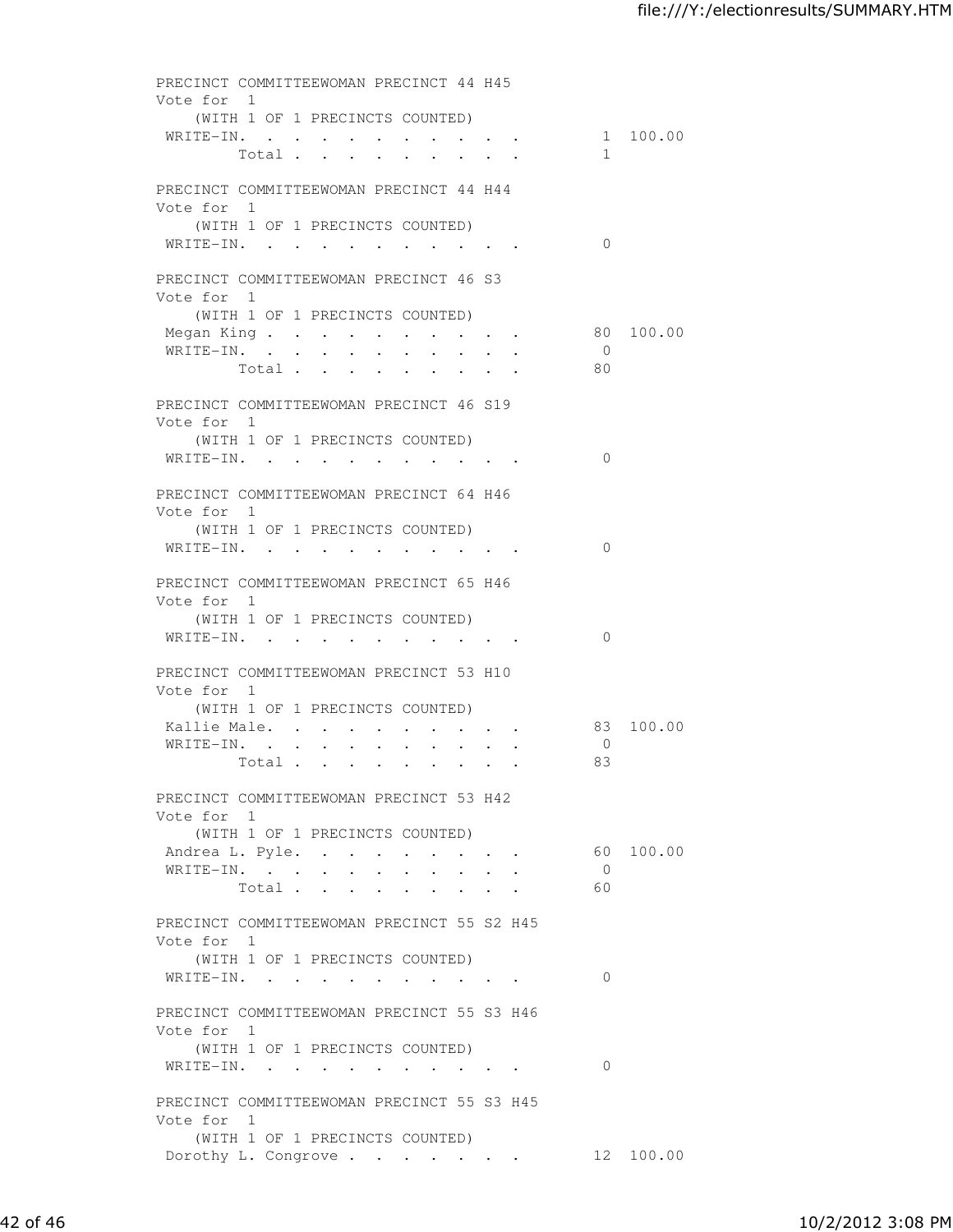| WRITE-IN.                                                | Total.                          | $\bullet$ .          | $\sim 10^{-10}$           |              |                                          |                           |                      |                                          |        | $\overline{0}$<br>12 |                 |
|----------------------------------------------------------|---------------------------------|----------------------|---------------------------|--------------|------------------------------------------|---------------------------|----------------------|------------------------------------------|--------|----------------------|-----------------|
| PRECINCT COMMITTEEWOMAN PRECINCT 56 S19<br>Vote for 1    |                                 |                      |                           |              |                                          |                           |                      |                                          |        |                      |                 |
|                                                          | (WITH 1 OF 1 PRECINCTS COUNTED) |                      |                           |              |                                          |                           |                      |                                          |        |                      |                 |
| WRITE-IN.                                                | Total                           |                      |                           |              | $\mathbf{z} = \mathbf{z} + \mathbf{z}$ . |                           |                      |                                          |        | - 6                  | 6 100.00        |
| PRECINCT COMMITTEEWOMAN PRECINCT 56 S2<br>Vote for 1     |                                 |                      |                           |              |                                          |                           |                      |                                          |        |                      |                 |
| WRITE-IN.                                                | (WITH 1 OF 1 PRECINCTS COUNTED) |                      |                           |              |                                          |                           |                      |                                          |        | $\Omega$             |                 |
| PRECINCT COMMITTEEWOMAN PRECINCT 57 S19<br>Vote for 1    |                                 |                      |                           |              |                                          |                           |                      |                                          |        |                      |                 |
|                                                          | (WITH 1 OF 1 PRECINCTS COUNTED) |                      |                           |              |                                          |                           |                      |                                          |        |                      |                 |
| WRITE-IN.                                                | Total                           |                      |                           |              |                                          |                           |                      |                                          |        | - 8                  | 8 100.00        |
| PRECINCT COMMITTEEWOMAN PRECINCT 57 S2<br>Vote for 1     |                                 |                      |                           |              |                                          |                           |                      |                                          |        |                      |                 |
|                                                          | (WITH 1 OF 1 PRECINCTS COUNTED) |                      |                           |              |                                          |                           |                      |                                          |        |                      |                 |
| Bonny J. Fugett                                          |                                 |                      |                           |              |                                          | $\mathbf{r} = \mathbf{r}$ |                      | $\mathbf{z} = \mathbf{z} + \mathbf{z}$ . | $\sim$ |                      | 100 96.15       |
| WRITE-IN.                                                |                                 | $\ddot{\phantom{0}}$ | $\ddot{\phantom{0}}$      |              |                                          |                           |                      |                                          |        | 104                  | $4 \qquad 3.85$ |
|                                                          | Total .                         |                      | $\mathbf{L} = \mathbf{L}$ | $\mathbf{r}$ | $\bullet$                                | $\cdot$                   | $\ddot{\phantom{a}}$ |                                          |        |                      |                 |
| PRECINCT COMMITTEEWOMAN PRECINCT 59 H54<br>Vote for 1    |                                 |                      |                           |              |                                          |                           |                      |                                          |        |                      |                 |
|                                                          | (WITH 1 OF 1 PRECINCTS COUNTED) |                      |                           |              |                                          |                           |                      |                                          |        |                      |                 |
| WRITE-IN.                                                | Total                           |                      |                           |              |                                          |                           |                      |                                          |        | 1                    | 1 100.00        |
| PRECINCT COMMITTEEWOMAN PRECINCT 59 H45<br>Vote for 1    |                                 |                      |                           |              |                                          |                           |                      |                                          |        |                      |                 |
|                                                          | (WITH 1 OF 1 PRECINCTS COUNTED) |                      |                           |              |                                          |                           |                      |                                          |        |                      |                 |
| Linda Sue Campbell                                       |                                 |                      |                           |              |                                          |                           | $\ddot{\phantom{0}}$ |                                          |        |                      | 22 38.60        |
| Jo Dalquest.                                             |                                 |                      |                           |              |                                          |                           |                      | $\mathbf{r} = \mathbf{r} + \mathbf{r}$   |        | $\bigcirc$           | 35 61.40        |
| WRITE-IN.                                                | Total                           |                      | $\ddot{\phantom{a}}$      |              | $\ddot{\phantom{a}}$                     |                           |                      |                                          |        | 57                   |                 |
|                                                          |                                 |                      |                           |              |                                          |                           |                      |                                          |        |                      |                 |
| PRECINCT COMMITTEEWOMAN PRECINCT 64 H45<br>Vote for 1    |                                 |                      |                           |              |                                          |                           |                      |                                          |        |                      |                 |
| WRITE-IN.                                                | (WITH 1 OF 1 PRECINCTS COUNTED) |                      |                           |              |                                          |                           |                      |                                          |        | $\bigcirc$           |                 |
|                                                          |                                 |                      |                           |              |                                          |                           |                      |                                          |        |                      |                 |
| PRECINCT COMMITTEEWOMAN PRECINCT 65 H10<br>Vote for 1    |                                 |                      |                           |              |                                          |                           |                      |                                          |        |                      |                 |
|                                                          | (WITH 1 OF 1 PRECINCTS COUNTED) |                      |                           |              |                                          |                           |                      |                                          |        |                      |                 |
| Genevieve M. Hunsinger<br>WRITE-IN.                      |                                 |                      |                           |              |                                          |                           |                      |                                          |        | $\overline{0}$       | 52 100.00       |
|                                                          | Total                           |                      |                           |              |                                          |                           |                      |                                          |        | 52                   |                 |
| PRECINCT COMMITTEEWOMAN PRECINCT 66 S19 H45              |                                 |                      |                           |              |                                          |                           |                      |                                          |        |                      |                 |
| Vote for 1                                               | (WITH 1 OF 1 PRECINCTS COUNTED) |                      |                           |              |                                          |                           |                      |                                          |        |                      |                 |
| WRITE-IN.                                                |                                 |                      |                           |              |                                          |                           |                      |                                          |        |                      | 2 100.00        |
|                                                          | Total                           |                      |                           |              |                                          |                           |                      |                                          |        | 2                    |                 |
| PRECINCT COMMITTEEWOMAN PRECINCT 66 S3 H44<br>Vote for 1 |                                 |                      |                           |              |                                          |                           |                      |                                          |        |                      |                 |
|                                                          | (WITH 1 OF 1 PRECINCTS COUNTED) |                      |                           |              |                                          |                           |                      |                                          |        |                      |                 |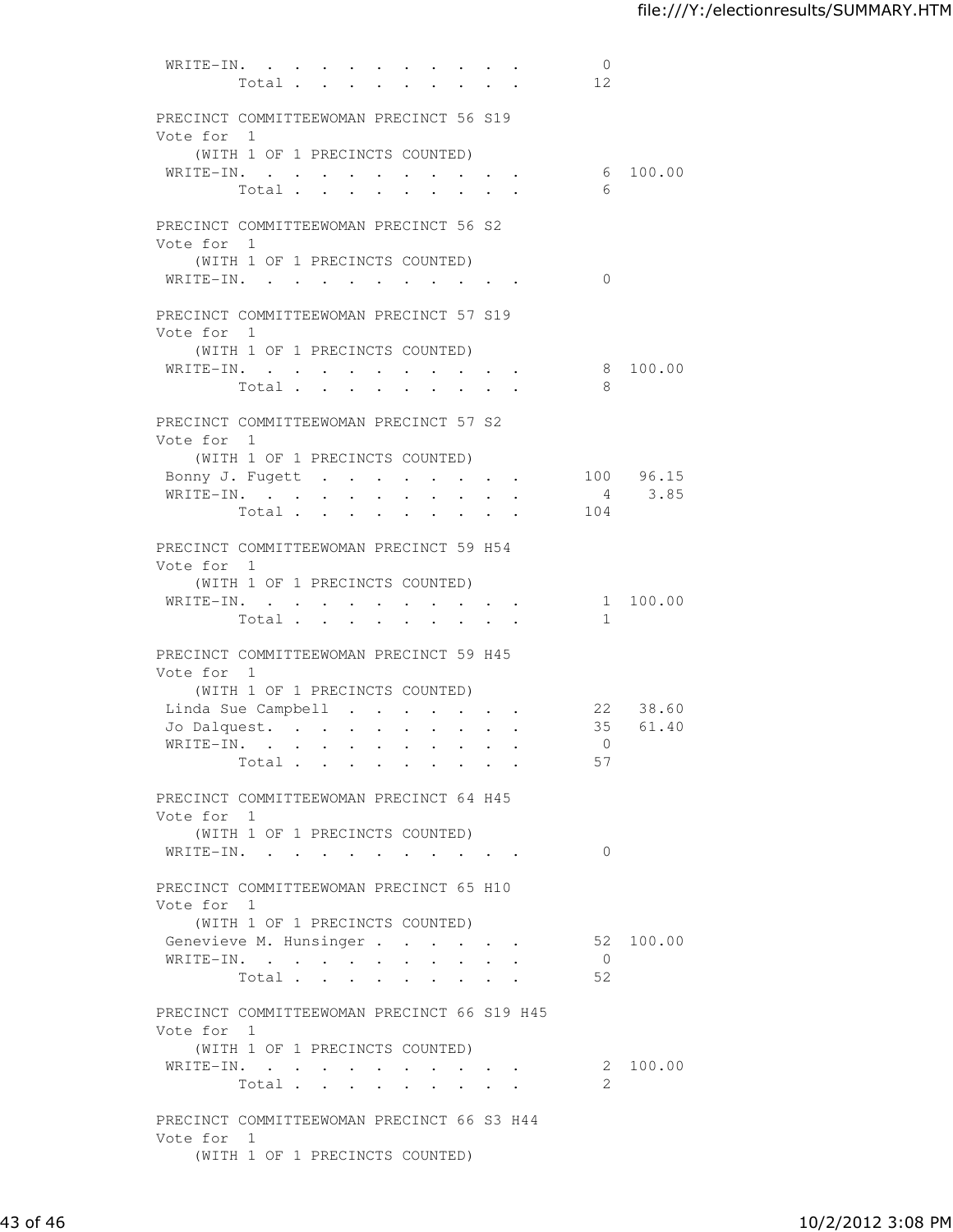| WRITE-IN.                                    |         |                                        |                                  |                                         |                      |                      |                                                             |                                                        | 0              |             |
|----------------------------------------------|---------|----------------------------------------|----------------------------------|-----------------------------------------|----------------------|----------------------|-------------------------------------------------------------|--------------------------------------------------------|----------------|-------------|
| PRECINCT COMMITTEEWOMAN PRECINCT 66 S3 H45   |         |                                        |                                  |                                         |                      |                      |                                                             |                                                        |                |             |
| Vote for 1                                   |         |                                        |                                  |                                         |                      |                      |                                                             |                                                        |                |             |
| (WITH 1 OF 1 PRECINCTS COUNTED)              |         |                                        |                                  |                                         |                      |                      |                                                             |                                                        |                |             |
| WRITE-IN.                                    |         |                                        |                                  |                                         |                      |                      |                                                             |                                                        | $\Omega$       |             |
|                                              |         |                                        |                                  |                                         |                      |                      |                                                             |                                                        |                |             |
| PRECINCT COMMITTEEWOMAN PRECINCT 66 S19 H10  |         |                                        |                                  |                                         |                      |                      |                                                             |                                                        |                |             |
| Vote for 1                                   |         |                                        |                                  |                                         |                      |                      |                                                             |                                                        |                |             |
| (WITH 1 OF 1 PRECINCTS COUNTED)              |         |                                        |                                  |                                         |                      |                      |                                                             |                                                        |                |             |
| WRITE-IN.                                    |         |                                        | $\bullet$ . The set of $\bullet$ | $\bullet$ .<br><br><br><br><br><br><br> |                      |                      | $\bullet$ .                                                 |                                                        |                | 4 100.00    |
|                                              | Total . | $\mathbf{r}$ . The set of $\mathbf{r}$ |                                  |                                         |                      |                      |                                                             |                                                        | $\overline{4}$ |             |
| PRECINCT COMMITTEEWOMAN PRECINCT 66 S3 H10   |         |                                        |                                  |                                         |                      |                      |                                                             |                                                        |                |             |
| Vote for 1                                   |         |                                        |                                  |                                         |                      |                      |                                                             |                                                        |                |             |
| (WITH 1 OF 1 PRECINCTS COUNTED)              |         |                                        |                                  |                                         |                      |                      |                                                             |                                                        |                |             |
| Betty K. McElhaney 31 96.88                  |         |                                        |                                  |                                         |                      |                      |                                                             |                                                        |                |             |
| WRITE-IN.                                    |         |                                        |                                  |                                         |                      |                      |                                                             |                                                        |                | $1 \t 3.13$ |
|                                              |         |                                        |                                  |                                         |                      |                      |                                                             |                                                        | Total 32       |             |
|                                              |         |                                        |                                  |                                         |                      |                      |                                                             |                                                        |                |             |
| PRECINCT COMMITTEEWOMAN PRECINCT 67 S19 H 54 |         |                                        |                                  |                                         |                      |                      |                                                             |                                                        |                |             |
| Vote for 1                                   |         |                                        |                                  |                                         |                      |                      |                                                             |                                                        |                |             |
| (WITH 1 OF 1 PRECINCTS COUNTED)              |         |                                        |                                  |                                         |                      |                      |                                                             |                                                        |                |             |
| Judith W. Anderson                           |         |                                        |                                  |                                         |                      | $\ddot{\phantom{0}}$ | $\bullet$ .<br><br><br><br><br><br><br><br><br><br><br><br> | <b>Service</b> State                                   |                | 62 100.00   |
| WRITE-IN.                                    |         |                                        |                                  |                                         |                      |                      |                                                             |                                                        | $\overline{0}$ |             |
|                                              | Total   |                                        |                                  | $\ddot{\phantom{a}}$                    |                      |                      | $\ddot{\phantom{a}}$                                        |                                                        | 62             |             |
| PRECINCT COMMITTEEWOMAN PRECINCT 67 S19 H45  |         |                                        |                                  |                                         |                      |                      |                                                             |                                                        |                |             |
| Vote for 1                                   |         |                                        |                                  |                                         |                      |                      |                                                             |                                                        |                |             |
| (WITH 1 OF 1 PRECINCTS COUNTED)              |         |                                        |                                  |                                         |                      |                      |                                                             |                                                        |                |             |
| WRITE-IN.                                    |         |                                        |                                  |                                         |                      |                      |                                                             |                                                        | 3              | 100.00      |
|                                              | Total   |                                        |                                  |                                         |                      |                      |                                                             | $\bullet \qquad \bullet \qquad \bullet \qquad \bullet$ | 3              |             |
|                                              |         |                                        |                                  |                                         |                      |                      |                                                             |                                                        |                |             |
| PRECINCT COMMITTEEWOMAN PRECINCT 67 S3 H45   |         |                                        |                                  |                                         |                      |                      |                                                             |                                                        |                |             |
| Vote for 1                                   |         |                                        |                                  |                                         |                      |                      |                                                             |                                                        |                |             |
| (WITH 1 OF 1 PRECINCTS COUNTED)              |         |                                        |                                  |                                         |                      |                      |                                                             |                                                        |                |             |
| WRITE-IN.                                    |         |                                        |                                  |                                         |                      |                      |                                                             | $\cdot$ $\cdot$ $\cdot$ $\cdot$                        | 0              |             |
| PRECINCT COMMITTEEWOMAN PRECINCT 67 S3 H54   |         |                                        |                                  |                                         |                      |                      |                                                             |                                                        |                |             |
| Vote for 1                                   |         |                                        |                                  |                                         |                      |                      |                                                             |                                                        |                |             |
| (WITH 1 OF 1 PRECINCTS COUNTED)              |         |                                        |                                  |                                         |                      |                      |                                                             |                                                        |                |             |
| WRITE-IN.                                    |         |                                        |                                  |                                         |                      |                      |                                                             | $\cdot$ $\cdot$ $\cdot$                                | $\Omega$       |             |
|                                              |         |                                        |                                  |                                         |                      |                      |                                                             |                                                        |                |             |
| TOWNSHIP TRUSTEE LECOMPTON                   |         |                                        |                                  |                                         |                      |                      |                                                             |                                                        |                |             |
| Vote for 1                                   |         |                                        |                                  |                                         |                      |                      |                                                             |                                                        |                |             |
| (WITH 2 OF 2 PRECINCTS COUNTED)              |         |                                        |                                  |                                         |                      |                      |                                                             |                                                        |                |             |
| Ed Daniels                                   |         |                                        | $\sim$                           | $\sim$                                  |                      |                      |                                                             |                                                        |                | 95 48.22    |
| Jay L. Robertson                             |         |                                        |                                  | $\sim$                                  |                      |                      |                                                             |                                                        |                | 58 29.44    |
| Doug Wingfield. .                            |         |                                        | $\sim$                           | $\ddot{\phantom{0}}$                    | $\sim$ 10 $\pm$      | $\bullet$ .          | $\ddot{\phantom{0}}$                                        |                                                        |                | 44 22.34    |
|                                              | Total   |                                        |                                  |                                         | $\ddot{\phantom{0}}$ | $\mathbf{L}$         |                                                             | $\mathbf{r} = \mathbf{r}$                              | 197            |             |
| TOWNSHIP TRUSTEE PALMYRA                     |         |                                        |                                  |                                         |                      |                      |                                                             |                                                        |                |             |
| Vote for 1                                   |         |                                        |                                  |                                         |                      |                      |                                                             |                                                        |                |             |
| (WITH 4 OF 4 PRECINCTS COUNTED)              |         |                                        |                                  |                                         |                      |                      |                                                             |                                                        |                |             |
| Sandra Elliott.                              |         |                                        |                                  |                                         |                      |                      |                                                             |                                                        |                | 376 63.95   |
| Rex Hagerman                                 |         |                                        |                                  |                                         |                      |                      |                                                             | $\bullet$ . In the case of the case of the $\sim$      |                | 212 36.05   |
|                                              | Total   |                                        |                                  |                                         |                      |                      |                                                             |                                                        | 588            |             |
|                                              |         |                                        |                                  |                                         |                      |                      |                                                             |                                                        |                |             |
| TOWNSHIP TRUSTEE WAKARUSA                    |         |                                        |                                  |                                         |                      |                      |                                                             |                                                        |                |             |
| Vote for 1                                   |         |                                        |                                  |                                         |                      |                      |                                                             |                                                        |                |             |
| (WITH 3 OF 3 PRECINCTS COUNTED)              |         |                                        |                                  |                                         |                      |                      |                                                             |                                                        |                |             |
| Stephen R. Brown                             |         |                                        |                                  |                                         |                      |                      |                                                             |                                                        | 78             | 39.80       |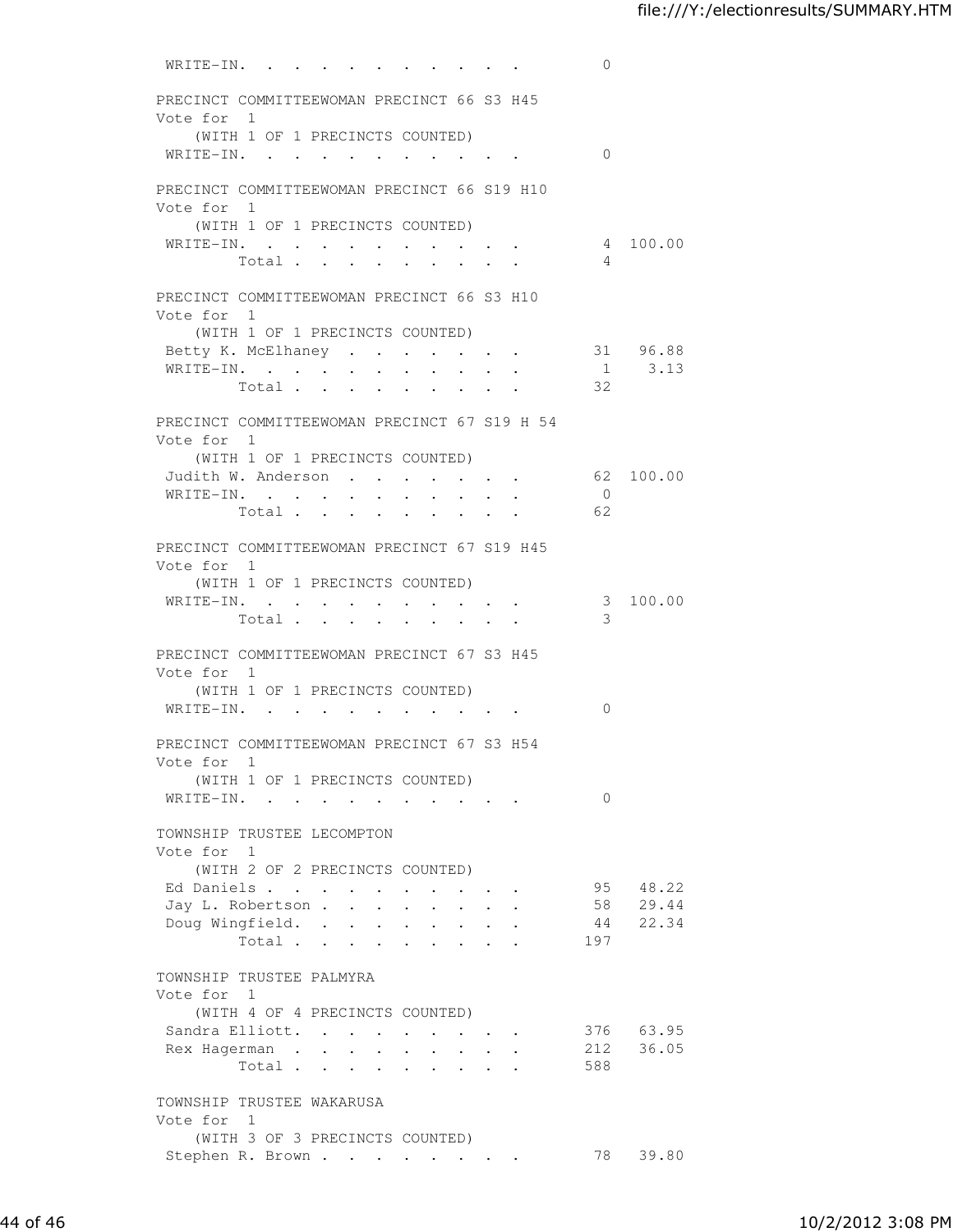|                                               | Charles Taylor.<br>Total                     |                 | $\bullet$    | $\sim$ | $\mathbf{L}$                                       | $\mathbf{z} = \mathbf{z} + \mathbf{z}$ . | $\sim$ $\sim$ $\sim$ | 196 | 118 60.20          |
|-----------------------------------------------|----------------------------------------------|-----------------|--------------|--------|----------------------------------------------------|------------------------------------------|----------------------|-----|--------------------|
| TOWNSHIP TRUSTEE EUDORA                       |                                              |                 |              |        |                                                    |                                          |                      |     |                    |
| Vote for 1                                    |                                              |                 |              |        |                                                    |                                          |                      |     |                    |
|                                               | (WITH 3 OF 3 PRECINCTS COUNTED)<br>WRITE-IN. |                 |              |        |                                                    |                                          |                      |     | 22 100.00          |
|                                               | Total                                        |                 |              |        |                                                    |                                          |                      | 22  |                    |
| TOWNSHIP TRUSTEE KANWAKA<br>Vote for 1        |                                              |                 |              |        |                                                    |                                          |                      |     |                    |
|                                               | (WITH 1 OF 1 PRECINCTS COUNTED)              |                 |              |        |                                                    |                                          |                      |     |                    |
|                                               | WRITE-IN.<br>Total                           | $\sim 10^{-10}$ |              |        | $\cdot$ $\cdot$ $\cdot$ $\cdot$                    |                                          |                      | 9   | 9 100.00           |
| TOWNSHIP TRUSTEE CLINTON                      |                                              |                 |              |        |                                                    |                                          |                      |     |                    |
| Vote for 1                                    | (WITH 1 OF 1 PRECINCTS COUNTED)              |                 |              |        |                                                    |                                          |                      |     |                    |
|                                               | Loren D. Baldwin                             |                 |              |        |                                                    |                                          |                      |     | 46 100.00          |
|                                               | Total                                        |                 |              |        |                                                    |                                          |                      | 46  |                    |
| TOWNSHIP TRUSTEE GRANT<br>Vote for 1          |                                              |                 |              |        |                                                    |                                          |                      |     |                    |
|                                               | (WITH 1 OF 1 PRECINCTS COUNTED)              |                 |              |        |                                                    |                                          |                      |     |                    |
|                                               | Richard Bireta.                              |                 |              |        | $\cdot$ $\cdot$ $\cdot$ $\cdot$                    |                                          |                      |     | 21 100.00          |
|                                               | Total                                        |                 | $\mathbf{L}$ |        | $\mathbf{r}$ , $\mathbf{r}$                        |                                          |                      | 21  |                    |
| TOWNSHIP TRUSTEE MARION<br>Vote for 1         |                                              |                 |              |        |                                                    |                                          |                      |     |                    |
|                                               | (WITH 1 OF 1 PRECINCTS COUNTED)              |                 |              |        |                                                    |                                          |                      |     |                    |
|                                               | Joseph Todd Goodyear.<br>Total               |                 |              |        |                                                    |                                          |                      | 86  | 86 100.00          |
| TOWNSHIP TRUSTEE WILLOW SPRINGS<br>Vote for 1 |                                              |                 |              |        |                                                    |                                          |                      |     |                    |
|                                               | (WITH 1 OF 1 PRECINCTS COUNTED)              |                 |              |        |                                                    |                                          |                      |     |                    |
|                                               | Charles Wintermantel.                        |                 |              |        | $\mathbf{r}$ , and $\mathbf{r}$ , and $\mathbf{r}$ | $\sim$                                   |                      |     | 116 100.00         |
|                                               | Total                                        |                 |              |        |                                                    |                                          |                      | 116 |                    |
| TOWNSHIP TREASURER PALMYRA<br>Vote for 1      |                                              |                 |              |        |                                                    |                                          |                      |     |                    |
|                                               | (WITH 4 OF 4 PRECINCTS COUNTED)              |                 |              |        |                                                    |                                          |                      |     |                    |
|                                               | David J Cavender                             |                 |              |        |                                                    |                                          |                      | 98  | 17.16              |
|                                               | Kimberly Gilbert                             |                 |              |        |                                                    |                                          |                      | 300 | 173 30.30<br>52.54 |
|                                               | John Vesecky<br>Total                        |                 |              |        |                                                    |                                          |                      | 571 |                    |
| TOWNSHIP TREASURER GRANT<br>Vote for 1        |                                              |                 |              |        |                                                    |                                          |                      |     |                    |
|                                               | (WITH 1 OF 1 PRECINCTS COUNTED)              |                 |              |        |                                                    |                                          |                      |     |                    |
|                                               | WRITE-IN.                                    |                 |              |        |                                                    |                                          |                      |     | 1 100.00           |
|                                               | Total                                        |                 |              |        |                                                    |                                          |                      | 1   |                    |
| TOWNSHIP TREASURER CLINTON<br>Vote for 1      |                                              |                 |              |        |                                                    |                                          |                      |     |                    |
|                                               | (WITH 1 OF 1 PRECINCTS COUNTED)              |                 |              |        |                                                    |                                          |                      |     |                    |
|                                               | Joe Lieber<br>Total                          |                 |              |        |                                                    |                                          |                      | 48  | 48 100.00          |
| TOWNSHIP TREASURER EUDORA<br>Vote for 1       |                                              |                 |              |        |                                                    |                                          |                      |     |                    |
|                                               | (WITH 3 OF 3 PRECINCTS COUNTED)              |                 |              |        |                                                    |                                          |                      |     |                    |